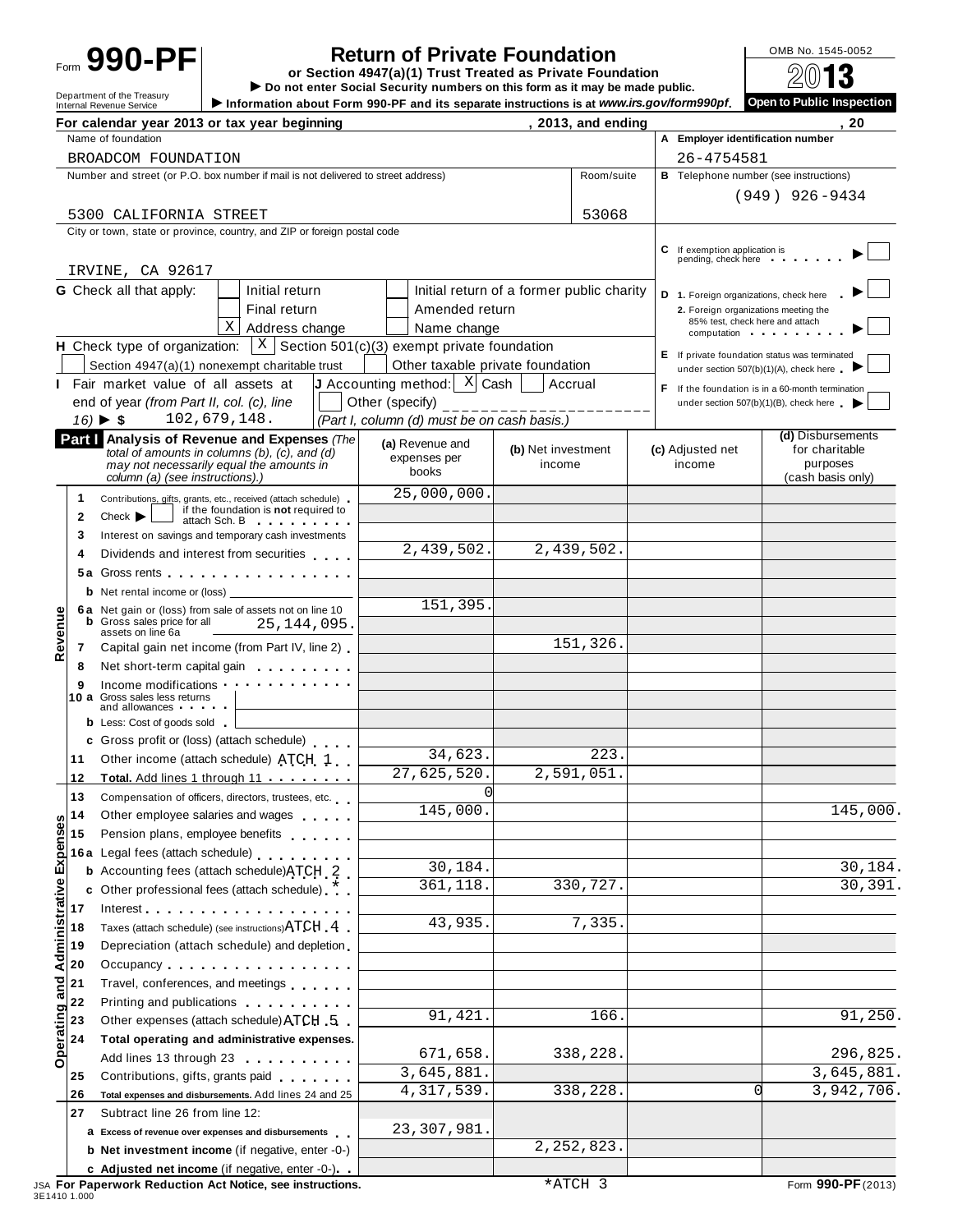|                  |              | BROADCOM FOUNDATION<br>Form 990-PF (2013)                                                                                                                                                                                     |                                                                            |                | 26-4754581<br>Page 2  |
|------------------|--------------|-------------------------------------------------------------------------------------------------------------------------------------------------------------------------------------------------------------------------------|----------------------------------------------------------------------------|----------------|-----------------------|
|                  |              | Attached schedules and amounts in the                                                                                                                                                                                         | Beginning of year                                                          | End of year    |                       |
|                  | Part II      | <b>Balance Sheets</b> description column should be for end-of-year<br>amounts only. (See instructions.)                                                                                                                       | (a) Book Value                                                             | (b) Book Value | (c) Fair Market Value |
|                  | 1            |                                                                                                                                                                                                                               |                                                                            |                |                       |
|                  | $\mathbf{2}$ | Savings and temporary cash investments                                                                                                                                                                                        | 2, 204, 713.                                                               | 7,025,198.     | 7,025,198.            |
|                  | 3            | Accounts receivable $\blacktriangleright$ ________________54,303.                                                                                                                                                             |                                                                            |                |                       |
|                  |              | Less: allowance for doubtful accounts $\blacktriangleright$ _____________                                                                                                                                                     | 16,733.                                                                    | 54,303.        | 54,303.               |
|                  | 4            |                                                                                                                                                                                                                               |                                                                            |                |                       |
|                  |              | Less: allowance for doubtful accounts $\blacktriangleright$ ______________                                                                                                                                                    | <u> 1989 - Johann Stoff, fransk politik (d. 1989)</u>                      |                |                       |
|                  | 5            | Grants receivable entering the state of the state of the state of the state of the state of the state of the state of the state of the state of the state of the state of the state of the state of the state of the state of |                                                                            |                |                       |
|                  | 6            | Receivables due from officers, directors, trustees, and other                                                                                                                                                                 |                                                                            |                |                       |
|                  |              | disqualified persons (attach schedule) (see instructions)                                                                                                                                                                     |                                                                            |                |                       |
|                  | 7            | Other notes and loans receivable (attach schedule) $\blacktriangleright$ _ _ _ _ _                                                                                                                                            |                                                                            |                |                       |
|                  |              |                                                                                                                                                                                                                               |                                                                            |                |                       |
|                  |              |                                                                                                                                                                                                                               |                                                                            |                |                       |
| ssets            | 8            |                                                                                                                                                                                                                               | the control of the control of the control of the control of the control of |                |                       |
| ⋖                | 9            | Prepaid expenses and deferred charges experiences                                                                                                                                                                             | 17,686,465.                                                                | 16,928,142.    | 16,290,649.           |
|                  |              | 10 a Investments - U.S. and state government obligations (attach schedule) **                                                                                                                                                 |                                                                            |                |                       |
|                  |              | <b>b</b> Investments - corporate stock (attach schedule) $\text{ATCH}$ 7                                                                                                                                                      | 26,987,669.                                                                | 35, 344, 662.  | 44,559,181.           |
|                  | 11           | c Investments - corporate bonds (attach schedule) ATCH 8<br>Investments - land, buildings,                                                                                                                                    | 23, 935, 774.                                                              | 34,812,030.    | 34,749,817.           |
|                  |              | ___________________<br>and equipment: basis                                                                                                                                                                                   |                                                                            |                |                       |
|                  |              | Less: accumulated depreciation<br>(attach schedule)                                                                                                                                                                           |                                                                            |                |                       |
|                  | 12           | Investments - mortgage loans                                                                                                                                                                                                  | the control of the control of the control of the control of the control of |                |                       |
|                  | 13           | Investments - other (attach schedule)                                                                                                                                                                                         |                                                                            |                |                       |
|                  | 14           | Land, buildings, and<br>_________________<br>equipment: basis                                                                                                                                                                 |                                                                            |                |                       |
|                  |              | Less: accumulated depreciation<br>___________________<br>(attach schedule)                                                                                                                                                    |                                                                            |                |                       |
|                  | 15           |                                                                                                                                                                                                                               |                                                                            |                |                       |
|                  | 16           | Total assets (to be completed by all filers - see the                                                                                                                                                                         |                                                                            |                |                       |
|                  |              | instructions. Also, see page 1, item I)                                                                                                                                                                                       | 70,831,354.                                                                | 94, 164, 335.  | 102,679,148.          |
|                  | 17           | Accounts payable and accrued expenses                                                                                                                                                                                         |                                                                            |                |                       |
|                  | 18           | Grants payable                                                                                                                                                                                                                | the control of the control of the control of the control of the control of |                |                       |
|                  | 19           |                                                                                                                                                                                                                               |                                                                            |                |                       |
|                  | 20           | Loans from officers, directors, trustees, and other disqualified persons                                                                                                                                                      |                                                                            |                |                       |
| Liabilities      | 21           | Mortgages and other notes payable (attach schedule)                                                                                                                                                                           |                                                                            |                |                       |
|                  | 22           | Other liabilities (describe ▶ ___________________)                                                                                                                                                                            |                                                                            |                |                       |
|                  |              |                                                                                                                                                                                                                               |                                                                            |                |                       |
|                  | 23           | Total liabilities (add lines 17 through 22)                                                                                                                                                                                   | 0                                                                          |                |                       |
|                  |              | Foundations that follow SFAS 117, check here $\blacktriangleright$ $\lfloor \frac{X}{X} \rfloor$                                                                                                                              |                                                                            |                |                       |
|                  |              | and complete lines 24 through 26 and lines 30 and 31.                                                                                                                                                                         |                                                                            |                |                       |
|                  | 24           |                                                                                                                                                                                                                               | 70,831,354.                                                                | 94, 164, 335.  |                       |
|                  | 25           | Temporarily restricted entertainment of the state of the state of the state of the state of the state of the state of the state of the state of the state of the state of the state of the state of the state of the state of |                                                                            |                |                       |
|                  |              |                                                                                                                                                                                                                               |                                                                            |                |                       |
|                  | 26           |                                                                                                                                                                                                                               |                                                                            |                |                       |
| or Fund Balances |              | Foundations that do not follow SFAS 117, $\blacksquare$                                                                                                                                                                       |                                                                            |                |                       |
|                  |              | check here and complete lines 27 through 31.                                                                                                                                                                                  |                                                                            |                |                       |
|                  | 27           | Capital stock, trust principal, or current funds                                                                                                                                                                              |                                                                            |                |                       |
| Assets           | 28           | Paid-in or capital surplus, or land, bldg., and equipment fund                                                                                                                                                                |                                                                            |                |                       |
|                  | 29           | Retained earnings, accumulated income, endowment, or other funds                                                                                                                                                              |                                                                            |                |                       |
| $\frac{1}{2}$    | 30           | Total net assets or fund balances (see instructions)                                                                                                                                                                          | 70,831,354.                                                                | 94, 164, 335.  |                       |
|                  | 31           | Total liabilities and net assets/fund balances (see                                                                                                                                                                           |                                                                            |                |                       |
|                  |              |                                                                                                                                                                                                                               | 70,831,354.                                                                | 94, 164, 335.  |                       |
|                  |              | Part III Analysis of Changes in Net Assets or Fund Balances                                                                                                                                                                   |                                                                            |                |                       |
|                  |              | 1 Total net assets or fund balances at beginning of year - Part II, column (a), line 30 (must agree with                                                                                                                      |                                                                            |                |                       |
|                  |              |                                                                                                                                                                                                                               |                                                                            | 1              | 70,831,354.           |
|                  |              | <b>4</b> Liner amount nom Part I, line 2/a<br>3 Other increases not included in line 2 (itemize) $\triangleright$ ATCH 9                                                                                                      |                                                                            | $\mathbf{2}$   | 23, 307, 981.         |
|                  |              |                                                                                                                                                                                                                               |                                                                            | 3              | 25,000.               |
|                  |              | 4 Add lines 1, 2, and 3                                                                                                                                                                                                       |                                                                            | 4              | 94, 164, 335.         |
|                  |              | 5 Decreases not included in line 2 (itemize) >                                                                                                                                                                                |                                                                            | 5              |                       |
|                  |              | Total net assets or fund balances at end of year (line 4 minus line 5) - Part II, column (b), line 30                                                                                                                         |                                                                            | 6              | 94, 164, 335.         |
|                  |              | **ATCH 6                                                                                                                                                                                                                      |                                                                            |                | Form 990-PF (2013)    |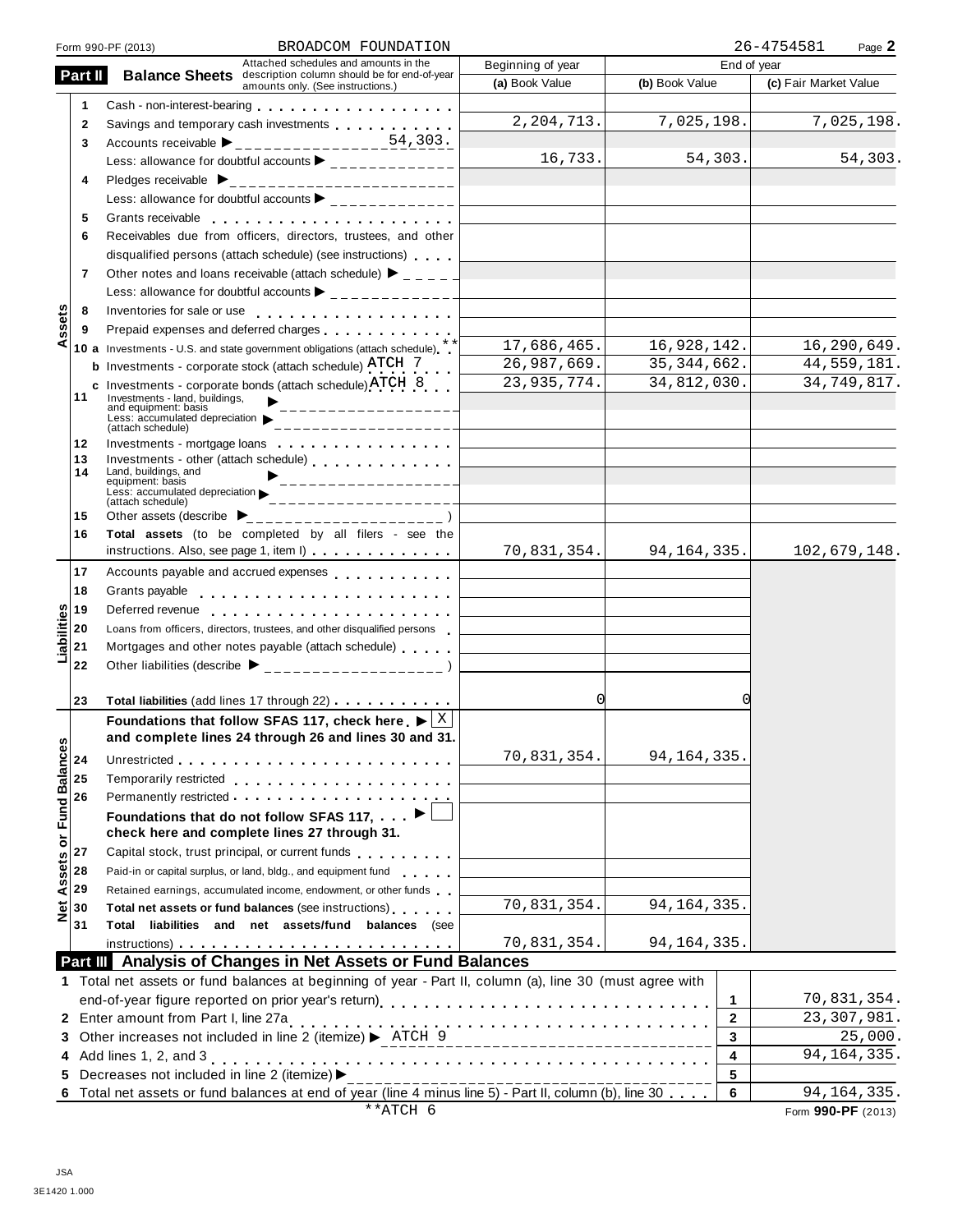**Part IV Capital Gains and Losses for Tax on Investment Income**

|                                                               | (a) List and describe the kind(s) of property sold (e.g., real estate,<br>2-story brick warehouse; or common stock, 200 shs. MLC Co.)                                                           |                                                                                                            |                |                                                               |                  |  |  |  |  |  |
|---------------------------------------------------------------|-------------------------------------------------------------------------------------------------------------------------------------------------------------------------------------------------|------------------------------------------------------------------------------------------------------------|----------------|---------------------------------------------------------------|------------------|--|--|--|--|--|
| SEE PART IV SCHEDULE<br>1a                                    |                                                                                                                                                                                                 |                                                                                                            | D - Donation   | (mo., day, yr.)                                               |                  |  |  |  |  |  |
| b                                                             |                                                                                                                                                                                                 |                                                                                                            |                |                                                               |                  |  |  |  |  |  |
| $\mathbf{c}$                                                  |                                                                                                                                                                                                 |                                                                                                            |                |                                                               |                  |  |  |  |  |  |
| d                                                             |                                                                                                                                                                                                 |                                                                                                            |                |                                                               |                  |  |  |  |  |  |
| е                                                             |                                                                                                                                                                                                 |                                                                                                            |                |                                                               |                  |  |  |  |  |  |
| (e) Gross sales price                                         | (f) Depreciation allowed<br>(or allowable)                                                                                                                                                      | (g) Cost or other basis<br>plus expense of sale                                                            |                | (h) Gain or (loss)<br>(e) plus $(f)$ minus $(g)$              |                  |  |  |  |  |  |
| а                                                             |                                                                                                                                                                                                 |                                                                                                            |                |                                                               |                  |  |  |  |  |  |
| b                                                             |                                                                                                                                                                                                 |                                                                                                            |                |                                                               |                  |  |  |  |  |  |
| $\mathbf{c}$                                                  |                                                                                                                                                                                                 |                                                                                                            |                |                                                               |                  |  |  |  |  |  |
| d                                                             |                                                                                                                                                                                                 |                                                                                                            |                |                                                               |                  |  |  |  |  |  |
| е                                                             |                                                                                                                                                                                                 |                                                                                                            |                |                                                               |                  |  |  |  |  |  |
|                                                               | Complete only for assets showing gain in column (h) and owned by the foundation on 12/31/69                                                                                                     |                                                                                                            |                | (I) Gains (Col. (h) gain minus                                |                  |  |  |  |  |  |
| (i) F.M.V. as of 12/31/69                                     | (i) Adjusted basis<br>as of 12/31/69                                                                                                                                                            | $(k)$ Excess of col. (i)<br>over col. (j), if any                                                          |                | col. (k), but not less than -0-) or<br>Losses (from col. (h)) |                  |  |  |  |  |  |
| a                                                             |                                                                                                                                                                                                 |                                                                                                            |                |                                                               |                  |  |  |  |  |  |
| b                                                             |                                                                                                                                                                                                 |                                                                                                            |                |                                                               |                  |  |  |  |  |  |
| c                                                             |                                                                                                                                                                                                 |                                                                                                            |                |                                                               |                  |  |  |  |  |  |
| d                                                             |                                                                                                                                                                                                 |                                                                                                            |                |                                                               |                  |  |  |  |  |  |
| е                                                             |                                                                                                                                                                                                 |                                                                                                            |                |                                                               |                  |  |  |  |  |  |
| 2 Capital gain net income or (net capital loss)               |                                                                                                                                                                                                 | If gain, also enter in Part I, line 7                                                                      |                |                                                               |                  |  |  |  |  |  |
|                                                               |                                                                                                                                                                                                 | If (loss), enter -0- in Part I, line 7                                                                     | $\mathbf{2}$   |                                                               | 151,326.         |  |  |  |  |  |
|                                                               | 3 Net short-term capital gain or (loss) as defined in sections 1222(5) and (6):                                                                                                                 |                                                                                                            |                |                                                               |                  |  |  |  |  |  |
|                                                               | If gain, also enter in Part I, line 8, column (c) (see instructions). If (loss), enter -0- in                                                                                                   |                                                                                                            |                |                                                               |                  |  |  |  |  |  |
|                                                               |                                                                                                                                                                                                 |                                                                                                            | 3              |                                                               | 0                |  |  |  |  |  |
| <b>Part V</b>                                                 | Qualification Under Section 4940(e) for Reduced Tax on Net Investment Income<br>(For optional use by domestic private foundations subject to the section 4940(a) tax on net investment income.) |                                                                                                            |                |                                                               |                  |  |  |  |  |  |
|                                                               | Was the foundation liable for the section 4942 tax on the distributable amount of any year in the base period?                                                                                  |                                                                                                            |                |                                                               |                  |  |  |  |  |  |
|                                                               |                                                                                                                                                                                                 | If "Yes," the foundation does not qualify under section 4940(e). Do not complete this part.                |                |                                                               |                  |  |  |  |  |  |
| (a)                                                           |                                                                                                                                                                                                 |                                                                                                            |                |                                                               | Yes $X \mid N_0$ |  |  |  |  |  |
| Base period years<br>Calendar year (or tax year beginning in) |                                                                                                                                                                                                 | Enter the appropriate amount in each column for each year; see the instructions before making any entries. |                |                                                               |                  |  |  |  |  |  |
| 2012 2013                                                     | (b)<br>Adjusted qualifying distributions                                                                                                                                                        | (c)<br>Net value of noncharitable-use assets                                                               |                | (d)<br>Distribution ratio                                     |                  |  |  |  |  |  |
|                                                               |                                                                                                                                                                                                 |                                                                                                            |                | (col. (b) divided by col. (c))                                | 0.051613         |  |  |  |  |  |
| 2011                                                          | 3,827,091.<br>2,693,323.                                                                                                                                                                        | 74,150,292.<br>63,533,681.                                                                                 |                |                                                               | 0.042392         |  |  |  |  |  |
| 2010                                                          | 1,249,833.                                                                                                                                                                                      | 48,389,589.                                                                                                |                |                                                               | 0.025829         |  |  |  |  |  |
| 2009                                                          | 38,610.                                                                                                                                                                                         | 10,941,748.                                                                                                |                |                                                               | 0.003529         |  |  |  |  |  |
| 2008                                                          |                                                                                                                                                                                                 |                                                                                                            |                |                                                               |                  |  |  |  |  |  |
|                                                               |                                                                                                                                                                                                 |                                                                                                            |                |                                                               |                  |  |  |  |  |  |
| <b>2</b> Total of line 1, column (d)                          |                                                                                                                                                                                                 |                                                                                                            | $\mathbf{2}$   |                                                               | 0.123363         |  |  |  |  |  |
| 3                                                             | Average distribution ratio for the 5-year base period - divide the total on line 2 by 5, or by the                                                                                              |                                                                                                            |                |                                                               |                  |  |  |  |  |  |
|                                                               | number of years the foundation has been in existence if less than 5 years                                                                                                                       |                                                                                                            | 3              |                                                               | 0.030841         |  |  |  |  |  |
|                                                               |                                                                                                                                                                                                 |                                                                                                            |                |                                                               |                  |  |  |  |  |  |
| 4                                                             | Enter the net value of noncharitable-use assets for 2013 from Part X, line 5                                                                                                                    |                                                                                                            | 4              |                                                               | 83, 222, 901.    |  |  |  |  |  |
|                                                               |                                                                                                                                                                                                 |                                                                                                            |                |                                                               |                  |  |  |  |  |  |
| Multiply line 4 by line 3<br>5.                               |                                                                                                                                                                                                 |                                                                                                            | 5              |                                                               | 2,566,677.       |  |  |  |  |  |
|                                                               |                                                                                                                                                                                                 |                                                                                                            |                |                                                               |                  |  |  |  |  |  |
| 6                                                             | Enter 1% of net investment income (1% of Part I, line 27b)<br>[1970]                                                                                                                            |                                                                                                            | 6              |                                                               | 22,528.          |  |  |  |  |  |
| Add lines 5 and 6<br>$\mathbf{7}$                             |                                                                                                                                                                                                 |                                                                                                            | $\overline{7}$ |                                                               | 2,589,205.       |  |  |  |  |  |
| 8                                                             | Enter qualifying distributions from Part XII, line 4<br>If line 8 is equal to or greater than line 7, check the box in Part VI, line 1b, and complete that part using a 1% tax rate. See the    |                                                                                                            |                |                                                               |                  |  |  |  |  |  |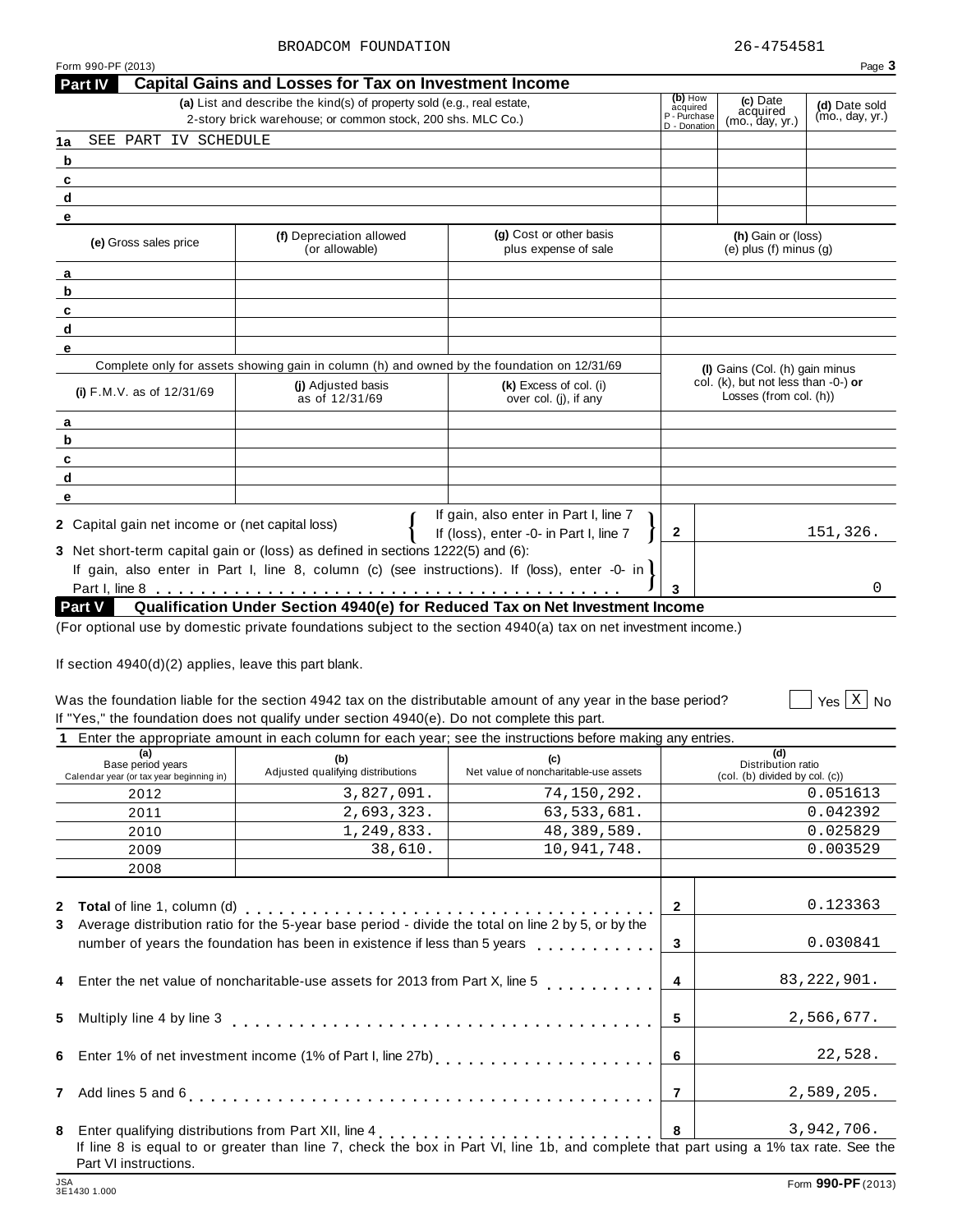|        | 26-4754581<br>BROADCOM FOUNDATION<br>Form 990-PF (2013)                                                                                                                                                                             |              |         | Page 4 |
|--------|-------------------------------------------------------------------------------------------------------------------------------------------------------------------------------------------------------------------------------------|--------------|---------|--------|
|        | Excise Tax Based on Investment Income (Section 4940(a), 4940(b), 4940(e), or 4948 - see instructions)<br><b>Part VI</b>                                                                                                             |              |         |        |
|        | 1a Exempt operating foundations described in section $4940(d)(2)$ , check here $\blacktriangleright$ and enter "N/A" on line 1.                                                                                                     |              |         |        |
|        | Date of ruling or determination letter: ______________ (attach copy of letter if necessary - see instructions)                                                                                                                      |              |         |        |
|        | <b>b</b> Domestic foundations that meet the section $4940(e)$ requirements in Part V, check<br>$\mathbf{1}$                                                                                                                         |              | 22,528. |        |
|        |                                                                                                                                                                                                                                     |              |         |        |
|        | c All other domestic foundations enter 2% of line 27b. Exempt foreign organizations enter 4% of $\bigcup$                                                                                                                           |              |         |        |
|        | Part I, line 12, col. (b).                                                                                                                                                                                                          |              |         |        |
| 2      | Tax under section 511 (domestic section 4947(a)(1) trusts and taxable foundations only. Others enter -0-)<br>2                                                                                                                      |              |         |        |
| 3      | 3                                                                                                                                                                                                                                   |              | 22,528. |        |
| 4      | Subtitle A (income) tax (domestic section 4947(a)(1) trusts and taxable foundations only. Others enter -0-)<br>4                                                                                                                    |              | 22,528. |        |
| 5      | 5                                                                                                                                                                                                                                   |              |         |        |
| 6      | Credits/Payments:<br>55,600.                                                                                                                                                                                                        |              |         |        |
| а      | 2013 estimated tax payments and 2012 overpayment credited to 2013<br>6а<br>6b<br>Exempt foreign organizations - tax withheld at source exercise and the set of the set of                                                           |              |         |        |
| b      | 6c<br>Tax paid with application for extension of time to file (Form 8868)                                                                                                                                                           |              |         |        |
| c<br>d | 6d<br>Backup withholding erroneously withheld entitled and an arrangement of the set of the set of the set of the set of the set of the set of the set of the set of the set of the set of the set of the set of the set of the set |              |         |        |
| 7      | Total credits and payments. Add lines 6a through 6d<br>$\overline{7}$                                                                                                                                                               |              | 55,600. |        |
| 8      | Enter any <b>penalty</b> for underpayment of estimated tax. Check here $\frac{X}{X}$ if Form 2220 is attached<br>8                                                                                                                  |              |         |        |
| 9      | 9<br>Tax due. If the total of lines 5 and 8 is more than line 7, enter amount owed                                                                                                                                                  |              |         |        |
| 10     | Overpayment. If line 7 is more than the total of lines 5 and 8, enter the amount overpaid<br>10                                                                                                                                     |              | 33,072. |        |
| 11     | Enter the amount of line 10 to be: Credited to 2014 estimated tax $\blacktriangleright$ 22,600. Refunded $\blacktriangleright$<br>11                                                                                                |              | 10,472. |        |
|        | <b>Part VII-A</b> Statements Regarding Activities                                                                                                                                                                                   |              |         |        |
|        | 1a During the tax year, did the foundation attempt to influence any national, state, or local legislation or did it participate                                                                                                     |              | Yes     | No     |
|        |                                                                                                                                                                                                                                     | 1a           |         | Χ      |
|        | b Did it spend more than \$100 during the year (either directly or indirectly) for political purposes (see Instructions for the                                                                                                     |              |         |        |
|        |                                                                                                                                                                                                                                     | 1b           |         | Χ      |
|        | If the answer is "Yes" to 1a or 1b, attach a detailed description of the activities and copies of any materials published or                                                                                                        |              |         |        |
|        | distributed by the foundation in connection with the activities.                                                                                                                                                                    |              |         |        |
|        |                                                                                                                                                                                                                                     | 1с           |         | Χ      |
|        | d Enter the amount (if any) of tax on political expenditures (section 4955) imposed during the year:                                                                                                                                |              |         |        |
|        | (1) On the foundation. $\triangleright$ \$                                                                                                                                                                                          |              |         |        |
|        | e Enter the reimbursement (if any) paid by the foundation during the year for political expenditure tax imposed on                                                                                                                  |              |         |        |
|        |                                                                                                                                                                                                                                     |              |         | Χ      |
| 2      |                                                                                                                                                                                                                                     | $\mathbf{2}$ |         |        |
| 3      | If "Yes," attach a detailed description of the activities.<br>Has the foundation made any changes, not previously reported to the IRS, in its governing instrument, articles of incorporation,                                      |              |         |        |
|        | or bylaws, or other similar instruments? If "Yes," attach a conformed copy of the changes entitled with the result of the changes and result of the changes and result of the results of the changes of the changes of the cha      | 3            |         | Χ      |
| 4 a    | Did the foundation have unrelated business gross income of \$1,000 or more during the year?                                                                                                                                         | 4a           |         | Χ      |
| b      |                                                                                                                                                                                                                                     | 4b           |         |        |
| 5      | Was there a liquidation, termination, dissolution, or substantial contraction during the year?<br>                                                                                                                                  | 5            |         | Χ      |
|        | If "Yes," attach the statement required by General Instruction T.                                                                                                                                                                   |              |         |        |
| 6      | Are the requirements of section 508(e) (relating to sections 4941 through 4945) satisfied either:                                                                                                                                   |              |         |        |
|        | • By language in the governing instrument, or                                                                                                                                                                                       |              |         |        |
|        | • By state legislation that effectively amends the governing instrument so that no mandatory directions that conflict                                                                                                               |              |         |        |
|        |                                                                                                                                                                                                                                     | 6            | Χ       |        |
| 7      | Did the foundation have at least \$5,000 in assets at any time during the year? If "Yes," complete Part II, col. (c), and Part XV                                                                                                   | 7            | Χ       |        |
| 8a     | Enter the states to which the foundation reports or with which it is registered (see instructions) $\blacktriangleright$                                                                                                            |              |         |        |
|        | CA,                                                                                                                                                                                                                                 |              |         |        |
|        | <b>b</b> If the answer is "Yes" to line 7, has the foundation furnished a copy of Form 990-PF to the Attorney General (or designate)                                                                                                |              |         |        |
|        | of each state as required by General Instruction G? If "No," attach explanation                                                                                                                                                     | 8b           | Χ       |        |
| 9      | Is the foundation claiming status as a private operating foundation within the meaning of section 4942(j)(3) or                                                                                                                     |              |         |        |
|        | 4942(j)(5) for calendar year 2013 or the taxable year beginning in 2013 (see instructions for Part XIV)? If "Yes," complete                                                                                                         |              |         |        |
|        |                                                                                                                                                                                                                                     | 9            |         | X      |
| 10     | Did any persons become substantial contributors during the tax year? If "Yes," attach a schedule listing their names and                                                                                                            |              |         | Χ      |
|        |                                                                                                                                                                                                                                     | 10           |         |        |

Form **990-PF** (2013)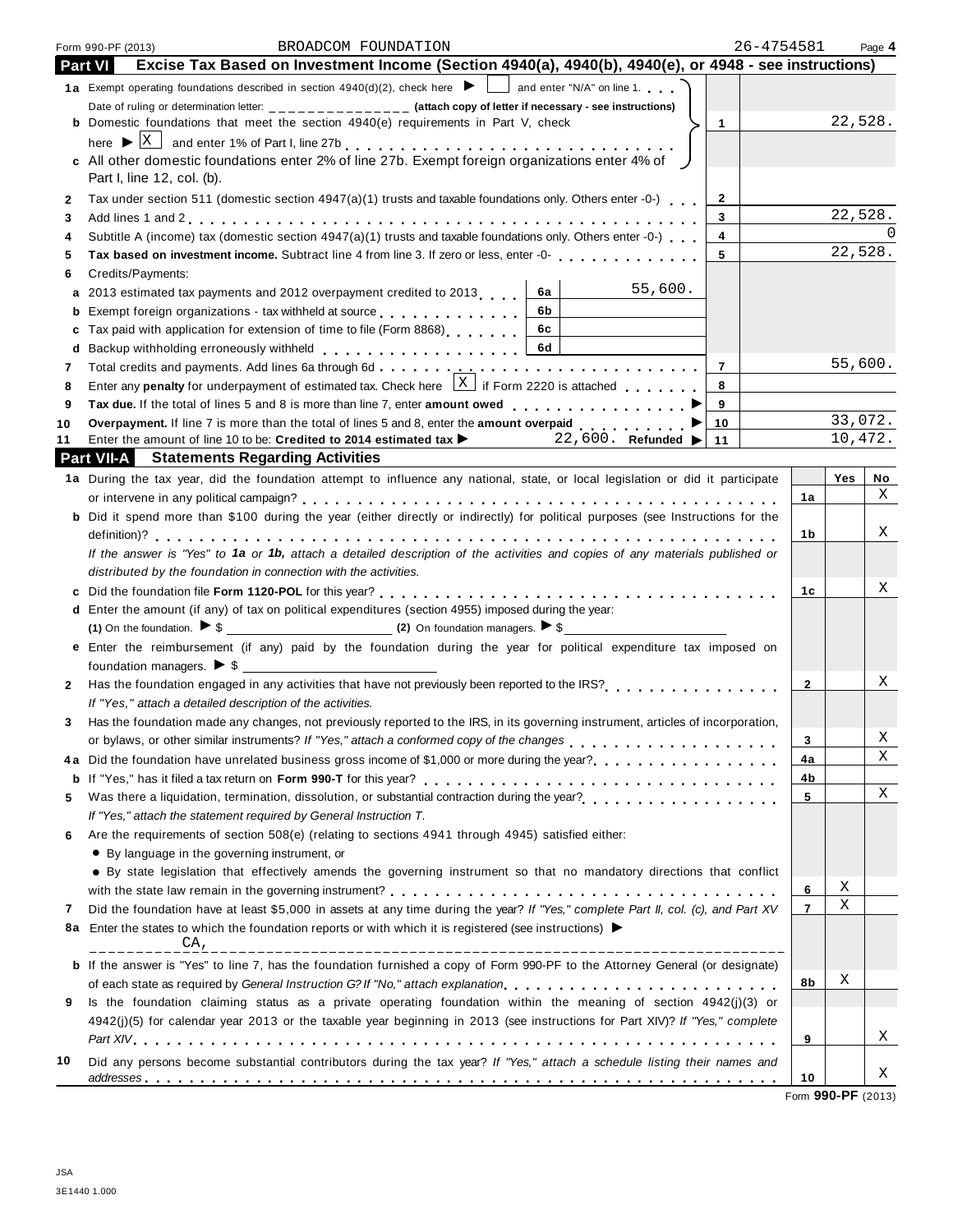|     | 26-4754581<br>BROADCOM FOUNDATION<br>Form 990-PF (2013)                                                                                                                                                                                                                                                                                                                                                                                                        |    |                         | Page 5 |
|-----|----------------------------------------------------------------------------------------------------------------------------------------------------------------------------------------------------------------------------------------------------------------------------------------------------------------------------------------------------------------------------------------------------------------------------------------------------------------|----|-------------------------|--------|
|     | <b>Statements Regarding Activities (continued)</b><br><b>Part VII-A</b>                                                                                                                                                                                                                                                                                                                                                                                        |    |                         |        |
|     | 11 At any time during the year, did the foundation, directly or indirectly, own a controlled entity within the                                                                                                                                                                                                                                                                                                                                                 |    |                         |        |
|     |                                                                                                                                                                                                                                                                                                                                                                                                                                                                | 11 |                         | Χ      |
|     | 12 Did the foundation make a distribution to a donor advised fund over which the foundation or a disqualified                                                                                                                                                                                                                                                                                                                                                  |    |                         |        |
|     | person had advisory privileges? If "Yes," attach statement (see instructions)                                                                                                                                                                                                                                                                                                                                                                                  | 12 |                         | Χ      |
| 13  | Did the foundation comply with the public inspection requirements for its annual returns and exemption application?                                                                                                                                                                                                                                                                                                                                            | 13 | X                       |        |
|     | Website address $\bigtriangledown_{\hspace{-.1em}C\hspace{-.1em}C\hspace{-.1em}C} = \bigtriangledown_{\hspace{-.1em}C\hspace{-.1em}M} \boxtimes \cdots \boxtimes_{\hspace{-.1em}C\hspace{-.1em}C} \boxtimes \cdots \boxtimes_{\hspace{-.1em}C\hspace{-.1em}M} \boxtimes_{\hspace{-.1em}C\hspace{-.1em}M} \boxtimes_{\hspace{-.1em}C\hspace{-.1em}M} \boxtimes_{\hspace{-.1em}C\hspace{-.1em}M} \boxtimes_{\hspace{-.1em}C\hspace{-.$<br>______________________ |    |                         |        |
| 14. | ------------------------- Telephone no. ▶ _ 949-926-6642<br>The books are in care of $\blacktriangleright$ LAURI FISCHER                                                                                                                                                                                                                                                                                                                                       |    |                         |        |
|     | Located at >5300 CALIFORNIA STREET, SUITE 14042 IRVINE, CA<br>$20017$ $ZIP+4$ $92617$                                                                                                                                                                                                                                                                                                                                                                          |    |                         |        |
|     | 15 Section 4947(a)(1) nonexempt charitable trusts filing Form 990-PF in lieu of Form 1041 - Check here                                                                                                                                                                                                                                                                                                                                                         |    |                         |        |
|     | and enter the amount of tax-exempt interest received or accrued during the year $\ldots$ , $\ldots$ , $\ldots$ , $\ldots$                                                                                                                                                                                                                                                                                                                                      |    |                         |        |
|     | 16 At any time during calendar year 2013, did the foundation have an interest in or a signature or other authority                                                                                                                                                                                                                                                                                                                                             |    | Yes                     | No     |
|     |                                                                                                                                                                                                                                                                                                                                                                                                                                                                | 16 |                         | Χ      |
|     | See the instructions for exceptions and filing requirements for Form TD F 90-22.1. If "Yes," enter the name of                                                                                                                                                                                                                                                                                                                                                 |    |                         |        |
|     | the foreign country $\blacktriangleright$                                                                                                                                                                                                                                                                                                                                                                                                                      |    |                         |        |
|     | <b>Part VII-B</b> Statements Regarding Activities for Which Form 4720 May Be Required                                                                                                                                                                                                                                                                                                                                                                          |    | <b>Yes</b>              |        |
|     | File Form 4720 if any item is checked in the "Yes" column, unless an exception applies.                                                                                                                                                                                                                                                                                                                                                                        |    |                         | No     |
|     | 1a During the year did the foundation (either directly or indirectly):<br>$\lfloor x \rfloor$ No<br>$ $ Yes                                                                                                                                                                                                                                                                                                                                                    |    |                         |        |
|     | (1) Engage in the sale or exchange, or leasing of property with a disqualified person?                                                                                                                                                                                                                                                                                                                                                                         |    |                         |        |
|     | (2) Borrow money from, lend money to, or otherwise extend credit to (or accept it from) a<br>$\mathbf{X}$<br>Yes<br>No                                                                                                                                                                                                                                                                                                                                         |    |                         |        |
|     | Χ<br>(3) Furnish goods, services, or facilities to (or accept them from) a disqualified person?<br>Yes<br>No                                                                                                                                                                                                                                                                                                                                                   |    |                         |        |
|     | $\mathbf{x}$<br>Yes<br>(4) Pay compensation to, or pay or reimburse the expenses of, a disqualified person?<br>No                                                                                                                                                                                                                                                                                                                                              |    |                         |        |
|     | (5) Transfer any income or assets to a disqualified person (or make any of either available for                                                                                                                                                                                                                                                                                                                                                                |    |                         |        |
|     | $\ X\ $ No<br><b>Yes</b>                                                                                                                                                                                                                                                                                                                                                                                                                                       |    |                         |        |
|     | (6) Agree to pay money or property to a government official? (Exception. Check "No" if the                                                                                                                                                                                                                                                                                                                                                                     |    |                         |        |
|     | foundation agreed to make a grant to or to employ the official for a period after                                                                                                                                                                                                                                                                                                                                                                              |    |                         |        |
|     | $\vert X \vert$ No<br>Yes                                                                                                                                                                                                                                                                                                                                                                                                                                      |    |                         |        |
|     | <b>b</b> If any answer is "Yes" to 1a(1)-(6), did any of the acts fail to qualify under the exceptions described in Regulations                                                                                                                                                                                                                                                                                                                                |    |                         |        |
|     | section 53.4941(d)-3 or in a current notice regarding disaster assistance (see instructions)?                                                                                                                                                                                                                                                                                                                                                                  | 1b |                         | Χ      |
|     | Organizations relying on a current notice regarding disaster assistance check here $\ldots$ , $\ldots$ , $\ldots$ , $\ldots$                                                                                                                                                                                                                                                                                                                                   |    |                         |        |
|     | c Did the foundation engage in a prior year in any of the acts described in 1a, other than excepted acts, that                                                                                                                                                                                                                                                                                                                                                 |    |                         |        |
|     |                                                                                                                                                                                                                                                                                                                                                                                                                                                                | 1c |                         | Χ      |
|     | 2 Taxes on failure to distribute income (section 4942) (does not apply for years the foundation was a private                                                                                                                                                                                                                                                                                                                                                  |    |                         |        |
|     | operating foundation defined in section 4942(j)(3) or 4942(j)(5)):                                                                                                                                                                                                                                                                                                                                                                                             |    |                         |        |
|     | a At the end of tax year 2013, did the foundation have any undistributed income (lines 6d and                                                                                                                                                                                                                                                                                                                                                                  |    |                         |        |
|     | $\boxed{\text{X}}$ No<br>6e, Part XIII) for tax year(s) beginning before 2013?<br>__l Yes                                                                                                                                                                                                                                                                                                                                                                      |    |                         |        |
|     | If "Yes," list the years $\triangleright$ __________ ,_______ ,_____ ,_____ ,____ ,_____                                                                                                                                                                                                                                                                                                                                                                       |    |                         |        |
|     | <b>b</b> Are there any years listed in 2a for which the foundation is not applying the provisions of section 4942(a)(2)                                                                                                                                                                                                                                                                                                                                        |    |                         |        |
|     | (relating to incorrect valuation of assets) to the year's undistributed income? (If applying section 4942(a)(2) to                                                                                                                                                                                                                                                                                                                                             |    |                         |        |
|     | all years listed, answer "No" and attach statement - see instructions.)                                                                                                                                                                                                                                                                                                                                                                                        | 2b |                         |        |
|     | c If the provisions of section $4942(a)(2)$ are being applied to any of the years listed in 2a, list the years here.                                                                                                                                                                                                                                                                                                                                           |    |                         |        |
|     | ▶                                                                                                                                                                                                                                                                                                                                                                                                                                                              |    |                         |        |
|     | 3a Did the foundation hold more than a 2% direct or indirect interest in any business enterprise<br>$\vert$ $\mathbf{X}$ $\vert$ No                                                                                                                                                                                                                                                                                                                            |    |                         |        |
|     | Yes<br>b If "Yes," did it have excess business holdings in 2013 as a result of (1) any purchase by the foundation or                                                                                                                                                                                                                                                                                                                                           |    |                         |        |
|     |                                                                                                                                                                                                                                                                                                                                                                                                                                                                |    |                         |        |
|     | disqualified persons after May 26, 1969; (2) the lapse of the 5-year period (or longer period approved by the<br>Commissioner under section $4943(c)(7)$ ) to dispose of holdings acquired by gift or bequest; or (3) the lapse of                                                                                                                                                                                                                             |    |                         |        |
|     | the 10-, 15-, or 20-year first phase holding period? (Use Schedule C, Form 4720, to determine if the                                                                                                                                                                                                                                                                                                                                                           |    |                         |        |
|     |                                                                                                                                                                                                                                                                                                                                                                                                                                                                | 3b |                         |        |
|     | 4a Did the foundation invest during the year any amount in a manner that would jeopardize its charitable purposes?                                                                                                                                                                                                                                                                                                                                             | 4a |                         | Χ      |
|     | <b>b</b> Did the foundation make any investment in a prior year (but after December 31, 1969) that could jeopardize its                                                                                                                                                                                                                                                                                                                                        |    |                         |        |
|     | charitable purpose that had not been removed from jeopardy before the first day of the tax year beginning in 2013?                                                                                                                                                                                                                                                                                                                                             | 4b |                         | Χ      |
|     |                                                                                                                                                                                                                                                                                                                                                                                                                                                                |    | $\sim$ 000 DE $(0.012)$ |        |

Form **990-PF**(2013)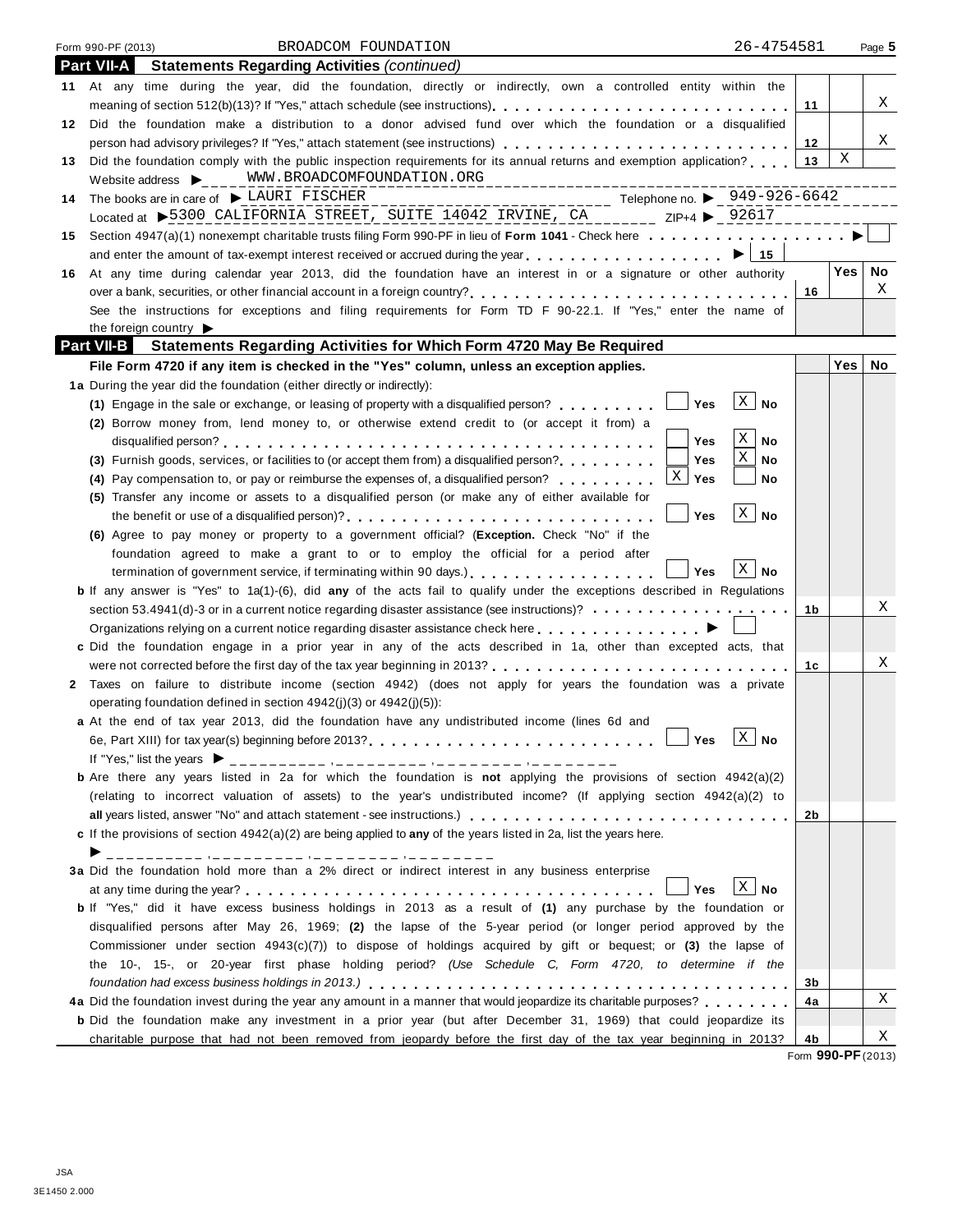|                         | BROADCOM FOUNDATION<br>Form 990-PF (2013)                                                                                                                                          |                                       |                               |                                                     | 26-4754581                               | Page 6 |
|-------------------------|------------------------------------------------------------------------------------------------------------------------------------------------------------------------------------|---------------------------------------|-------------------------------|-----------------------------------------------------|------------------------------------------|--------|
| <b>Part VII-B</b>       | Statements Regarding Activities for Which Form 4720 May Be Required (continued)                                                                                                    |                                       |                               |                                                     |                                          |        |
|                         | 5a During the year did the foundation pay or incur any amount to:                                                                                                                  |                                       |                               |                                                     |                                          |        |
|                         | (1) Carry on propaganda, or otherwise attempt to influence legislation (section 4945(e))?                                                                                          |                                       |                               | $X$ No<br><b>Yes</b>                                |                                          |        |
|                         | (2) Influence the outcome of any specific public election (see section 4955); or to carry on,                                                                                      |                                       |                               |                                                     |                                          |        |
|                         |                                                                                                                                                                                    |                                       |                               | Χ<br>Yes<br>No                                      |                                          |        |
|                         | (3) Provide a grant to an individual for travel, study, or other similar purposes?                                                                                                 |                                       |                               | X<br>Yes<br>No                                      |                                          |        |
|                         | (4) Provide a grant to an organization other than a charitable, etc., organization described in                                                                                    |                                       |                               |                                                     |                                          |        |
|                         | section $509(a)(1)$ , (2), or (3), or section $4940(d)(2)$ ? (see instructions)                                                                                                    |                                       |                               | X Yes<br>No                                         |                                          |        |
|                         | (5) Provide for any purpose other than religious, charitable, scientific, literary, or educational                                                                                 |                                       |                               |                                                     |                                          |        |
|                         |                                                                                                                                                                                    |                                       |                               | ΧI<br>Yes<br>No                                     |                                          |        |
|                         | If any answer is "Yes" to 5a(1)-(5), did any of the transactions fail to qualify under the exceptions described in                                                                 |                                       |                               |                                                     |                                          |        |
|                         | Regulations section 53.4945 or in a current notice regarding disaster assistance (see instructions)?                                                                               |                                       |                               |                                                     | 5b                                       | Χ      |
|                         | Organizations relying on a current notice regarding disaster assistance check here                                                                                                 |                                       |                               |                                                     |                                          |        |
|                         | c If the answer is "Yes" to question $5a(4)$ , does the foundation claim exemption from the tax                                                                                    |                                       |                               |                                                     |                                          |        |
|                         | because it maintained expenditure responsibility for the grant? ATCH 10                                                                                                            |                                       |                               | X Yes<br>No                                         |                                          |        |
|                         | If "Yes," attach the statement required by Regulations section 53.4945-5(d).<br>6a Did the foundation, during the year, receive any funds, directly or indirectly, to pay premiums |                                       |                               |                                                     |                                          |        |
|                         |                                                                                                                                                                                    |                                       |                               | $X$ No<br><b>Yes</b>                                |                                          |        |
|                         | <b>b</b> Did the foundation, during the year, pay premiums, directly or indirectly, on a personal benefit contract?                                                                |                                       |                               |                                                     | 6b                                       | Χ      |
|                         | If "Yes" to 6b, file Form 8870.                                                                                                                                                    |                                       |                               |                                                     |                                          |        |
|                         | 7a At any time during the tax year, was the foundation a party to a prohibited tax shelter transaction?                                                                            |                                       |                               | X No<br><b>Yes</b>                                  |                                          |        |
|                         | <b>b</b> If "Yes," did the foundation receive any proceeds or have any net income attributable to the transaction?                                                                 |                                       |                               |                                                     | 7b                                       |        |
| Part VIII               | Information About Officers, Directors, Trustees, Foundation Managers, Highly Paid Employees,                                                                                       |                                       |                               |                                                     |                                          |        |
| 1                       | and Contractors<br>List all officers, directors, trustees, foundation managers and their compensation (see instructions).                                                          |                                       |                               |                                                     |                                          |        |
|                         |                                                                                                                                                                                    | (b) Title, and average                | (c) Compensation              | (d) Contributions to                                | (e) Expense account,                     |        |
|                         | (a) Name and address                                                                                                                                                               | hours per week                        |                               |                                                     |                                          |        |
|                         |                                                                                                                                                                                    | devoted to position                   | (If not paid,<br>$enter - 0-$ | employee benefit plans<br>and deferred compensation | other allowances                         |        |
|                         |                                                                                                                                                                                    |                                       |                               |                                                     |                                          |        |
|                         |                                                                                                                                                                                    |                                       | Ω                             |                                                     |                                          |        |
|                         |                                                                                                                                                                                    |                                       |                               |                                                     |                                          |        |
|                         |                                                                                                                                                                                    |                                       |                               |                                                     |                                          | 0      |
|                         |                                                                                                                                                                                    |                                       |                               |                                                     |                                          |        |
|                         |                                                                                                                                                                                    |                                       |                               |                                                     |                                          |        |
|                         |                                                                                                                                                                                    |                                       |                               |                                                     |                                          |        |
|                         |                                                                                                                                                                                    |                                       |                               |                                                     |                                          |        |
| "NONE."                 | Compensation of five highest-paid employees (other than those included on line 1 - see instructions). If none, enter                                                               |                                       |                               |                                                     |                                          |        |
|                         |                                                                                                                                                                                    | (b) Title, and average                |                               | (d) Contributions to<br>employee benefit            |                                          |        |
|                         | (a) Name and address of each employee paid more than \$50,000                                                                                                                      | hours per week<br>devoted to position | (c) Compensation              | plans and deferred                                  | (e) Expense account,<br>other allowances |        |
|                         |                                                                                                                                                                                    |                                       |                               | compensation                                        |                                          |        |
|                         |                                                                                                                                                                                    |                                       | 145,000.                      |                                                     |                                          |        |
|                         |                                                                                                                                                                                    |                                       |                               |                                                     |                                          |        |
|                         |                                                                                                                                                                                    |                                       |                               |                                                     |                                          |        |
|                         |                                                                                                                                                                                    |                                       |                               |                                                     |                                          |        |
|                         |                                                                                                                                                                                    |                                       |                               |                                                     |                                          | 0      |
|                         |                                                                                                                                                                                    |                                       |                               |                                                     |                                          |        |
| ATCH 11<br>2<br>ATCH 12 |                                                                                                                                                                                    |                                       |                               |                                                     |                                          |        |
|                         |                                                                                                                                                                                    |                                       |                               |                                                     |                                          |        |
|                         |                                                                                                                                                                                    |                                       |                               |                                                     |                                          |        |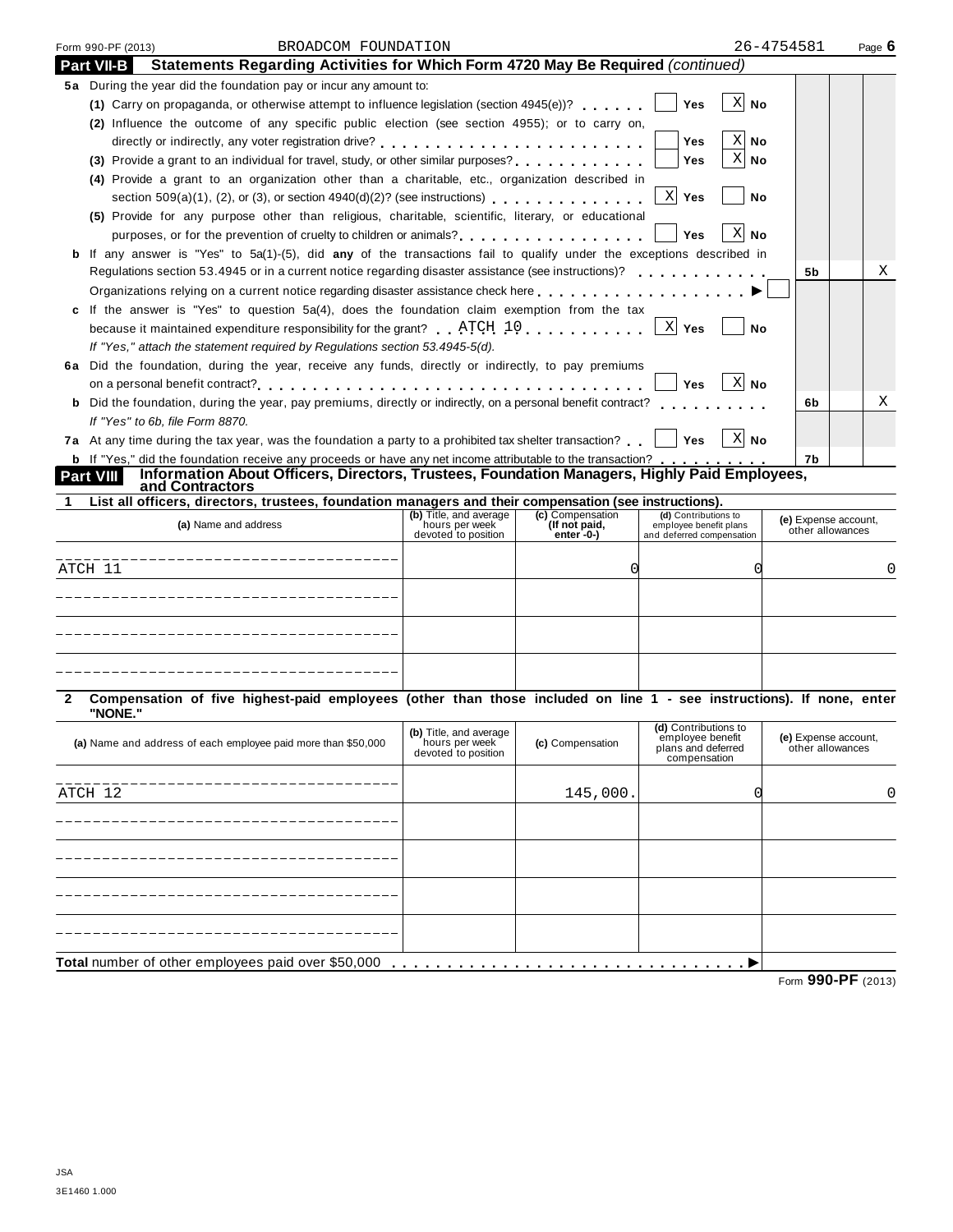| Form 990-PF (2013)                                                                                                                                                                                                                                        |                     | Page 7           |
|-----------------------------------------------------------------------------------------------------------------------------------------------------------------------------------------------------------------------------------------------------------|---------------------|------------------|
| <b>Part VIII</b><br>Information About Officers, Directors, Trustees, Foundation Managers, Highly Paid Employees,<br>and Contractors (continued)                                                                                                           |                     |                  |
| Five highest-paid independent contractors for professional services (see instructions). If none, enter "NONE."<br>3                                                                                                                                       |                     |                  |
| (a) Name and address of each person paid more than \$50,000                                                                                                                                                                                               | (b) Type of service | (c) Compensation |
|                                                                                                                                                                                                                                                           |                     |                  |
| ATCH 13                                                                                                                                                                                                                                                   |                     | 420, 477.        |
|                                                                                                                                                                                                                                                           |                     |                  |
|                                                                                                                                                                                                                                                           |                     |                  |
|                                                                                                                                                                                                                                                           |                     |                  |
|                                                                                                                                                                                                                                                           |                     |                  |
|                                                                                                                                                                                                                                                           |                     |                  |
|                                                                                                                                                                                                                                                           |                     |                  |
|                                                                                                                                                                                                                                                           |                     |                  |
|                                                                                                                                                                                                                                                           |                     |                  |
| Part IX-A<br><b>Summary of Direct Charitable Activities</b>                                                                                                                                                                                               |                     |                  |
|                                                                                                                                                                                                                                                           |                     |                  |
| List the foundation's four largest direct charitable activities during the tax year. Include relevant statistical information such as the number of<br>organizations and other beneficiaries served, conferences convened, research papers produced, etc. |                     | Expenses         |
| 1 BROADCOM FOUNDATION SPONSORS AN ANNUAL UNIVERSITY RESEARCH                                                                                                                                                                                              |                     |                  |
| COMPETITION TO REWARD INNOVATIVE GRADUATE STUDENTS DOING                                                                                                                                                                                                  |                     |                  |
| RESEARCH AT TOP ENGINEERING UNIVERSITIES AROUND THE WORLD.                                                                                                                                                                                                |                     | 31,481.          |
| BROADCOM MASTERS® (MATH, APPLIED SCIENCE, TECHNOLOGY AND<br>2                                                                                                                                                                                             |                     |                  |
| ENGINEERING AS RISING STARS), IS THE PREMIER INTERNATIONAL                                                                                                                                                                                                |                     |                  |
| MIDDLE SCHOOL SCIENCE AND ENGINEERING FAIR COMPETITION.                                                                                                                                                                                                   |                     | 18,946.          |
| 3                                                                                                                                                                                                                                                         |                     |                  |
|                                                                                                                                                                                                                                                           |                     |                  |
|                                                                                                                                                                                                                                                           |                     |                  |
|                                                                                                                                                                                                                                                           |                     |                  |
|                                                                                                                                                                                                                                                           |                     |                  |
| Part IX-B<br><b>Summary of Program-Related Investments (see instructions)</b>                                                                                                                                                                             |                     |                  |
| Describe the two largest program-related investments made by the foundation during the tax year on lines 1 and 2.                                                                                                                                         |                     | Amount           |
| NONE<br>1.                                                                                                                                                                                                                                                |                     |                  |
|                                                                                                                                                                                                                                                           |                     |                  |
|                                                                                                                                                                                                                                                           |                     |                  |
| z                                                                                                                                                                                                                                                         |                     |                  |
|                                                                                                                                                                                                                                                           |                     |                  |
| All other program-related investments. See instructions.                                                                                                                                                                                                  |                     |                  |
| 3 NONE                                                                                                                                                                                                                                                    |                     |                  |
|                                                                                                                                                                                                                                                           |                     |                  |
|                                                                                                                                                                                                                                                           |                     |                  |
| Total. Add lines 1 through 3                                                                                                                                                                                                                              |                     |                  |

Form **990-PF**(2013)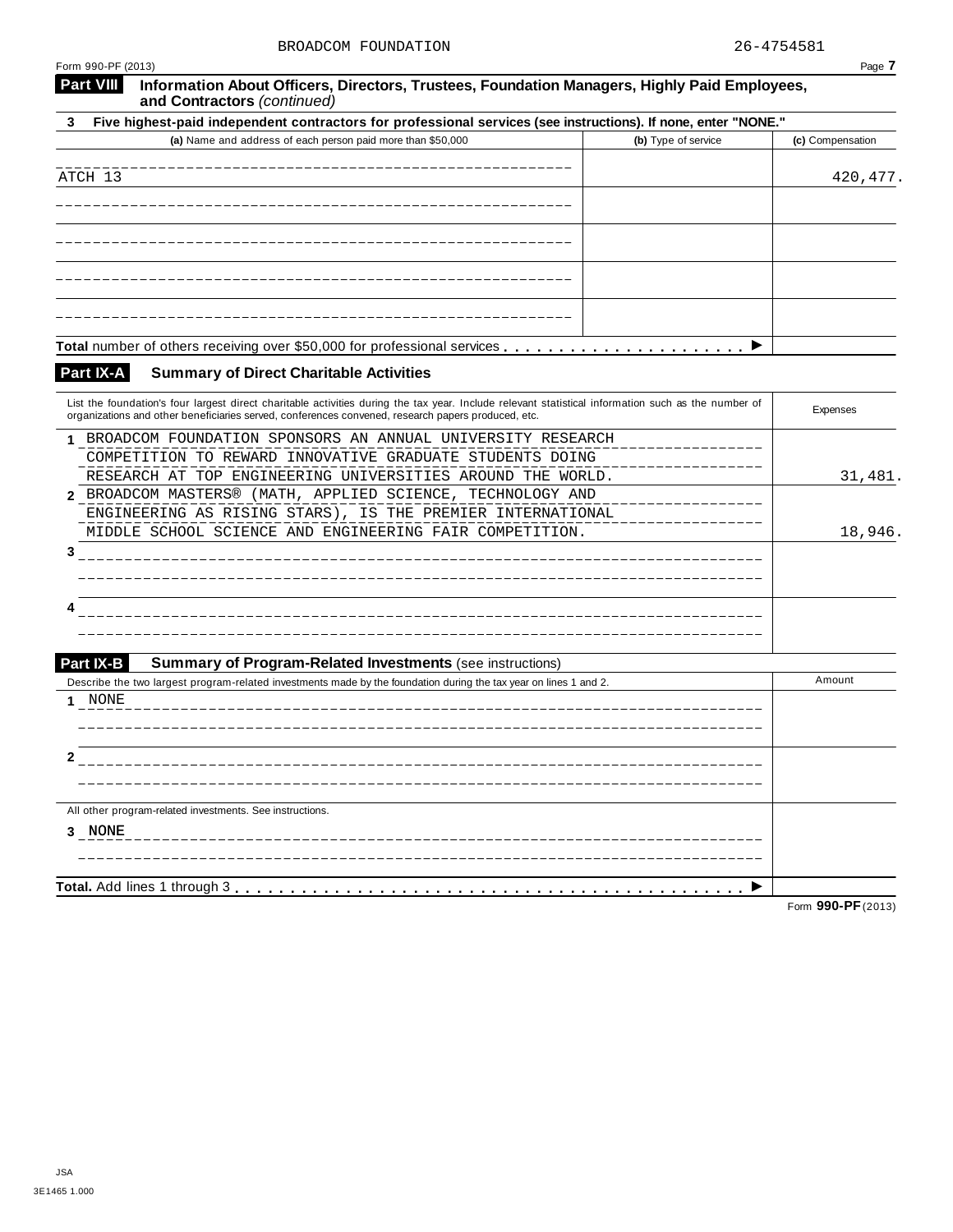| Minimum Investment Return (All domestic foundations must complete this part. Foreign foundations,<br>Part X<br>see instructions.)<br>Fair market value of assets not used (or held for use) directly in carrying out charitable, etc.,<br>1.<br>purposes:<br>a Average monthly fair market value of securities<br>80, 393, 774.<br>1a<br>4,096,481.<br>1b<br>b<br>1c<br>c<br>84,490,255.<br>1 <sub>d</sub><br>d<br>Reduction claimed for blockage or other factors reported on lines 1a and<br>е<br>1c (attach detailed explanation) $\ldots \ldots \ldots \ldots \ldots \ldots$<br>$\overline{2}$<br>2<br>3<br>84,490,255.<br>Subtract line 2 from line 1d<br>3<br>Subtract line z from line To<br>Cash deemed held for charitable activities. Enter 1 1/2% of line 3 (for greater amount, see<br>4<br>4<br>1,267,354.<br>instructions)<br>Net value of noncharitable-use assets. Subtract line 4 from line 3. Enter here and on Part V, line 4<br>5<br>5<br>83, 222, 901.<br>6<br>4, 161, 145.<br>6<br><b>Distributable Amount</b> (see instructions) (Section $4942(j)(3)$ and (j)(5) private operating foundations<br>Part XI<br>and certain foreign organizations check here $\blacktriangleright \Box$ and do not complete this part.)<br>$\mathbf{1}$<br>4, 161, 145.<br>1<br>2a<br>Tax on investment income for 2013 from Part VI, line 5<br>22,528.<br>2a<br>Income tax for 2013. (This does not include the tax from Part VI.) $2b$<br>b<br>22,528.<br>Add lines 2a and 2b<br>2c<br>c<br>4, 138, 617.<br>Distributable amount before adjustments. Subtract line 2c from line 1 [1] [1]<br>$\mathbf{3}$<br>3<br>25,000.<br>$\overline{4}$<br>Recoveries of amounts treated as qualifying distributions<br>4<br>4, 163, 617.<br>Add lines 3 and 4<br>5<br>5<br>6<br>6<br>Distributable amount as adjusted. Subtract line 6 from line 5. Enter here and on Part XIII,<br>7<br>4,163,617.<br>$\overline{7}$<br><b>Part XII</b> Qualifying Distributions (see instructions)<br>Amounts paid (including administrative expenses) to accomplish charitable, etc., purposes:<br>1<br>3,942,706.<br>1a<br>a<br>Program-related investments - total from Part IX-B<br>1b<br>b<br>Amounts paid to acquire assets used (or held for use) directly in carrying out charitable, etc.,<br>$\mathbf{2}$<br>2<br>purposes<br>Amounts set aside for specific charitable projects that satisfy the:<br>3<br>3a<br>3b<br>b<br>Qualifying distributions. Add lines 1a through 3b. Enter here and on Part V, line 8, and Part XIII, line 4<br>$\overline{4}$<br>3,942,706.<br>4<br>Foundations that qualify under section 4940(e) for the reduced rate of tax on net investment income.<br>5<br>5<br>22,528.<br>Adjusted qualifying distributions. Subtract line 5 from line 4 [1] [1] $\alpha$ [1] [1] $\alpha$ [1] $\alpha$ [1] $\alpha$ [1] $\alpha$ [1] $\alpha$ [1] $\alpha$ [1] $\alpha$ [1] $\alpha$ [1] $\alpha$ [1] $\alpha$ [1] $\alpha$ [1] $\alpha$ [1] $\alpha$ [1] $\alpha$ [1] $\alpha$ [1] $\alpha$<br>3,920,178.<br>6<br>6<br>Note. The amount on line 6 will be used in Part V, column (b), in subsequent years when calculating whether the foundation | Form 990-PF (2013)                                                 | Page 8 |
|---------------------------------------------------------------------------------------------------------------------------------------------------------------------------------------------------------------------------------------------------------------------------------------------------------------------------------------------------------------------------------------------------------------------------------------------------------------------------------------------------------------------------------------------------------------------------------------------------------------------------------------------------------------------------------------------------------------------------------------------------------------------------------------------------------------------------------------------------------------------------------------------------------------------------------------------------------------------------------------------------------------------------------------------------------------------------------------------------------------------------------------------------------------------------------------------------------------------------------------------------------------------------------------------------------------------------------------------------------------------------------------------------------------------------------------------------------------------------------------------------------------------------------------------------------------------------------------------------------------------------------------------------------------------------------------------------------------------------------------------------------------------------------------------------------------------------------------------------------------------------------------------------------------------------------------------------------------------------------------------------------------------------------------------------------------------------------------------------------------------------------------------------------------------------------------------------------------------------------------------------------------------------------------------------------------------------------------------------------------------------------------------------------------------------------------------------------------------------------------------------------------------------------------------------------------------------------------------------------------------------------------------------------------------------------------------------------------------------------------------------------------------------------------------------------------------------------------------------------------------------------------------------------------------------------------------------------------------------------------------------------------------------------------------------------------------------------------------------------------------------------------------------------------|--------------------------------------------------------------------|--------|
|                                                                                                                                                                                                                                                                                                                                                                                                                                                                                                                                                                                                                                                                                                                                                                                                                                                                                                                                                                                                                                                                                                                                                                                                                                                                                                                                                                                                                                                                                                                                                                                                                                                                                                                                                                                                                                                                                                                                                                                                                                                                                                                                                                                                                                                                                                                                                                                                                                                                                                                                                                                                                                                                                                                                                                                                                                                                                                                                                                                                                                                                                                                                                               |                                                                    |        |
|                                                                                                                                                                                                                                                                                                                                                                                                                                                                                                                                                                                                                                                                                                                                                                                                                                                                                                                                                                                                                                                                                                                                                                                                                                                                                                                                                                                                                                                                                                                                                                                                                                                                                                                                                                                                                                                                                                                                                                                                                                                                                                                                                                                                                                                                                                                                                                                                                                                                                                                                                                                                                                                                                                                                                                                                                                                                                                                                                                                                                                                                                                                                                               |                                                                    |        |
|                                                                                                                                                                                                                                                                                                                                                                                                                                                                                                                                                                                                                                                                                                                                                                                                                                                                                                                                                                                                                                                                                                                                                                                                                                                                                                                                                                                                                                                                                                                                                                                                                                                                                                                                                                                                                                                                                                                                                                                                                                                                                                                                                                                                                                                                                                                                                                                                                                                                                                                                                                                                                                                                                                                                                                                                                                                                                                                                                                                                                                                                                                                                                               |                                                                    |        |
|                                                                                                                                                                                                                                                                                                                                                                                                                                                                                                                                                                                                                                                                                                                                                                                                                                                                                                                                                                                                                                                                                                                                                                                                                                                                                                                                                                                                                                                                                                                                                                                                                                                                                                                                                                                                                                                                                                                                                                                                                                                                                                                                                                                                                                                                                                                                                                                                                                                                                                                                                                                                                                                                                                                                                                                                                                                                                                                                                                                                                                                                                                                                                               |                                                                    |        |
|                                                                                                                                                                                                                                                                                                                                                                                                                                                                                                                                                                                                                                                                                                                                                                                                                                                                                                                                                                                                                                                                                                                                                                                                                                                                                                                                                                                                                                                                                                                                                                                                                                                                                                                                                                                                                                                                                                                                                                                                                                                                                                                                                                                                                                                                                                                                                                                                                                                                                                                                                                                                                                                                                                                                                                                                                                                                                                                                                                                                                                                                                                                                                               |                                                                    |        |
|                                                                                                                                                                                                                                                                                                                                                                                                                                                                                                                                                                                                                                                                                                                                                                                                                                                                                                                                                                                                                                                                                                                                                                                                                                                                                                                                                                                                                                                                                                                                                                                                                                                                                                                                                                                                                                                                                                                                                                                                                                                                                                                                                                                                                                                                                                                                                                                                                                                                                                                                                                                                                                                                                                                                                                                                                                                                                                                                                                                                                                                                                                                                                               |                                                                    |        |
|                                                                                                                                                                                                                                                                                                                                                                                                                                                                                                                                                                                                                                                                                                                                                                                                                                                                                                                                                                                                                                                                                                                                                                                                                                                                                                                                                                                                                                                                                                                                                                                                                                                                                                                                                                                                                                                                                                                                                                                                                                                                                                                                                                                                                                                                                                                                                                                                                                                                                                                                                                                                                                                                                                                                                                                                                                                                                                                                                                                                                                                                                                                                                               |                                                                    |        |
|                                                                                                                                                                                                                                                                                                                                                                                                                                                                                                                                                                                                                                                                                                                                                                                                                                                                                                                                                                                                                                                                                                                                                                                                                                                                                                                                                                                                                                                                                                                                                                                                                                                                                                                                                                                                                                                                                                                                                                                                                                                                                                                                                                                                                                                                                                                                                                                                                                                                                                                                                                                                                                                                                                                                                                                                                                                                                                                                                                                                                                                                                                                                                               |                                                                    |        |
|                                                                                                                                                                                                                                                                                                                                                                                                                                                                                                                                                                                                                                                                                                                                                                                                                                                                                                                                                                                                                                                                                                                                                                                                                                                                                                                                                                                                                                                                                                                                                                                                                                                                                                                                                                                                                                                                                                                                                                                                                                                                                                                                                                                                                                                                                                                                                                                                                                                                                                                                                                                                                                                                                                                                                                                                                                                                                                                                                                                                                                                                                                                                                               |                                                                    |        |
|                                                                                                                                                                                                                                                                                                                                                                                                                                                                                                                                                                                                                                                                                                                                                                                                                                                                                                                                                                                                                                                                                                                                                                                                                                                                                                                                                                                                                                                                                                                                                                                                                                                                                                                                                                                                                                                                                                                                                                                                                                                                                                                                                                                                                                                                                                                                                                                                                                                                                                                                                                                                                                                                                                                                                                                                                                                                                                                                                                                                                                                                                                                                                               |                                                                    |        |
|                                                                                                                                                                                                                                                                                                                                                                                                                                                                                                                                                                                                                                                                                                                                                                                                                                                                                                                                                                                                                                                                                                                                                                                                                                                                                                                                                                                                                                                                                                                                                                                                                                                                                                                                                                                                                                                                                                                                                                                                                                                                                                                                                                                                                                                                                                                                                                                                                                                                                                                                                                                                                                                                                                                                                                                                                                                                                                                                                                                                                                                                                                                                                               |                                                                    |        |
|                                                                                                                                                                                                                                                                                                                                                                                                                                                                                                                                                                                                                                                                                                                                                                                                                                                                                                                                                                                                                                                                                                                                                                                                                                                                                                                                                                                                                                                                                                                                                                                                                                                                                                                                                                                                                                                                                                                                                                                                                                                                                                                                                                                                                                                                                                                                                                                                                                                                                                                                                                                                                                                                                                                                                                                                                                                                                                                                                                                                                                                                                                                                                               |                                                                    |        |
|                                                                                                                                                                                                                                                                                                                                                                                                                                                                                                                                                                                                                                                                                                                                                                                                                                                                                                                                                                                                                                                                                                                                                                                                                                                                                                                                                                                                                                                                                                                                                                                                                                                                                                                                                                                                                                                                                                                                                                                                                                                                                                                                                                                                                                                                                                                                                                                                                                                                                                                                                                                                                                                                                                                                                                                                                                                                                                                                                                                                                                                                                                                                                               |                                                                    |        |
|                                                                                                                                                                                                                                                                                                                                                                                                                                                                                                                                                                                                                                                                                                                                                                                                                                                                                                                                                                                                                                                                                                                                                                                                                                                                                                                                                                                                                                                                                                                                                                                                                                                                                                                                                                                                                                                                                                                                                                                                                                                                                                                                                                                                                                                                                                                                                                                                                                                                                                                                                                                                                                                                                                                                                                                                                                                                                                                                                                                                                                                                                                                                                               |                                                                    |        |
|                                                                                                                                                                                                                                                                                                                                                                                                                                                                                                                                                                                                                                                                                                                                                                                                                                                                                                                                                                                                                                                                                                                                                                                                                                                                                                                                                                                                                                                                                                                                                                                                                                                                                                                                                                                                                                                                                                                                                                                                                                                                                                                                                                                                                                                                                                                                                                                                                                                                                                                                                                                                                                                                                                                                                                                                                                                                                                                                                                                                                                                                                                                                                               |                                                                    |        |
|                                                                                                                                                                                                                                                                                                                                                                                                                                                                                                                                                                                                                                                                                                                                                                                                                                                                                                                                                                                                                                                                                                                                                                                                                                                                                                                                                                                                                                                                                                                                                                                                                                                                                                                                                                                                                                                                                                                                                                                                                                                                                                                                                                                                                                                                                                                                                                                                                                                                                                                                                                                                                                                                                                                                                                                                                                                                                                                                                                                                                                                                                                                                                               |                                                                    |        |
|                                                                                                                                                                                                                                                                                                                                                                                                                                                                                                                                                                                                                                                                                                                                                                                                                                                                                                                                                                                                                                                                                                                                                                                                                                                                                                                                                                                                                                                                                                                                                                                                                                                                                                                                                                                                                                                                                                                                                                                                                                                                                                                                                                                                                                                                                                                                                                                                                                                                                                                                                                                                                                                                                                                                                                                                                                                                                                                                                                                                                                                                                                                                                               |                                                                    |        |
|                                                                                                                                                                                                                                                                                                                                                                                                                                                                                                                                                                                                                                                                                                                                                                                                                                                                                                                                                                                                                                                                                                                                                                                                                                                                                                                                                                                                                                                                                                                                                                                                                                                                                                                                                                                                                                                                                                                                                                                                                                                                                                                                                                                                                                                                                                                                                                                                                                                                                                                                                                                                                                                                                                                                                                                                                                                                                                                                                                                                                                                                                                                                                               |                                                                    |        |
|                                                                                                                                                                                                                                                                                                                                                                                                                                                                                                                                                                                                                                                                                                                                                                                                                                                                                                                                                                                                                                                                                                                                                                                                                                                                                                                                                                                                                                                                                                                                                                                                                                                                                                                                                                                                                                                                                                                                                                                                                                                                                                                                                                                                                                                                                                                                                                                                                                                                                                                                                                                                                                                                                                                                                                                                                                                                                                                                                                                                                                                                                                                                                               |                                                                    |        |
|                                                                                                                                                                                                                                                                                                                                                                                                                                                                                                                                                                                                                                                                                                                                                                                                                                                                                                                                                                                                                                                                                                                                                                                                                                                                                                                                                                                                                                                                                                                                                                                                                                                                                                                                                                                                                                                                                                                                                                                                                                                                                                                                                                                                                                                                                                                                                                                                                                                                                                                                                                                                                                                                                                                                                                                                                                                                                                                                                                                                                                                                                                                                                               |                                                                    |        |
|                                                                                                                                                                                                                                                                                                                                                                                                                                                                                                                                                                                                                                                                                                                                                                                                                                                                                                                                                                                                                                                                                                                                                                                                                                                                                                                                                                                                                                                                                                                                                                                                                                                                                                                                                                                                                                                                                                                                                                                                                                                                                                                                                                                                                                                                                                                                                                                                                                                                                                                                                                                                                                                                                                                                                                                                                                                                                                                                                                                                                                                                                                                                                               |                                                                    |        |
|                                                                                                                                                                                                                                                                                                                                                                                                                                                                                                                                                                                                                                                                                                                                                                                                                                                                                                                                                                                                                                                                                                                                                                                                                                                                                                                                                                                                                                                                                                                                                                                                                                                                                                                                                                                                                                                                                                                                                                                                                                                                                                                                                                                                                                                                                                                                                                                                                                                                                                                                                                                                                                                                                                                                                                                                                                                                                                                                                                                                                                                                                                                                                               |                                                                    |        |
|                                                                                                                                                                                                                                                                                                                                                                                                                                                                                                                                                                                                                                                                                                                                                                                                                                                                                                                                                                                                                                                                                                                                                                                                                                                                                                                                                                                                                                                                                                                                                                                                                                                                                                                                                                                                                                                                                                                                                                                                                                                                                                                                                                                                                                                                                                                                                                                                                                                                                                                                                                                                                                                                                                                                                                                                                                                                                                                                                                                                                                                                                                                                                               |                                                                    |        |
|                                                                                                                                                                                                                                                                                                                                                                                                                                                                                                                                                                                                                                                                                                                                                                                                                                                                                                                                                                                                                                                                                                                                                                                                                                                                                                                                                                                                                                                                                                                                                                                                                                                                                                                                                                                                                                                                                                                                                                                                                                                                                                                                                                                                                                                                                                                                                                                                                                                                                                                                                                                                                                                                                                                                                                                                                                                                                                                                                                                                                                                                                                                                                               |                                                                    |        |
|                                                                                                                                                                                                                                                                                                                                                                                                                                                                                                                                                                                                                                                                                                                                                                                                                                                                                                                                                                                                                                                                                                                                                                                                                                                                                                                                                                                                                                                                                                                                                                                                                                                                                                                                                                                                                                                                                                                                                                                                                                                                                                                                                                                                                                                                                                                                                                                                                                                                                                                                                                                                                                                                                                                                                                                                                                                                                                                                                                                                                                                                                                                                                               |                                                                    |        |
|                                                                                                                                                                                                                                                                                                                                                                                                                                                                                                                                                                                                                                                                                                                                                                                                                                                                                                                                                                                                                                                                                                                                                                                                                                                                                                                                                                                                                                                                                                                                                                                                                                                                                                                                                                                                                                                                                                                                                                                                                                                                                                                                                                                                                                                                                                                                                                                                                                                                                                                                                                                                                                                                                                                                                                                                                                                                                                                                                                                                                                                                                                                                                               |                                                                    |        |
|                                                                                                                                                                                                                                                                                                                                                                                                                                                                                                                                                                                                                                                                                                                                                                                                                                                                                                                                                                                                                                                                                                                                                                                                                                                                                                                                                                                                                                                                                                                                                                                                                                                                                                                                                                                                                                                                                                                                                                                                                                                                                                                                                                                                                                                                                                                                                                                                                                                                                                                                                                                                                                                                                                                                                                                                                                                                                                                                                                                                                                                                                                                                                               |                                                                    |        |
|                                                                                                                                                                                                                                                                                                                                                                                                                                                                                                                                                                                                                                                                                                                                                                                                                                                                                                                                                                                                                                                                                                                                                                                                                                                                                                                                                                                                                                                                                                                                                                                                                                                                                                                                                                                                                                                                                                                                                                                                                                                                                                                                                                                                                                                                                                                                                                                                                                                                                                                                                                                                                                                                                                                                                                                                                                                                                                                                                                                                                                                                                                                                                               |                                                                    |        |
|                                                                                                                                                                                                                                                                                                                                                                                                                                                                                                                                                                                                                                                                                                                                                                                                                                                                                                                                                                                                                                                                                                                                                                                                                                                                                                                                                                                                                                                                                                                                                                                                                                                                                                                                                                                                                                                                                                                                                                                                                                                                                                                                                                                                                                                                                                                                                                                                                                                                                                                                                                                                                                                                                                                                                                                                                                                                                                                                                                                                                                                                                                                                                               |                                                                    |        |
|                                                                                                                                                                                                                                                                                                                                                                                                                                                                                                                                                                                                                                                                                                                                                                                                                                                                                                                                                                                                                                                                                                                                                                                                                                                                                                                                                                                                                                                                                                                                                                                                                                                                                                                                                                                                                                                                                                                                                                                                                                                                                                                                                                                                                                                                                                                                                                                                                                                                                                                                                                                                                                                                                                                                                                                                                                                                                                                                                                                                                                                                                                                                                               |                                                                    |        |
|                                                                                                                                                                                                                                                                                                                                                                                                                                                                                                                                                                                                                                                                                                                                                                                                                                                                                                                                                                                                                                                                                                                                                                                                                                                                                                                                                                                                                                                                                                                                                                                                                                                                                                                                                                                                                                                                                                                                                                                                                                                                                                                                                                                                                                                                                                                                                                                                                                                                                                                                                                                                                                                                                                                                                                                                                                                                                                                                                                                                                                                                                                                                                               |                                                                    |        |
|                                                                                                                                                                                                                                                                                                                                                                                                                                                                                                                                                                                                                                                                                                                                                                                                                                                                                                                                                                                                                                                                                                                                                                                                                                                                                                                                                                                                                                                                                                                                                                                                                                                                                                                                                                                                                                                                                                                                                                                                                                                                                                                                                                                                                                                                                                                                                                                                                                                                                                                                                                                                                                                                                                                                                                                                                                                                                                                                                                                                                                                                                                                                                               |                                                                    |        |
|                                                                                                                                                                                                                                                                                                                                                                                                                                                                                                                                                                                                                                                                                                                                                                                                                                                                                                                                                                                                                                                                                                                                                                                                                                                                                                                                                                                                                                                                                                                                                                                                                                                                                                                                                                                                                                                                                                                                                                                                                                                                                                                                                                                                                                                                                                                                                                                                                                                                                                                                                                                                                                                                                                                                                                                                                                                                                                                                                                                                                                                                                                                                                               |                                                                    |        |
|                                                                                                                                                                                                                                                                                                                                                                                                                                                                                                                                                                                                                                                                                                                                                                                                                                                                                                                                                                                                                                                                                                                                                                                                                                                                                                                                                                                                                                                                                                                                                                                                                                                                                                                                                                                                                                                                                                                                                                                                                                                                                                                                                                                                                                                                                                                                                                                                                                                                                                                                                                                                                                                                                                                                                                                                                                                                                                                                                                                                                                                                                                                                                               |                                                                    |        |
|                                                                                                                                                                                                                                                                                                                                                                                                                                                                                                                                                                                                                                                                                                                                                                                                                                                                                                                                                                                                                                                                                                                                                                                                                                                                                                                                                                                                                                                                                                                                                                                                                                                                                                                                                                                                                                                                                                                                                                                                                                                                                                                                                                                                                                                                                                                                                                                                                                                                                                                                                                                                                                                                                                                                                                                                                                                                                                                                                                                                                                                                                                                                                               |                                                                    |        |
|                                                                                                                                                                                                                                                                                                                                                                                                                                                                                                                                                                                                                                                                                                                                                                                                                                                                                                                                                                                                                                                                                                                                                                                                                                                                                                                                                                                                                                                                                                                                                                                                                                                                                                                                                                                                                                                                                                                                                                                                                                                                                                                                                                                                                                                                                                                                                                                                                                                                                                                                                                                                                                                                                                                                                                                                                                                                                                                                                                                                                                                                                                                                                               |                                                                    |        |
|                                                                                                                                                                                                                                                                                                                                                                                                                                                                                                                                                                                                                                                                                                                                                                                                                                                                                                                                                                                                                                                                                                                                                                                                                                                                                                                                                                                                                                                                                                                                                                                                                                                                                                                                                                                                                                                                                                                                                                                                                                                                                                                                                                                                                                                                                                                                                                                                                                                                                                                                                                                                                                                                                                                                                                                                                                                                                                                                                                                                                                                                                                                                                               |                                                                    |        |
|                                                                                                                                                                                                                                                                                                                                                                                                                                                                                                                                                                                                                                                                                                                                                                                                                                                                                                                                                                                                                                                                                                                                                                                                                                                                                                                                                                                                                                                                                                                                                                                                                                                                                                                                                                                                                                                                                                                                                                                                                                                                                                                                                                                                                                                                                                                                                                                                                                                                                                                                                                                                                                                                                                                                                                                                                                                                                                                                                                                                                                                                                                                                                               |                                                                    |        |
|                                                                                                                                                                                                                                                                                                                                                                                                                                                                                                                                                                                                                                                                                                                                                                                                                                                                                                                                                                                                                                                                                                                                                                                                                                                                                                                                                                                                                                                                                                                                                                                                                                                                                                                                                                                                                                                                                                                                                                                                                                                                                                                                                                                                                                                                                                                                                                                                                                                                                                                                                                                                                                                                                                                                                                                                                                                                                                                                                                                                                                                                                                                                                               | qualifies for the section 4940(e) reduction of tax in those years. |        |

Form **990-PF** (2013)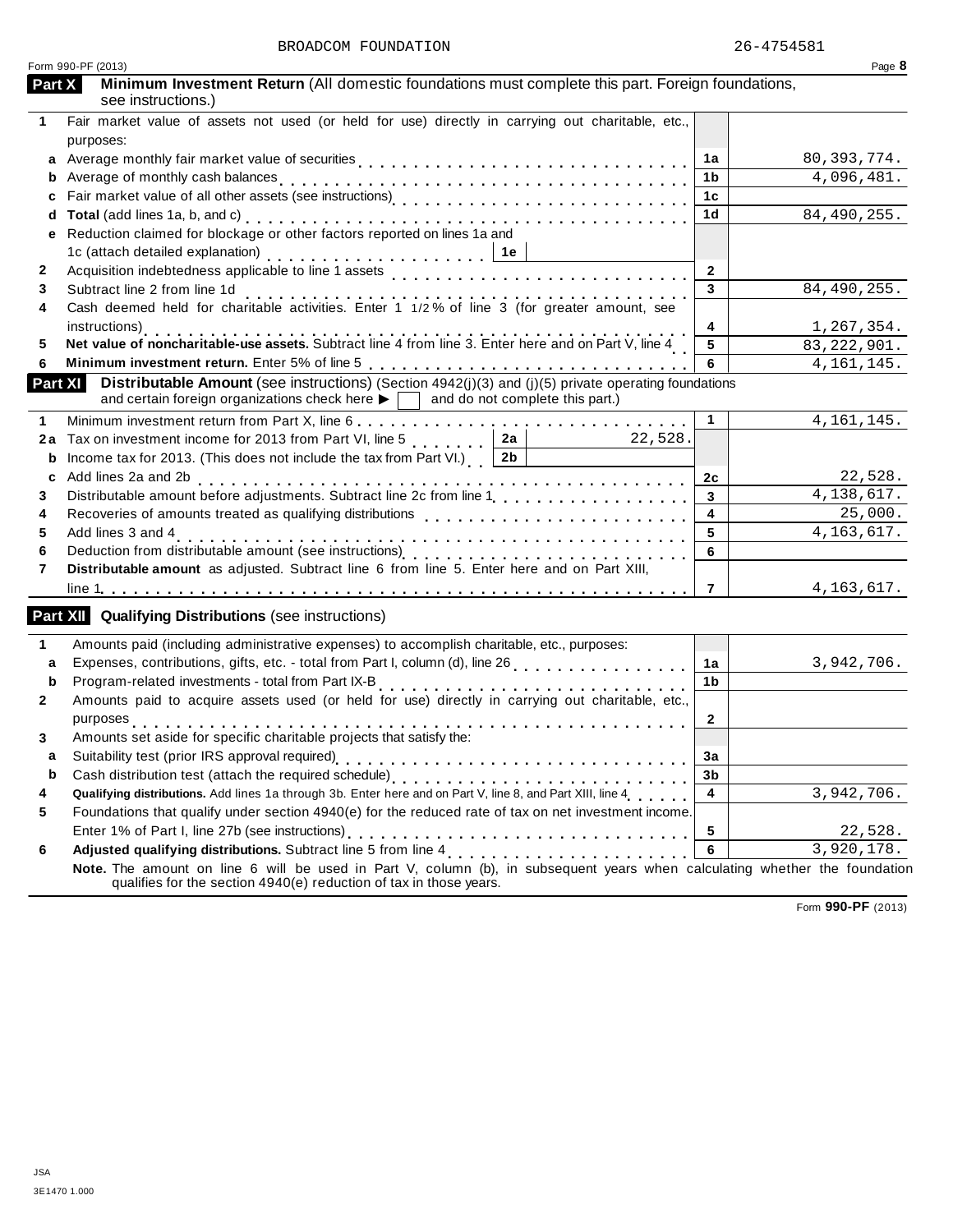| JSA          |  |
|--------------|--|
| 3E1480 1.000 |  |

| Form 990-PF (2013) | u<br>Page<br>- 7 |
|--------------------|------------------|
|                    |                  |

|              | <b>Part XIII</b> Undistributed Income (see instructions)                                                                                                                                                                                                                             |               |                            |             |              |
|--------------|--------------------------------------------------------------------------------------------------------------------------------------------------------------------------------------------------------------------------------------------------------------------------------------|---------------|----------------------------|-------------|--------------|
| 1            | Distributable amount for 2013 from Part XI,                                                                                                                                                                                                                                          | (a)<br>Corpus | (b)<br>Years prior to 2012 | (c)<br>2012 | (d)<br>2013  |
|              |                                                                                                                                                                                                                                                                                      |               |                            |             | 4, 163, 617. |
| $\mathbf{2}$ | Undistributed income, if any, as of the end of 2013:                                                                                                                                                                                                                                 |               |                            |             |              |
|              | a Enter amount for 2012 only                                                                                                                                                                                                                                                         |               |                            | 1,959,748.  |              |
|              | <b>b</b> Total for prior years: $20 \, 11 \, 0.20 \, 10 \, 0.20 \, 0.9$                                                                                                                                                                                                              |               |                            |             |              |
| 3            | Excess distributions carryover, if any, to 2013:                                                                                                                                                                                                                                     |               |                            |             |              |
|              | a From 2008                                                                                                                                                                                                                                                                          |               |                            |             |              |
|              | <b>b</b> From 2009                                                                                                                                                                                                                                                                   |               |                            |             |              |
|              | <u> 1980 - John Stein, mars and de Branch and de Branch and de Branch and de Branch and de Branch and de Branch an</u><br>From 2010 $\qquad \qquad$ $\qquad$                                                                                                                         |               |                            |             |              |
|              | d From 2011 $\qquad \qquad \qquad$                                                                                                                                                                                                                                                   |               |                            |             |              |
|              | e From 2012<br>the control of the control of the control of                                                                                                                                                                                                                          |               |                            |             |              |
|              | f Total of lines 3a through e                                                                                                                                                                                                                                                        |               |                            |             |              |
| 4            | Qualifying distributions for 2013 from Part XII,                                                                                                                                                                                                                                     |               |                            |             |              |
|              | line 4: $\triangleright$ \$ 3,942,706.                                                                                                                                                                                                                                               |               |                            |             |              |
|              | a Applied to 2012, but not more than line 2a                                                                                                                                                                                                                                         |               |                            | 1,959,748.  |              |
|              | <b>b</b> Applied to undistributed income of prior years                                                                                                                                                                                                                              |               |                            |             |              |
|              | (Election required - see instructions)                                                                                                                                                                                                                                               |               |                            |             |              |
|              | c Treated as distributions out of corpus (Election<br>required - see instructions) examples a series and set of the set of the set of the set of the set of the set of the set of the set of the set of the set of the set of the set of the set of the set of the set of the set of |               |                            |             |              |
|              | d Applied to 2013 distributable amount                                                                                                                                                                                                                                               |               |                            |             | 1,982,958.   |
|              | Remaining amount distributed out of corpus                                                                                                                                                                                                                                           |               |                            |             |              |
| 5            | Excess distributions carryover applied to 2013                                                                                                                                                                                                                                       |               |                            |             |              |
|              | (If an amount appears in column (d), the same                                                                                                                                                                                                                                        |               |                            |             |              |
| 6            | amount must be shown in column (a).)<br>Enter the net total of each column as                                                                                                                                                                                                        |               |                            |             |              |
|              | indicated below:                                                                                                                                                                                                                                                                     |               |                            |             |              |
|              | Corpus. Add lines 3f, 4c, and 4e. Subtract line 5                                                                                                                                                                                                                                    |               |                            |             |              |
|              | <b>b</b> Prior years' undistributed income. Subtract                                                                                                                                                                                                                                 |               |                            |             |              |
|              | line 4b from line 2b<br>the second contract of the second                                                                                                                                                                                                                            |               |                            |             |              |
|              | c Enter the amount of prior years' undistributed                                                                                                                                                                                                                                     |               |                            |             |              |
|              | income for which a notice of deficiency has<br>been issued, or on which the section 4942(a)                                                                                                                                                                                          |               |                            |             |              |
|              | tax has been previously assessed                                                                                                                                                                                                                                                     |               |                            |             |              |
|              | d Subtract line 6c from line 6b. Taxable                                                                                                                                                                                                                                             |               |                            |             |              |
|              | amount - see instructions <b>with a state of the set of the state of the state of the state of the state of the state of the state of the state of the state of the state of the state of the state of the state of the state of</b>                                                 |               |                            |             |              |
|              | e Undistributed income for 2012. Subtract line<br>4a from line 2a. Taxable amount - see                                                                                                                                                                                              |               |                            |             |              |
|              |                                                                                                                                                                                                                                                                                      |               |                            |             |              |
|              | Undistributed income for 2013. Subtract lines                                                                                                                                                                                                                                        |               |                            |             |              |
|              | 4d and 5 from line 1. This amount must be                                                                                                                                                                                                                                            |               |                            |             |              |
|              | distributed in 2014                                                                                                                                                                                                                                                                  |               |                            |             | 2,180,659.   |
| 7            | Amounts treated as distributions out of corpus                                                                                                                                                                                                                                       |               |                            |             |              |
|              | to satisfy requirements imposed by section                                                                                                                                                                                                                                           |               |                            |             |              |
|              | $170(b)(1)(F)$ or $4942(g)(3)$ (see instructions)                                                                                                                                                                                                                                    |               |                            |             |              |
| 8            | Excess distributions carryover from 2008 not<br>applied on line 5 or line 7 (see instructions)                                                                                                                                                                                       |               |                            |             |              |
| 9            | Excess distributions carryover to 2014.                                                                                                                                                                                                                                              |               |                            |             |              |
|              | Subtract lines 7 and 8 from line 6a                                                                                                                                                                                                                                                  | 0             |                            |             |              |
|              | 10 Analysis of line 9:                                                                                                                                                                                                                                                               |               |                            |             |              |
|              | a Excess from 2009<br><u> 1989 - Johann Barbara, martin a</u>                                                                                                                                                                                                                        |               |                            |             |              |
|              | <b>b</b> Excess from 2010<br>the control of the control of the control of                                                                                                                                                                                                            |               |                            |             |              |
|              | c Excess from 2011<br>the control of the control of the control of                                                                                                                                                                                                                   |               |                            |             |              |
|              | d Excess from 2012<br>the control of the control of the control of                                                                                                                                                                                                                   |               |                            |             |              |
|              | e Excess from 2013                                                                                                                                                                                                                                                                   |               |                            |             |              |

Form **990-PF**(2013)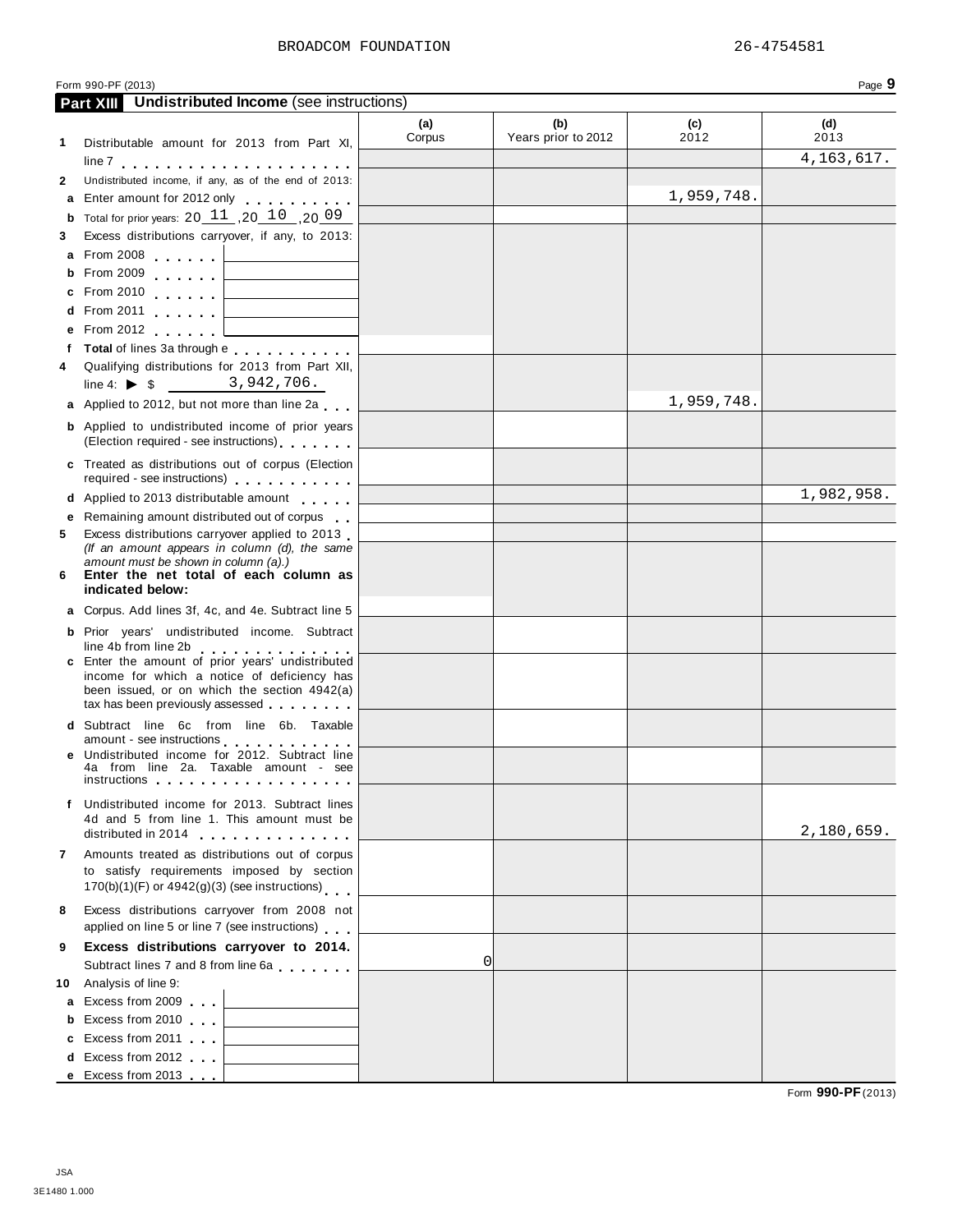|              | Form 990-PF (2013)                                                                                                                                                                                                                                                                                                                                   |                                                  | BROADCOM FOUNDATION |                                                                                                                                                                                                                                                |            | 26-4754581<br>Page $10$       |
|--------------|------------------------------------------------------------------------------------------------------------------------------------------------------------------------------------------------------------------------------------------------------------------------------------------------------------------------------------------------------|--------------------------------------------------|---------------------|------------------------------------------------------------------------------------------------------------------------------------------------------------------------------------------------------------------------------------------------|------------|-------------------------------|
|              | <b>Part XIV</b>                                                                                                                                                                                                                                                                                                                                      |                                                  |                     | <b>Private Operating Foundations</b> (see instructions and Part VII-A, question 9)                                                                                                                                                             |            | NOT APPLICABLE                |
|              | <b>1a</b> If the foundation has received a ruling or determination letter that it is a private operating                                                                                                                                                                                                                                             |                                                  |                     | foundation, and the ruling is effective for 2013, enter the date of the ruling <b>Fall and the ruling</b>                                                                                                                                      |            |                               |
|              | <b>b</b> Check box to indicate whether the foundation is a private operating foundation described in section                                                                                                                                                                                                                                         |                                                  |                     |                                                                                                                                                                                                                                                |            | $4942(j)(3)$ or<br>4942(j)(5) |
|              |                                                                                                                                                                                                                                                                                                                                                      | Tax year                                         |                     | Prior 3 years                                                                                                                                                                                                                                  |            |                               |
|              | 2a Enter the lesser of the ad-<br>justed net income from Part                                                                                                                                                                                                                                                                                        | (a) 2013                                         | (b) 2012            | $(c)$ 2011                                                                                                                                                                                                                                     | $(d)$ 2010 | (e) Total                     |
|              | I or the minimum investment<br>return from Part X for each<br>year listed experience and the set of the set of the set of the set of the set of the set of the set of the set of the set of the set of the set of the set of the set of the set of the set of the set of the set of the set                                                          |                                                  |                     |                                                                                                                                                                                                                                                |            |                               |
|              | <b>b</b> 85% of line 2a<br>and a state of the                                                                                                                                                                                                                                                                                                        |                                                  |                     |                                                                                                                                                                                                                                                |            |                               |
|              | C Qualifying distributions from Part<br>XII, line 4 for each year listed                                                                                                                                                                                                                                                                             |                                                  |                     |                                                                                                                                                                                                                                                |            |                               |
|              | <b>d</b> Amounts included in line 2c not<br>used directly for active conduct<br>of exempt activities and the state of                                                                                                                                                                                                                                |                                                  |                     |                                                                                                                                                                                                                                                |            |                               |
|              | <b>e</b> Qualifying distributions made<br>directly for active conduct of<br>exempt activities. Subtract line<br>2d from line 2c <b>can be a set of the set of the set of the set of the set of the set of the set of the set of the set of the set of the set of the set of the set of the set of the set of the set of the set of the set of th</b> |                                                  |                     |                                                                                                                                                                                                                                                |            |                               |
| 3            | Complete 3a, b, or c for the<br>alternative test relied upon:<br>a "Assets" alternative test - enter:                                                                                                                                                                                                                                                |                                                  |                     |                                                                                                                                                                                                                                                |            |                               |
|              | (1) Value of all assets<br>(2) Value of assets qualifying<br>under section<br>4942(i)(3)(B)(i)                                                                                                                                                                                                                                                       |                                                  |                     |                                                                                                                                                                                                                                                |            |                               |
|              | <b>b</b> "Endowment" alternative test-<br>enter 2/3 of minimum invest-<br>ment return shown in Part X,                                                                                                                                                                                                                                               |                                                  |                     |                                                                                                                                                                                                                                                |            |                               |
|              | line 6 for each year listed                                                                                                                                                                                                                                                                                                                          |                                                  |                     |                                                                                                                                                                                                                                                |            |                               |
|              | C "Support" alternative test - enter:<br>(1) Total support other than<br>gross investment income<br>(interest, dividends, rents,<br>payments on securities<br>loans (section $512(a)(5)$ ),<br>or royalties) and the control of                                                                                                                      |                                                  |                     |                                                                                                                                                                                                                                                |            |                               |
|              | (2) Support from general<br>public and 5 or more<br>exempt organizations as<br>provided in section 4942<br>(j)(3)(B)(iii)<br>(3) Largest amount of sup-                                                                                                                                                                                              |                                                  |                     |                                                                                                                                                                                                                                                |            |                               |
|              | port from an exempt                                                                                                                                                                                                                                                                                                                                  |                                                  |                     |                                                                                                                                                                                                                                                |            |                               |
|              | organization.<br>(4) Gross investment income                                                                                                                                                                                                                                                                                                         |                                                  |                     |                                                                                                                                                                                                                                                |            |                               |
|              | Part XV                                                                                                                                                                                                                                                                                                                                              | at any time during the year - see instructions.) |                     | Supplementary Information (Complete this part only if the foundation had \$5,000 or more in assets                                                                                                                                             |            |                               |
|              | <b>Information Regarding Foundation Managers:</b>                                                                                                                                                                                                                                                                                                    |                                                  |                     |                                                                                                                                                                                                                                                |            |                               |
|              | a List any managers of the foundation who have contributed more than 2% of the total contributions received by the foundation                                                                                                                                                                                                                        |                                                  |                     | before the close of any tax year (but only if they have contributed more than \$5,000). (See section 507(d)(2).)                                                                                                                               |            |                               |
|              | N/A                                                                                                                                                                                                                                                                                                                                                  |                                                  |                     |                                                                                                                                                                                                                                                |            |                               |
|              | <b>b</b> List any managers of the foundation who own 10% or more of the stock of a corporation (or an equally large portion of the                                                                                                                                                                                                                   |                                                  |                     | ownership of a partnership or other entity) of which the foundation has a 10% or greater interest.                                                                                                                                             |            |                               |
| $\mathbf{2}$ | N/A<br>Information Regarding Contribution, Grant, Gift, Loan, Scholarship, etc., Programs:                                                                                                                                                                                                                                                           |                                                  |                     |                                                                                                                                                                                                                                                |            |                               |
|              | Check here $\blacktriangleright$  <br>other conditions, complete items 2a, b, c, and d.                                                                                                                                                                                                                                                              |                                                  |                     | If the foundation only makes contributions to preselected charitable organizations and does not accept<br>unsolicited requests for funds. If the foundation makes gifts, grants, etc. (see instructions) to individuals or organizations under |            |                               |
|              | a The name, address, and telephone number or e-mail address of the person to whom applications should be addressed:                                                                                                                                                                                                                                  |                                                  |                     |                                                                                                                                                                                                                                                |            |                               |

[ATCH 14](#page-43-0)

**b** The form in which applications should be submitted and information and materials they should include:

SEE LINE 2A

**c** Any submission deadlines:

#### SEE LINE 2A

**d** Any restrictions or limitations on awards, such as by geographical areas, charitable fields, kinds of institutions, or other factors:

SEE LINE 2A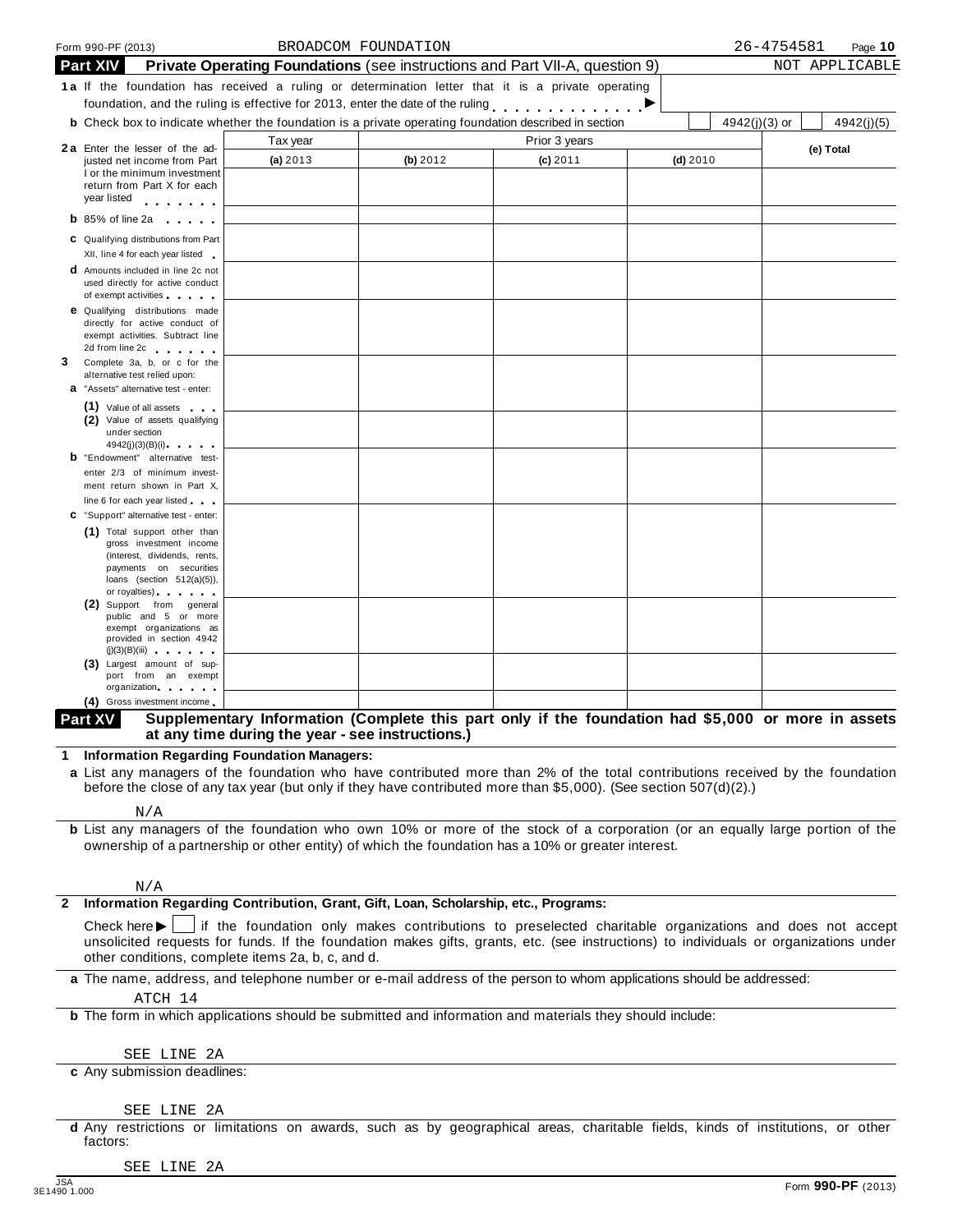| Form 990-PF (2013)                                                                                                                                                                                                                   |  |                                     | Page 11    |
|--------------------------------------------------------------------------------------------------------------------------------------------------------------------------------------------------------------------------------------|--|-------------------------------------|------------|
| <b>Supplementary Information (continued)</b><br>Part XV                                                                                                                                                                              |  |                                     |            |
|                                                                                                                                                                                                                                      |  |                                     |            |
| 3 Grants and Contributions Paid During the Year or Approved for Future Payment<br>Recipient San individual, Foundation<br>Name and address (home or business) any foundation manager<br>or substantial contributor expression and ad |  | Purpose of grant or<br>contribution | Amount     |
|                                                                                                                                                                                                                                      |  |                                     |            |
| a Paid during the year                                                                                                                                                                                                               |  |                                     |            |
|                                                                                                                                                                                                                                      |  |                                     |            |
| ATCH 15                                                                                                                                                                                                                              |  |                                     |            |
|                                                                                                                                                                                                                                      |  |                                     |            |
|                                                                                                                                                                                                                                      |  |                                     |            |
|                                                                                                                                                                                                                                      |  |                                     |            |
|                                                                                                                                                                                                                                      |  |                                     |            |
|                                                                                                                                                                                                                                      |  |                                     |            |
|                                                                                                                                                                                                                                      |  |                                     |            |
|                                                                                                                                                                                                                                      |  |                                     |            |
|                                                                                                                                                                                                                                      |  |                                     |            |
|                                                                                                                                                                                                                                      |  |                                     |            |
|                                                                                                                                                                                                                                      |  |                                     |            |
|                                                                                                                                                                                                                                      |  |                                     |            |
|                                                                                                                                                                                                                                      |  |                                     |            |
|                                                                                                                                                                                                                                      |  |                                     |            |
|                                                                                                                                                                                                                                      |  |                                     |            |
|                                                                                                                                                                                                                                      |  |                                     |            |
|                                                                                                                                                                                                                                      |  |                                     |            |
|                                                                                                                                                                                                                                      |  |                                     |            |
|                                                                                                                                                                                                                                      |  |                                     |            |
|                                                                                                                                                                                                                                      |  |                                     |            |
|                                                                                                                                                                                                                                      |  |                                     |            |
|                                                                                                                                                                                                                                      |  |                                     |            |
|                                                                                                                                                                                                                                      |  |                                     |            |
|                                                                                                                                                                                                                                      |  |                                     |            |
|                                                                                                                                                                                                                                      |  |                                     |            |
|                                                                                                                                                                                                                                      |  |                                     |            |
|                                                                                                                                                                                                                                      |  |                                     |            |
|                                                                                                                                                                                                                                      |  |                                     |            |
|                                                                                                                                                                                                                                      |  |                                     |            |
|                                                                                                                                                                                                                                      |  |                                     |            |
|                                                                                                                                                                                                                                      |  |                                     |            |
|                                                                                                                                                                                                                                      |  |                                     |            |
| <b>b</b> Approved for future payment                                                                                                                                                                                                 |  |                                     | 3,645,881. |
|                                                                                                                                                                                                                                      |  |                                     |            |
|                                                                                                                                                                                                                                      |  |                                     |            |
|                                                                                                                                                                                                                                      |  |                                     |            |
|                                                                                                                                                                                                                                      |  |                                     |            |
|                                                                                                                                                                                                                                      |  |                                     |            |
|                                                                                                                                                                                                                                      |  |                                     |            |
|                                                                                                                                                                                                                                      |  |                                     |            |
|                                                                                                                                                                                                                                      |  |                                     |            |
|                                                                                                                                                                                                                                      |  |                                     |            |
|                                                                                                                                                                                                                                      |  |                                     |            |
|                                                                                                                                                                                                                                      |  |                                     |            |
|                                                                                                                                                                                                                                      |  |                                     |            |
|                                                                                                                                                                                                                                      |  |                                     |            |
|                                                                                                                                                                                                                                      |  |                                     |            |
|                                                                                                                                                                                                                                      |  |                                     |            |

**Total** m m m m m m m m m m m m m m m m m m m m m m m m m m m m m m m m m m m m m m m m m m m m m m m m m I **3b**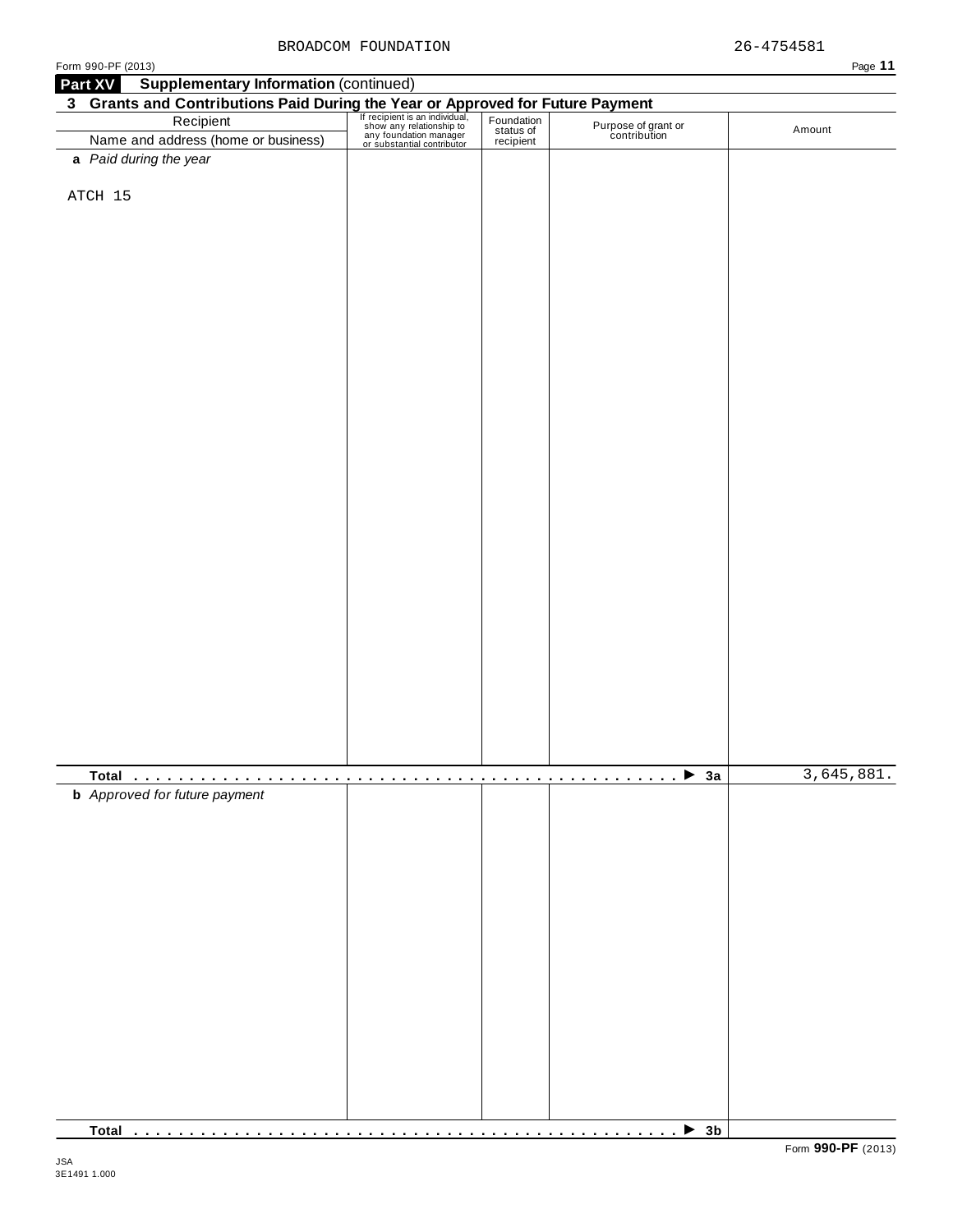#### BROADCOM FOUNDATION 26-4754581

| Form 990-PF (2013)                                                                                                                                                                                                                        |               |                                                                            |                |                                                                                                                                                                                                                                                      | Page 12                              |
|-------------------------------------------------------------------------------------------------------------------------------------------------------------------------------------------------------------------------------------------|---------------|----------------------------------------------------------------------------|----------------|------------------------------------------------------------------------------------------------------------------------------------------------------------------------------------------------------------------------------------------------------|--------------------------------------|
| <b>Analysis of Income-Producing Activities</b><br>Part XVI-A                                                                                                                                                                              |               |                                                                            |                |                                                                                                                                                                                                                                                      | (e)                                  |
| Enter gross amounts unless otherwise indicated.                                                                                                                                                                                           | (a)           | Unrelated business income<br>(b)                                           | (c)            | Excluded by section 512, 513, or 514<br>(d)                                                                                                                                                                                                          | Related or exempt<br>function income |
| 1 Program service revenue:                                                                                                                                                                                                                | Business code | Amount                                                                     | Exclusion code | Amount                                                                                                                                                                                                                                               | (See instructions.)                  |
| а<br><u> 1999 - Johann Barn, mars ann an t-</u>                                                                                                                                                                                           |               |                                                                            |                |                                                                                                                                                                                                                                                      |                                      |
| b<br><u> 1990 - Johann Barbara, martin amerikan basar dan berasal dan berasal dalam basar dalam basar dalam basar dala</u>                                                                                                                |               |                                                                            |                |                                                                                                                                                                                                                                                      |                                      |
| c<br><u>and the state of the state of the state of the state of the state of the state of the state of the state of the state of the state of the state of the state of the state of the state of the state of the state of the state</u> |               |                                                                            |                |                                                                                                                                                                                                                                                      |                                      |
| d                                                                                                                                                                                                                                         |               |                                                                            |                |                                                                                                                                                                                                                                                      |                                      |
| е<br>the control of the control of the control of the control of the control of the control of                                                                                                                                            |               |                                                                            |                |                                                                                                                                                                                                                                                      |                                      |
| f                                                                                                                                                                                                                                         |               |                                                                            |                |                                                                                                                                                                                                                                                      |                                      |
| Fees and contracts from government agencies<br>g<br>2 Membership dues and assessments                                                                                                                                                     |               |                                                                            |                |                                                                                                                                                                                                                                                      |                                      |
| 3 Interest on savings and temporary cash investments                                                                                                                                                                                      |               |                                                                            |                |                                                                                                                                                                                                                                                      |                                      |
| 4 Dividends and interest from securities                                                                                                                                                                                                  |               |                                                                            | 14             | 2,439,502.                                                                                                                                                                                                                                           |                                      |
| 5 Net rental income or (loss) from real estate:                                                                                                                                                                                           |               |                                                                            |                |                                                                                                                                                                                                                                                      |                                      |
| Debt-financed property<br>a                                                                                                                                                                                                               |               |                                                                            |                |                                                                                                                                                                                                                                                      |                                      |
| Not debt-financed property entitled to the state of<br>b                                                                                                                                                                                  |               |                                                                            |                |                                                                                                                                                                                                                                                      |                                      |
| 6 Net rental income or (loss) from personal property                                                                                                                                                                                      |               |                                                                            |                |                                                                                                                                                                                                                                                      |                                      |
| 7 Other investment income                                                                                                                                                                                                                 |               |                                                                            |                |                                                                                                                                                                                                                                                      |                                      |
| 8 Gain or (loss) from sales of assets other than inventory 525990                                                                                                                                                                         |               | 69.                                                                        | 18             | 151,326.                                                                                                                                                                                                                                             |                                      |
| 9 Net income or (loss) from special events                                                                                                                                                                                                |               |                                                                            |                |                                                                                                                                                                                                                                                      |                                      |
| 10 Gross profit or (loss) from sales of inventory                                                                                                                                                                                         |               |                                                                            |                |                                                                                                                                                                                                                                                      |                                      |
| 11 Other revenue: a                                                                                                                                                                                                                       |               |                                                                            |                |                                                                                                                                                                                                                                                      |                                      |
| ATCH 16<br>$\mathbf b$                                                                                                                                                                                                                    |               | 7.                                                                         |                | 34,616.                                                                                                                                                                                                                                              |                                      |
| c                                                                                                                                                                                                                                         |               |                                                                            |                |                                                                                                                                                                                                                                                      |                                      |
| d                                                                                                                                                                                                                                         |               |                                                                            |                |                                                                                                                                                                                                                                                      |                                      |
|                                                                                                                                                                                                                                           |               |                                                                            |                |                                                                                                                                                                                                                                                      |                                      |
| е                                                                                                                                                                                                                                         |               |                                                                            |                |                                                                                                                                                                                                                                                      |                                      |
| 12 Subtotal. Add columns (b), (d), and (e)<br>(See worksheet in line 13 instructions to verify calculations.)<br><b>Part XVI-B</b>                                                                                                        |               | 76.<br>Relationship of Activities to the Accomplishment of Exempt Purposes |                | 2,625,444.                                                                                                                                                                                                                                           |                                      |
| Line No.<br>▼                                                                                                                                                                                                                             |               |                                                                            |                | Explain below how each activity for which income is reported in column (e) of Part XVI-A contributed importantly to the<br>accomplishment of the foundation's exempt purposes (other than by providing funds for such purposes). (See instructions.) |                                      |
|                                                                                                                                                                                                                                           |               |                                                                            |                |                                                                                                                                                                                                                                                      | 2,625,520.                           |
|                                                                                                                                                                                                                                           |               |                                                                            |                |                                                                                                                                                                                                                                                      |                                      |
|                                                                                                                                                                                                                                           |               |                                                                            |                |                                                                                                                                                                                                                                                      |                                      |
|                                                                                                                                                                                                                                           |               |                                                                            |                |                                                                                                                                                                                                                                                      |                                      |
|                                                                                                                                                                                                                                           |               |                                                                            |                |                                                                                                                                                                                                                                                      |                                      |
|                                                                                                                                                                                                                                           |               |                                                                            |                |                                                                                                                                                                                                                                                      |                                      |
|                                                                                                                                                                                                                                           |               |                                                                            |                |                                                                                                                                                                                                                                                      |                                      |
|                                                                                                                                                                                                                                           |               |                                                                            |                |                                                                                                                                                                                                                                                      |                                      |
|                                                                                                                                                                                                                                           |               |                                                                            |                |                                                                                                                                                                                                                                                      |                                      |
|                                                                                                                                                                                                                                           |               |                                                                            |                |                                                                                                                                                                                                                                                      |                                      |
|                                                                                                                                                                                                                                           |               |                                                                            |                |                                                                                                                                                                                                                                                      |                                      |
|                                                                                                                                                                                                                                           |               |                                                                            |                |                                                                                                                                                                                                                                                      |                                      |
|                                                                                                                                                                                                                                           |               |                                                                            |                |                                                                                                                                                                                                                                                      |                                      |
|                                                                                                                                                                                                                                           |               |                                                                            |                |                                                                                                                                                                                                                                                      |                                      |
|                                                                                                                                                                                                                                           |               |                                                                            |                |                                                                                                                                                                                                                                                      |                                      |
|                                                                                                                                                                                                                                           |               |                                                                            |                |                                                                                                                                                                                                                                                      |                                      |
|                                                                                                                                                                                                                                           |               |                                                                            |                |                                                                                                                                                                                                                                                      |                                      |
|                                                                                                                                                                                                                                           |               |                                                                            |                |                                                                                                                                                                                                                                                      |                                      |
|                                                                                                                                                                                                                                           |               |                                                                            |                |                                                                                                                                                                                                                                                      |                                      |
|                                                                                                                                                                                                                                           |               |                                                                            |                |                                                                                                                                                                                                                                                      |                                      |
|                                                                                                                                                                                                                                           |               |                                                                            |                |                                                                                                                                                                                                                                                      |                                      |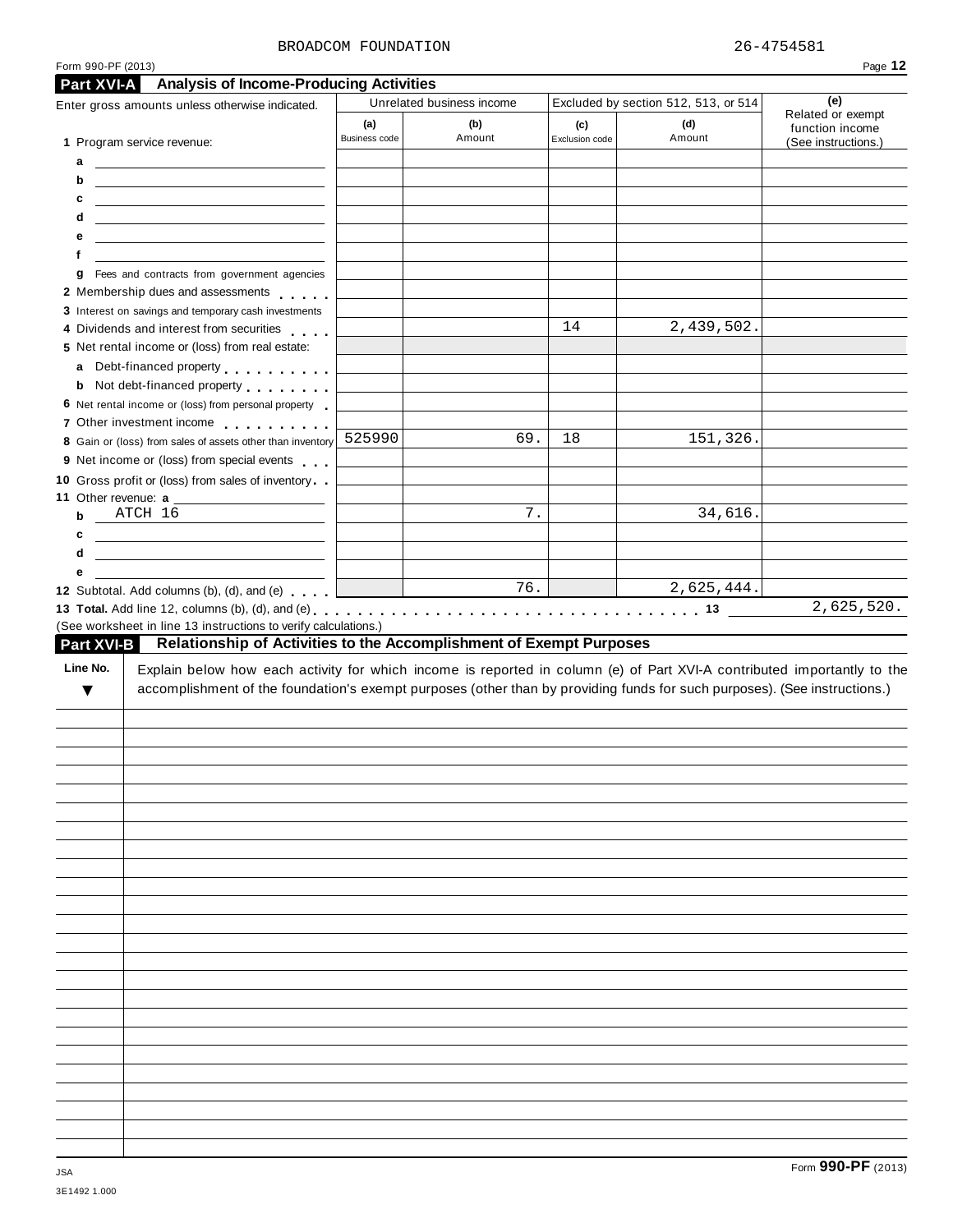| Form 990-PF (2013) |                                 |                                              | BROADCOM FOUNDATION                                                                                                                                                                                                                                                  |       |                                                                      | 26-4754581                                              |                                  |     | Page 13      |
|--------------------|---------------------------------|----------------------------------------------|----------------------------------------------------------------------------------------------------------------------------------------------------------------------------------------------------------------------------------------------------------------------|-------|----------------------------------------------------------------------|---------------------------------------------------------|----------------------------------|-----|--------------|
| Part XVII          |                                 | <b>Exempt Organizations</b>                  | Information Regarding Transfers To and Transactions and Relationships With Noncharitable                                                                                                                                                                             |       |                                                                      |                                                         |                                  |     |              |
| 1                  |                                 |                                              | Did the organization directly or indirectly engage in any of the following with any other organization described<br>in section 501(c) of the Code (other than section 501(c)(3) organizations) or in section 527, relating to political                              |       |                                                                      |                                                         |                                  | Yes | No           |
|                    | organizations?                  |                                              | a Transfers from the reporting foundation to a noncharitable exempt organization of:                                                                                                                                                                                 |       |                                                                      |                                                         |                                  |     |              |
|                    |                                 |                                              |                                                                                                                                                                                                                                                                      |       |                                                                      |                                                         | 1a(1)                            |     | Χ            |
|                    |                                 |                                              |                                                                                                                                                                                                                                                                      |       |                                                                      |                                                         | 1a(2)                            |     | X            |
|                    | <b>b</b> Other transactions:    |                                              |                                                                                                                                                                                                                                                                      |       |                                                                      |                                                         |                                  |     |              |
|                    |                                 |                                              |                                                                                                                                                                                                                                                                      |       |                                                                      |                                                         | 1 b(1)                           |     | X.<br>X      |
|                    |                                 |                                              |                                                                                                                                                                                                                                                                      |       |                                                                      |                                                         | 1b(2) <br> 1b(3)                 |     | Χ            |
|                    |                                 |                                              |                                                                                                                                                                                                                                                                      |       |                                                                      |                                                         | 1b(4)                            |     | X            |
|                    |                                 |                                              |                                                                                                                                                                                                                                                                      |       |                                                                      |                                                         | 1b(5)                            |     | X            |
|                    |                                 |                                              |                                                                                                                                                                                                                                                                      |       |                                                                      |                                                         | [1b(6)                           |     | X            |
|                    |                                 |                                              |                                                                                                                                                                                                                                                                      |       |                                                                      |                                                         | 1c                               |     | X            |
|                    |                                 |                                              | d If the answer to any of the above is "Yes," complete the following schedule. Column (b) should always show the fair market                                                                                                                                         |       |                                                                      |                                                         |                                  |     |              |
|                    |                                 |                                              | value of the goods, other assets, or services given by the reporting foundation. If the foundation received less than fair market<br>value in any transaction or sharing arrangement, show in column (d) the value of the goods, other assets, or services received. |       |                                                                      |                                                         |                                  |     |              |
| (a) Line no.       | (b) Amount involved             |                                              | (c) Name of noncharitable exempt organization                                                                                                                                                                                                                        |       | (d) Description of transfers, transactions, and sharing arrangements |                                                         |                                  |     |              |
|                    | N/A                             |                                              |                                                                                                                                                                                                                                                                      | N/A   |                                                                      |                                                         |                                  |     |              |
|                    |                                 |                                              |                                                                                                                                                                                                                                                                      |       |                                                                      |                                                         |                                  |     |              |
|                    |                                 |                                              |                                                                                                                                                                                                                                                                      |       |                                                                      |                                                         |                                  |     |              |
|                    |                                 |                                              |                                                                                                                                                                                                                                                                      |       |                                                                      |                                                         |                                  |     |              |
|                    |                                 |                                              |                                                                                                                                                                                                                                                                      |       |                                                                      |                                                         |                                  |     |              |
|                    |                                 |                                              |                                                                                                                                                                                                                                                                      |       |                                                                      |                                                         |                                  |     |              |
|                    |                                 |                                              |                                                                                                                                                                                                                                                                      |       |                                                                      |                                                         |                                  |     |              |
|                    |                                 |                                              |                                                                                                                                                                                                                                                                      |       |                                                                      |                                                         |                                  |     |              |
|                    |                                 |                                              |                                                                                                                                                                                                                                                                      |       |                                                                      |                                                         |                                  |     |              |
|                    |                                 |                                              |                                                                                                                                                                                                                                                                      |       |                                                                      |                                                         |                                  |     |              |
|                    |                                 |                                              |                                                                                                                                                                                                                                                                      |       |                                                                      |                                                         |                                  |     |              |
|                    |                                 |                                              |                                                                                                                                                                                                                                                                      |       |                                                                      |                                                         |                                  |     |              |
|                    |                                 |                                              |                                                                                                                                                                                                                                                                      |       |                                                                      |                                                         |                                  |     |              |
|                    |                                 |                                              |                                                                                                                                                                                                                                                                      |       |                                                                      |                                                         |                                  |     |              |
|                    |                                 | b If "Yes," complete the following schedule. | 2a Is the foundation directly or indirectly affiliated with, or related to, one or more tax-exempt organizations<br>described in section 501(c) of the Code (other than section 501(c)(3)) or in section 527?                                                        |       |                                                                      |                                                         | $\Box$ Yes $\boxed{\text{x}}$ No |     |              |
|                    | (a) Name of organization        |                                              | (b) Type of organization                                                                                                                                                                                                                                             |       |                                                                      | (c) Description of relationship                         |                                  |     |              |
|                    |                                 |                                              |                                                                                                                                                                                                                                                                      |       |                                                                      |                                                         |                                  |     |              |
|                    |                                 |                                              |                                                                                                                                                                                                                                                                      |       |                                                                      |                                                         |                                  |     |              |
|                    |                                 |                                              |                                                                                                                                                                                                                                                                      |       |                                                                      |                                                         |                                  |     |              |
|                    |                                 |                                              |                                                                                                                                                                                                                                                                      |       |                                                                      |                                                         |                                  |     |              |
|                    |                                 |                                              | Under penalties of perjury, I dedare that I have examined this retum, including accompanying schedules and statements, and to the best of my knowledge and belief, it is true,<br>correct, and complete. Declargion of preparer (                                    |       |                                                                      |                                                         |                                  |     |              |
| Sign               |                                 |                                              |                                                                                                                                                                                                                                                                      |       |                                                                      | May the IRS discuss this return                         |                                  |     |              |
| Here               | Signature of officer or trustee |                                              | Date                                                                                                                                                                                                                                                                 | Title |                                                                      | the preparer shown<br>with<br>(see instructions)? X Yes |                                  |     | below<br>No. |
|                    | Print/Type preparer's name      |                                              | Preparer's signature                                                                                                                                                                                                                                                 |       | Date                                                                 |                                                         | PTIN                             |     |              |
| Paid               | JEFFREY D HASKELL               |                                              | JEFFREY D HASKELL                                                                                                                                                                                                                                                    |       |                                                                      | Check<br>if<br>09/05/2014 self-employed p01345770       |                                  |     |              |
| Preparer           | Firm's name                     | FOUNDATION SOURCE                            |                                                                                                                                                                                                                                                                      |       |                                                                      | $\blacktriangleright$ 510398347<br>Firm's EIN           |                                  |     |              |
| <b>Use Only</b>    | Firm's address                  | NONE HOLLOW LN, STE 212                      |                                                                                                                                                                                                                                                                      |       |                                                                      |                                                         |                                  |     |              |
|                    |                                 | LAKE SUCCESS,                                | NΥ                                                                                                                                                                                                                                                                   |       | 11042                                                                | 8008391754<br>Phone no.                                 |                                  |     |              |

Form 990-PF  $(2013)$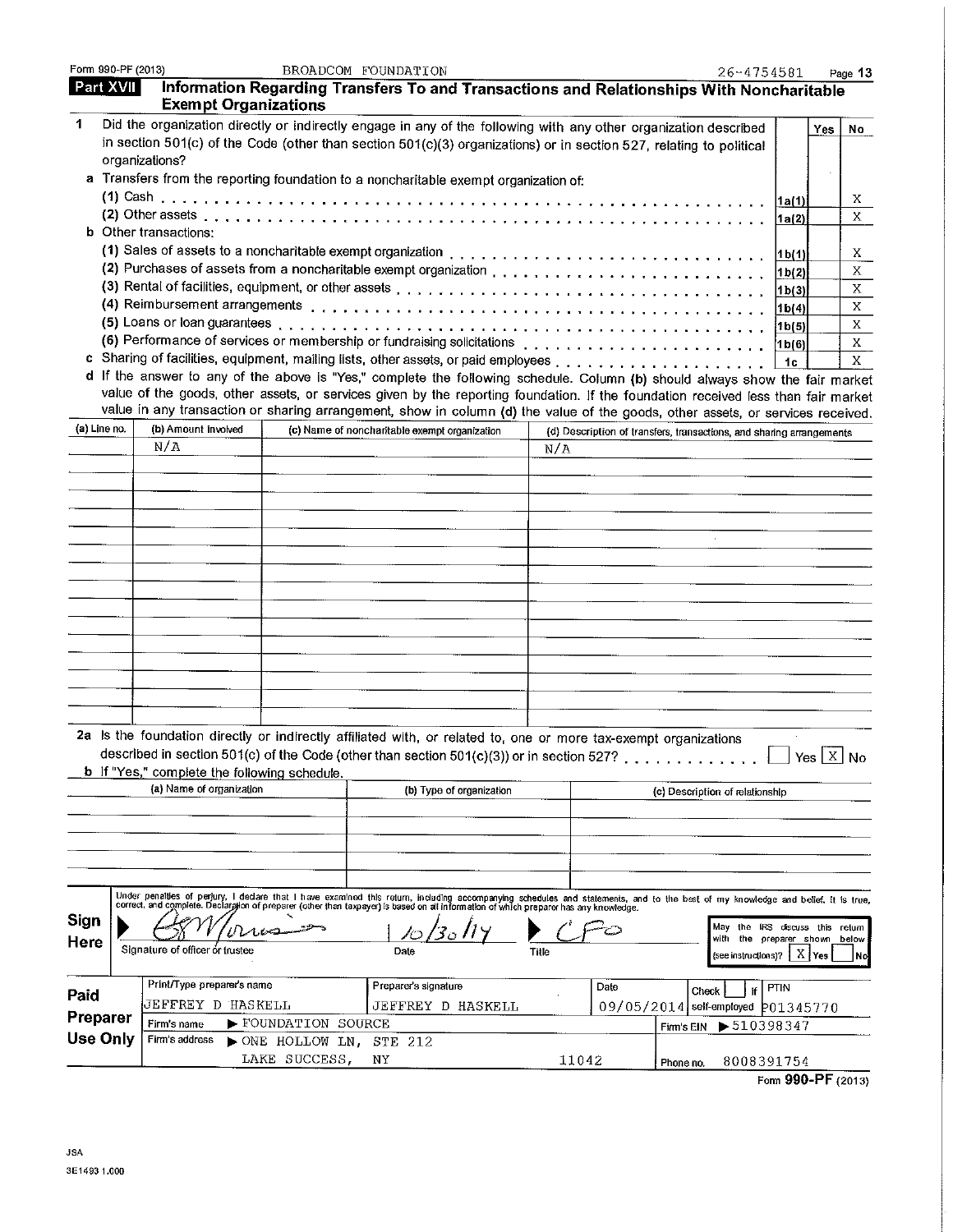**(Form 990, 990-EZ, or 990-PF)** Department of the Treasury<br>Internal Revenue Service

# **Schedule B chedule of Contributors**

| Attach to Form 990. Form 990-EZ, or Form 990-PF.                                                           | 2013                                  |
|------------------------------------------------------------------------------------------------------------|---------------------------------------|
| Information about Schedule B (Form 990, 990-EZ, or 990-PF) and its instructions is at www.irs.gov/form990. |                                       |
|                                                                                                            | <b>Employer identification number</b> |

**2013** 

| Name of the organization |  |
|--------------------------|--|
|--------------------------|--|

BROADCOM FOUNDATION

26-4754581

#### **Organization type** (check one):

| Filers of:         | Section:                                                                  |
|--------------------|---------------------------------------------------------------------------|
| Form 990 or 990-EZ | 501(c)<br>enter number) organization                                      |
|                    | 4947(a)(1) nonexempt charitable trust not treated as a private foundation |
|                    | 527 political organization                                                |
| Form 990-PF        | $\boxed{\text{X}}$ 501(c)(3) exempt private foundation                    |
|                    | 4947(a)(1) nonexempt charitable trust treated as a private foundation     |
|                    | 501(c)(3) taxable private foundation                                      |

Check if your organization is covered by the **General Rule** or a **Special Rule. Note.** Only a section 501(c)(7), (8), or (10) organization can check boxes for both the General Rule and a Special Rule. See instructions.

#### **General Rule**

 $\text{X}$  For an organization filing Form 990, 990-EZ, or 990-PF that received, during the year, \$5,000 or more (in money or property) from any one contributor. Complete Parts I and II.

#### **Special Rules**

For a section 501(c)(3) organization filing Form 990 or 990-EZ that met the 33 1/3 % support test of the regulations under sections 509(a)(1) and 170(b)(1)(A)(vi) and received from any one contributor, during the year, a contribution of the greater of **(1)** \$5,000 or **(2)** 2% of the amount on (i) Form 990, Part VIII, line 1h, or (ii) Form 990-EZ, line 1. Complete Parts I and II.

For a section 501(c)(7), (8), or (10) organization filing Form 990 or 990-EZ that received from any one contributor, during the year, total contributions of more than \$1,000 for use *exclusively* for religious, charitable, scientific, literary, or educational purposes, or the prevention of cruelty to children or animals. Complete Parts I, II, and III.

For a section 501(c)(7), (8), or (10) organization filing Form 990 or 990-EZ that received from any one contributor, during the year, contributions for use *exclusively* for religious, charitable, etc., purposes, but these contributions did not total to more than \$1,000. If this box is checked, enter here the total contributions that were received during the year for an *exclusively* religious, charitable, etc., purpose. Do not complete any of the parts unless the **General Rule** applies to this organization because it received *nonexclusively* religious, charitable, etc., contributions of \$5,000 or applies to this organization because it received *nonexclusively* religious, charitable, etc., contributions or \$5<br>more during the year<br>

**Caution.** An organization that is not covered by the General Rule and/or the Special Rules does not file Schedule B (Form 990, 990-EZ, or 990-PF), but it **must** answer "No" on Part IV, line 2, of its Form 990; or check the box on line H of its Form 990-EZ or on its Form 990-PF, Part I, line 2, to certify that it does not meet the filing requirements of Schedule B (Form 990, 990-EZ, or 990-PF).

For Paperwork Reduction Act Notice, see the Instructions for Form 990, 990-EZ, or 990-PF. Schedule B (Form 990, 990-EZ, or 990-PF) (2013)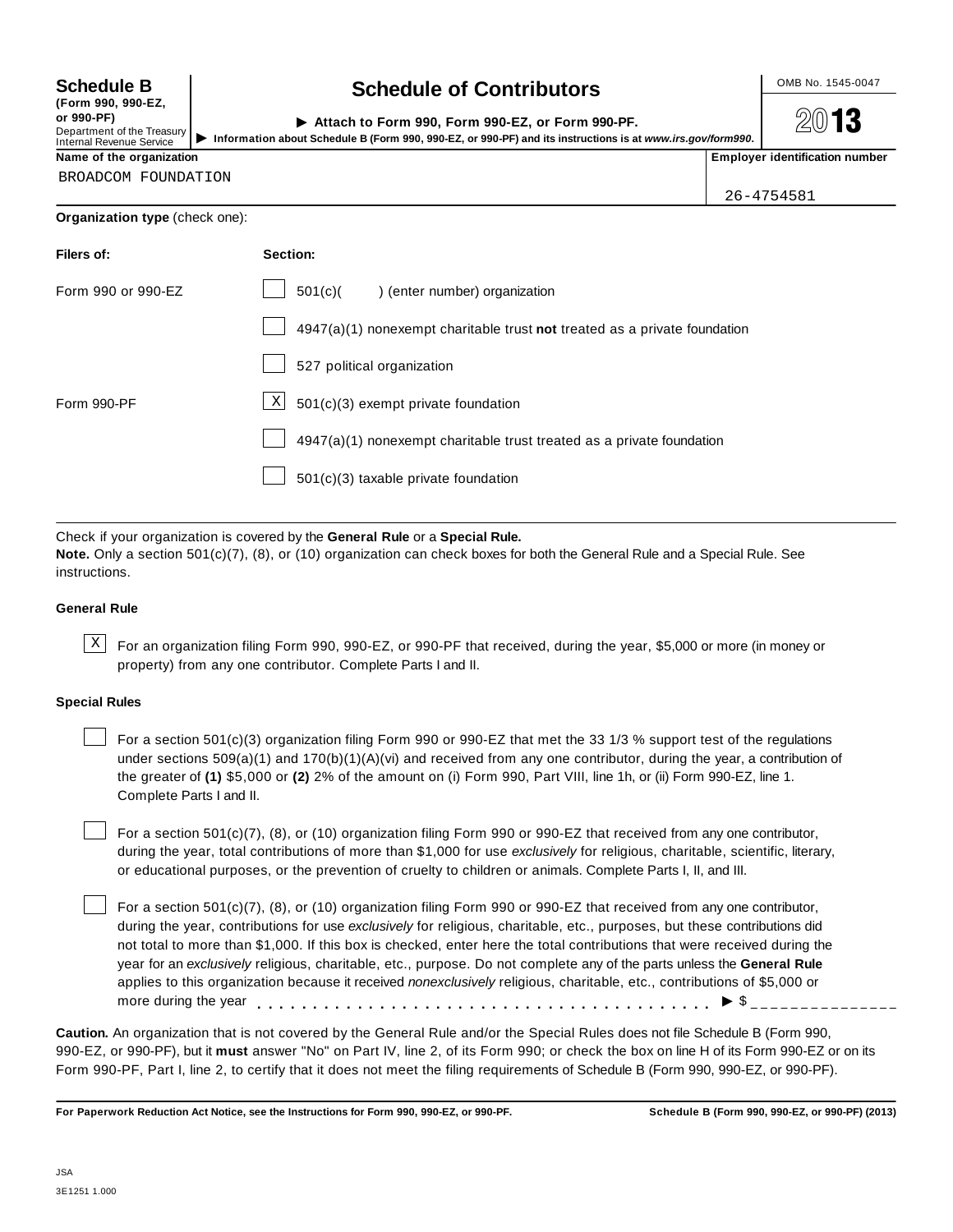#### Schedule <sup>B</sup> (Form 990, 990-EZ, or 990-PF) (2013) Page **2**

**Name of organization Employer identification number** BROADCOM FOUNDATION

26-4754581

| Part I                  | Contributors (see instructions). Use duplicate copies of Part I if additional space is needed. |                                   |                                                                                       |
|-------------------------|------------------------------------------------------------------------------------------------|-----------------------------------|---------------------------------------------------------------------------------------|
| (a)<br>No.              | (b)<br>Name, address, and ZIP + 4                                                              | (c)<br><b>Total contributions</b> | (d)<br>Type of contribution                                                           |
| $\overline{\mathsf{I}}$ | BROADCOM INTERNATIONAL, LIMITED<br>C/O G. MORRISON, 5300 CALIFORNIA ST<br>IRVINE, CA 92617     | 25,000,000.<br>\$                 | Χ<br>Person<br>Payroll<br>Noncash<br>(Complete Part II for<br>noncash contributions.) |
| (a)<br>No.              | (b)<br>Name, address, and ZIP + 4                                                              | (c)<br><b>Total contributions</b> | (d)<br>Type of contribution                                                           |
|                         |                                                                                                | $\frac{1}{2}$                     | Person<br>Payroll<br>Noncash<br>(Complete Part II for<br>noncash contributions.)      |
| (a)<br>No.              | (b)<br>Name, address, and ZIP + 4                                                              | (c)<br><b>Total contributions</b> | (d)<br>Type of contribution                                                           |
|                         |                                                                                                | $S_{---}$                         | Person<br>Payroll<br>Noncash<br>(Complete Part II for<br>noncash contributions.)      |
| (a)<br>No.              | (b)<br>Name, address, and ZIP + 4                                                              | (c)<br><b>Total contributions</b> | (d)<br>Type of contribution                                                           |
|                         |                                                                                                | $\frac{1}{2}$                     | Person<br>Payroll<br>Noncash<br>(Complete Part II for<br>noncash contributions.)      |
| (a)<br>No.              | (b)<br>Name, address, and ZIP + 4                                                              | (c)<br><b>Total contributions</b> | (d)<br>Type of contribution                                                           |
|                         |                                                                                                | $$^{\circ}$                       | Person<br>Payroll<br>Noncash<br>(Complete Part II for<br>noncash contributions.)      |
| (a)<br>No.              | (b)<br>Name, address, and ZIP + 4                                                              | (c)<br><b>Total contributions</b> | (d)<br>Type of contribution                                                           |
|                         |                                                                                                | $$^{\circ}$                       | Person<br>Payroll<br>Noncash<br>(Complete Part II for<br>noncash contributions.)      |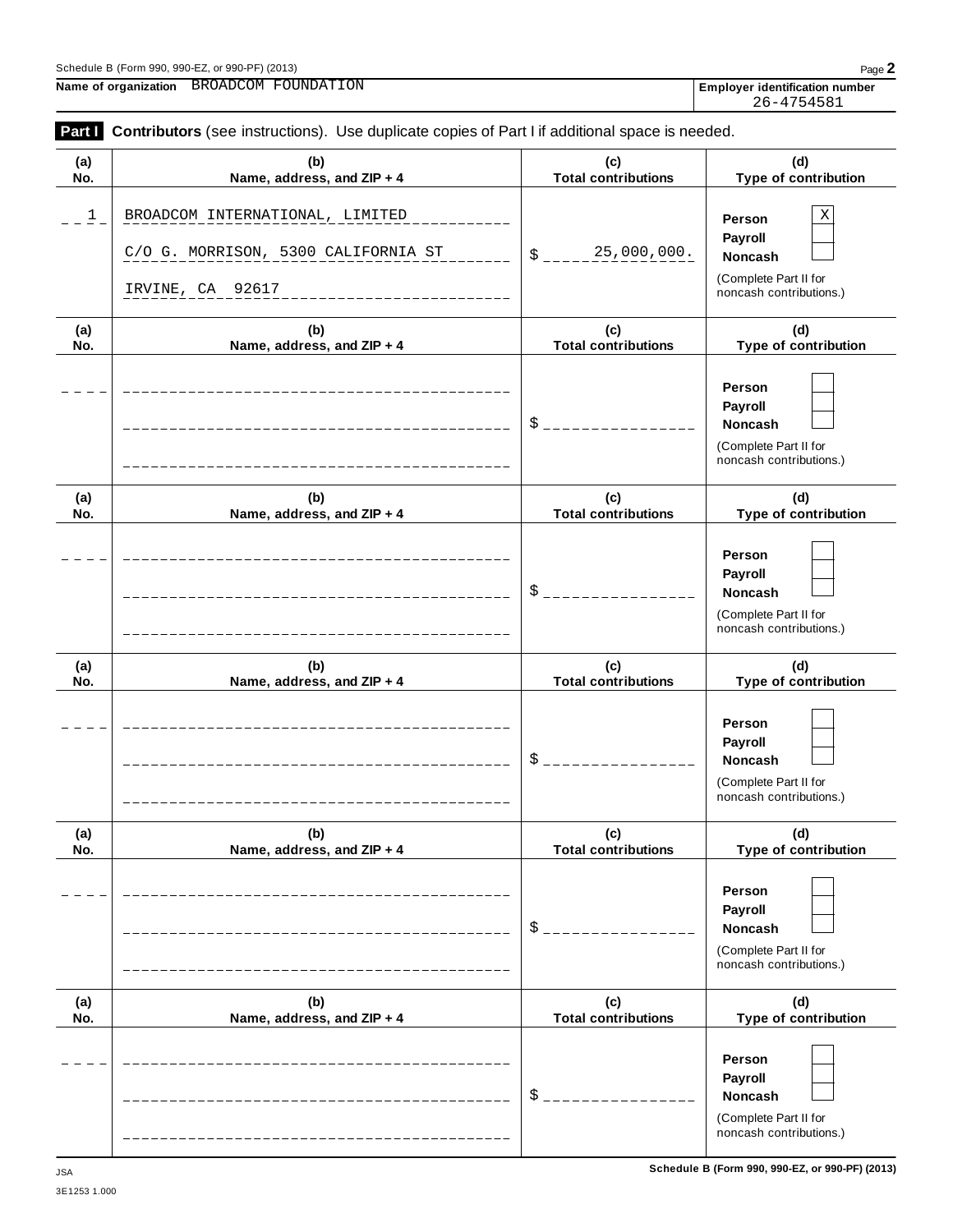| FMV (or estimate)<br>Description of noncash property given<br>(see instructions)        | (w)<br>Date received                                  |
|-----------------------------------------------------------------------------------------|-------------------------------------------------------|
| \$                                                                                      |                                                       |
| (c)<br>FMV (or estimate)<br>Description of noncash property given<br>(see instructions) | (d)<br>Date received                                  |
| \$                                                                                      |                                                       |
| (c)<br>FMV (or estimate)<br>Description of noncash property given<br>(see instructions) | (d)<br>Date received                                  |
| \$                                                                                      |                                                       |
| (c)<br>FMV (or estimate)<br>Description of noncash property given<br>(see instructions) | (d)<br>Date received                                  |
| \$                                                                                      |                                                       |
| (c)<br>FMV (or estimate)<br>Description of noncash property given<br>(see instructions) | (d)<br>Date received                                  |
|                                                                                         |                                                       |
|                                                                                         | \$<br>Schedule B (Form 990, 990-EZ, or 990-PF) (2013) |

**(b) Description of noncash property given**

**(b)**

<u>\_\_\_\_\_\_\_\_\_</u>

**(d) Date received**

**(d)**

<u>\_\_\_\_\_\_\_\_\_\_\_\_\_</u>

**(c) FMV (or estimate) (see instructions)**

**(c)**

 $= -$ 

 $S_{--}$ 

 $-$ 

 $\overline{a}$ 

# **Part II** Noncash Property (see instructions). Use duplicate copies of Part II if additional space is needed.

**(a) No. from Part I**

**(a) No.**

 $\frac{1}{2}$ 

3E1254 1.000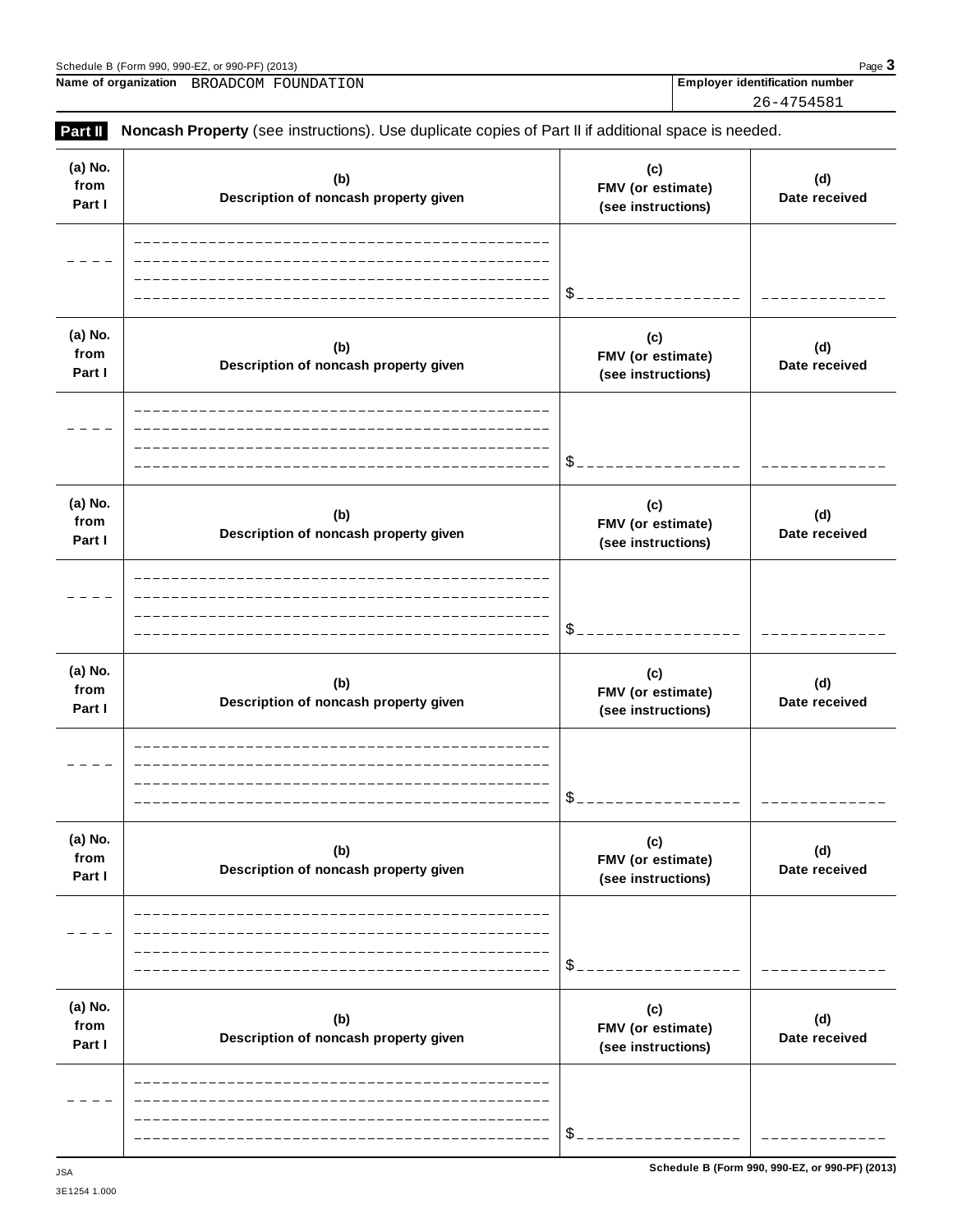|                             | Schedule B (Form 990, 990-EZ, or 990-PF) (2013)                                                                                                                                                                                 |                      |  | Page 4                                   |  |  |
|-----------------------------|---------------------------------------------------------------------------------------------------------------------------------------------------------------------------------------------------------------------------------|----------------------|--|------------------------------------------|--|--|
|                             | Name of organization BROADCOM FOUNDATION                                                                                                                                                                                        |                      |  | <b>Employer identification number</b>    |  |  |
| Part III                    | Exclusively religious, charitable, etc., individual contributions to section 501(c)(7), (8), or (10) organizations<br>that total more than \$1,000 for the year. Complete columns (a) through (e) and the following line entry. |                      |  | 26-4754581                               |  |  |
|                             | For organizations completing Part III, enter the total of exclusively religious, charitable, etc.,<br>contributions of \$1,000 or less for the year. (Enter this information once. See instructions.) $\triangleright$ \$       |                      |  |                                          |  |  |
|                             | Use duplicate copies of Part III if additional space is needed.                                                                                                                                                                 |                      |  |                                          |  |  |
| $(a)$ No.<br>from<br>Part I | (b) Purpose of gift                                                                                                                                                                                                             | (c) Use of gift      |  | (d) Description of how gift is held      |  |  |
|                             |                                                                                                                                                                                                                                 |                      |  |                                          |  |  |
|                             |                                                                                                                                                                                                                                 | (e) Transfer of gift |  |                                          |  |  |
|                             | Transferee's name, address, and ZIP + 4                                                                                                                                                                                         |                      |  | Relationship of transferor to transferee |  |  |
|                             |                                                                                                                                                                                                                                 |                      |  |                                          |  |  |
| (a) No.<br>from<br>Part I   | (b) Purpose of gift                                                                                                                                                                                                             | (c) Use of gift      |  | (d) Description of how gift is held      |  |  |
|                             |                                                                                                                                                                                                                                 |                      |  |                                          |  |  |
|                             | (e) Transfer of gift                                                                                                                                                                                                            |                      |  |                                          |  |  |
|                             | Transferee's name, address, and ZIP + 4                                                                                                                                                                                         |                      |  | Relationship of transferor to transferee |  |  |
| (a) No.<br>from<br>Part I   | (b) Purpose of gift                                                                                                                                                                                                             | (c) Use of gift      |  | (d) Description of how gift is held      |  |  |
|                             |                                                                                                                                                                                                                                 |                      |  |                                          |  |  |
|                             |                                                                                                                                                                                                                                 | (e) Transfer of gift |  |                                          |  |  |
|                             | Transferee's name, address, and ZIP + 4                                                                                                                                                                                         |                      |  | Relationship of transferor to transferee |  |  |
|                             |                                                                                                                                                                                                                                 |                      |  |                                          |  |  |
| $(a)$ No.<br>from<br>Part I | (b) Purpose of gift                                                                                                                                                                                                             | (c) Use of gift      |  | (d) Description of how gift is held      |  |  |
|                             |                                                                                                                                                                                                                                 |                      |  |                                          |  |  |
|                             |                                                                                                                                                                                                                                 | (e) Transfer of gift |  |                                          |  |  |
|                             | Transferee's name, address, and ZIP + 4                                                                                                                                                                                         |                      |  | Relationship of transferor to transferee |  |  |
|                             |                                                                                                                                                                                                                                 |                      |  |                                          |  |  |
|                             |                                                                                                                                                                                                                                 |                      |  |                                          |  |  |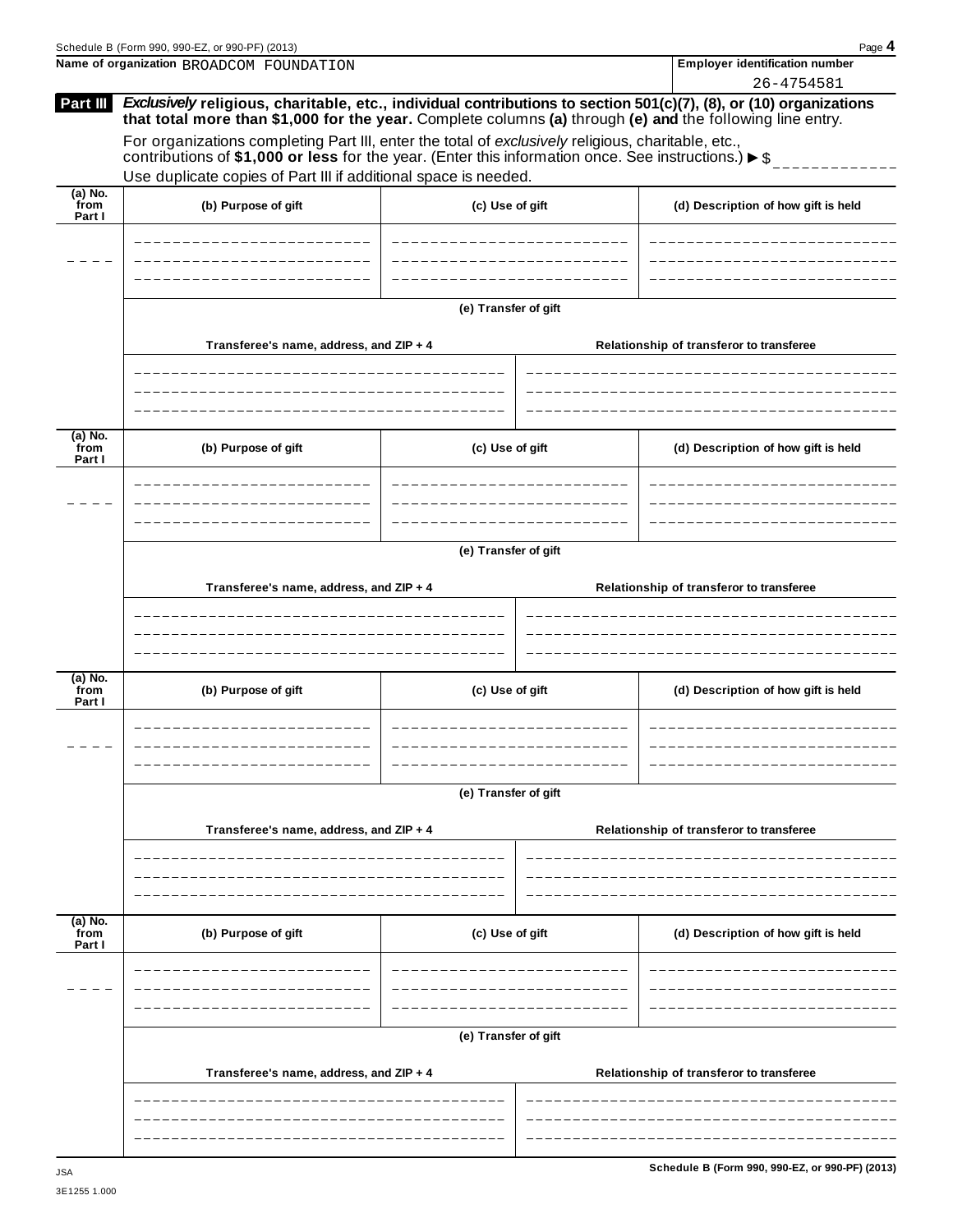| Form                     |  |                            |  |
|--------------------------|--|----------------------------|--|
| Internal Revenue Service |  | Department of the Treasury |  |

# Underpayment of Estimated Tax by Corporations  $\frac{100\text{dB No. }1545-0142}{20}$

 $\blacktriangleright$  Attach to the corporation's tax return.

Internal Revenue Service III information about Form 2220 and its separate instructions is at *www.irs.gov/form2220.*<br>Name Internal Revenue Service III information about Form 2220 and its separate instructions is at *www.i* 

**Employer identification number** 

#### BROADCOM FOUNDATION 26-4754581

Note: Generally, the corporation is not required to file Form 2220 (see Part II below for exceptions) because the IRS will figure any penalty owed and bill the corporation. However, the corporation may still use Form 2220 to figure the penalty. If so, enter the amount from page 2, line 38 on the estimated tax penalty line of the corporation's income tax return, but do not attach Form 2220.

| Part I  | <b>Required Annual Payment</b>                                                                                                                                                                                                                                  |          |         |    |         |
|---------|-----------------------------------------------------------------------------------------------------------------------------------------------------------------------------------------------------------------------------------------------------------------|----------|---------|----|---------|
|         |                                                                                                                                                                                                                                                                 |          |         |    | 22,528. |
| 2a<br>b | Personal holding company tax (Schedule PH (Form 1120), line 26) included on line 1.<br>Look-back interest included on line 1 under section $460(b)(2)$ for completed long-term<br>contracts or section 167(g) for depreciation under the income forecast method | 2a<br>2b |         |    |         |
| C<br>d  | Credit for federal tax paid on fuels (see instructions)<br>2c                                                                                                                                                                                                   |          |         | 2d |         |
| 3.      | Subtract line 2d from line 1. If the result is less than \$500, <b>do not</b> complete or file this form. The corporation                                                                                                                                       |          |         | 3  | 22,528. |
| 4       | Enter the tax shown on the corporation's 2012 income tax return (see instructions). Caution: If the tax is zero or<br>the tax year was for less than 12 months, skip this line and enter the amount from line 3 on line 5                                       |          | 18,328. |    |         |
| 5       | Required annual payment. Enter the smaller of line 3 or line 4. If the corporation is required to skip line 4, enter                                                                                                                                            |          |         |    | 18,328. |
|         | Part II<br><b>Reasons for Filing</b> - Check the boxes below that apply. If any boxes are checked, the corporation must file                                                                                                                                    |          |         |    |         |

|                                                                 | . |  |
|-----------------------------------------------------------------|---|--|
| Form 2220 even if it does not owe a penalty (see instructions). |   |  |

|          |     | The corporation is using the adjusted seasonal installment method.                                              |        |              |  |                |  |
|----------|-----|-----------------------------------------------------------------------------------------------------------------|--------|--------------|--|----------------|--|
|          | X I | The corporation is using the annualized income installment method.                                              |        |              |  |                |  |
|          | ΧI  | The corporation is a "large corporation" figuring its first required installment based on the prior year's tax. |        |              |  |                |  |
| Part III |     | <b>Figuring the Underpayment</b>                                                                                |        |              |  |                |  |
|          |     |                                                                                                                 | $\sim$ | $\mathbf{f}$ |  | $\overline{A}$ |  |

|                     |                                                                                                                                                                                                                                                                                                           |              | (a)               | (b)                 | (c)                           | (d)        |
|---------------------|-----------------------------------------------------------------------------------------------------------------------------------------------------------------------------------------------------------------------------------------------------------------------------------------------------------|--------------|-------------------|---------------------|-------------------------------|------------|
| 9                   | Installment due dates. Enter in columns (a)<br>through (d) the 15th day of the 4th (Form 990-PF<br>filers: Use 5th month), 6th, 9th, and 12th months<br>of the corporation's tax year and the corporation's tax year                                                                                      | $\mathbf{g}$ | 05/15/2013        | 06/17/2013          | 09/16/2013                    | 12/16/2013 |
| 10                  | Required installments. If the box on line 6<br>and/or line 7 above is checked, enter the<br>amounts from Schedule A, line 38. If the box on<br>line 8 (but not 6 or 7) is checked, see instructions<br>for the amounts to enter. If none of these boxes<br>are checked, enter 25% of line 5 above in each | $ 10\rangle$ | 4,582.            | 5,607.              | 6, 214.                       | 2,784.     |
| 11                  | Estimated tax paid or credited for each period<br>(see instructions). For column (a) only, enter the<br>amount from line 11 on line $15 \cdot \cdot \cdot \cdot \cdot \cdot \cdot$   11<br>Complete lines 12 through 18 of one column<br>before going to the next column.                                 |              | 31,000.           | $11,000$ .          | 13,600.                       |            |
| 12                  | Enter amount, if any, from line 18 of the preceding column                                                                                                                                                                                                                                                | 12           |                   | 26,418.             | 31,811.                       | 39,197.    |
| 13<br>14            | Add lines 11 and 12<br>Add amounts on lines 16 and 17 of the preceding column 14                                                                                                                                                                                                                          | 13           |                   | 37,418.             | 45, 411.                      | 39,197.    |
| 15                  | Subtract line 14 from line 13. If zero or less, enter -0-                                                                                                                                                                                                                                                 | 15           | 31,000.           | 37,418.             | 45, 411.                      | 39,197.    |
| 16                  | If the amount on line 15 is zero, subtract line 13<br>from line 14. Otherwise, enter -0-                                                                                                                                                                                                                  | 16           |                   |                     |                               |            |
| 17                  | Underpayment. If line 15 is less than or equal to<br>line 10, subtract line 15 from line 10. Then go to<br>line 12 of the next column. Otherwise, go to<br>$line 18$                                                                                                                                      | 17           |                   |                     |                               |            |
| 18<br>$\sim$ $\sim$ | Overpayment. If line 10 is less than line 15,<br>subtract line 10 from line 15. Then go to line<br>12 of the next column 18<br>Dout Bloom money O to flow we the monethy. Dr                                                                                                                              |              | 26,418.<br>n-<br> | 31,811.<br>$t = -1$ | 39,197.<br>المستنبط المقارحين |            |

Go to Part IV on page 2 to figure the penalty. Do not go to Part IV if there are no entries on line 17 - no penalty is owed.

**For Paperwork Reduction Act Notice, see separate instructions.** Form 2220 (2013)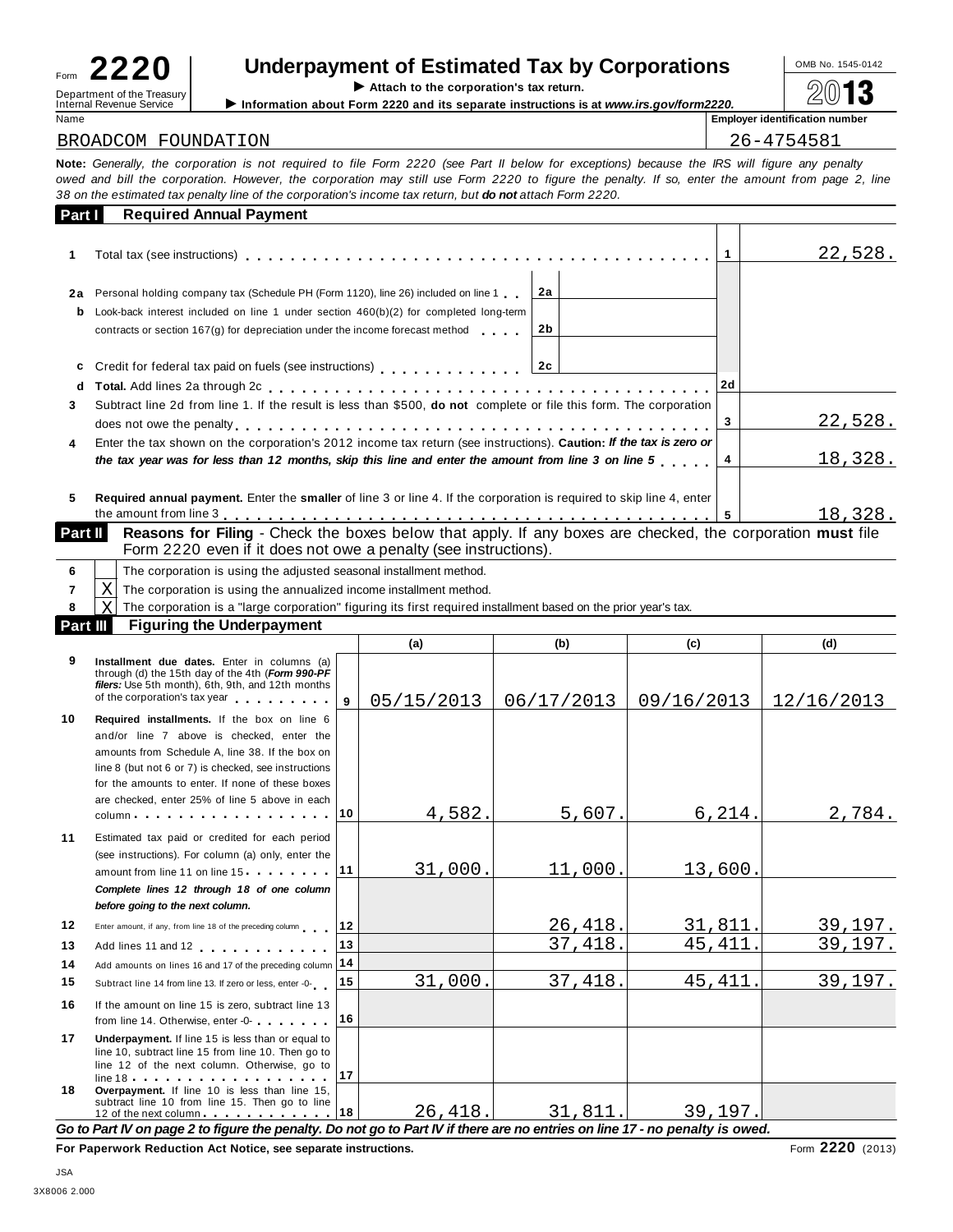#### Form <sup>2220</sup> (2013) Page **2**

| <b>Part IV</b> Figuring the Penalty                                                                                                     |           |     |     |      |     |
|-----------------------------------------------------------------------------------------------------------------------------------------|-----------|-----|-----|------|-----|
|                                                                                                                                         |           | (a) | (b) | (c)  | (d) |
| 19 Enter the date of payment or the 15th day of the 3rd month after                                                                     |           |     |     |      |     |
| the close of the tax year, whichever is earlier (see instructions).                                                                     |           |     |     |      |     |
| (Form 990-PF and Form 990-T filers: Use 5th month instead of                                                                            |           |     |     |      |     |
| $3$ rd month.)<br>$\ldots$                                                                                                              | 19        |     |     |      |     |
| 20 Number of days from due date of installment on line 9 to the                                                                         |           |     |     |      |     |
|                                                                                                                                         | 20        |     |     |      |     |
|                                                                                                                                         |           |     |     |      |     |
| 21 Number of days on line 20 after 4/15/2013 and before 7/1/2013                                                                        | 21        |     |     |      |     |
|                                                                                                                                         |           |     |     |      |     |
| 22 Underpayment on line $17 \times$ Number of days on line $21 \times 3\%$                                                              | $22  $ \$ |     | \$  | \$   | \$  |
| 365                                                                                                                                     |           |     |     |      |     |
| 23 Number of days on line 20 after 6/30/2013 and before 10/1/2013                                                                       | 23        |     |     |      |     |
|                                                                                                                                         |           |     |     |      |     |
| 24 Underpayment on line $17 \times$ Number of days on line 23 $\times$ 3%                                                               | 24 S      |     | \$  | \$   | \$  |
| 365                                                                                                                                     |           |     |     |      |     |
| 25 Number of days on line 20 after 9/30/2013 and before 1/1/2014                                                                        | 25        |     |     |      |     |
|                                                                                                                                         |           |     |     |      |     |
| 26 Underpayment on line 17 x Number of days on line 25 x 3%                                                                             | 26 S      |     | \$  | \$   | \$  |
| 365                                                                                                                                     |           |     |     |      |     |
| 27 Number of days on line 20 after 12/31/2013 and before 4/1/2014                                                                       | 27        |     |     |      |     |
|                                                                                                                                         |           |     |     |      |     |
| 28 Underpayment on line 17 x Number of days on line 27 $x^*$ %<br>365                                                                   | 28 S      |     | \$  | \$   | \$  |
|                                                                                                                                         |           |     |     |      |     |
| 29 Number of days on line 20 after 3/31/2014 and before 7/1/2014                                                                        | 29        |     |     |      |     |
| 30 Underpayment on line 17 x Number of days on line 29 x*%                                                                              | 30 S      |     | \$  | \$   | \$  |
| 365                                                                                                                                     |           |     |     |      |     |
| 31 Number of days on line 20 after 6/30/2014 and before 10/1/2014                                                                       | 31        |     |     |      |     |
|                                                                                                                                         |           |     |     |      |     |
| 32 Underpayment on line 17 x Number of days on line 31 x *%                                                                             | 32 S      |     | \$  | \$   | \$  |
| 365                                                                                                                                     |           |     |     |      |     |
| 33 Number of days on line 20 after 9/30/2014 and before 1/1/2015                                                                        | 33        |     |     |      |     |
|                                                                                                                                         |           |     |     |      |     |
| 34 Underpayment on line 17 x Number of days on line 33 x *%                                                                             | 34 S      |     | \$  | \$   | \$  |
| 365                                                                                                                                     |           |     |     |      |     |
| 35 Number of days on line 20 after 12/31/2014 and before 2/16/2015                                                                      | 35        |     |     |      |     |
|                                                                                                                                         |           |     |     |      |     |
| 36 Underpayment on line 17 x Number of days on line 35 x *%                                                                             | 36 S      |     | \$  | \$   | \$  |
| 365                                                                                                                                     |           |     |     |      |     |
| 37 Add lines 22, 24, 26, 28, 30, 32, 34, and 36                                                                                         | $37$ \\$  |     | \$  | \$   | \$  |
| 38 Penalty. Add columns (a) through (d) of line 37. Enter the total here and on Form 1120, line 33; or the comparable                   |           |     |     |      |     |
| line for other income tax returns                                                                                                       |           |     |     | 38 S |     |
| *Use the penalty interest rate for each calendar quarter, which the IRS will determine during the first month in the preceding quarter. |           |     |     |      |     |

\*Use the penalty interest rate for each calendar quarter, which the IRS will determine during the first month in the preceding quarter. These rates are published quarterly in an IRS News Release and in a revenue ruling in the Internal Revenue Bulletin. To obtain this information on the Internet, access the IRS website at *www.irs.gov***.** You can also call 1-800-829-4933 to get interest rate information.

Form **2220** (2013)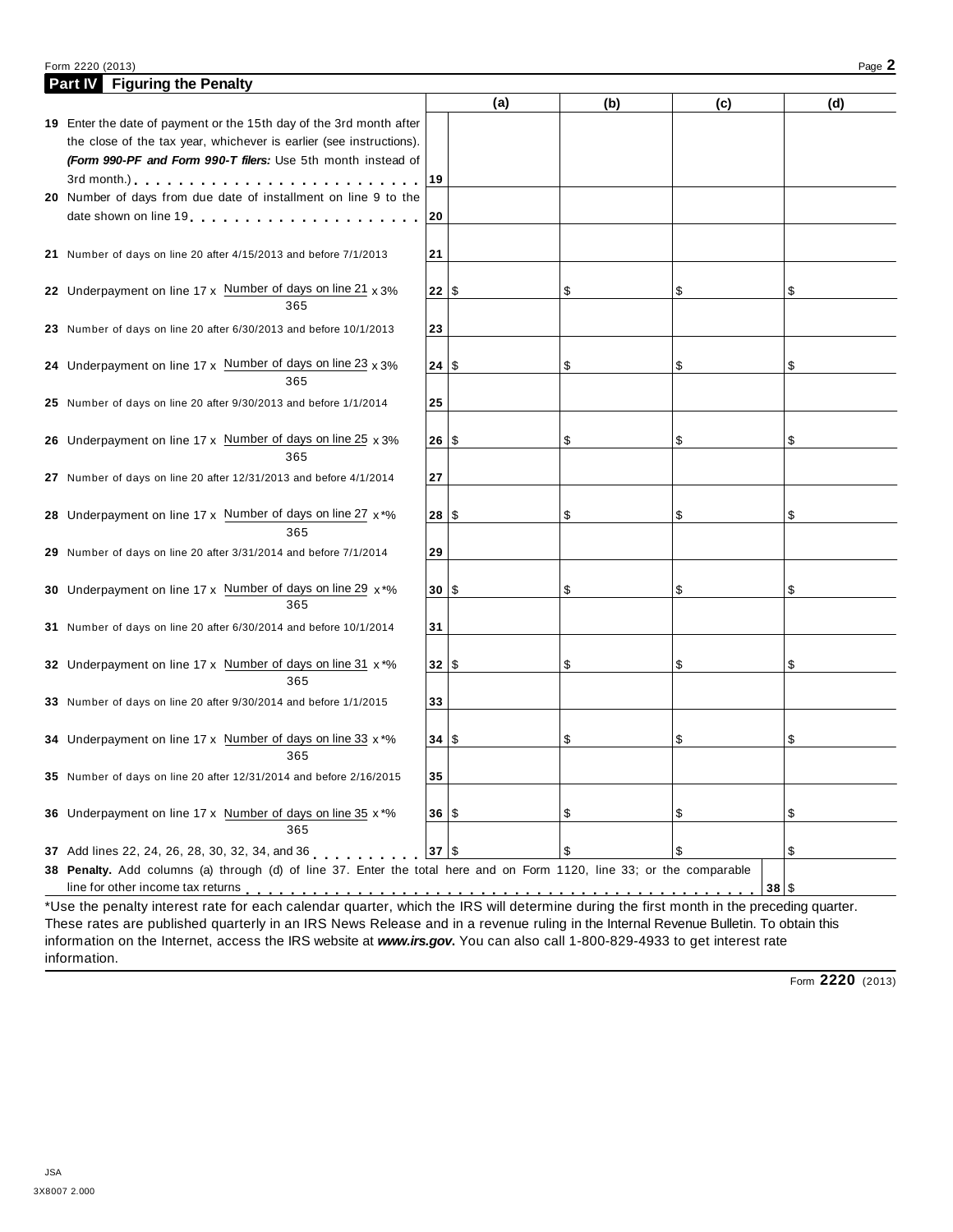|          | Form 2220 (2013)<br>Page 4                                                                                                                                                                                                                                                       |          |                     |                        |                     |                     |  |
|----------|----------------------------------------------------------------------------------------------------------------------------------------------------------------------------------------------------------------------------------------------------------------------------------|----------|---------------------|------------------------|---------------------|---------------------|--|
|          | <b>Part II</b> Annualized Income Installment Method                                                                                                                                                                                                                              |          |                     |                        |                     |                     |  |
|          |                                                                                                                                                                                                                                                                                  |          | (a)                 | (b)                    | (c)                 | (d)                 |  |
|          | 20 Annualization periods (see instructions)                                                                                                                                                                                                                                      | 20       | First $2$<br>months | First $\_\_$<br>months | $First_6$<br>months | First $9$<br>months |  |
| 21       | Enter taxable income for each annualization period<br>(see instructions for the treatment of extraordinary<br>items) $\cdots$ $\cdots$ $\cdots$ $\cdots$ $\cdots$                                                                                                                | 21       | 296,854.            | 454,922.               | 966,533.            | 1,439,028.          |  |
|          | 22 Annualization amounts (see instructions)                                                                                                                                                                                                                                      | 22       | 6.00000             | 4.00000                | 2.00000             | 1.33333             |  |
|          | 23 a Annualized taxable income. Multiply line 21<br>by line 22 and the state of the state of the state of the state of the state of the state of the state of the                                                                                                                | 23a      | 1,781,124.          | 1,819,688.             | 1,933,066.          | 1,918,699.          |  |
|          | <b>b</b> Extraordinary items (see instructions) 23b                                                                                                                                                                                                                              |          | 221,851.            | 218,044.               | 253,939.            |                     |  |
|          | c Add lines 23a and 23b<br>24 Figure the tax on the amount on line 23c using the<br>instructions for Form 1120, Schedule J, line 2 (or                                                                                                                                           | 23c      | 2,002,975.          | 2,037,732.             | 2,187,005.          | 1,918,699.          |  |
| 25       | comparable line of corporation's return)<br>Enter any alternative minimum tax for each                                                                                                                                                                                           | 24<br>25 | 20,030.             | 20,377.                | 21,870.             | 19,187.             |  |
| 26       | payment period (see instructions)<br>Enter any other taxes for each payment<br>period (see instructions)                                                                                                                                                                         | 26       |                     |                        |                     |                     |  |
| 27<br>28 | Total tax. Add lines 24 through 26<br>For each period, enter the same type of credits as<br>allowed on Form 2220, lines 1 and 2c (see                                                                                                                                            | 27       | 20,030.             | 20,377.                | 21,870.             | 19,187.             |  |
| 29       | instructions) and the contract of the contract of the contract of the contract of the contract of the contract of the contract of the contract of the contract of the contract of the contract of the contract of the contract<br>Total tax after credits. Subtract line 28 from | 28       |                     |                        |                     |                     |  |
|          | line 27. If zero or less, enter -0-                                                                                                                                                                                                                                              | 29       | 20,030.             | 20,377.                | 21,870.             | 19,187.             |  |
| 30       | Applicable percentage experience and a series of the series of the series of the series of the series of the s                                                                                                                                                                   | 30       | 25%                 | 50%                    | 75%                 | 100%                |  |
|          | 31 Multiply line 29 by line 30<br><b>Part III</b> Required Installments                                                                                                                                                                                                          | 31       | 5,008.              | 10,189                 | 16,403              | 19,187.             |  |
|          | Note: Complete lines 32 through 38 of one<br>column before completing the next column.                                                                                                                                                                                           |          | 1st<br>installment  | 2nd<br>installment     | 3rd<br>installment  | 4th<br>installment  |  |
|          | 32 If only Part I or Part II is completed, enter the<br>amount in each column from line 19 or line 31. If<br>both parts are completed, enter the smaller of the<br>amounts in each column from line 19 or line 31                                                                | 32       | 5,008.              | 10,189.                | 16,403.             | <u>19,187.</u>      |  |
| 33       | Add the amounts in all preceding columns<br>of line 38 (see instructions)                                                                                                                                                                                                        | 33       |                     | 4,582                  | 10,189              | 16,403.             |  |
| 34       | Adjusted seasonal or annualized income<br>installments. Subtract line 33 from line 32.<br>If zero or less, enter -0-                                                                                                                                                             | 34       | 5,008.              | 5,607                  | 6,214               | 2,784.              |  |
| 35       | Enter 25% of line 5 on page 1 of Form 2220<br>in each column. Note: "Large corporations,"<br>see the instructions for line 10 for the<br>amounts to enter                                                                                                                        | 35       | 4,582.              | 6,682                  | 5,632               | <u>5,632.</u>       |  |
| 36       | Subtract line 38 of the preceding column<br>from line 37 of the preceding column                                                                                                                                                                                                 | 36       |                     |                        | 1,075               | 493.                |  |
| 37       | Add lines 35 and 36                                                                                                                                                                                                                                                              | 37       | 4,582.              | 6,682                  | 6,707               | 6, 125.             |  |
| 38       | Required installments. Enter the smaller of<br>line 34 or line 37 here and on page 1 of                                                                                                                                                                                          |          |                     |                        |                     |                     |  |
|          | Form 2220, line 10 (see instructions)                                                                                                                                                                                                                                            | 38       | 4,582.              | 5,607                  | 6, 214.             | 2,784.              |  |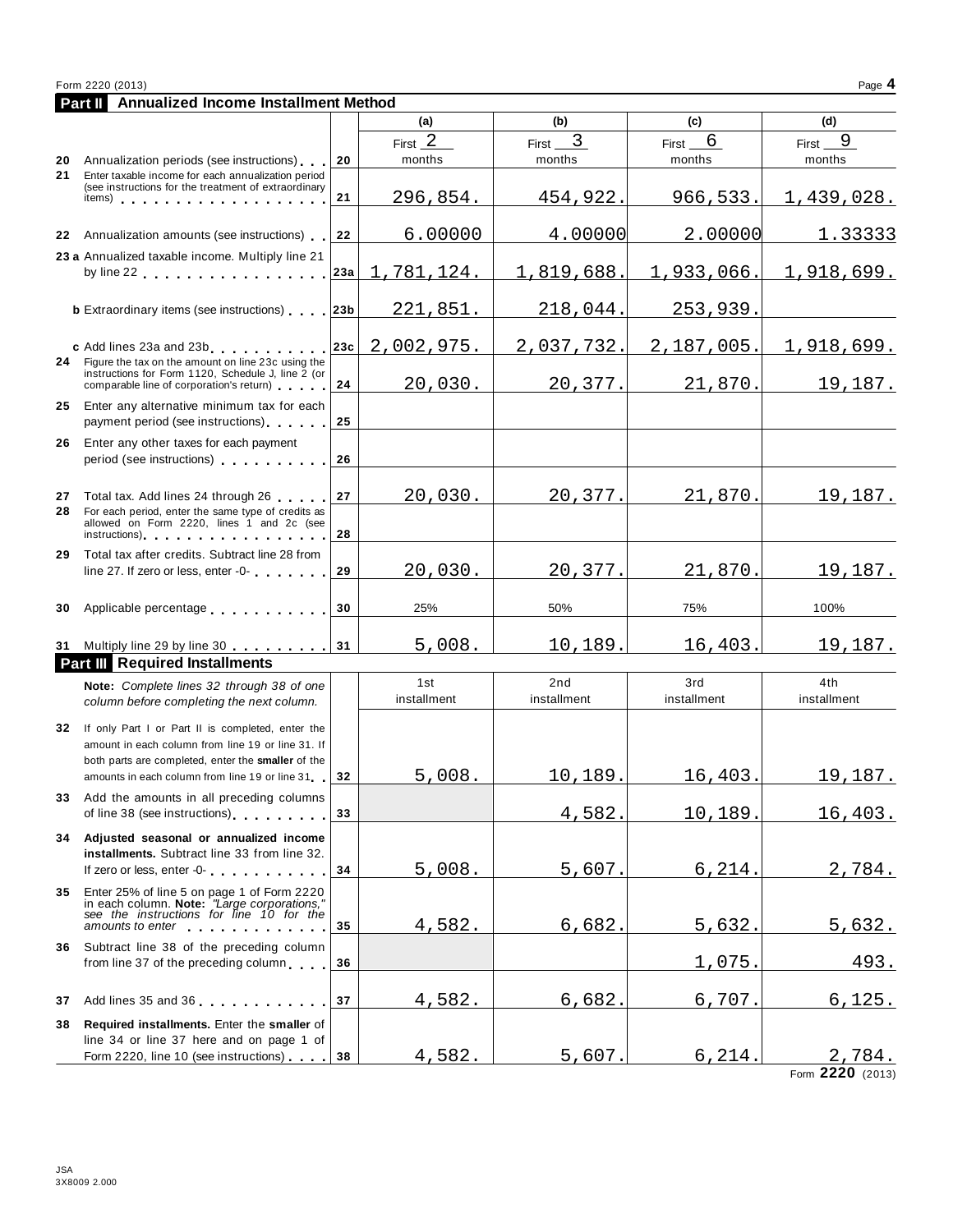# **Part I, Line 6a (990-PF) - Net Gain/(Loss) from Sales of Assets Not Included in Part IV**

| Name                                                                               | <b>Date</b><br><b>Acquired</b> | <b>Acquisition</b><br>Method | Date Sold | <b>Gross Sales</b><br><b>Price</b> | <b>Book Basis</b> | <b>Net</b><br>Gain/(Loss) |
|------------------------------------------------------------------------------------|--------------------------------|------------------------------|-----------|------------------------------------|-------------------|---------------------------|
| <b>Publicly-traded Securities</b><br>Passthrough K-1 Capital Gain/(Loss) - non UBI |                                |                              |           | \$ 25,144,095                      | \$24,993,161      | 150,934<br>392            |
| Total included in Part IV:                                                         |                                |                              |           | \$25,144,095                       | \$24,993,161      | \$<br>151,326             |
| Passthrough K-1 Capital Gain/(Loss) - UBI                                          |                                |                              |           |                                    |                   | 69                        |
| Part I, Line 6a Total:                                                             |                                |                              |           |                                    |                   | 151,395                   |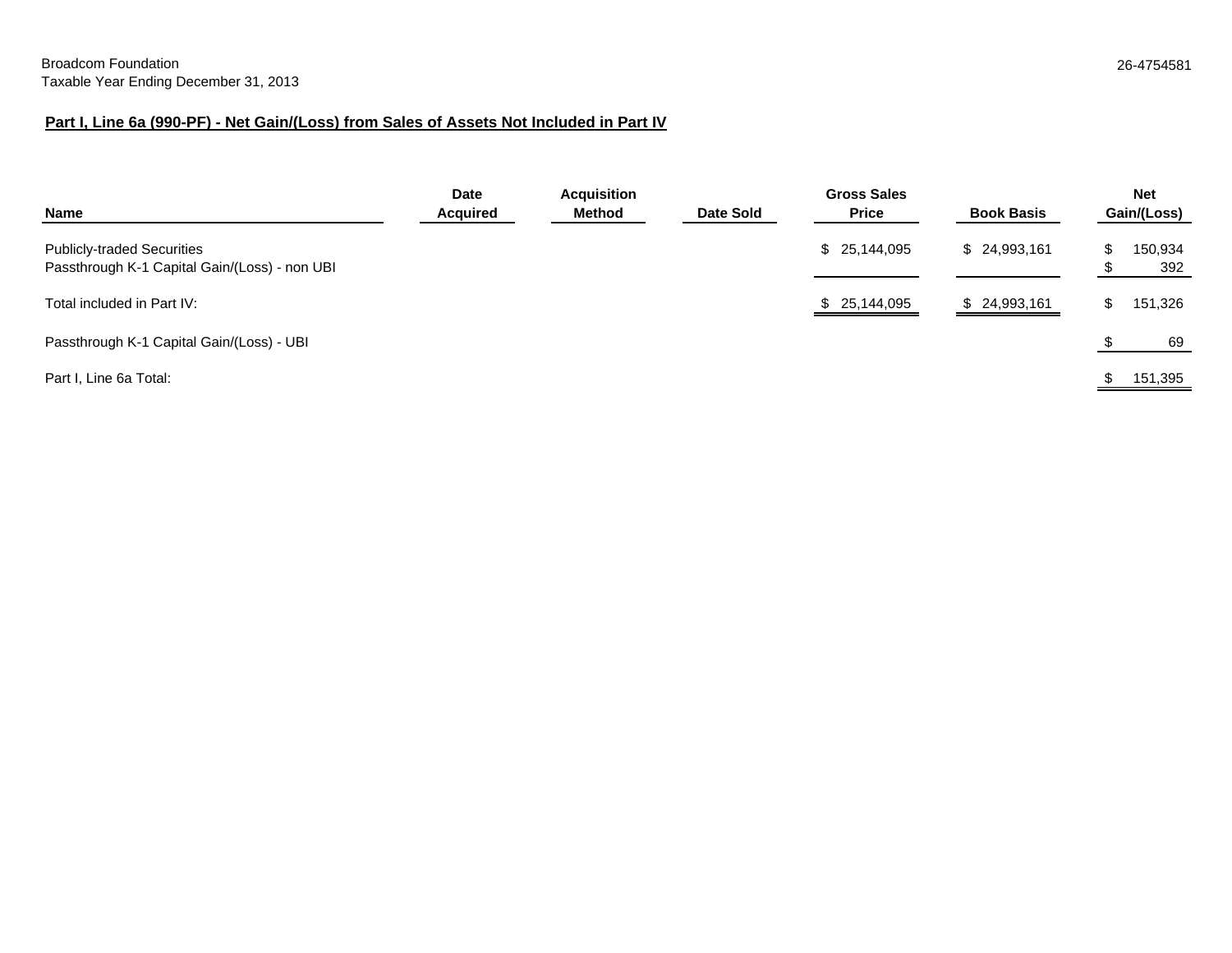#### FORM 990PF, PART I - OTHER INCOME

<span id="page-21-0"></span>

|                                      | REVENUE   |            |
|--------------------------------------|-----------|------------|
|                                      | AND       | NET        |
|                                      | EXPENSES  | INVESTMENT |
| DESCRIPTION                          | PER BOOKS | INCOME     |
| K-1 INC/LOSS THE BLACKSTONE GROUP LP | 230.      | 223        |
| FEDERAL TAX REFUND                   | 34,393.   |            |
| TOTALS                               | 34,623.   | 223        |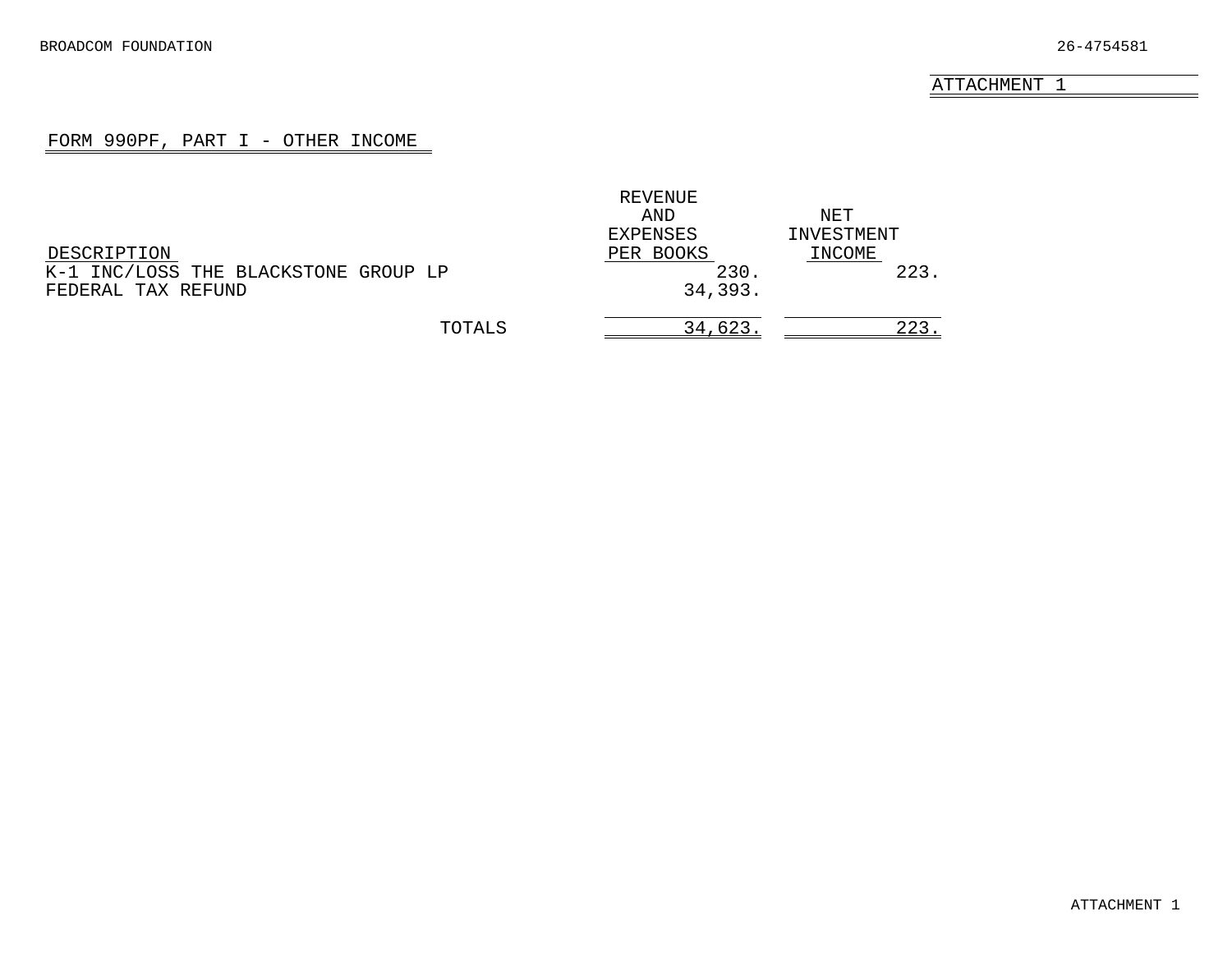### FORM 990PF, PART I - ACCOUNTING FEES

<span id="page-22-0"></span>

| DESCRIPTION                  | REVENUE<br>AND<br>EXPENSES<br>PER BOOKS | NET<br>INVESTMENT<br>INCOME | ADJUSTED<br>NET<br>INCOME | CHARITABLE<br>PURPOSES |
|------------------------------|-----------------------------------------|-----------------------------|---------------------------|------------------------|
| AUDIT SUPPORT                | 16,000.                                 |                             |                           | 16,000.                |
| GENERAL TAX CONSULTATIONS    | 12,270.                                 |                             |                           | 12,270.                |
| RETURN PREP/TAX CONSULTATION | 1,914.                                  |                             |                           | 1,914.                 |
| TOTALS                       | 30,184.                                 |                             |                           | 30, 184.               |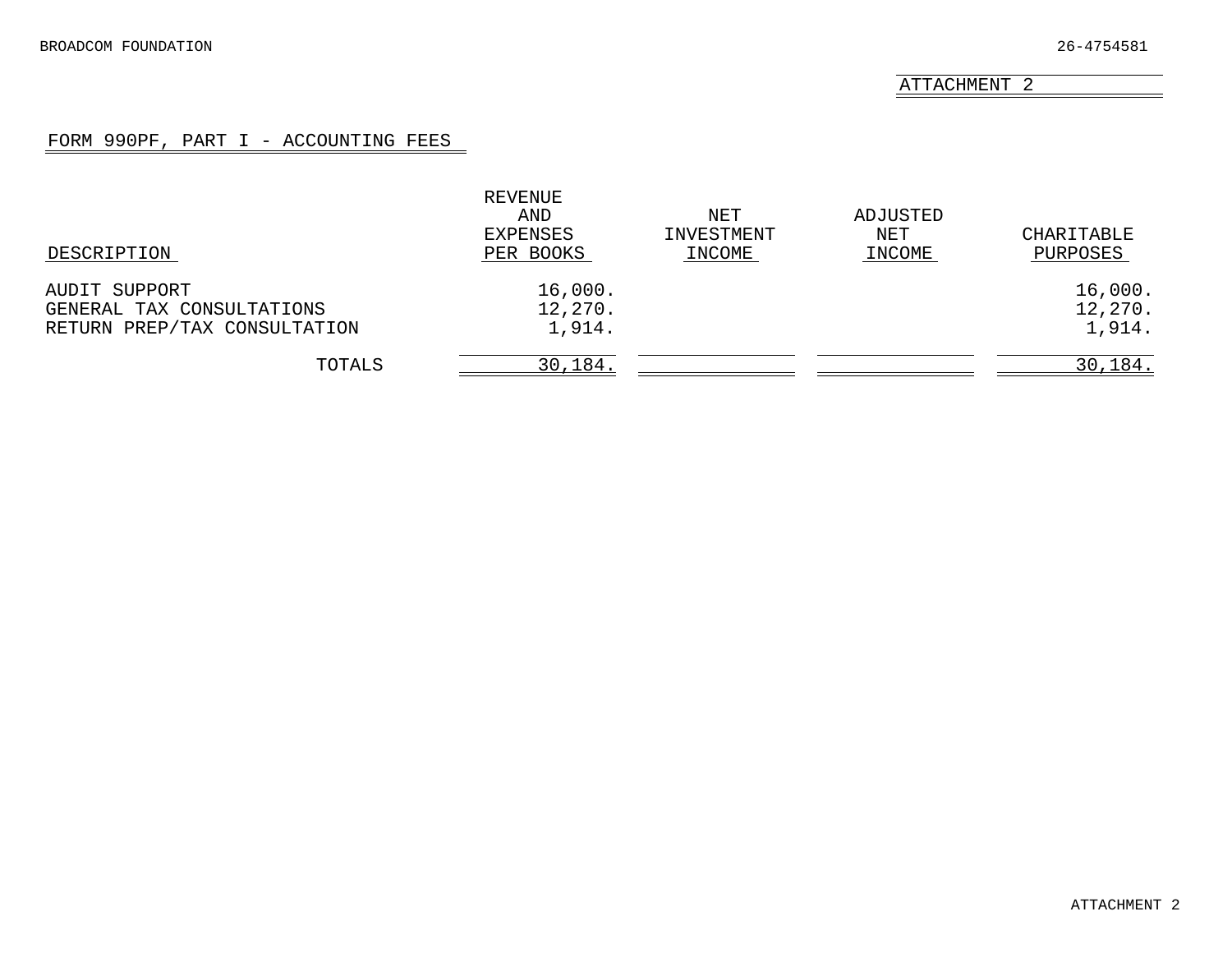# FORM 990PF, PART I - OTHER PROFESSIONAL FEES

<span id="page-23-0"></span>

|                                | REVENUE<br>AND<br>EXPENSES | NET<br>INVESTMENT | CHARITABLE |
|--------------------------------|----------------------------|-------------------|------------|
| DESCRIPTION                    | PER BOOKS                  | INCOME            | PURPOSES   |
| INVESTMENT MANAGEMENT SERVICES | 330,727.                   | 330,727.          |            |
| ANNUAL REPORT DESIGN COSTS     | 11,445.                    |                   | 11,445.    |
| VIDEO PRODUCTION FOR MASTERS   | 16, 146.                   |                   | 16, 146.   |
| MASTERS PROGRAM APP DESIGN     | 2,800.                     |                   | 2,800.     |
| TOTALS                         | 361,118.                   | 330,727.          | 30,391.    |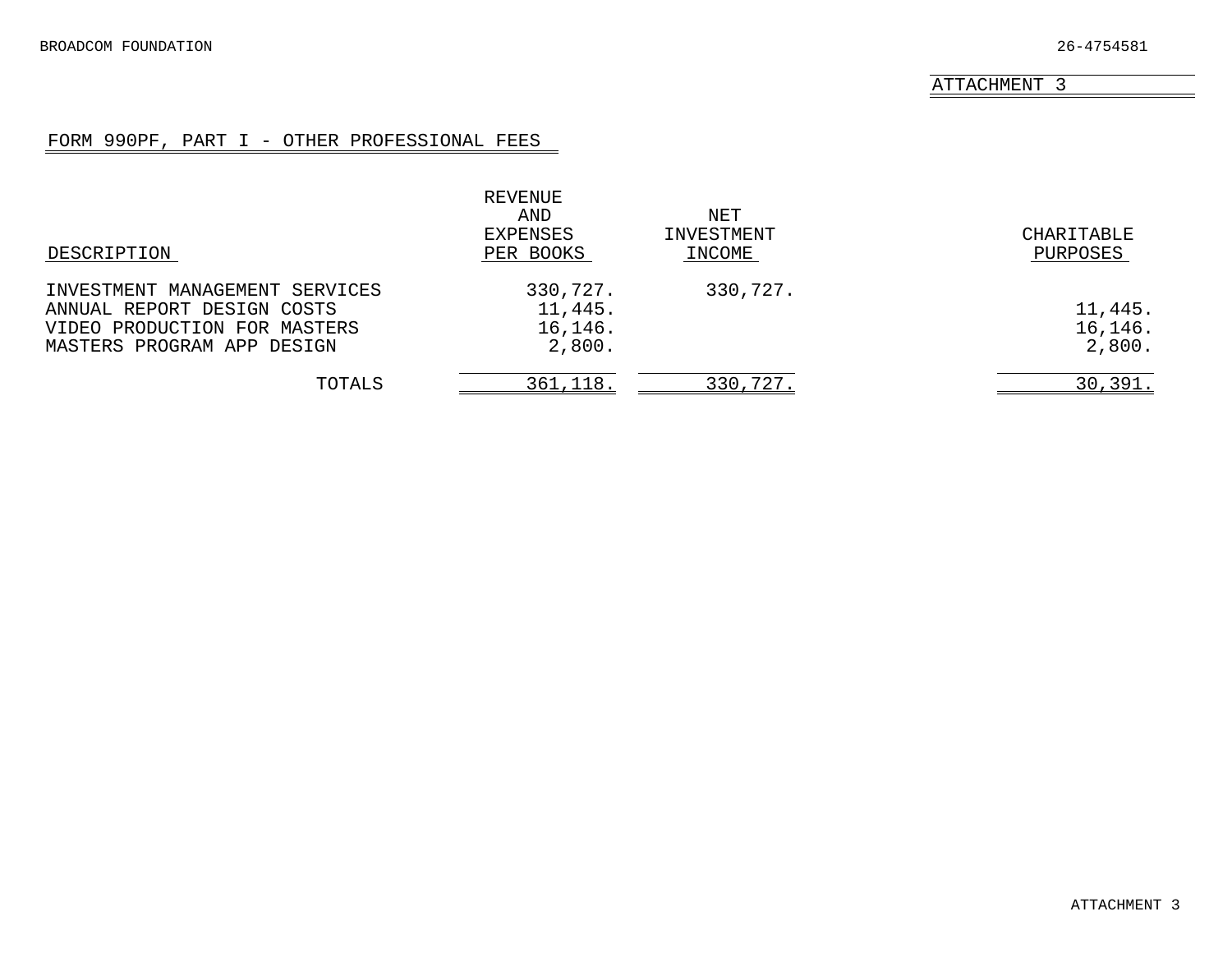# FORM 990PF, PART I - TAXES

<span id="page-24-0"></span>

|                               | REVENUE   |            |
|-------------------------------|-----------|------------|
|                               | AND       | NET        |
|                               | EXPENSES  | INVESTMENT |
| DESCRIPTION                   | PER BOOKS | INCOME     |
| 990-PF ESTIMATED TAX FOR 2013 | 36,600.   |            |
| FOREIGN TAX PAID              | 7,335.    | 7,335.     |
| TOTALS                        | 43,935.   | 7,335.     |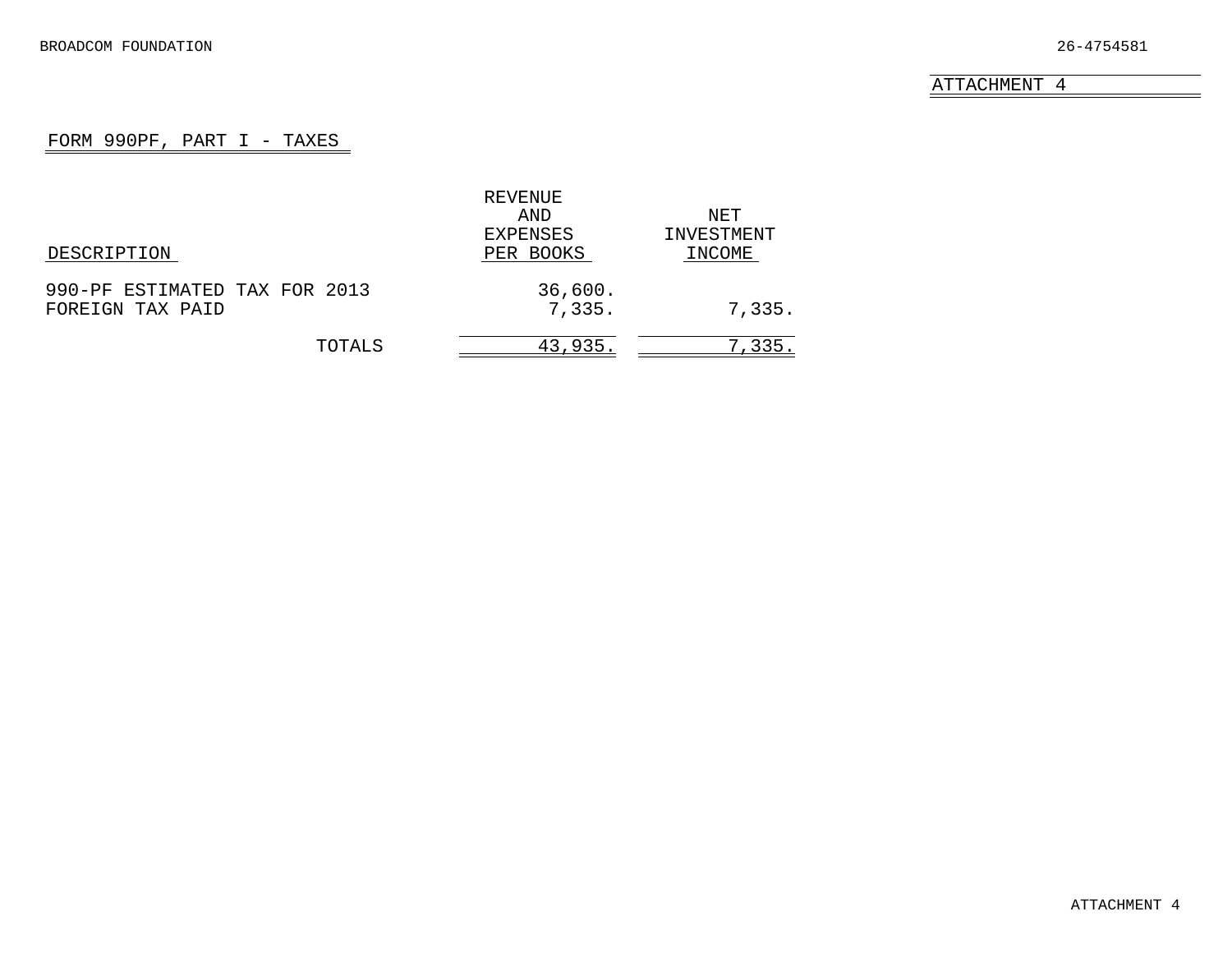### FORM 990PF, PART I - OTHER EXPENSES

<span id="page-25-0"></span>

|                                | REVENUE   |            |            |
|--------------------------------|-----------|------------|------------|
|                                | AND       | NET        |            |
|                                | EXPENSES  | INVESTMENT | CHARITABLE |
| DESCRIPTION                    | PER BOOKS | INCOME     | PURPOSES   |
| ADMINISTRATIVE FEES            | 89,750.   |            | 89,750.    |
| <b>BANK CHARGES</b>            | 153.      | 153.       |            |
| K-1 EXP THE BLACKSTONE GROUP L | 18.       | 13.        |            |
| SOFTWARE LICENSING COSTS       | 1,500.    |            | 1,500.     |
| TOTALS                         | 91,421    | 166.       | 91,250.    |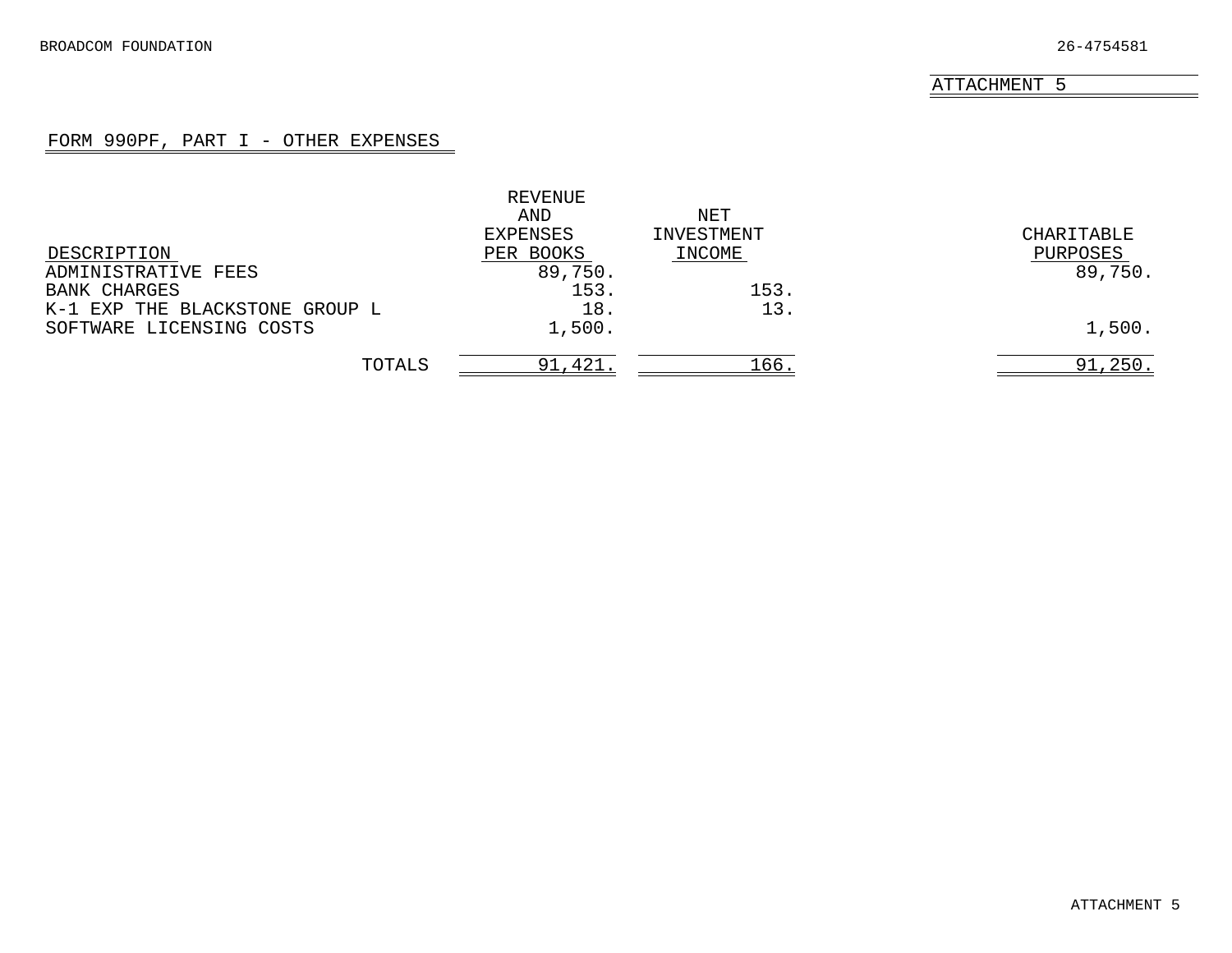# FORM 990PF, PART II - U.S. AND STATE OBLIGATIONS

<span id="page-26-0"></span>

|                                                                                                                                                                                                                                                                                                                                           | ATTACHMENT 6                                                                                                                 |                                                                                                                          |  |  |
|-------------------------------------------------------------------------------------------------------------------------------------------------------------------------------------------------------------------------------------------------------------------------------------------------------------------------------------------|------------------------------------------------------------------------------------------------------------------------------|--------------------------------------------------------------------------------------------------------------------------|--|--|
| DESCRIPTION                                                                                                                                                                                                                                                                                                                               | ENDING<br>BOOK VALUE                                                                                                         | <b>ENDING</b><br>FMV                                                                                                     |  |  |
| $FFCB - 2.180$ - 09/20/2021<br>FFCB CONS BD - 1.890% - 08/20/<br>FFCB CONS BD - $2.20\%$ - 08/27/2<br>2.430% 10/11/2022<br><b>FHLB</b><br>FHLB $- 1.200$ $- 03/30/2022$<br>FHLB - $2.10$ - $09/27/2021$<br>FNMA REMIC SER 2013-18 CL NA -<br>US T BILL - 2.000% - 11/15/202<br>US T BILL NOTE - 3.625% - 02/1                             | 1,003,440.<br>544,046.<br>750,000.<br>900,000.<br>750,000.<br>1,412,524.<br>48,440.<br>2,619,914.<br>1,651,172.              | 927,770.<br>515,597.<br>690,158.<br>831,456.<br>742,095.<br>1,298,843.<br>44,950.<br>2,481,569.<br>1,618,710.            |  |  |
| US OBLIGATIONS TOTAL                                                                                                                                                                                                                                                                                                                      | 9,679,536.                                                                                                                   | 9,151,148.                                                                                                               |  |  |
| ALAMEDA FING-B - 4.482% - 7/1/<br>CALIFORNIA ST GO - 05.750% - 0<br>CUYAHOGA ECON TXB G - 5.000% -<br>LOS ANGELES CALIF 05.08100% 07<br>NEW YORK N Y SER. 2010 D-1 - 4<br>NEW YORK ST DORM AUTH REV TXBL<br>PIERCE SWR-TXB-B-BABS - 2.625%<br>UNIVERSITY NC CHAPEL HILL REV-<br>WASHINGTON ST UNIV 3.93% 10/01<br>STATE OBLIGATIONS TOTAL | 400,000.<br>1,623,664.<br>586,500.<br>1,058,680.<br>451,340.<br>800,000.<br>708,442.<br>1,000,000.<br>619,980.<br>7,248,606. | 421,840.<br>1,579,746.<br>648,396.<br>968,879.<br>438,872.<br>775,328.<br>720,734.<br>959,750.<br>625,956.<br>7,139,501. |  |  |
| US AND STATE OBLIGATIONS TOTAL                                                                                                                                                                                                                                                                                                            | 16,928,142.                                                                                                                  | 16,290,649.                                                                                                              |  |  |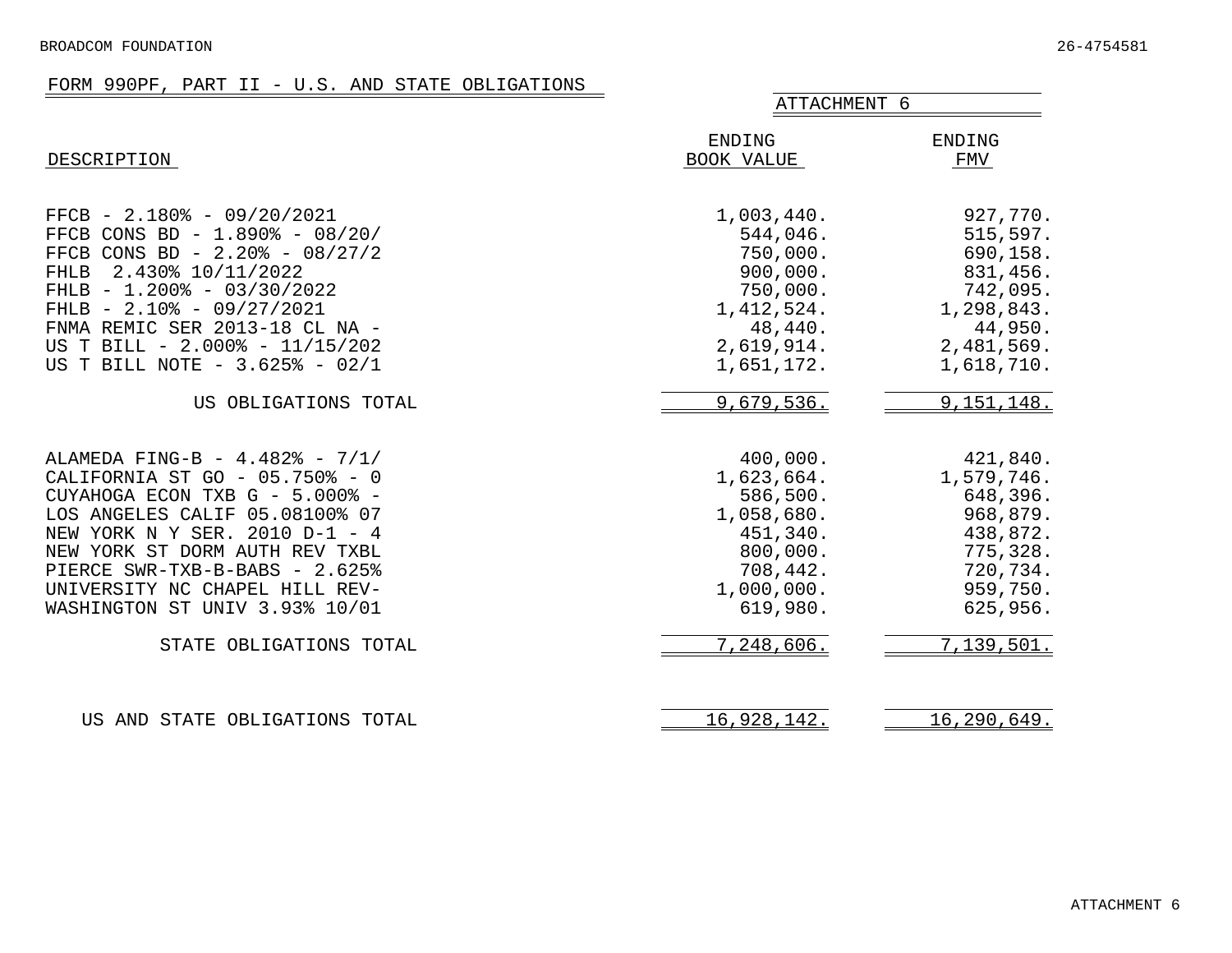<span id="page-27-0"></span>

|                                | ENDING     | ENDING    |
|--------------------------------|------------|-----------|
| DESCRIPTION                    | BOOK VALUE | FMV       |
|                                |            |           |
| 3M CO                          | 326,681.   | 561,000.  |
| ABBOTT LABS                    | 293,487.   | 389,816.  |
| ABBVIE INC.                    | 368,873.   | 587,987.  |
| ACCENTURE PLC                  | 347,865.   | 534,430.  |
| ACE LTD                        | 330,973.   | 573,039.  |
| AFLAC INC.                     | 379,547.   | 497,126.  |
| AIR PRODS & CHEM INC.          | 326,530.   | 447,120.  |
| AMERICAN EXPRESS CO            | 337,396.   | 604,080.  |
| AMERICAN WATER WORKS COMPANY I | 341,950.   | 359,210.  |
| ANALOG DEVICES INC.            | 376, 105.  | 473,292.  |
| AUTOMATIC DATA PROCESSING INC. | 313,517.   | 484,800.  |
| BECTON DICKINSON & CO          | 271,912.   | 386,715.  |
| BERKSHIRE HATHAWAY INC. CLASS  | 408,737.   | 414,960.  |
| BHP BILLITON LIMITED           | 485,644.   | 443,300.  |
| BLACKROCK INC                  | 288,180.   | 529,138.  |
| BOEING CO                      | 299,121.   | 614,205.  |
| C H ROBINSON WORLDWIDE INC.    | 392, 163.  | 388,319.  |
| CHEVRON CORP                   | 443,917.   | 605,814.  |
| CHICAGO BRIDGE & IRON          | 345,909.   | 374,130.  |
| CHINA MOBILE HGK LTD           | 395,936.   | 392,175.  |
| CHUBB CORP                     | 303,871.   | 500, 254. |
| CITIGROUP INC                  | 484,364.   | 495,045.  |
| CLOROX CO                      | 329,955.   | 463,800.  |
| COLGATE-PALMOLIVE COMPANY      | 302,657.   | 489,075.  |
| CONOCOPHILLIPS                 | 432,391.   | 582,863.  |
| CUMMINS INC                    | 461,032.   | 528,638.  |
| CVS CAREMARK CORP.             | 470,116.   | 572,560.  |
| DEERE CO                       | 494,095.   | 502, 315. |
| DEVON ENERGY CORPORATION       | 298,310.   | 309,350.  |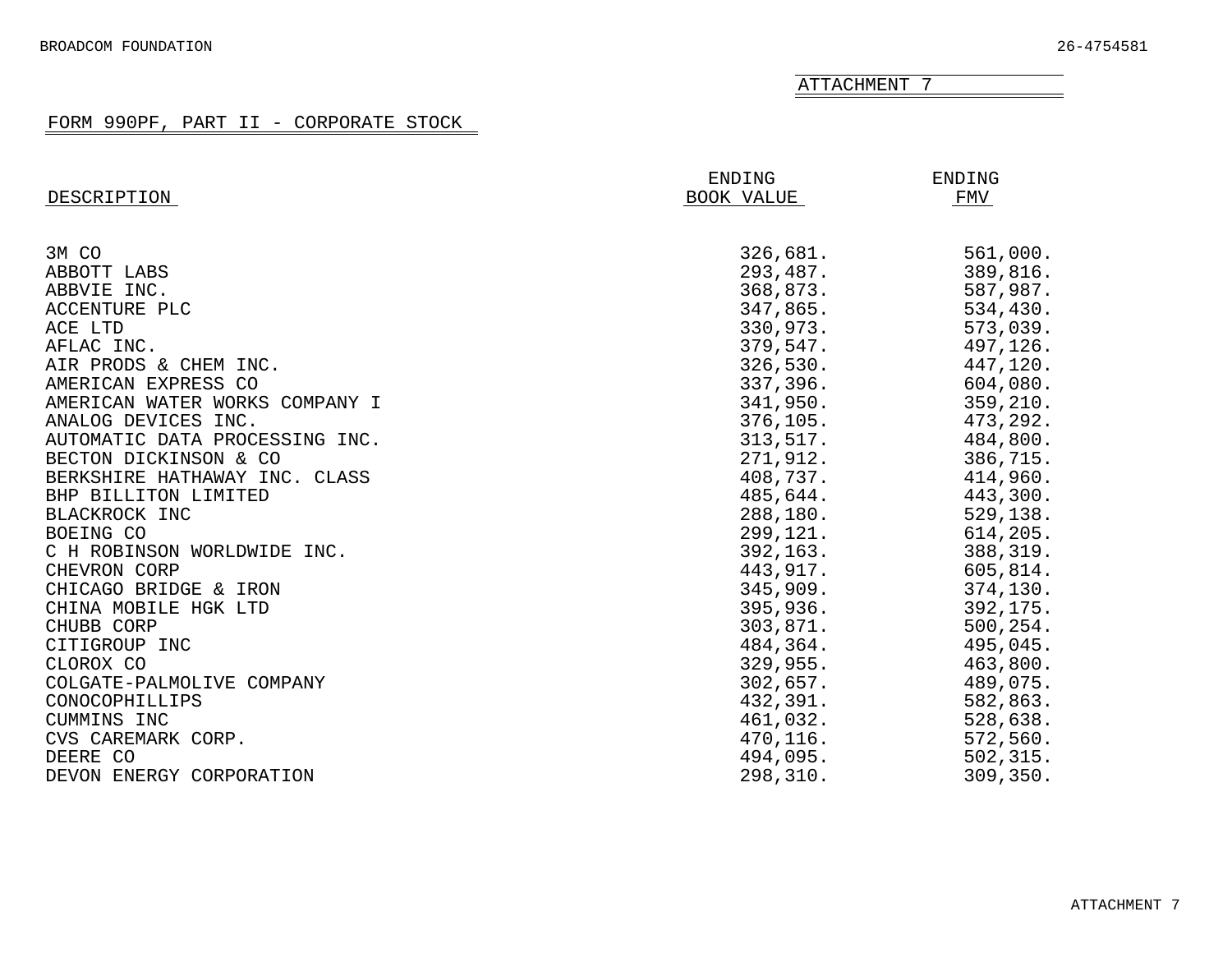ATTACHMENT 7 (CONT'D)

| DESCRIPTION                     | ENDING<br>BOOK VALUE | ENDING<br>FMV |
|---------------------------------|----------------------|---------------|
|                                 |                      |               |
| DISCOVER FINL SVCS COM          | 229,934.             | 237,788.      |
| DOMINION RESOURCES INC          | 302,889.             | 420,485.      |
| DOUBLELINE TOTAL RETURN BOND    | 265,523.             | 251,911.      |
| DU PONT DE NEMOURS              | 355,060.             | 454,790.      |
| EMC CORP-MASS                   | 528,409.             | 503,000.      |
| EMERSON ELECTRIC CO.            | 396,381.             | 561,440.      |
| EXXON MOBIL CORP                | 485,511.             | 657,800.      |
| FIRST REP BK SAN FRANCISCO CAL  | 249,500.             | 193,000.      |
| FLAHERTY&CRUMRINE CLAYMORE P    | 1,024,802.           | 1,049,999.    |
| GENERAL ELECTRIC CO             | 406,626.             | 602,645.      |
| GOLDMAN SACHS<br>GROUP          | 260,000.             | 222,900.      |
| GOOGLE INC                      | 222,619.             | 504, 320.     |
| HALLIBURTON COMPANY             | 359,099.             | 342,563.      |
| HOLLYFRONTIER CORP              | 308,979.             | 322,985.      |
| HOME DEPOT INC.                 | 658,838.             | 698,325.      |
| INTERNATIONAL BUSINESS MACHINE  | 336,133.             | 375, 140.     |
| INTUIT                          | 363,540.             | 456,241.      |
| ISHARES IBOXX \$ HIGH YIELD COR | 243,904.             | 255, 420.     |
| JOHNSON & JOHNSON               | 390,840.             | 549,540.      |
| JOHNSON CONTROLS INC.           | 354,949.             | 564,300.      |
| JP MORGAN CHASE & CO            | 417,427.             | 558,952.      |
| KRAFT FOODS GROUP, INC.         | 339,095.             | 431,280.      |
| LOWES COMPANIES INC.            | 233,387.             | 495,500.      |
| MCDONALD'S CORP                 | 521,083.             | 606,438.      |
| MEDTRONIC INC                   | 384,088.             | 527,185.      |
| MERCK & CO INC.                 | 366,748.             | 500, 500.     |
| MICROSOFT CORPORATION           | 410,939.             | 517,904.      |
| MONDELEZ INTERNATIONAL INC      | 284,416.             | 423,600.      |
| NESTLE S.A.                     | 417,683.             | 441,540.      |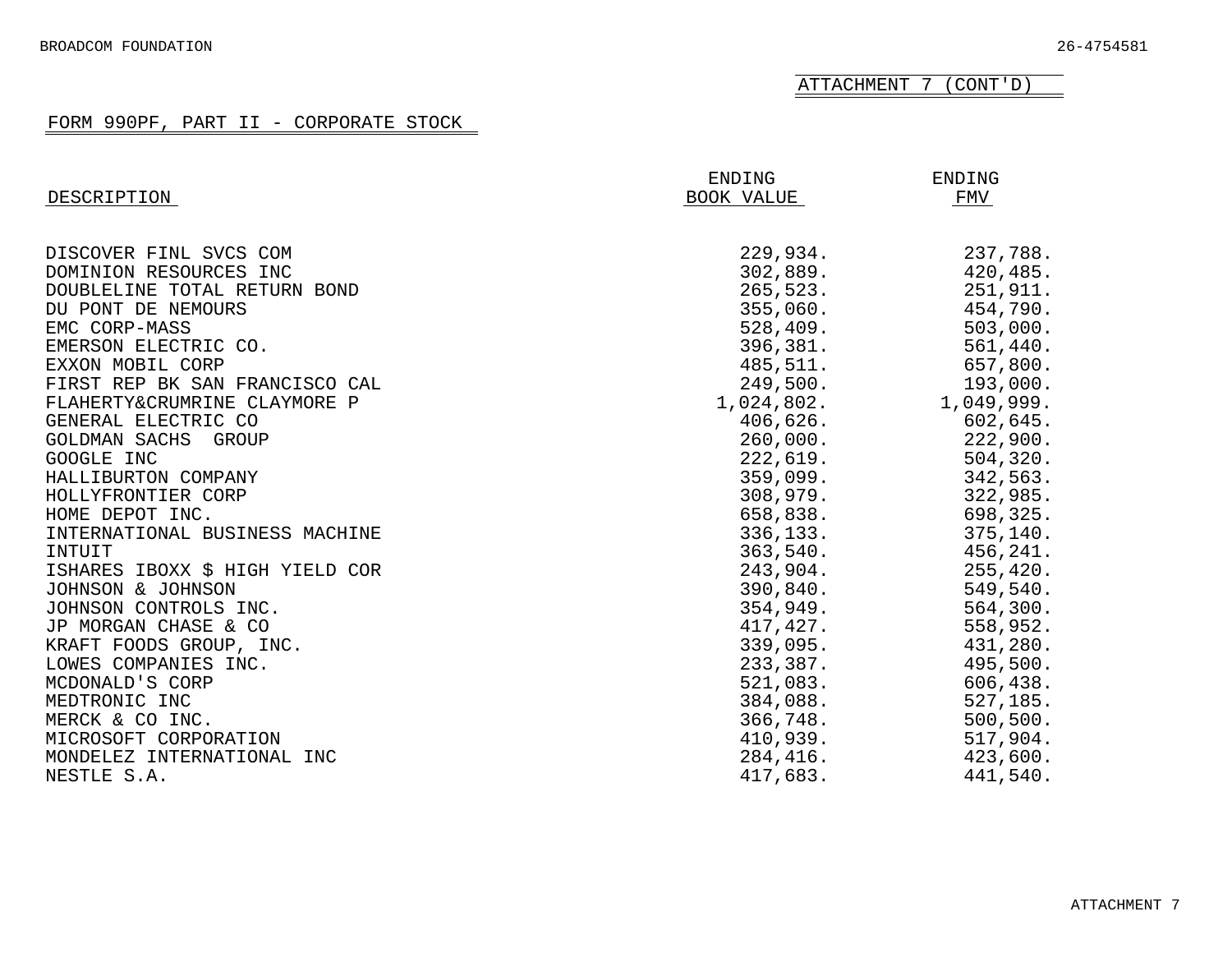ATTACHMENT 7 (CONT'D)

|                                | ENDING       | ENDING     |
|--------------------------------|--------------|------------|
| DESCRIPTION                    | BOOK VALUE   | FMV        |
|                                |              |            |
| NEXTERA ENERGY, INC            | 256,706.     | 428,100.   |
| NIKE INC-CL B                  | 419,552.     | 692,032.   |
| NOVO NORDISK A S               | 467,745.     | 508,090.   |
| ORACLE CORP                    | 342,939.     | 461,760.   |
| PEPSICO INC                    | 359,467.     | 456,170.   |
| PIMCO 0-5 YEAR H/Y CORP BOND   | 514,774.     | 531,800.   |
| PIMCO ALL ASSET FUND INSTITUTI | 540,202.     | 517,515.   |
| POWERSHARES CEF INCOME COMPOSI | 520,746.     | 511,140.   |
| POWERSHARES II PFD             | 1, 125, 215. | 1,075,199. |
| PROCTER GAMBLE CO              | 313,078.     | 407,050.   |
| ROCHE HOLDING LTD ADR          | 247,929.     | 456,300.   |
| ROYAL DUTCH SHELL PLC          | 599,879.     | 650,076.   |
| SCHLUMBERGER LTD               | 491,677.     | 518,133.   |
| SPDR BLACKSTONE/GSO SENIOR LOA | 1,000,009.   | 1,000,399. |
| STRYKER CORPORATION            | 261,309.     | 375,700.   |
| TAIWAN SEMICONDUCTOR MFG CO LT | 398, 335.    | 398,957.   |
| TARGET CORPORATION             | 532,552.     | 585,248.   |
| TJX COMPANIES INC              | 308, 257.    | 462,043.   |
| TRANSOCEAN LTD.                | 532,676.     | 516, 439.  |
| UNION PACIFIC                  | 377,666.     | 588,000.   |
| UNITED PARCEL SERVICE          | 374,730.     | 528,868.   |
| UNITED TECHNOLOGIES CORP       | 351,399.     | 512, 100.  |
| V F CORP                       | 323,746.     | 698,207.   |
| VANGUARD MSCI EUROPEAN ETF     | 614,876.     | 705,599.   |
| VERIZON COMMUNICATIONS         | 267, 259.    | 393,120.   |
| WAL-MART STORES INC.           | 273, 254.    | 393,450.   |
| WALT DISNEY HOLDINGS CO.       | 406,117.     | 721,979.   |
| WELLS FARGO & CO.              | 415,903.     | 531,180.   |
| WELLS FARGO PF CL A            | 248,250.     | 201, 300.  |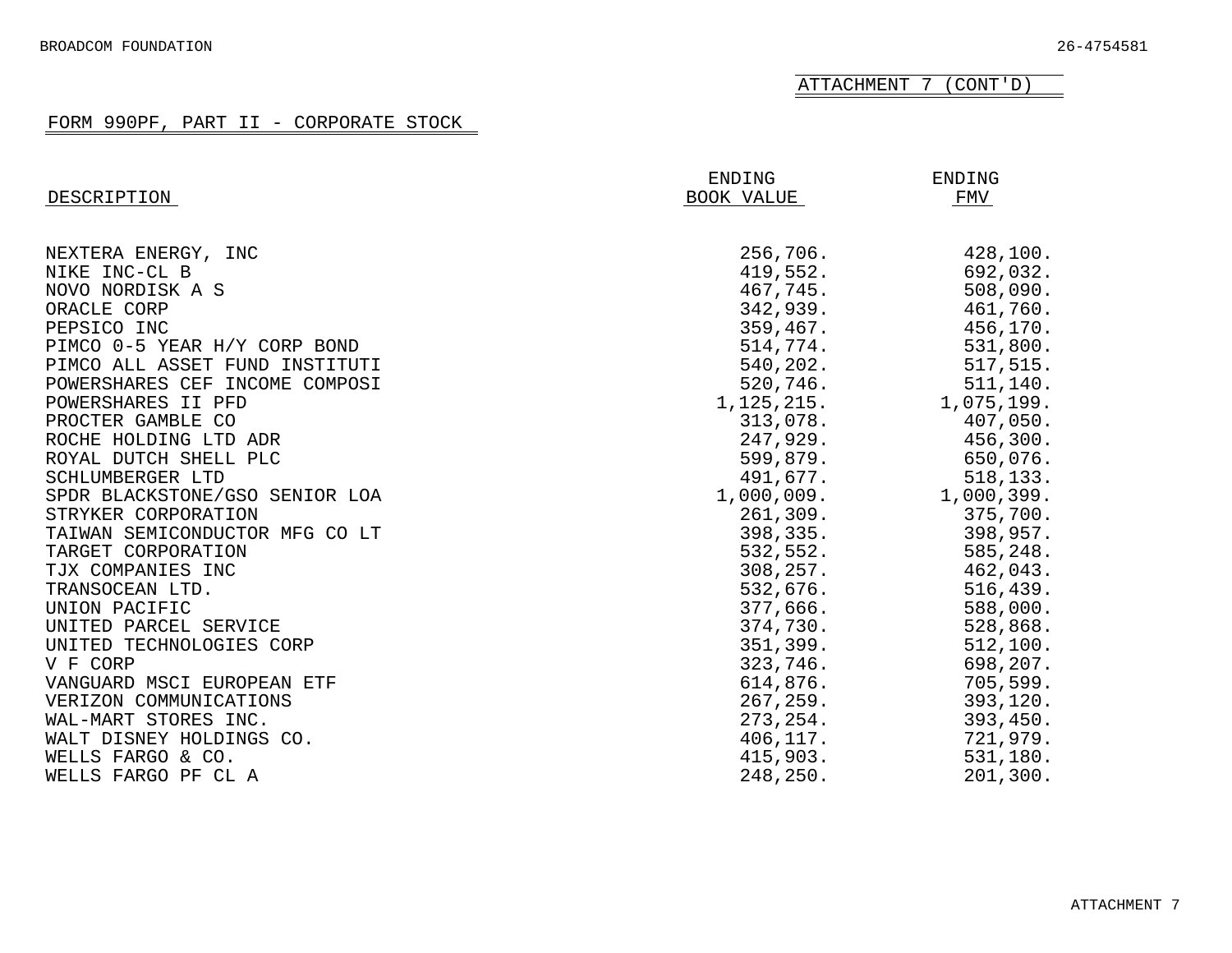ATTACHMENT 7 (CONT'D)

| DESCRIPTION                        | ENDING<br>BOOK VALUE | ENDING<br>FMV        |
|------------------------------------|----------------------|----------------------|
| WILLIAMS COS<br>WISDOMTREE EM MKTS | 357,550.<br>331,229. | 578,550.<br>322,630. |
| TOTALS                             | 35, 344, 662.        | <u>44,559,181.</u>   |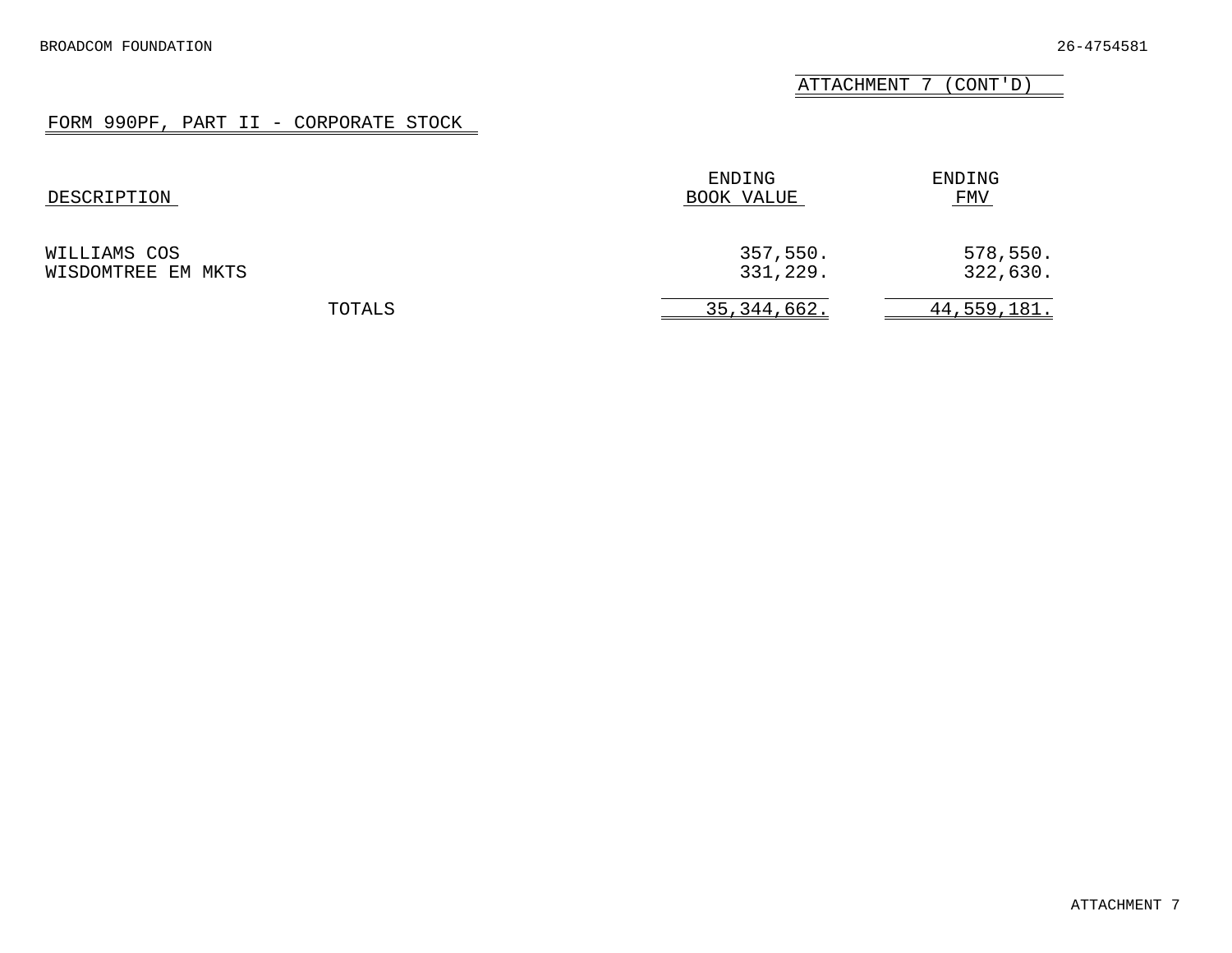# FORM 990PF, PART II - CORPORATE BONDS

<span id="page-31-0"></span>

| DESCRIPTION                       | ENDING<br>BOOK VALUE | ENDING<br>FMV |
|-----------------------------------|----------------------|---------------|
| ABBEY NATL TREAS SVCS PLC 2.87    | 404,572.             | 402,736.      |
| ABBVIE INC SR NT 1.20% 11/06/2    | 1,512,645.           | 1,515,240.    |
| AMERICAN EXPRESS CR CORP - 5.1    | 660,613.             | 618,270.      |
| AMGEN INC BOND - 2.125% - 05/1    | 698,747.             | 708,862.      |
| ANHEUSER-BUSCH INBEV WOR NT -     | 175,205.             | 175,998.      |
| BANK OF MONTREAL MTN 0.87940%     | 501,425.             | 502, 520.     |
| CAMPBELL SOUP CO-0.7426%-08/01    | 1,475,000.           | 1,476,932.    |
| CITIGROUP INC PERP NT 5.950% 1    | 253,750.             | 231,338.      |
| CITIGROUP INC SR NT 6.01000% 0    | 1,598,660.           | 1,579,560.    |
| CME NOTE 5.75% 2/15/2014          | 403,364.             | 402,253.      |
| EMC CORP MASS SR NT 1.87500% 0    | 1,597,790.           | 1,581,824.    |
| FORD MOTOR CREDIT 1.50% 01/17/    | 501, 325.            | 499,775.      |
| FORD MOTOR CREDIT CO LLC 8.70%    | 1,073,941.           | 1,058,620.    |
| GE CAP CORP SER A - 5.625% - 9    | 828,435.             | 853,060.      |
| GECC - $7.125\%$ - $12/15/2049$   | 287,188.             | 279,375.      |
| GENERAL ELEC CAP CORP - 1.1382    | 793,080.             | 808,592.      |
| GENERAL ELEC CO 5.25% DUE 12-0    | 484, 277.            | 481,075.      |
| GOLDMAN SACHS GROUP INC - 1.13    | 565,368.             | 601,026.      |
| GTE CORP 6.840% 4/15/2018         | 1,724,612.           | 1,671,430.    |
| HEWLETT PACKARD CO NT - 03.300    | 1,588,765.           | 1,622,269.    |
| INTL PAPER CO-5.250%-04/01/201    | 274,050.             | 270,525.      |
| JPMORGAN CHASE & CO FR 1.800%     | 1,574,379.           | 1,566,128.    |
| JPMORGAN CHASE & CO NOTE 05.15    | 252,500.             | 224,375.      |
| JPMORGAN CHASE & CO SR NT - 6.    | 166, 395.            | 172,722.      |
| KINDER MORGAN ENER PARTNERS 6.    | 1,426,867.           | 1,429,135.    |
| MICROSOFT CORP BOND 01.62500%     | 496,047.             | 493,185.      |
| MORGAN STANLEY - $6.000\%$ - 01/2 | 593,559.             | 613,980.      |
| MORGAN STANLEY 5.45% 1/9/17       | 1,558,938.           | 1,663,499.    |
| MORGAN STANLEY SR NT - 2.875%     | 305,421.             | 303,885.      |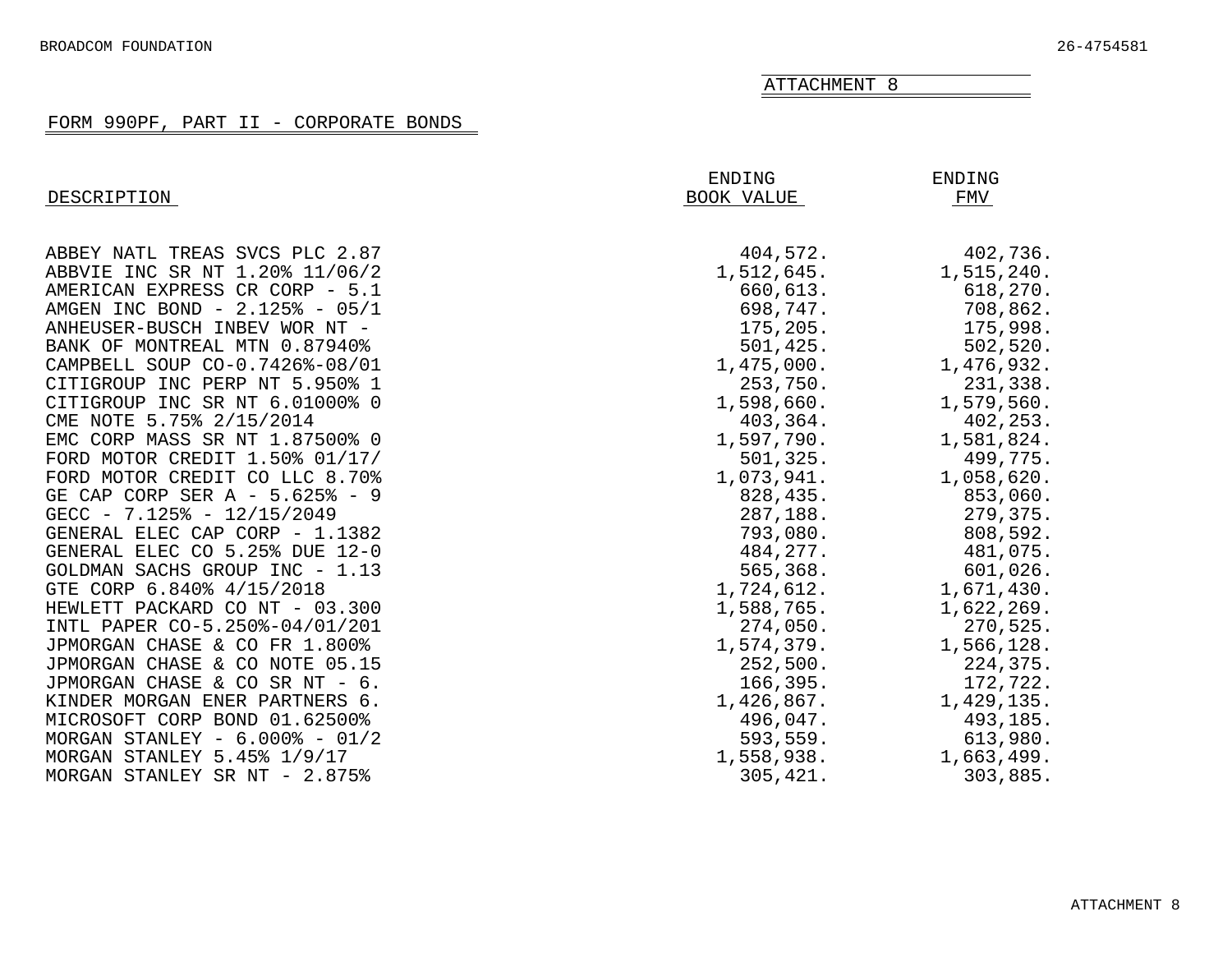# ATTACHMENT 8 (CONT'D)

# FORM 990PF, PART II - CORPORATE BONDS

| DESCRIPTION                                                                                                                                                                                                                                                                                                                                                                                                                                                                                                                         | ENDING<br>BOOK VALUE                                                                                                                                                                      | ENDING<br>FMV                                                                                                                                                                          |
|-------------------------------------------------------------------------------------------------------------------------------------------------------------------------------------------------------------------------------------------------------------------------------------------------------------------------------------------------------------------------------------------------------------------------------------------------------------------------------------------------------------------------------------|-------------------------------------------------------------------------------------------------------------------------------------------------------------------------------------------|----------------------------------------------------------------------------------------------------------------------------------------------------------------------------------------|
| OCCIDENTAL PETE CORP-1.50%-02/<br>PROGRESS ENERGY INC MAKE WHOLE<br>RFMSI 2004-S6 3A2 - 4.500% - 0<br>RIO TINTO FIN USA LTD NOTE - 3<br>RIO TINTO FINANCE PLC 08.95000<br>SCHWAB CHARLES CORP NEW -<br>0.00<br>SIMON PPTY GROUP $-2.150\% - 09$<br>SIMON PROPERTY GROUP LP<br>$-02.$<br>STARBUCKS CORP NOTE CALL 6.25%<br>TEXAS INSTRS INC NT - 2.375% -<br>TIME WARNER INC 5.875% 11/15/2<br>UPS $-5.125\% - 04/01/2019$<br>WELLS FARGO & CO SUB NOTES 5%<br>WELLS FARGO CO MTN $-2.100\%$ -<br>WESTPAC BANKING CORP<br>$-3.000\%$ | 849,303.<br>1,133,170.<br>182,030.<br>1,000,063.<br>592,814.<br>265,000.<br>324,395.<br>848, 414.<br>708,660.<br>499,465.<br>807,484.<br>518,189.<br>1,777,205.<br>498,630.<br>1,030,290. | 830,765.<br>1,098,790.<br>182,352.<br>969,922.<br>590,617.<br>277,000.<br>329,485.<br>853,306.<br>699,120.<br>518,270.<br>789,719.<br>511,830.<br>1,738,247.<br>509,325.<br>1,042,880. |
| TOTALS                                                                                                                                                                                                                                                                                                                                                                                                                                                                                                                              | 34,812,030.                                                                                                                                                                               | 34,749,817.                                                                                                                                                                            |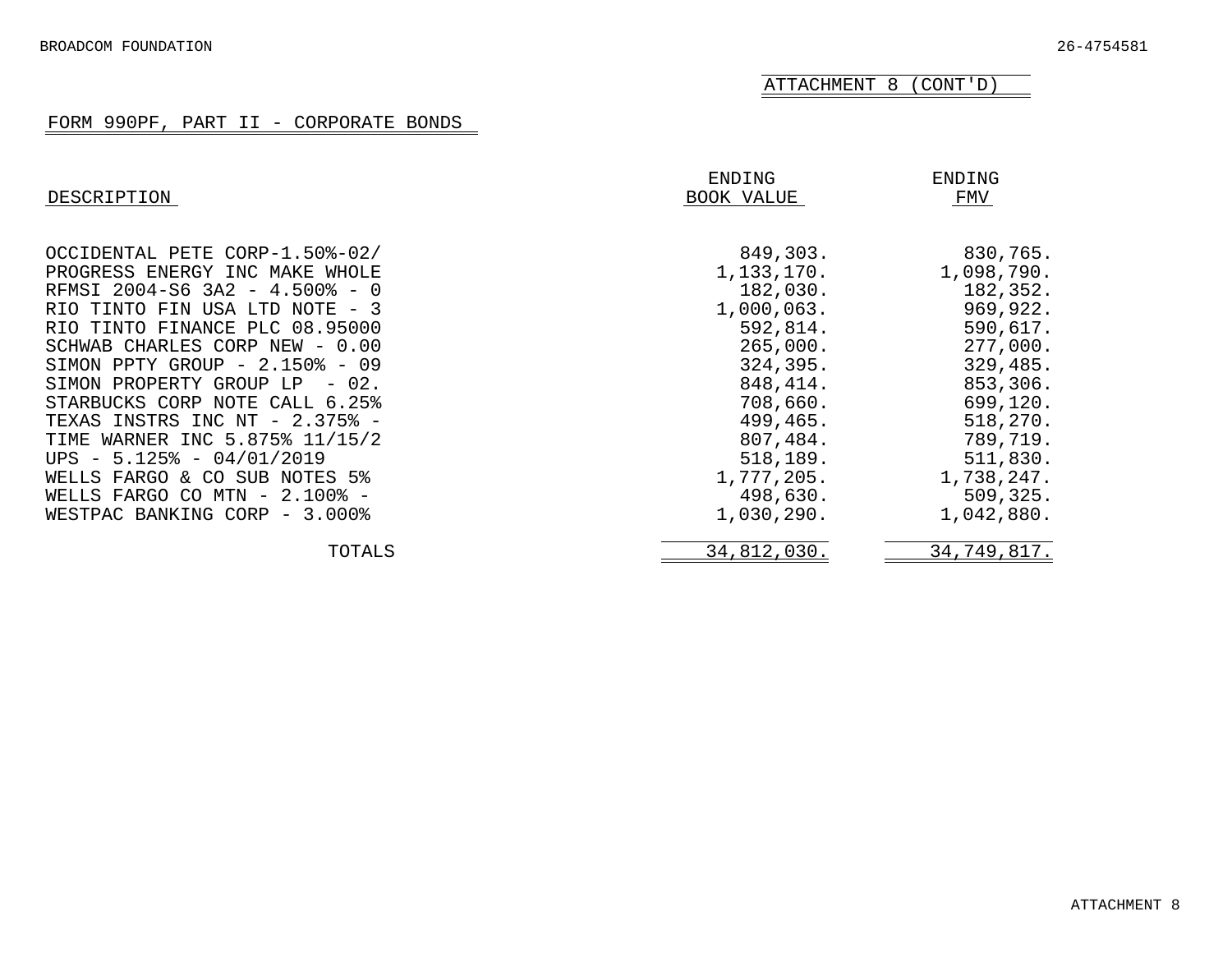### <span id="page-33-0"></span>FORM 990PF, PART III - OTHER INCREASES IN NET WORTH OR FUND BALANCES

DESCRIPTION AMOUNT

RETURNED GRANT 25,000.

TOTAL 25,000.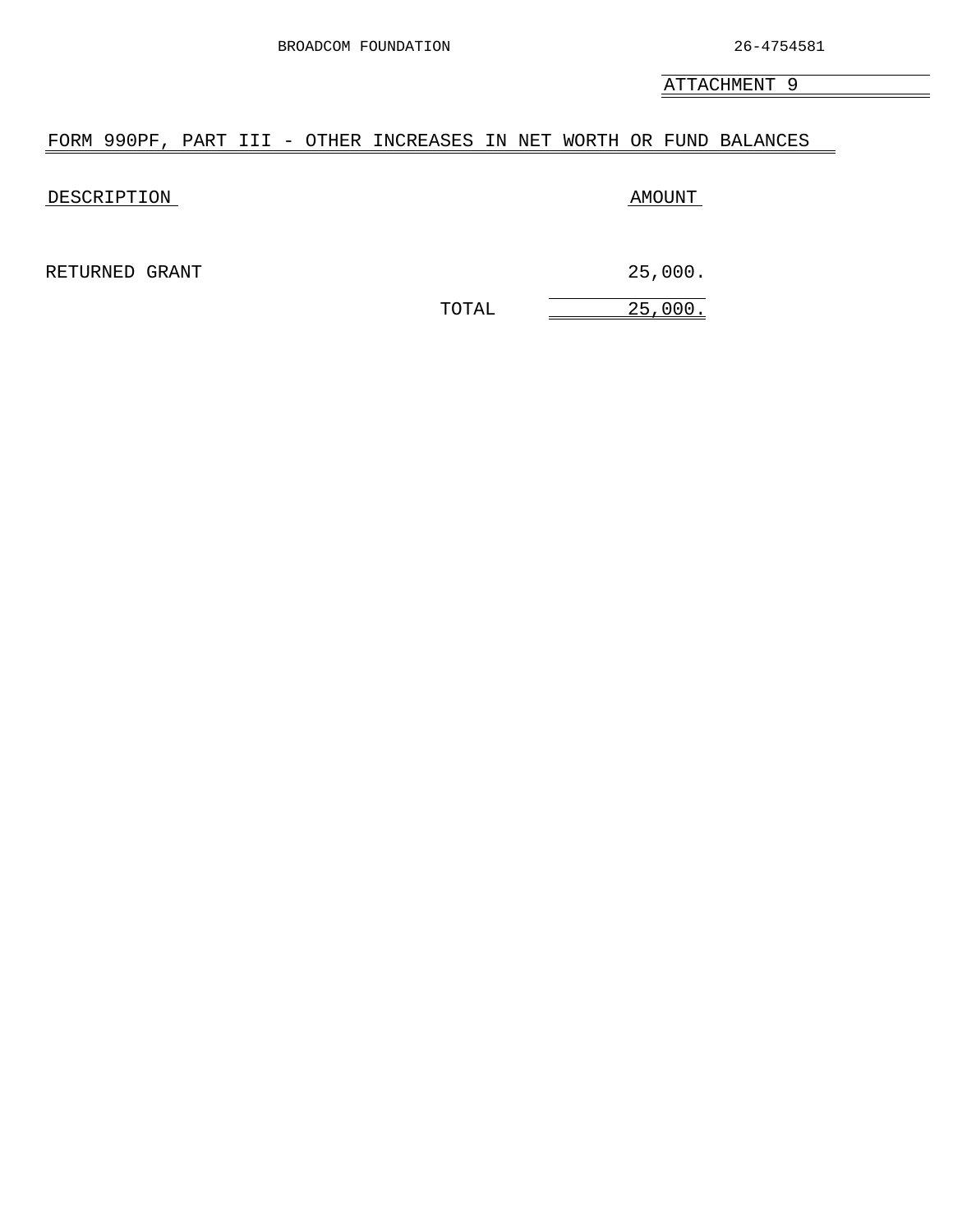# **FORM 990-PF - PART IV CAPITAL GAINS AND LOSSES FOR TAX ON INVESTMENT INCOME**

| Kind of Property               |                       | Description                 |                     |                                 |                       | $\frac{1}{2}$ | Date<br>acquired | Date sold |
|--------------------------------|-----------------------|-----------------------------|---------------------|---------------------------------|-----------------------|---------------|------------------|-----------|
| Gross sale                     | Depreciation          | Cost or<br>other            | <b>FMV</b>          | Adj. basis<br>as of<br>12/31/69 | Excess of             |               | Gain             |           |
| price less<br>expenses of sale | allowed/<br>allowable | basis                       | as of<br>$12/31/69$ |                                 | FMV over<br>adj basis |               | or<br>(loss)     |           |
|                                |                       |                             |                     |                                 |                       |               |                  |           |
| 25144095.                      |                       | PUBLICLY-TRADED SECURITIES  |                     |                                 |                       |               |                  |           |
|                                |                       | 24993161.                   |                     |                                 |                       |               | 150,934.         |           |
|                                |                       | PASSTHROUGH K1 CAPITAL GAIN |                     |                                 |                       |               |                  |           |
|                                |                       |                             |                     |                                 |                       |               | 392.             |           |
|                                |                       |                             |                     |                                 |                       |               |                  |           |
|                                |                       |                             |                     |                                 |                       |               |                  |           |
|                                |                       |                             |                     |                                 |                       |               |                  |           |
| TOTAL GAIN(LOSS)               | .                     |                             |                     |                                 | .                     |               | 151,326.         |           |
|                                |                       |                             |                     |                                 |                       |               |                  |           |
|                                |                       |                             |                     |                                 |                       |               |                  |           |
|                                |                       |                             |                     |                                 |                       |               |                  |           |
|                                |                       |                             |                     |                                 |                       |               |                  |           |
|                                |                       |                             |                     |                                 |                       |               |                  |           |
|                                |                       |                             |                     |                                 |                       |               |                  |           |
|                                |                       |                             |                     |                                 |                       |               |                  |           |
|                                |                       |                             |                     |                                 |                       |               |                  |           |
|                                |                       |                             |                     |                                 |                       |               |                  |           |
|                                |                       |                             |                     |                                 |                       |               |                  |           |
|                                |                       |                             |                     |                                 |                       |               |                  |           |
|                                |                       |                             |                     |                                 |                       |               |                  |           |
|                                |                       |                             |                     |                                 |                       |               |                  |           |
|                                |                       |                             |                     |                                 |                       |               |                  |           |
|                                |                       |                             |                     |                                 |                       |               |                  |           |
|                                |                       |                             |                     |                                 |                       |               |                  |           |
|                                |                       |                             |                     |                                 |                       |               |                  |           |
|                                |                       |                             |                     |                                 |                       |               |                  |           |
|                                |                       |                             |                     |                                 |                       |               |                  |           |
|                                |                       |                             |                     |                                 |                       |               |                  |           |
|                                |                       |                             |                     |                                 |                       |               |                  |           |
|                                |                       |                             |                     |                                 |                       |               |                  |           |
|                                |                       |                             |                     |                                 |                       |               |                  |           |
|                                |                       |                             |                     |                                 |                       |               |                  |           |
|                                |                       |                             |                     |                                 |                       |               |                  |           |
|                                |                       |                             |                     |                                 |                       |               |                  |           |
|                                |                       |                             |                     |                                 |                       |               |                  |           |
|                                |                       |                             |                     |                                 |                       |               |                  |           |
|                                |                       |                             |                     |                                 |                       |               |                  |           |
|                                |                       |                             |                     |                                 |                       |               |                  |           |
|                                |                       |                             |                     |                                 |                       |               |                  |           |
|                                |                       |                             |                     |                                 |                       |               |                  |           |
|                                |                       |                             |                     |                                 |                       |               |                  |           |
|                                |                       |                             |                     |                                 |                       |               |                  |           |
|                                |                       |                             |                     |                                 |                       |               |                  |           |
|                                |                       |                             |                     |                                 |                       |               |                  |           |
|                                |                       |                             |                     |                                 |                       |               |                  |           |
|                                |                       |                             |                     |                                 |                       |               |                  |           |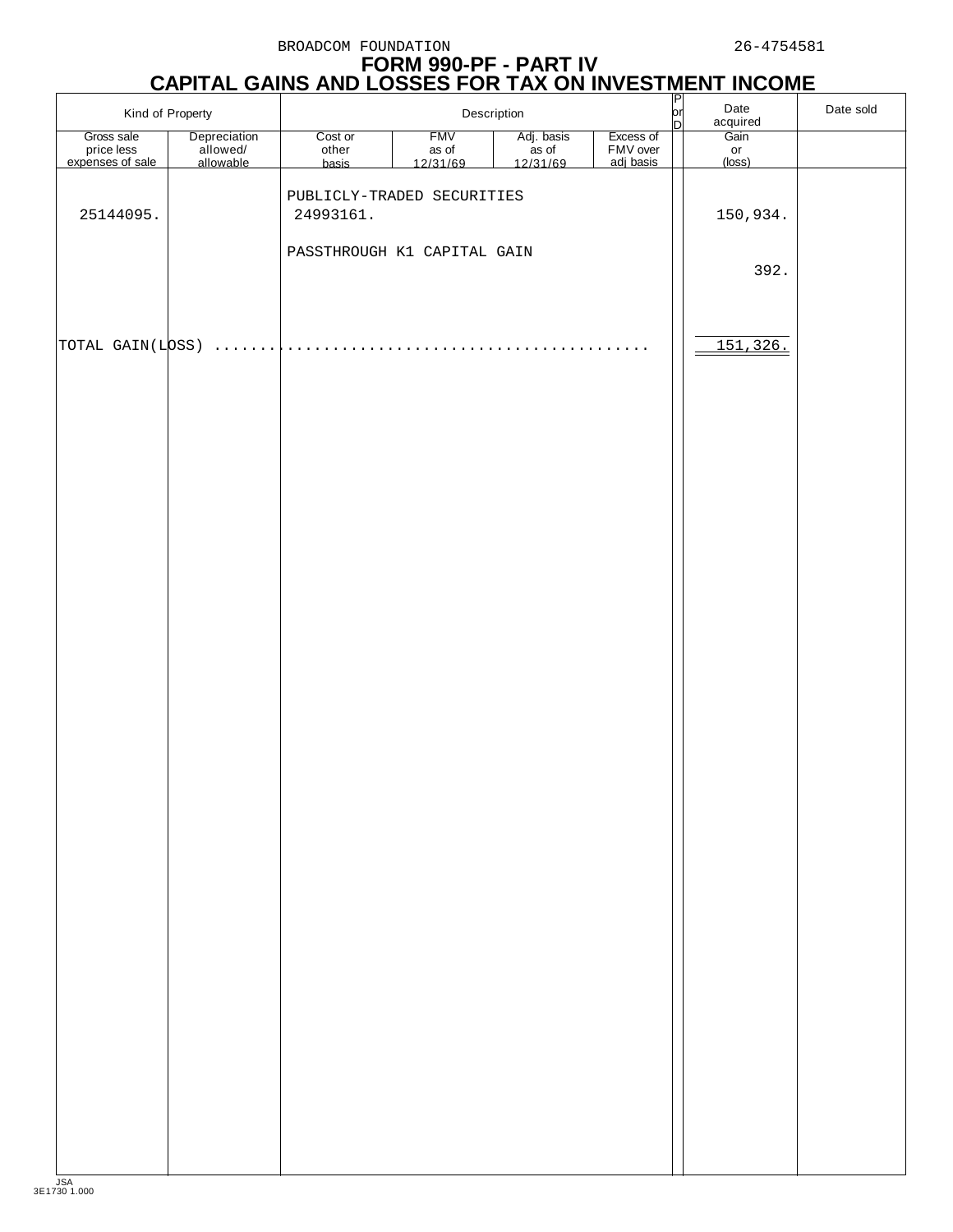<span id="page-35-0"></span>FORM 990PF, PART VII-B, LINE 5C-EXPENDITURE RESPONSIBILITY STATEMENT

GRANTEE'S NAME: UNIVERSITA DEGLI STUDI DI PAVIA GRANTEE'S ADDRESS: CORSO STRADA NUOVA 65 CITY, STATE & ZIP: PAVIA FOREIGN COUNTRY: ITALY GRANT DATE: 11/20/2012 GRANT AMOUNT: 25,000. GRANT PURPOSE: TO SUPPORT SCIENTIFIC RESEARCH AMOUNT EXPENDED: ANY DIVERSION? NO DATES OF REPORTS: 1/10/14 AND 1/14/14 VERIFICATION DATE: RESULTS OF VERIFICATION: NONE NECESSARY GRANTEE'S NAME: HEART AND STROKE FOUNDATION OF ONTARIO GRANTEE'S ADDRESS: 2300 YONGE ST SUITE 1300 M4P IE4 CITY, STATE & ZIP: TORONTO FOREIGN COUNTRY: CANADA GRANT DATE: 09/09/2011 GRANT AMOUNT: 2,500. GRANI AMOUNI.<br>GRANT PURPOSE: TO SUPPORT THE BECEL HEART AND STROKE RIDE FOR HEART PROJECT AMOUNT EXPENDED: 2,500. ANY DIVERSION? NO DATES OF REPORTS: 4/4/14 VERIFICATION DATE: RESULTS OF VERIFICATION: NONE NECESSARY GRANTEE'S NAME: TECHNION RESEARCH AND DEVELOPMENT FDN GRANTEE'S ADDRESS: TECHNION CITY 32000 CITY, STATE & ZIP: HAIFA FOREIGN COUNTRY: ISRAEL GRANT DATE: 01/06/2012 GRANT AMOUNT: 50,000.<br>GRANT PURPOSE: TO SUPPORT THE SU, 000.<br>TO SUPPORT THE WII KINECT ENHANCED ACTIVE VISION PROJECT AMOUNT EXPENDED: 23,819. ANY DIVERSION? NO DATES OF REPORTS: 4/22/13 VERIFICATION DATE: RESULTS OF VERIFICATION: NONE NECESSARY GRANTEE'S NAME: TECHNION RESEARCH AND DEVELOPMENT FDN GRANTEE'S ADDRESS: TECHNION CITY 32000 CITY, STATE & ZIP: HAIFA FOREIGN COUNTRY: ISRAEL GRANT DATE: 12/23/2013 GRANT AMOUNT: 25,000.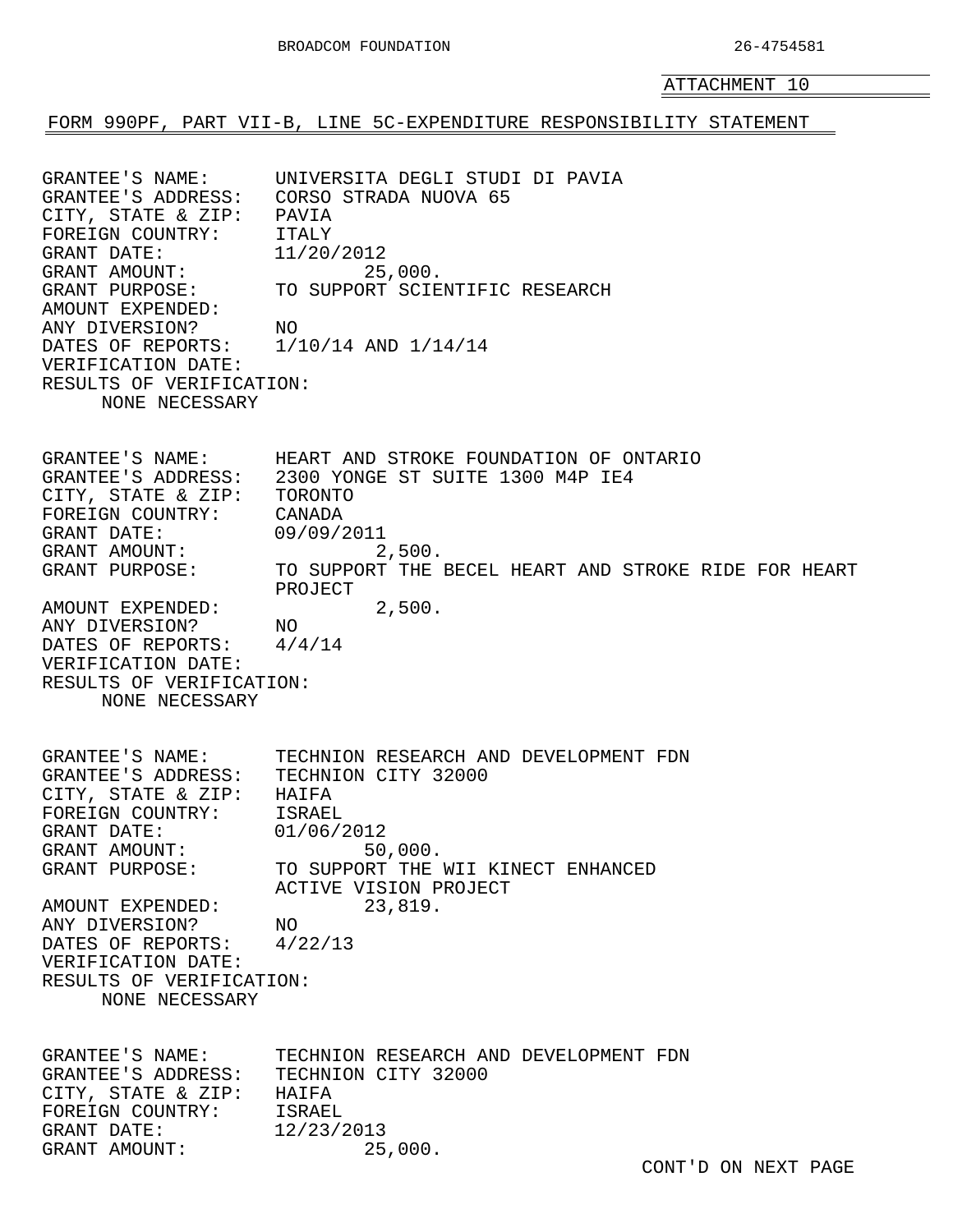ATTACHMENT 10 (CONT'D)

#### FORM 990PF, PART VII-B, LINE 5C-EXPENDITURE RESPONSIBILITY STATEMENT

GRANT PURPOSE: TO SUPPORT THE WII KINECT ENHANCED ACTIVE VISION PROJECT AMOUNT EXPENDED: ANY DIVERSION? NO DATES OF REPORTS: REPORT EXPECTED IN 2014 VERIFICATION DATE: RESULTS OF VERIFICATION: NONE NECESSARY GRANTEE'S NAME: INST OF COMMUNIC & COMP SYS OF NTUA GRANTEE'S ADDRESS: IROON POLITECHNIOU 9 157 73 CITY, STATE & ZIP: ATHENS FOREIGN COUNTRY: GREECE GRANT DATE: 02/01/2012 GRANT AMOUNT: 25,000.<br>GRANT PURPOSE: TO SUPPORT THE TO SUPPORT THE TERAHERTZ SPECTRUM PROJECT AMOUNT EXPENDED: 25,000.<br>ANY DIVERSION? NO ANY DIVERSION? DATES OF REPORTS: 7/26/13 VERIFICATION DATE: RESULTS OF VERIFICATION: NONE NECESSARY GRANTEE'S NAME: INST OF COMMUNIC & COMP SYS OF NTUA<br>GRANTEE'S ADDRESS: IROON POLITECHNIOU 9 157 73 IROON POLITECHNIOU 9 157 73 CITY, STATE & ZIP: ATHENS FOREIGN COUNTRY: GREECE GRANT DATE: 09/05/2013 GRANT AMOUNT: 25,000. GRANT PURPOSE: TO SUPPORT THE TERAHERTZ SPECTRUM PROJECT AMOUNT EXPENDED: ANY DIVERSION? NO<br>DATES OF REPORTS: RE REPORT EXPECTED IN 2014 VERIFICATION DATE: RESULTS OF VERIFICATION: NONE NECESSARY GRANTEE'S NAME: INST OF COMMUNIC & COMP SYS OF NTUA GRANTEE'S ADDRESS: IROON POLITECHNIOU 9 157 73 CITY, STATE & ZIP: ATHENS FOREIGN COUNTRY: GREECE GRANT DATE: 12/11/2013 GRANT AMOUNT: 25,000. GRANT PURPOSE: TO SUPPORT THE DEVELOPMENT OF HIGH DR AND SFDR DAC-LESS DIRECT DIGITAL FREQUENCY SYNTHESIZERS (DDS) AMOUNT EXPENDED: ANY DIVERSION? NO DATES OF REPORTS: REPORT EXPECTED IN 2014 VERIFICATION DATE: RESULTS OF VERIFICATION: NONE NECESSARY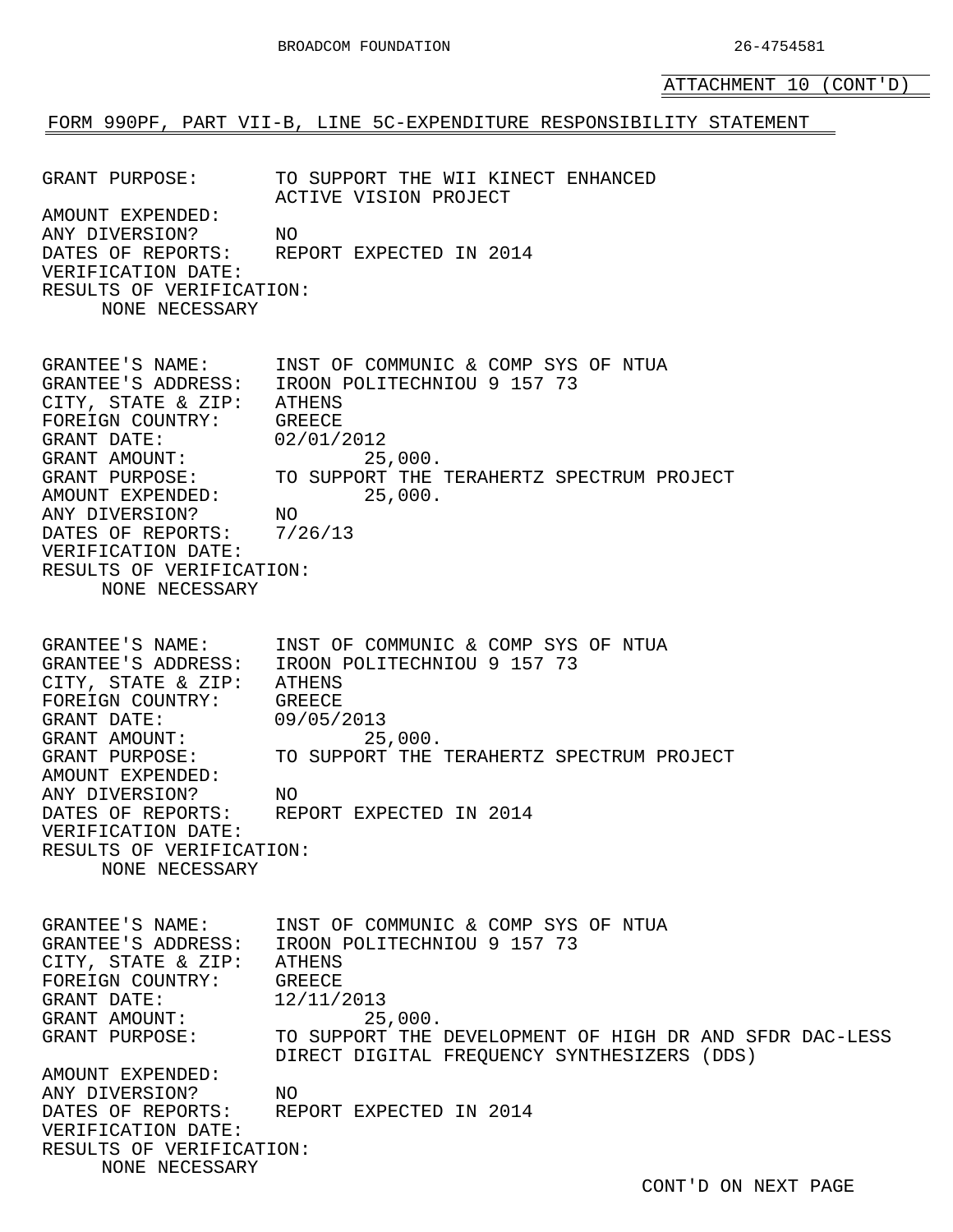ATTACHMENT 10 (CONT'D)

FORM 990PF, PART VII-B, LINE 5C-EXPENDITURE RESPONSIBILITY STATEMENT

GRANTEE'S NAME: CURE CANCER AUSTRALIA FOUNDATION<br>GRANTEE'S ADDRESS: 15-17 YOUNG STREET LEVEL 6 NSW 20 15-17 YOUNG STREET LEVEL 6 NSW 2000 CITY, STATE & ZIP: SYDNEY FOREIGN COUNTRY: AUSTRALIA<br>GRANT DATE: 04/17/2012 GRANT DATE: 04/17/2012 GRANT AMOUNT: 500. GRANT PURPOSE: TO HIRE INDIVIDUALS WORKING ON A SCIENTIFIC RESEARCH PROJECT. AMOUNT EXPENDED: 500. ANY DIVERSION? NO<br>DATES OF REPORTS: 12/19/13 DATES OF REPORTS: VERIFICATION DATE: RESULTS OF VERIFICATION: NONE NECESSARY GRANTEE'S NAME: CURE CANCER AUSTRALIA FOUNDATION GRANTEE'S ADDRESS: 15-17 YOUNG STREET LEVEL 6 NSW 2000 CITY, STATE & ZIP: SYDNEY<br>FOREIGN COUNTRY: AUSTRALIA FOREIGN COUNTRY: AUSTRALIA<br>GRANT DATE: 05/10/2013 GRANT DATE: 05/10/2013 GRANT AMOUNT: 500.<br>GRANT PURPOSE: TO HIRE INDIVID TO HIRE INDIVIDUALS WORKING ON A SCIENTIFIC RESEARCH PROJECT AMOUNT EXPENDED: 500. ANY DIVERSION? NO<br>DATES OF REPORTS: 7/17/14 DATES OF REPORTS: VERIFICATION DATE: RESULTS OF VERIFICATION: NONE NECESSARY GRANTEE'S NAME: UK ELECTRONICS SKILLS FOUNDATION<br>GRANTEE'S ADDRESS: STE 47, GEDDES HOUSE, KIRKTON NOI STE 47, GEDDES HOUSE, KIRKTON NORTH EH54ÁIJÖÛ<br>LIVINGSTON W LOTHIAN CITY, STATE & ZIP: LIVINGSTON W LOT<br>FOREIGN COUNTRY: UNITED KINGDOM FOREIGN COUNTRY: UNITED KINGRANT DATE: 04/23/2013 GRANT DATE: 04/23/2013 GRANT AMOUNT: 7,500. GRANT PURPOSE: TO SUPPORT UK ELECTRONICS SKILLS FOUNDATION SUMMER SCHOOL AMOUNT EXPENDED: 7,500. ANY DIVERSION? NO<br>DATES OF REPORTS: 7/6/14 DATES OF REPORTS: VERIFICATION DATE: RESULTS OF VERIFICATION: NONE NECESSARY GRANTEE'S NAME: CAMBRIDGE UNIVERSITY-COMPUTER LABORATORY<br>GRANTEE'S ADDRESS: W GATES BLDG 15 JJ THOMSON AVE CB3 OFD W GATES BLDG 15 JJ THOMSON AVE CB3 OFD<br>CAMBRIDGE CITY, STATE & ZIP: CAMBRIDGE FOREIGN COUNTRY: UNITED KING<br>GRANT DATE: 05/16/2012 GRANT DATE: 05/16/2012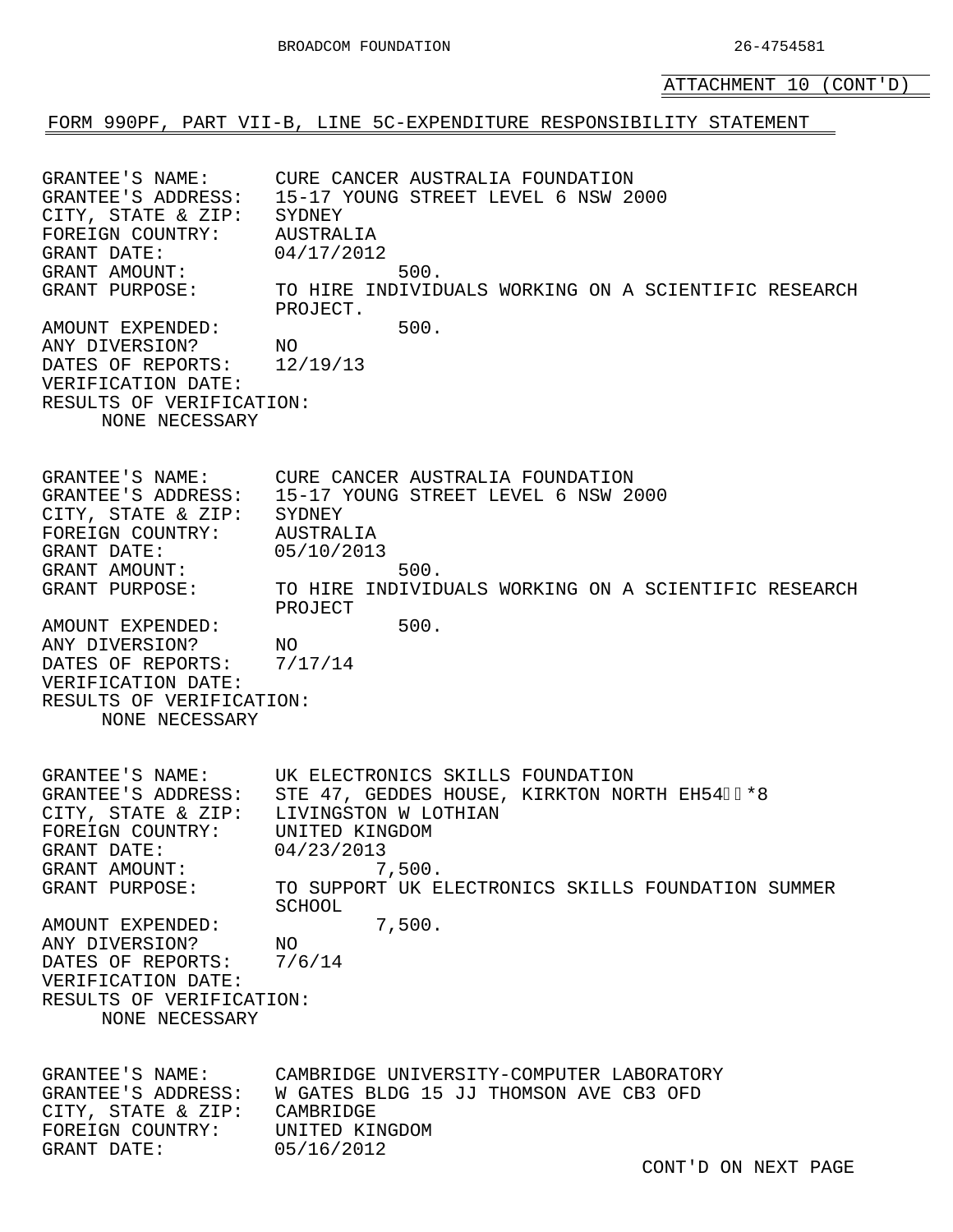ATTACHMENT 10 (CONT'D)

FORM 990PF, PART VII-B, LINE 5C-EXPENDITURE RESPONSIBILITY STATEMENT

GRANT AMOUNT: 25,000. GRANT PURPOSE: TO SUPPORT THE RASPBERRY PI COMPUTER PROJECT AMOUNT EXPENDED: 25,000. ANY DIVERSION? NO DATES OF REPORTS: 3/26/13 VERIFICATION DATE: RESULTS OF VERIFICATION: NONE NECESSARY GRANTEE'S NAME: CAMBRIDGE UNIVERSITY-COMPUTER LABORATORY GRANTEE'S ADDRESS: W GATES BLDG 15 JJ THOMSON AVE CB3 OFD CITY, STATE & ZIP: CAMBRIDGE FOREIGN COUNTRY: UNITED KINGDOM GRANT DATE: 12/12/2013 GRANT AMOUNT: 25,000. GRANT PURPOSE: TO SUPPORT THE RASPBERRY PI COMPUTER PROJECT AMOUNT EXPENDED: ANY DIVERSION? NO DATES OF REPORTS: REPORT EXPECTED IN 2014 VERIFICATION DATE: RESULTS OF VERIFICATION: NONE NECESSARY GRANTEE'S NAME: WESTED GRANTEE'S ADDRESS: 730 HARRISON STREET CITY, STATE & ZIP: SAN FRANCISCO, CA 94107 GRANT DATE: 05/13/2013 GRANT AMOUNT: 14,000.<br>GRANT PURPOSE: TO SUPPORT THE TO SUPPORT THE ENGINEERING IN ELEMENTARY PROJECT AMOUNT EXPENDED: 14,000. ANY DIVERSION? NO DATES OF REPORTS: 4/30/14 VERIFICATION DATE: RESULTS OF VERIFICATION: NONE NECESSARY GRANTEE'S NAME: UNIVERSITA DEGLI STUDI DI PAVIA GRANTEE'S ADDRESS: CORSO STRADA NUOVA 65 CITY, STATE & ZIP: PAVIA FOREIGN COUNTRY: ITALY GRANT DATE: 12/19/2011 GRANT AMOUNT: 25,000. GRANT PURPOSE: TO SUPPORT SCIENTIFIC RESEARCH AMOUNT EXPENDED: 25,000. ANY DIVERSION? NO DATES OF REPORTS: 7/3/12, 1/10/14 AND 1/14/14 VERIFICATION DATE: RESULTS OF VERIFICATION: NONE NECESSARY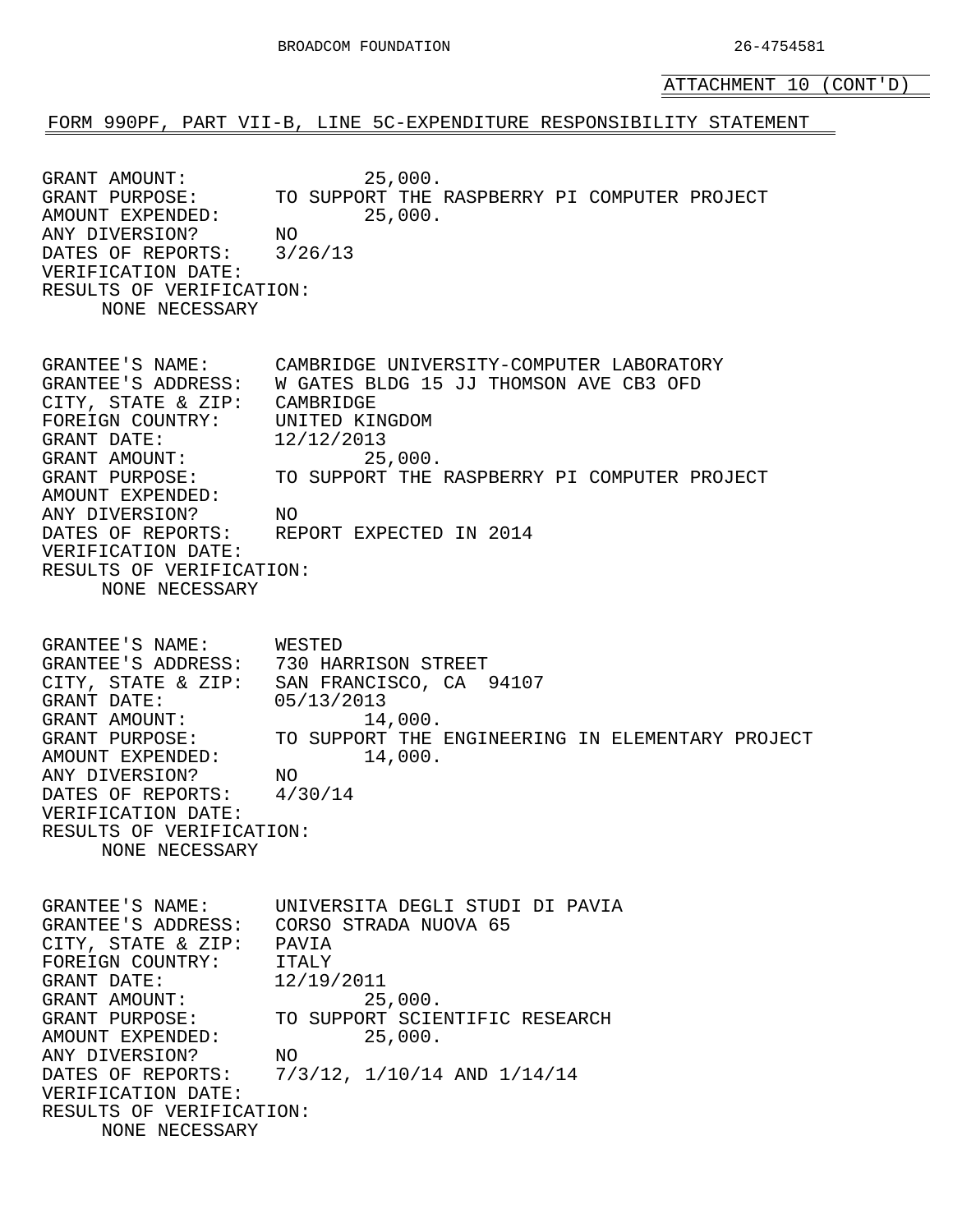#### FORM 990PF, PART VIII - LIST OF OFFICERS, DIRECTORS, AND TRUSTEES ATTACHMENT 11

<span id="page-39-0"></span>

| NAME AND ADDRESS                                                        | TITLE AND AVERAGE HOURS PER<br>WEEK DEVOTED TO POSITION |  |
|-------------------------------------------------------------------------|---------------------------------------------------------|--|
| ERIC K BRANDT<br>5300 CALIFORNIA STREET<br>53068<br>IRVINE, CA 92617    | DIRECTOR<br>1.00                                        |  |
| ARTHUR CHONG<br>5300 CALIFORNIA STREET<br>53068<br>IRVINE, CA 92617     | DIRECTOR<br>1.00                                        |  |
| LAURI FISCHER<br>5300 CALIFORNIA STREET<br>53068<br>IRVINE, CA 92617    | SECRETARY<br>1.00                                       |  |
| SCOTT A MCGREGOR<br>5300 CALIFORNIA STREET<br>53068<br>IRVINE, CA 92617 | PRESIDENT/DIRECTOR<br>1.00                              |  |
| GREGG S MORRISON<br>5300 CALIFORNIA STREET<br>53068<br>IRVINE, CA 92617 | CHIEF FINANCIAL OFFICER<br>1.00                         |  |

ATTACHMENT 11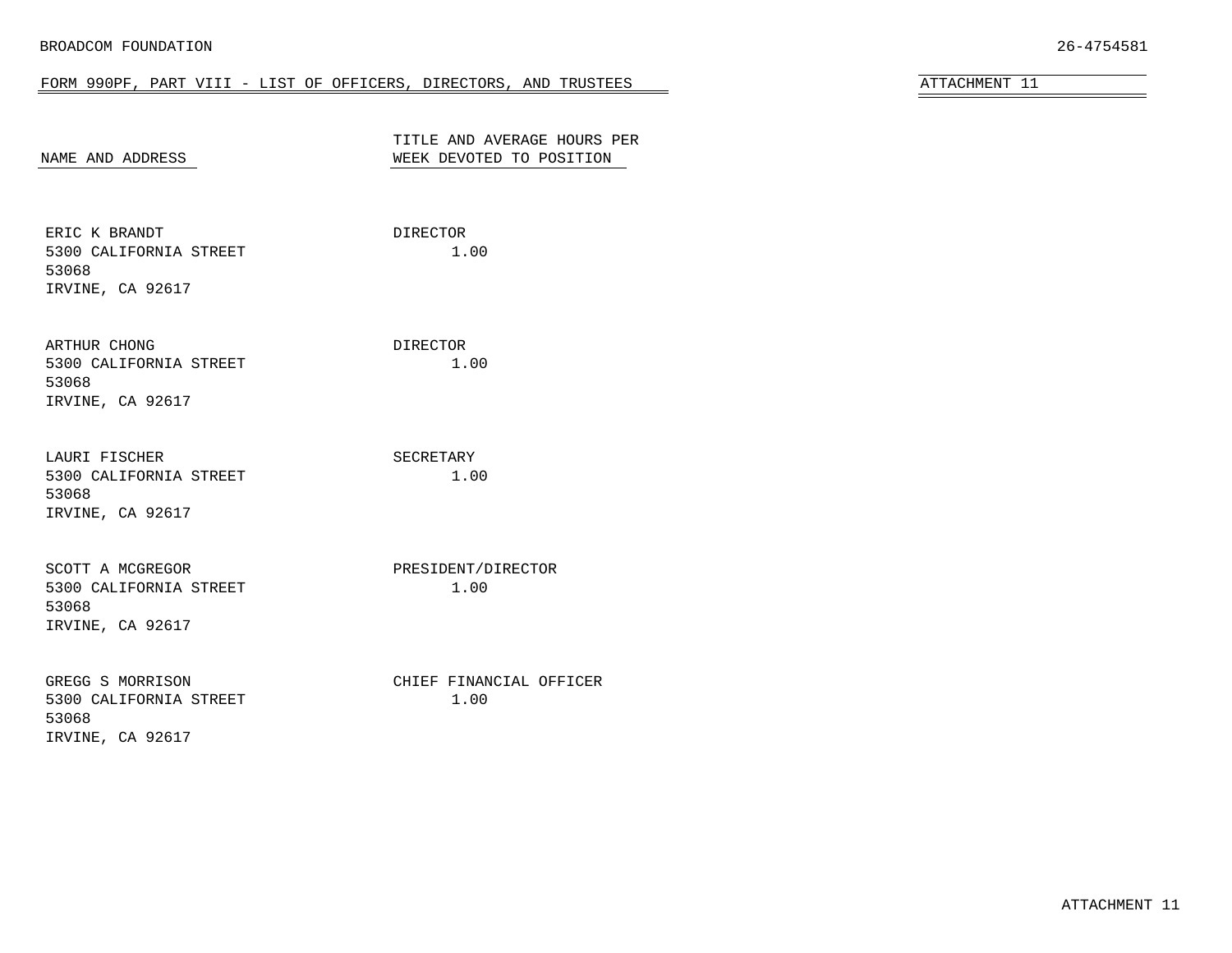# FORM 990PF, PART VIII - LIST OF OFFICERS, DIRECTORS, AND TRUSTEES ATTACHMENT 11 (CONT'D)

| ᇚᇧᠿᄓӍᇚᇧᇚ | $(OMT \cup N)$ |  |
|----------|----------------|--|

| NAME AND ADDRESS                                                         | TITLE AND AVERAGE HOURS PER<br>WEEK DEVOTED TO POSITION |
|--------------------------------------------------------------------------|---------------------------------------------------------|
| HENRY SAMUELI<br>5300 CALIFORNIA STREET<br>53068<br>IRVINE, CA 92617     | DIRECTOR<br>1.00                                        |
| TERRI L TIMBERMAN<br>5300 CALIFORNIA STREET<br>53068<br>IRVINE, CA 92617 | DIRECTOR<br>1.00                                        |
| MARIA WRONSKI<br>5300 CALIFORNIA STREET<br>53068<br>IRVINE, CA 92617     | TREASURER<br>1.00                                       |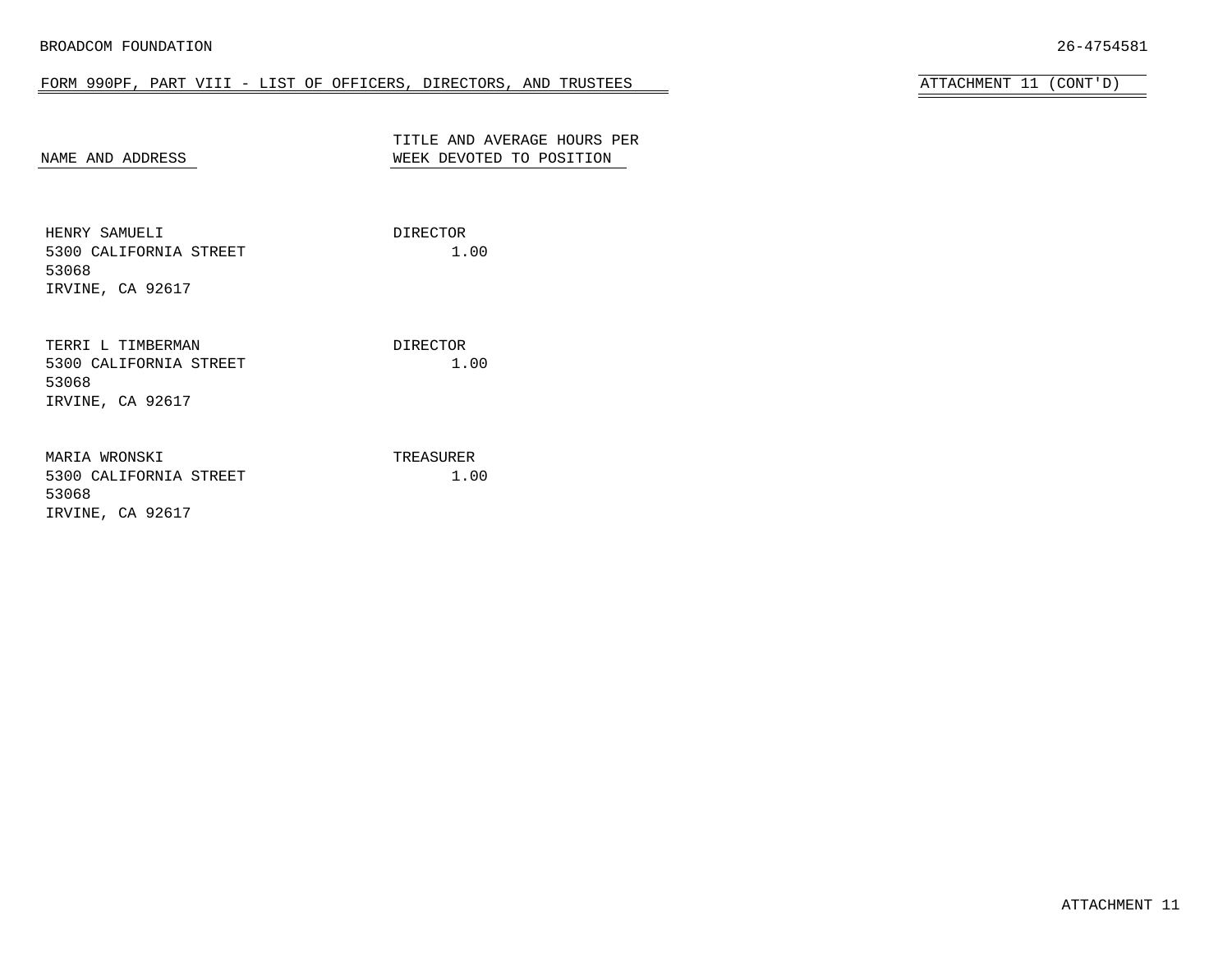# 990PF, PART VIII - COMPENSATION OF THE FIVE HIGHEST PAID EMPLOYEES

<span id="page-41-0"></span>

| NAME AND ADDRESS                                           | TITLE AND AVERAGE<br>HOURS PER WEEK<br>DEVOTED TO POSITION | COMPENSATION |                  |  |
|------------------------------------------------------------|------------------------------------------------------------|--------------|------------------|--|
| PAULA GOLDEN<br>5300 CALIFORNIA STREET<br>IRVINE, CA 92617 | EXECUTIVE DIRECTOR<br>40.00                                | 145,000.     | $\left( \right)$ |  |

TOTAL COMPENSATION 145,000.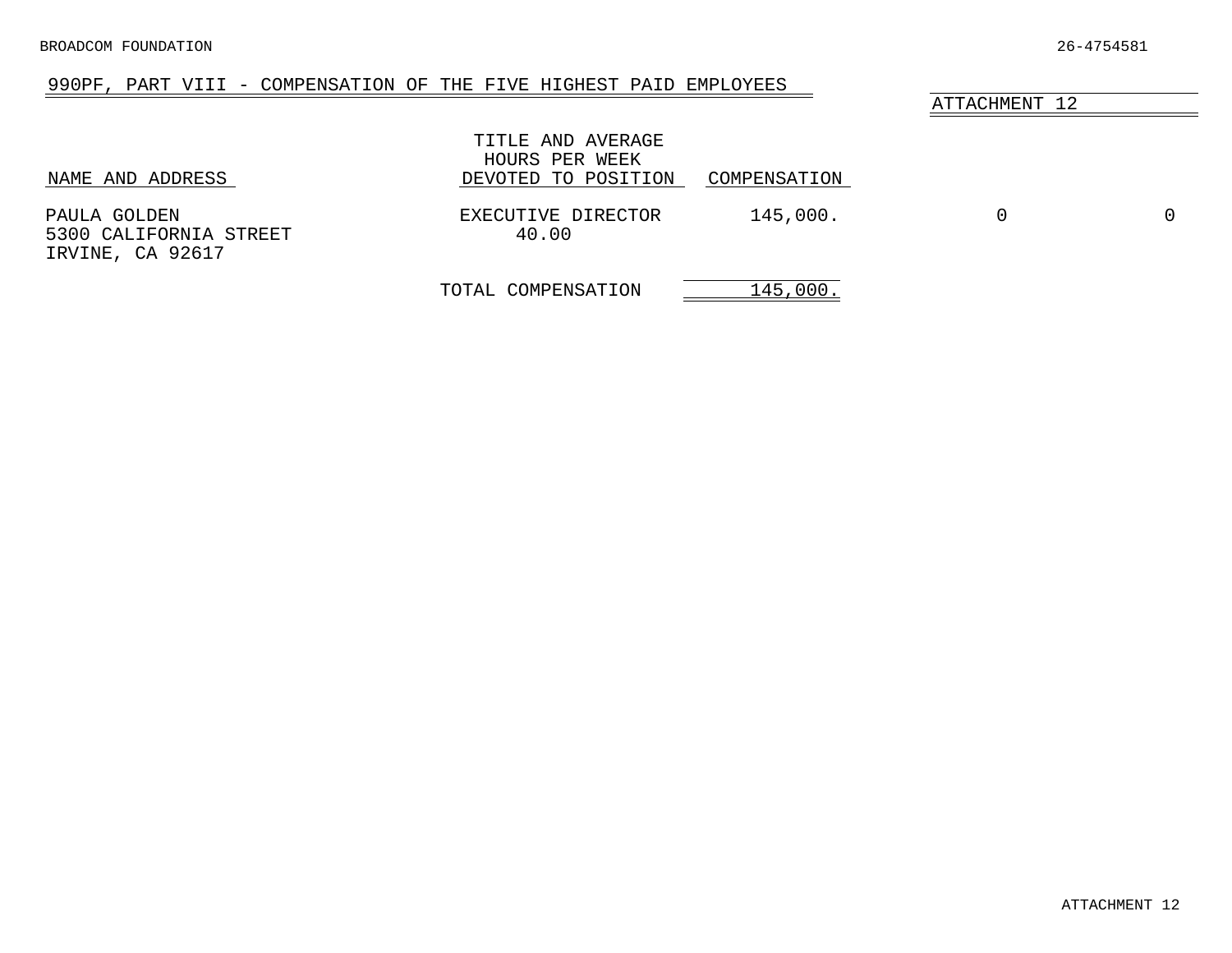<span id="page-42-0"></span>

| 990PF, PART VIII- COMPENSATION OF THE FIVE HIGHEST PAID PROFESSIONALS                    |                 |              |
|------------------------------------------------------------------------------------------|-----------------|--------------|
|                                                                                          | ATTACHMENT 13   |              |
| NAME AND ADDRESS                                                                         | TYPE OF SERVICE | COMPENSATION |
| COVINGTON CAPITAL MANAGEMENT<br>601 SOUTH FIGUEROA ST, STE 2000<br>LOS ANGELES, CA 90017 | INVESTMENT MGMT | 330,727.     |
| FOUNDATION SOURCE<br>55 WALLS DRIVE, SUITE 302<br>FAIRFIELD, CT 06824                    | ADMINISTRATIVE  | 89,750.      |

TOTAL COMPENSATION 420,477.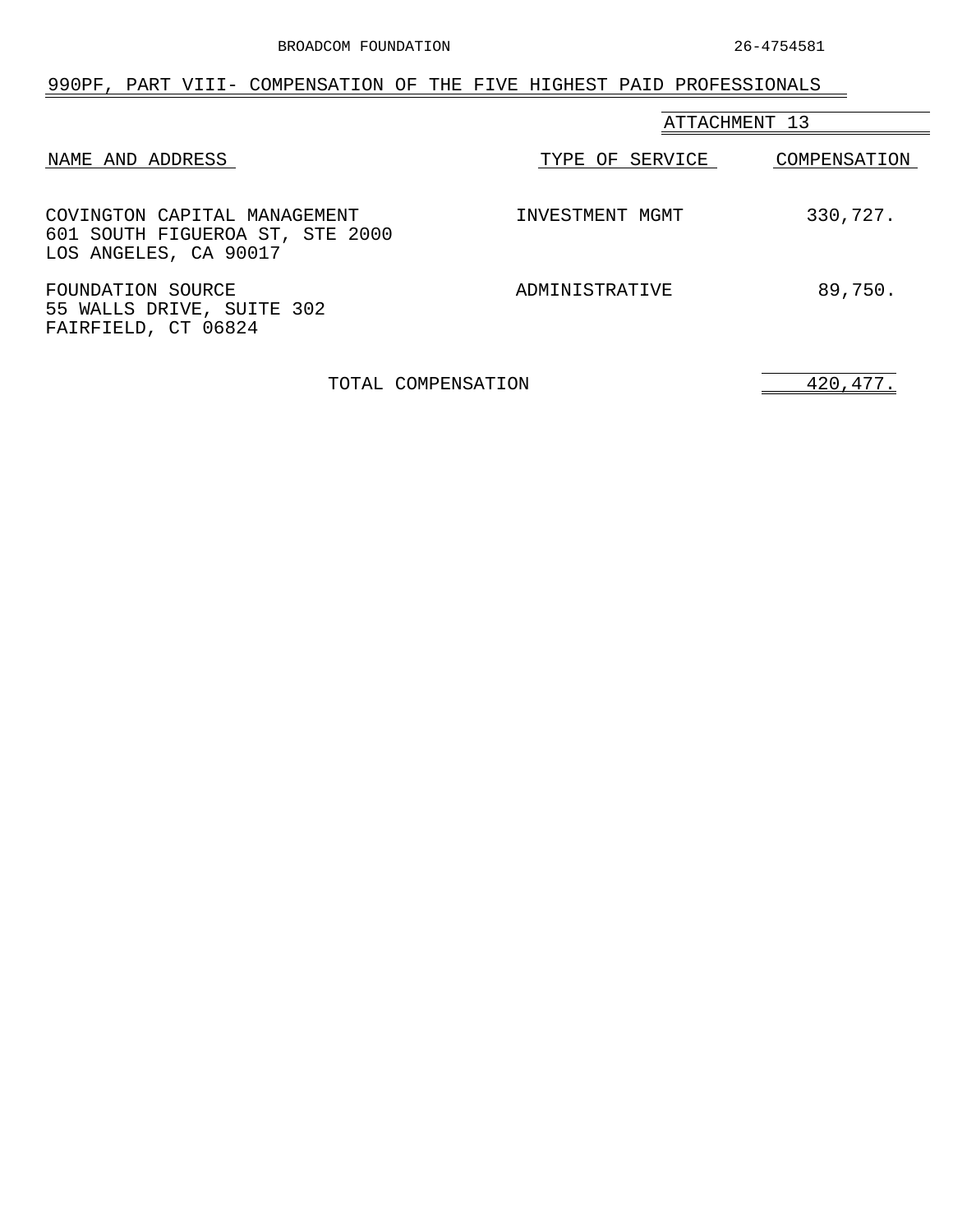<span id="page-43-0"></span>FORM 990PF, PART XV - NAME, ADDRESS AND PHONE FOR APPLICATIONS

WWW.FSREQUESTS.COM/BROADCOM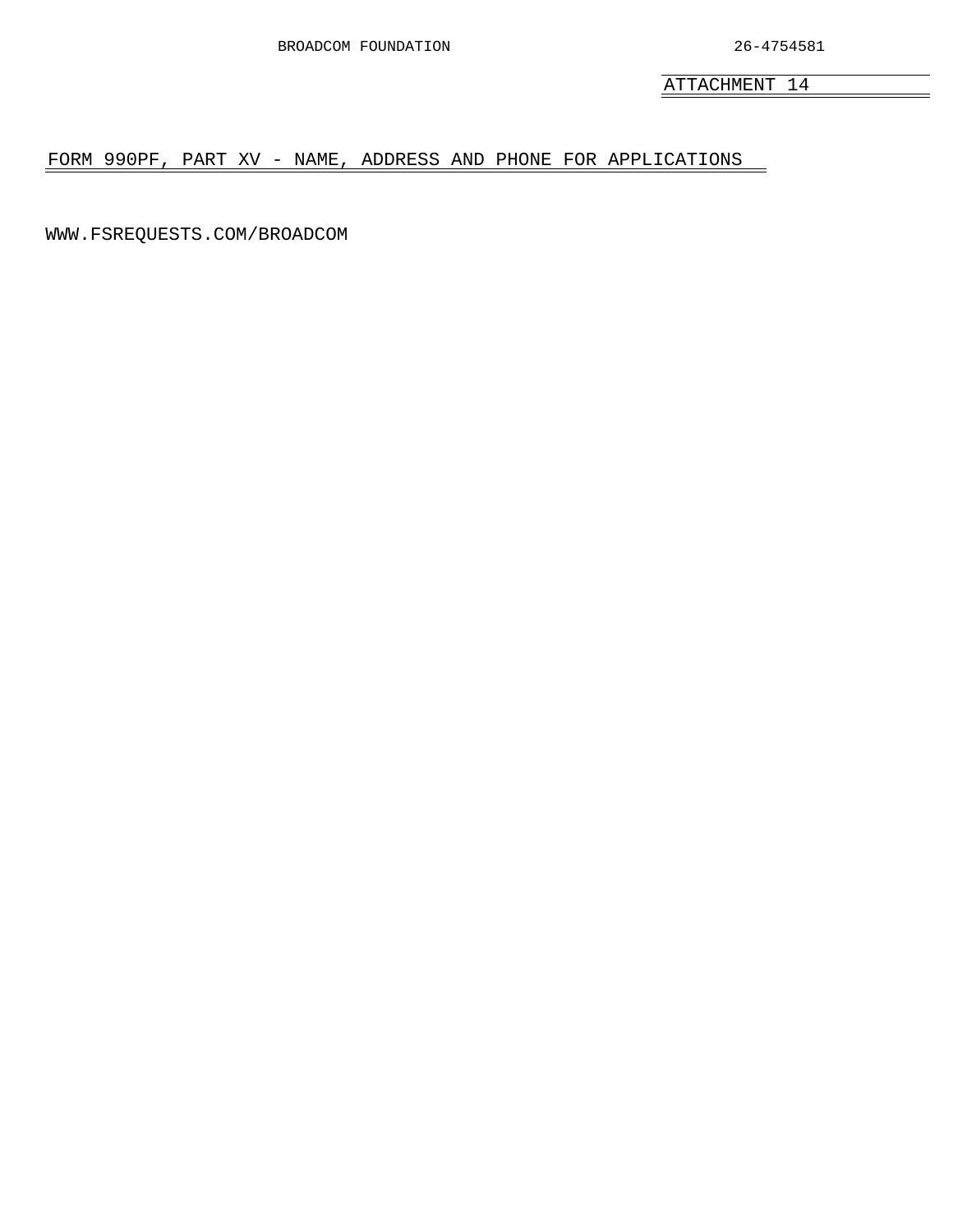<span id="page-44-0"></span>

|                                                 |                                         | ATTACHMENT 15                                 |          |
|-------------------------------------------------|-----------------------------------------|-----------------------------------------------|----------|
|                                                 | RELATIONSHIP TO SUBSTANTIAL CONTRIBUTOR |                                               |          |
|                                                 | AND                                     |                                               |          |
| RECIPIENT NAME AND ADDRESS                      | FOUNDATION STATUS OF RECIPIENT          | PURPOSE OF GRANT OR CONTRIBUTION              | AMOUNT   |
| A HOME AWAY FROM HOMELESSNESS                   | N/A                                     | GENERAL & UNRESTRICTED                        | 500.     |
| FORT MASON BLDG 9                               | PC                                      |                                               |          |
| SAN FRANCISCO, CA 94123                         |                                         |                                               |          |
| AFTERSCHOOL ALLIANCE                            | N/A                                     | PROJECT DEVELOPMENT OF MASTERS JUNIOR VARSITY | 2,500.   |
| 1616 H ST NW                                    | PC                                      |                                               |          |
| WASHINGTON, DC 20006                            |                                         |                                               |          |
| AINAHAU O KALEPONI HAWAIIAN CIVIC CLUB          | N/A                                     | GENERAL & UNRESTRICTED                        | 500.     |
| 12534 VALLEY VIEW ST 343                        | PC                                      |                                               |          |
| GARDEN GROVE, CA 92845                          |                                         |                                               |          |
| ALEARN                                          | N/A                                     | SATURDAY MATH INITIATIVE                      | 2.500.   |
| 3777 STEVENS CREEK BLVD STE 330                 | PC                                      |                                               |          |
| SANTA CLARA, CA 95051                           |                                         |                                               |          |
| AMERICAN COMMITTEE FOR THE WEIZMANN INST OF SCI | N/A                                     | PROFESSOR LUBOMIRSKY'S RESEARCH PROJECT       | 25,000.  |
| 633 3RD AVE FL 20                               | PC                                      |                                               |          |
| NEW YORK, NY 10017                              |                                         |                                               |          |
| AMERICAN FRIENDS OF THE TEL AVIV UNIVERSITY INC | N/A                                     | BROADCOM FOUNDATION SCHOLARS PROGRAM          | 150,000. |
| 39 BROADWAY RM 1510                             | PC                                      |                                               |          |
| NEW YORK, NY 10006                              |                                         |                                               |          |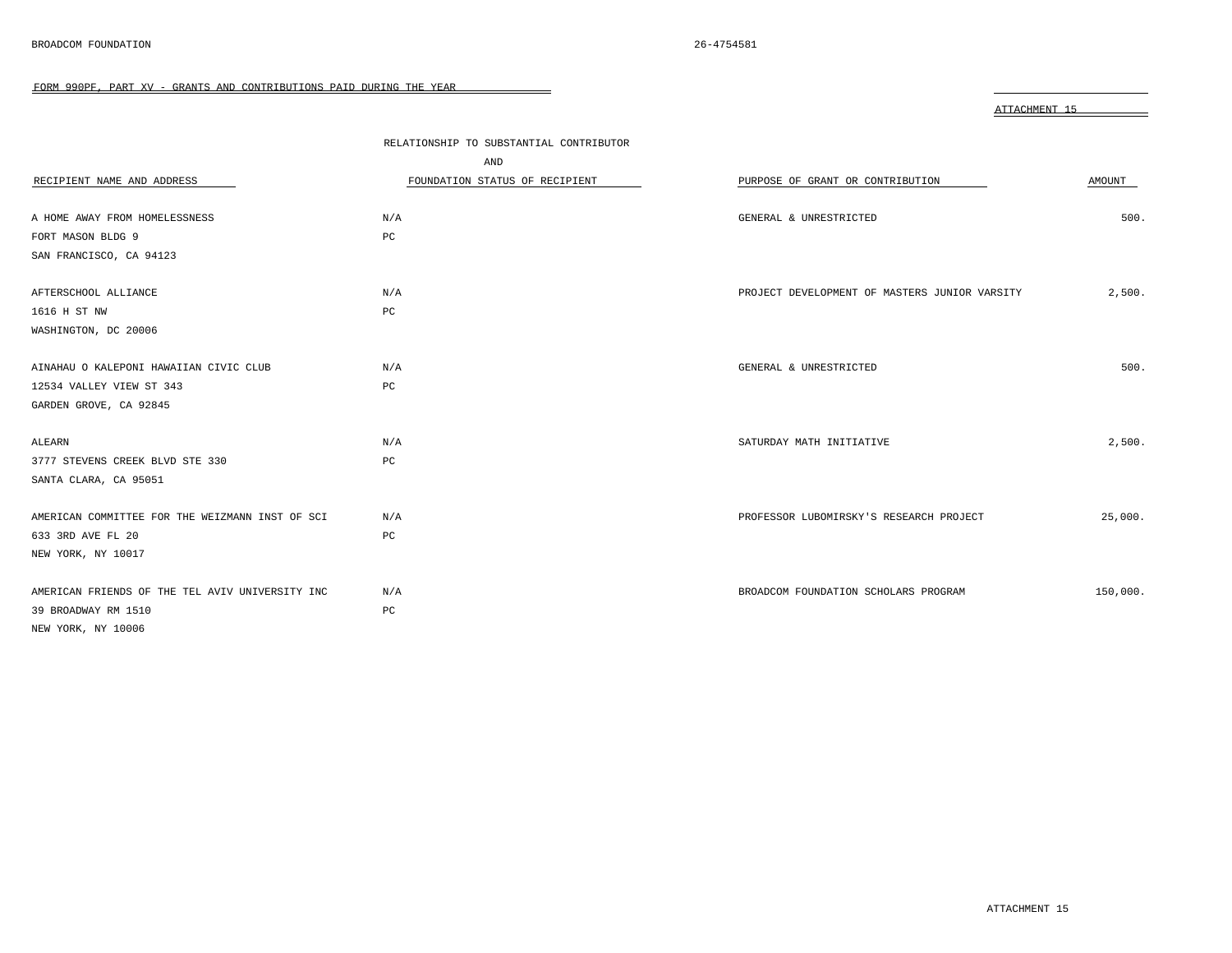| RECIPIENT NAME AND ADDRESS                      | RELATIONSHIP TO SUBSTANTIAL CONTRIBUTOR<br>AND<br>FOUNDATION STATUS OF RECIPIENT | PURPOSE OF GRANT OR CONTRIBUTION                | AMOUNT  |
|-------------------------------------------------|----------------------------------------------------------------------------------|-------------------------------------------------|---------|
| AMERICAN FRIENDS OF THE TEL AVIV UNIVERSITY INC | N/A                                                                              | PROFESSOR ERAN SOCHER'S RESEARCH PROJECT        | 25,000. |
| 39 BROADWAY RM 1510                             | $_{\rm PC}$                                                                      |                                                 |         |
| NEW YORK, NY 10006                              |                                                                                  |                                                 |         |
|                                                 |                                                                                  |                                                 |         |
| AMERICAN HEART ASSOCIATION INC - ORANGE COUNTY  | N/A                                                                              | GENERAL & UNRESTRICTED                          | 15,000. |
| 4600 CAMPUS DR                                  | $_{\rm PC}$                                                                      |                                                 |         |
| IRVINE, CA 92617                                |                                                                                  |                                                 |         |
|                                                 |                                                                                  |                                                 |         |
| AMERICAN WORLD ADOPTION ASSOCIATION             | N/A                                                                              | GENERAL & UNRESTRICTED                          | 500.    |
| 6723 WHITTIER AVE STE 306                       | PC                                                                               |                                                 |         |
| MCLEAN, VA 22101                                |                                                                                  |                                                 |         |
|                                                 |                                                                                  |                                                 |         |
| AMICI LOVANIENSIS INC                           | N/A                                                                              | PROF MICHIEL STEYAERT'S RESEARCH AT K.U. LEUVEN | 25,000. |
| 116 W MAIN ST STE 302                           | $_{\rm PC}$                                                                      |                                                 |         |
| SALISBURY, MD 21801                             |                                                                                  |                                                 |         |
|                                                 |                                                                                  |                                                 |         |
| ARIZONA STATE UNIVERSITY                        | N/A                                                                              | PROFESSOR SAYFE KIAEI'S RESEARCH PROJECT        | 25,000. |
| OFC FOR RESEARCH AND SPONSORED PROJECTS         | $_{\rm PC}$                                                                      |                                                 |         |
| TEMPE, AZ 85287                                 |                                                                                  |                                                 |         |
|                                                 |                                                                                  |                                                 |         |
| ART OF LIVING FOUNDATION                        | N/A                                                                              | SANTA BARBARA CHAPTER                           | 500.    |
| 2401 15TH ST, NW                                | $_{\rm PC}$                                                                      |                                                 |         |
| WASHINGTON, DC 20009                            |                                                                                  |                                                 |         |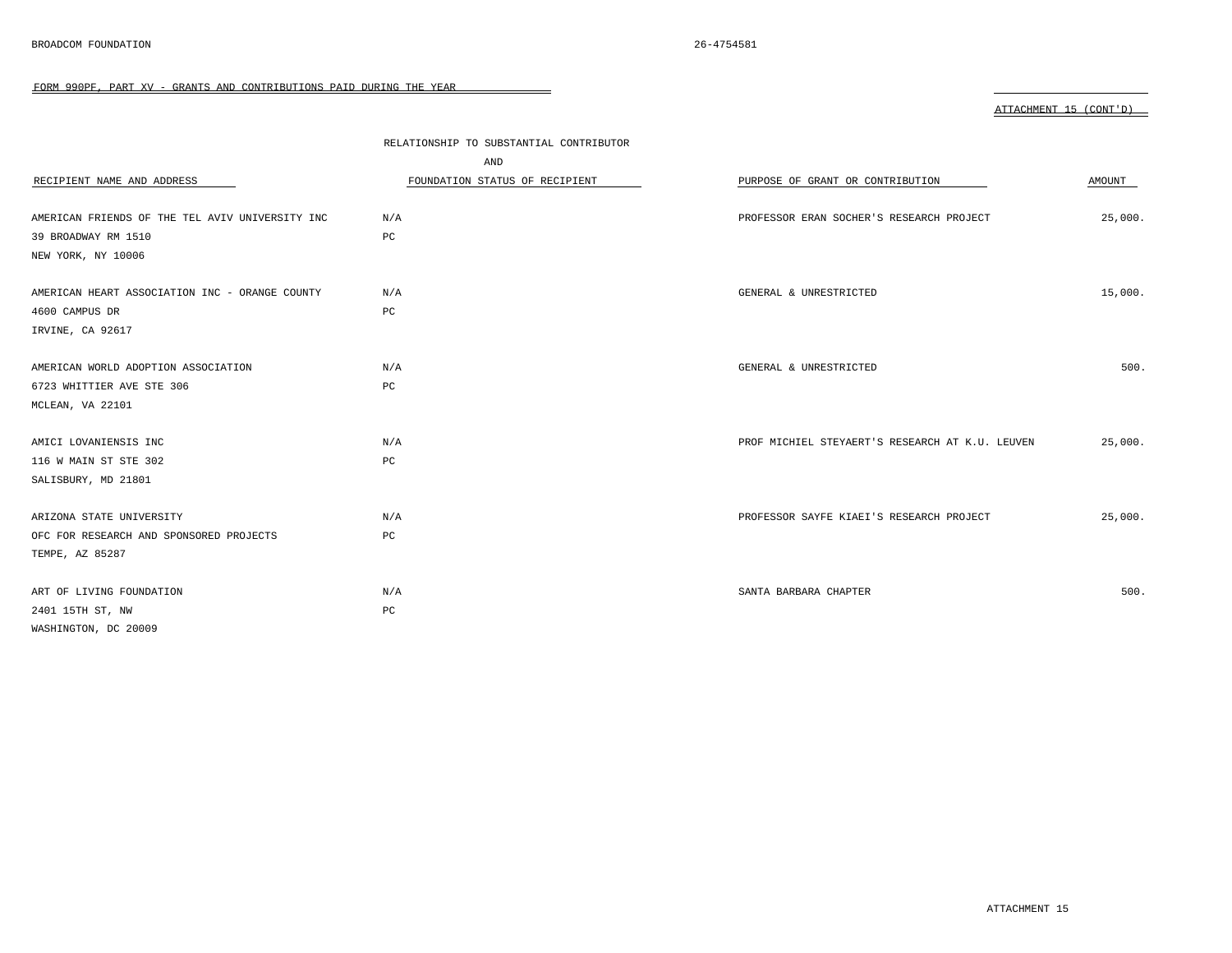|                                                    | RELATIONSHIP TO SUBSTANTIAL CONTRIBUTOR |                                            |         |
|----------------------------------------------------|-----------------------------------------|--------------------------------------------|---------|
|                                                    | AND                                     |                                            |         |
| RECIPIENT NAME AND ADDRESS                         | FOUNDATION STATUS OF RECIPIENT          | PURPOSE OF GRANT OR CONTRIBUTION           | AMOUNT  |
|                                                    |                                         |                                            |         |
| ASHA FOR EDUCATION                                 | N/A                                     | GENERAL & UNRESTRICTED                     | 500.    |
| PO BOX 322                                         | PC                                      |                                            |         |
| NEW YORK, NY 10040                                 |                                         |                                            |         |
|                                                    |                                         |                                            |         |
| ASHA FOR EDUCATION                                 | N/A                                     | SILICON VALLEY CHAPTER                     | 500.    |
| PO BOX 322                                         | PC                                      |                                            |         |
| NEW YORK, NY 10040                                 |                                         |                                            |         |
|                                                    |                                         |                                            |         |
| BEIJING TSINGHUA UNIVERSITY                        | N/A                                     | GENERAL & UNRESTRICTED                     | 25,000. |
| NO. 1 TSINGHUA YUAN                                | PC                                      |                                            |         |
| BEIJING                                            |                                         |                                            |         |
| HAIDIAN DISTRICT                                   |                                         |                                            |         |
| CHINA                                              |                                         |                                            |         |
|                                                    |                                         |                                            |         |
| BEIJING UNIVERSITY OF POSTS AND TELECOMMUNICATIONS | N/A                                     | GENERAL & UNRESTRICTED                     | 25,000. |
| NO. 10 XI TU CHENG RD                              | PC                                      |                                            |         |
| BEIJING                                            |                                         |                                            |         |
| HAIDIAN DISTRICT                                   |                                         |                                            |         |
| CHINA                                              |                                         |                                            |         |
|                                                    |                                         |                                            |         |
| BIG BROTHERS BIG SISTERS OF ORANGE COUNTY          | N/A                                     | BIG BROTHERS BIG SISTERS MENTORING PROGRAM | 1,000.  |
| 14131 YORBA ST STE 200                             | PC                                      |                                            |         |
| TUSTIN, CA 92780                                   |                                         |                                            |         |
|                                                    |                                         |                                            |         |
| BOY SCOUTS OF AMERICA - CRADLE OF LIBERTY COUNCIL  | N/A                                     | GENERAL & UNRESTRICTED                     | 500.    |
| 1485 VALLEY FORGE RD                               | $_{\rm PC}$                             |                                            |         |
| WAYNE, PA 19087                                    |                                         |                                            |         |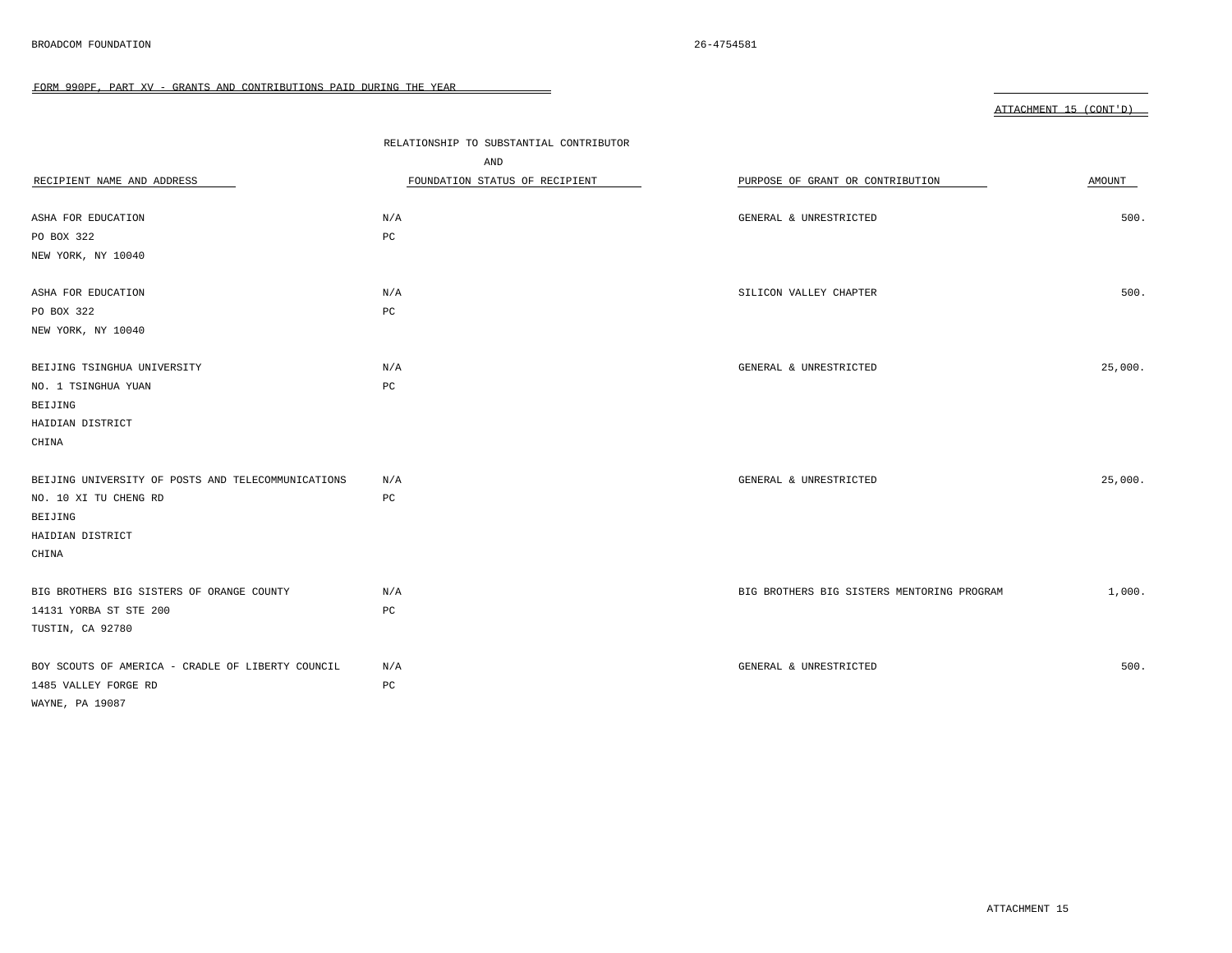|                                                    | RELATIONSHIP TO SUBSTANTIAL CONTRIBUTOR |                                               |         |
|----------------------------------------------------|-----------------------------------------|-----------------------------------------------|---------|
|                                                    | AND                                     |                                               |         |
| RECIPIENT NAME AND ADDRESS                         | FOUNDATION STATUS OF RECIPIENT          | PURPOSE OF GRANT OR CONTRIBUTION              | AMOUNT  |
|                                                    |                                         |                                               |         |
| BREAST CANCER SOLUTIONS                            | N/A                                     | GENERAL & UNRESTRICTED                        | 500.    |
| 130 MCCORMICK AVE, STE 102                         | $_{\rm PC}$                             |                                               |         |
| COSTA MESA, CA 92626                               |                                         |                                               |         |
| BRIDGING INCORPORATED                              | N/A                                     | CHARITABLE EVENT                              | 2,500.  |
| 201 W 87TH ST                                      | PC                                      |                                               |         |
|                                                    |                                         |                                               |         |
| BLOOMINGTON, MN 55420                              |                                         |                                               |         |
| BUDDHIST COMPASSION RELIEF TZU CHI FDN REP OF CHIN | N/A                                     | GENERAL & UNRESTRICTED                        | 500.    |
| 220 E PALM AVE                                     | $_{\rm PC}$                             |                                               |         |
| MONROVIA, CA 91016                                 |                                         |                                               |         |
|                                                    |                                         |                                               |         |
| CALIFORNIA INSTITUTE OF TECHNOLOGY                 | N/A                                     | PROFESSOR A. EMAMI'S RESEARCH PROJECT         | 25,000. |
| M/C 5-32, 1200 E. CALIFORNIA BLVD                  | PC                                      |                                               |         |
| PASADENA, CA 91125                                 |                                         |                                               |         |
| CALIFORNIANS DEDICATED TO EDUCATION FOUNDATION     | N/A                                     | NEXT GENERATION SCIENCE STANDARDS HEARINGS IN | 10,000. |
| 5429 MADISON AVE                                   | PC                                      | CALIFORNIA                                    |         |
| SACRAMENTO, CA 95841                               |                                         |                                               |         |
|                                                    |                                         |                                               |         |
| CAMBRIDGE UNIVERSITY - COMPUTER LABORATORY         | N/A                                     | EXPENDITURE RESPONSIBILITY GRANT              | 25,000. |
| W GATES BLDG 15 JJ THOMSON AVE CB3 OFD             | $_{\mathrm{NC}}$                        |                                               |         |
| CAMBRIDGE                                          |                                         |                                               |         |
| UNITED KINGDOM                                     |                                         |                                               |         |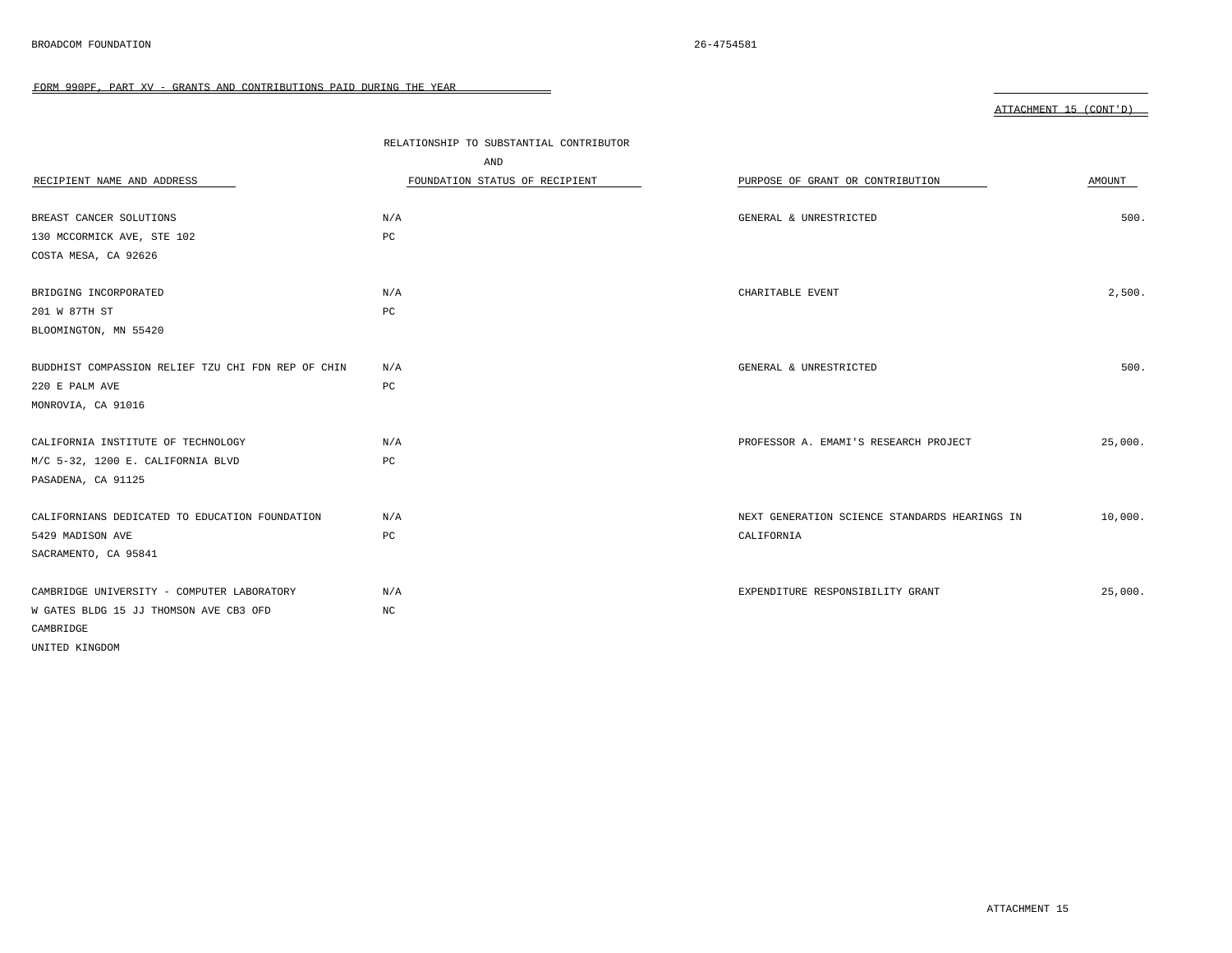|                                               | RELATIONSHIP TO SUBSTANTIAL CONTRIBUTOR |                                  |        |
|-----------------------------------------------|-----------------------------------------|----------------------------------|--------|
|                                               | AND                                     |                                  |        |
| RECIPIENT NAME AND ADDRESS                    | FOUNDATION STATUS OF RECIPIENT          | PURPOSE OF GRANT OR CONTRIBUTION | AMOUNT |
|                                               |                                         |                                  |        |
| CHILDRENS MUSEUM OF OAK PARK INC              | N/A                                     | GENERAL & UNRESTRICTED           | 500.   |
| 6445 N AVE                                    | PC                                      |                                  |        |
| OAK PARK, IL 60302                            |                                         |                                  |        |
|                                               |                                         |                                  |        |
| CHOC FOUNDATION DBA CHOC CHILDREN'S           | N/A                                     | TALIUM HEALTH KICK PROGRAM       | 5,000. |
| PO BOX 10061                                  | PC                                      |                                  |        |
| NEWPORT BEACH, CA 92658                       |                                         |                                  |        |
|                                               |                                         |                                  |        |
| COMMUNITY ACTION PARTNERSHIP OF ORANGE COUNTY | N/A                                     | NATIONAL FAMILY VOLUNTEER DAY    | 2,500. |
| 11870 MONARCH ST                              | PC                                      |                                  |        |
| GARDEN GROVE, CA 92841                        |                                         |                                  |        |
|                                               |                                         |                                  |        |
| COMPUTER HISTORY MUSEUM                       | N/A                                     | GENERAL & UNRESTRICTED           | 2,500. |
| 1401 N SHORELINE BLVD                         | PC                                      |                                  |        |
| MOUNTAIN VIEW, CA 94043                       |                                         |                                  |        |
|                                               |                                         |                                  |        |
| COMPUTER HISTORY MUSEUM                       | N/A                                     | RASPBERRY PI WORKSHOP            | 7,500. |
| 1401 N SHORELINE BLVD                         | PC                                      |                                  |        |
| MOUNTAIN VIEW, CA 94043                       |                                         |                                  |        |
|                                               |                                         |                                  |        |
| CURE CANCER AUSTRALIA FOUNDATION              | N/A                                     | EXPENDITURE RESPONSIBILITY GRANT | 500.   |
| 15-17 YOUNG ST, LEVEL 6 NSW 2000              | $_{\mathrm{NC}}$                        |                                  |        |
| SYDNEY                                        |                                         |                                  |        |
| AUSTRALIA                                     |                                         |                                  |        |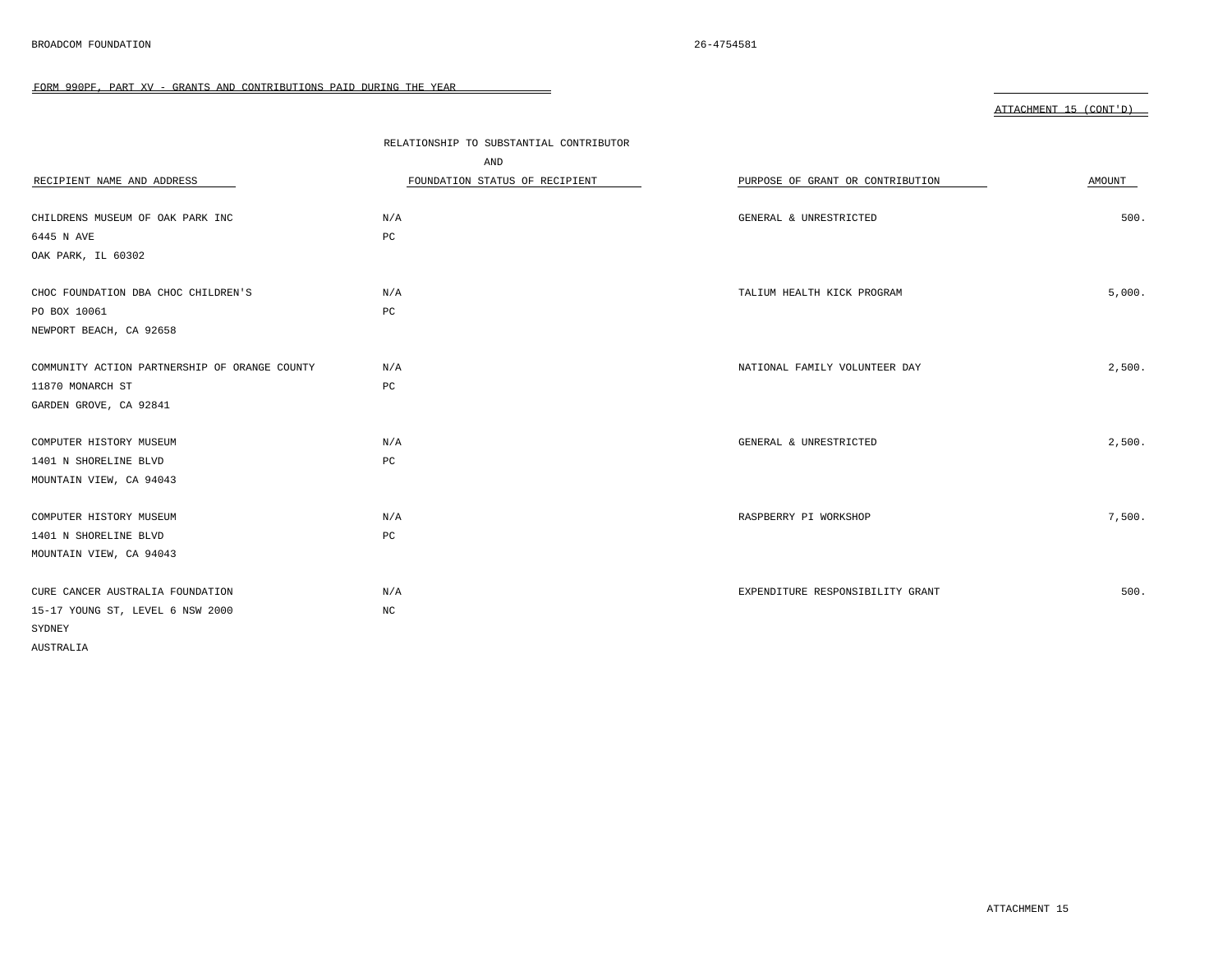| RECIPIENT NAME AND ADDRESS                        | RELATIONSHIP TO SUBSTANTIAL CONTRIBUTOR<br>AND<br>FOUNDATION STATUS OF RECIPIENT | PURPOSE OF GRANT OR CONTRIBUTION                 | AMOUNT  |
|---------------------------------------------------|----------------------------------------------------------------------------------|--------------------------------------------------|---------|
| DELAWARE VALLEY SCIENCE FAIRS INC                 | N/A                                                                              | DELAWARE VALLEY SCIENCE FAIRS PROGRAM            | 2,500.  |
| 236 RANDELL HALL 3141 CHESTNUT                    | $_{\rm PC}$                                                                      |                                                  |         |
| PHILADELPHIA, PA 19104                            |                                                                                  |                                                  |         |
|                                                   |                                                                                  |                                                  |         |
| DESCHUTES COUNTY 4-H & FFA LIVESTOCK AUCTION ASSN | N/A                                                                              | 4H WESTSIDE LEGO TEAM                            | 500.    |
| PO BOX 1645                                       | PC                                                                               |                                                  |         |
| REDMOND, OR 97756                                 |                                                                                  |                                                  |         |
|                                                   |                                                                                  |                                                  |         |
| DISCOVERY SCIENCE CENTER OF ORANGE COUNTY         | N/A                                                                              | FFSEA PILOT IN BOYS & GIRLS CLUBS - SOUTH COUNTY | 25,000. |
| 2500 N MAIN ST                                    | PC                                                                               | (SAN JUAN CAPISTRANO/ALISO VIEJO)                |         |
| SANTA ANA, CA 92705                               |                                                                                  |                                                  |         |
|                                                   |                                                                                  |                                                  |         |
| DOCTORS WITHOUT BORDERS USA INC                   | N/A                                                                              | GENERAL & UNRESTRICTED                           | 500.    |
| 333 7TH AVE                                       | PC                                                                               |                                                  |         |
| NEW YORK, NY 10001                                |                                                                                  |                                                  |         |
|                                                   |                                                                                  |                                                  |         |
| EKAL VIDYALAYA FOUNDATION OF USA INC              | N/A                                                                              | GENERAL & UNRESTRICTED                           | 500.    |
| 1712 HWY 6 S STE A                                | PC                                                                               |                                                  |         |
| HOUSTON, TX 77077                                 |                                                                                  |                                                  |         |
|                                                   |                                                                                  |                                                  |         |
| ENVISION EXCELLENCE IN STEM EDUCATION             | N/A                                                                              | STEM FUNDERS NETWORK                             | 10,000. |
| 2108 LAMBERTON RD                                 | PC                                                                               |                                                  |         |
| CLEVELAND HEIGHTS, OH 44118                       |                                                                                  |                                                  |         |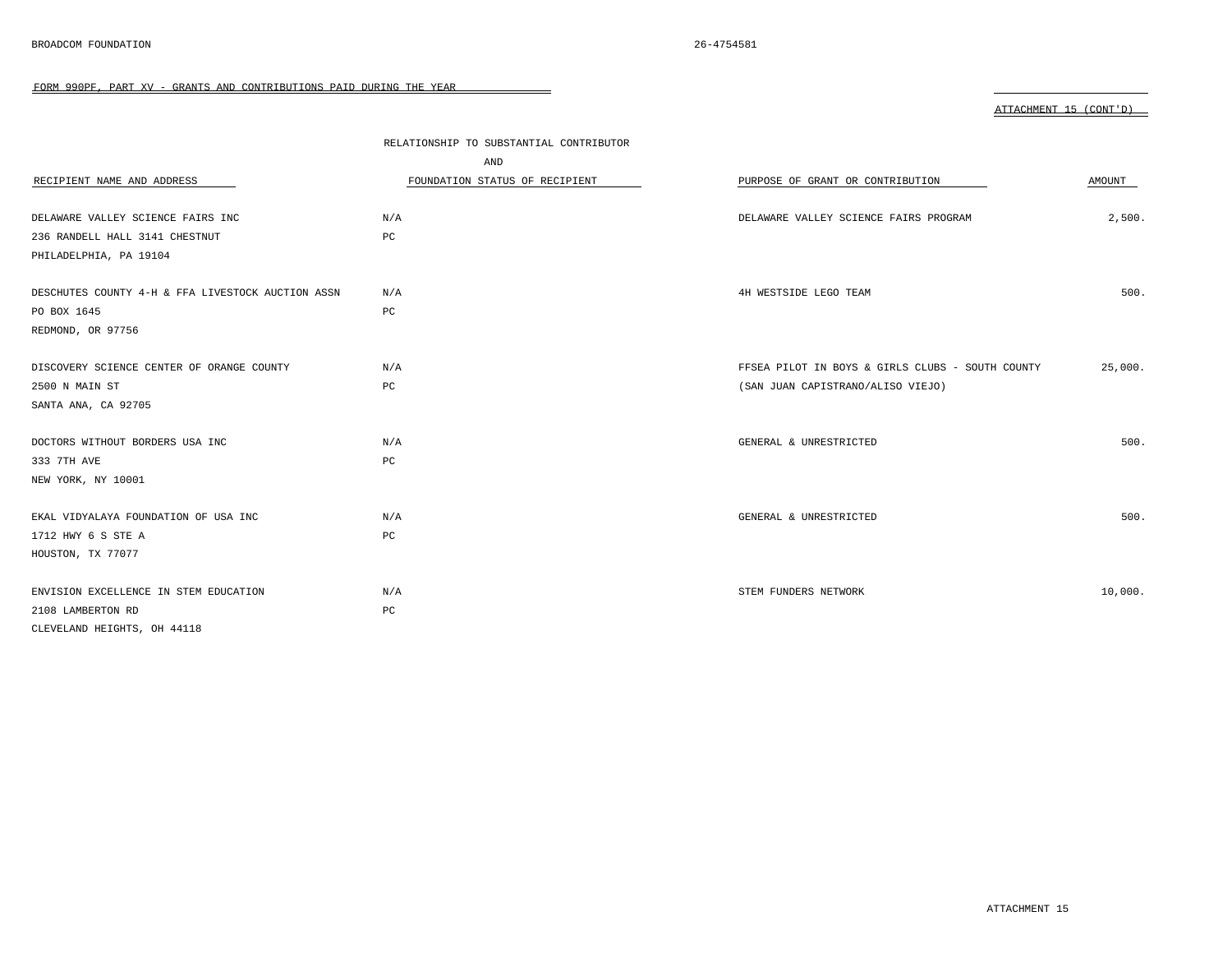|                                                    | RELATIONSHIP TO SUBSTANTIAL CONTRIBUTOR |                                             |         |
|----------------------------------------------------|-----------------------------------------|---------------------------------------------|---------|
|                                                    | AND                                     |                                             |         |
| RECIPIENT NAME AND ADDRESS                         | FOUNDATION STATUS OF RECIPIENT          | PURPOSE OF GRANT OR CONTRIBUTION            | AMOUNT  |
|                                                    |                                         |                                             |         |
| GAINS PROGRAM-SANTA CLARA UNIFIED SCHOOL DISTRICT  | N/A                                     | GIRLS ACHIEVING IN NON-TRADITIONAL SUBJECTS | 2,500.  |
| 1889 LAWRENCE RD                                   | PC                                      | PROGRAM                                     |         |
| SANTA CLARA, CA 95052                              |                                         |                                             |         |
|                                                    |                                         |                                             |         |
| GEORGIA INSTITUTE OF TECHNOLOGY                    | N/A                                     | PROFESSOR GREGORY DURGIN'S RESEARCH PROJECT | 25,000. |
| 500 TECH PKWY                                      | PC                                      |                                             |         |
| ATLANTA, GA 30332                                  |                                         |                                             |         |
|                                                    |                                         |                                             |         |
| GIRL SCOUTS OF ORANGE COUNTY                       | N/A                                     | CAMP SCHERMAN                               | 500.    |
| 9500 TOLEDO WAY                                    | PC                                      |                                             |         |
| IRVINE, CA 92618                                   |                                         |                                             |         |
|                                                    |                                         |                                             |         |
| GIRLS INCORPORATED OF ORANGE COUNTY                | N/A                                     | EUREKA! PROGRAM                             | 2,500.  |
| 1815 ANAHEIM AVE                                   | PC                                      |                                             |         |
| COSTA MESA, CA 92627                               |                                         |                                             |         |
|                                                    |                                         |                                             |         |
| GWINNETT COUNTY PUBLIC SCHOOLS FOUNDATION FUND INC | N/A                                     | GWINNETT REGIONAL FAIR                      | 2,500.  |
| 437 OLD PEACHTREE RD NW                            | PC                                      |                                             |         |
| SUWANEE, GA 30024                                  |                                         |                                             |         |
|                                                    |                                         |                                             |         |
| HABITAT FOR HUMANITY INTERNATIONAL INC             | N/A                                     | AFFORDABLE HOUSING PROGRAM                  | 10,000. |
| 2619 BROADWAY STE 205/206                          | PC                                      |                                             |         |
| OAKLAND, CA 94612                                  |                                         |                                             |         |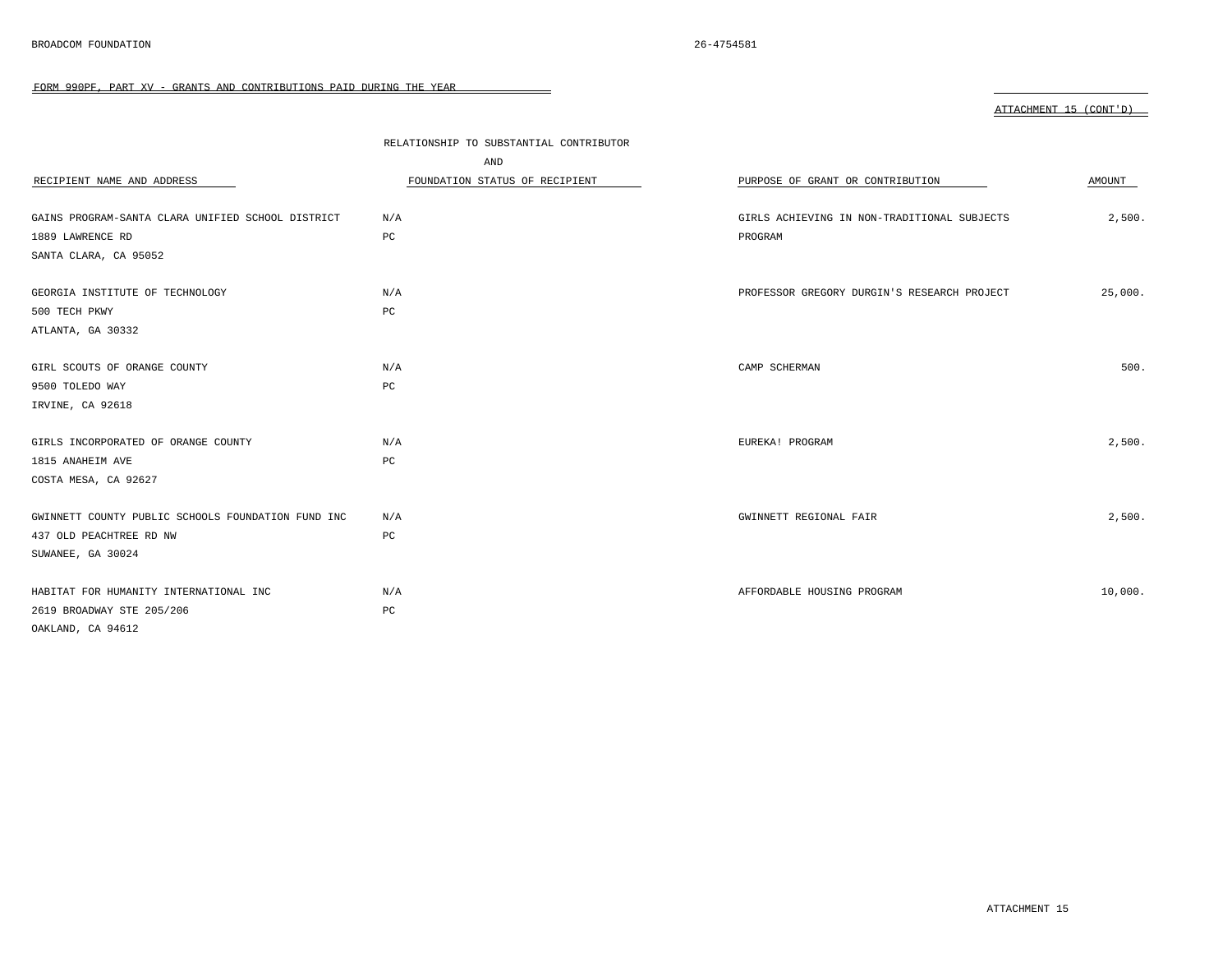|                                       | RELATIONSHIP TO SUBSTANTIAL CONTRIBUTOR |                                                  |         |
|---------------------------------------|-----------------------------------------|--------------------------------------------------|---------|
|                                       | AND                                     |                                                  |         |
| RECIPIENT NAME AND ADDRESS            | FOUNDATION STATUS OF RECIPIENT          | PURPOSE OF GRANT OR CONTRIBUTION                 | AMOUNT  |
|                                       |                                         |                                                  |         |
| HABITAT FOR HUMANITY OF ORANGE COUNTY | N/A                                     | TEAM BUILDING PROGRAM                            | 5,000.  |
| 2200 S RITCHEY ST                     | PC                                      |                                                  |         |
| SANTA ANA, CA 92705                   |                                         |                                                  |         |
|                                       |                                         |                                                  |         |
| HELP THEM GROW INC                    | N/A                                     | INDIA VOLUNTEER (BANGALORE) PROJECT              | 7,500.  |
| 1030 E EL CAMINO REAL                 | PC                                      |                                                  |         |
| SUNNYVALE, CA 94087                   |                                         |                                                  |         |
|                                       |                                         |                                                  |         |
| HIGH TECH HIGH                        | N/A                                     | NORTH COUNTY CAMPUS                              | 500.    |
| 2861 WOMBLE RD                        | $_{\rm PC}$                             |                                                  |         |
| SAN DIEGO, CA 92106                   |                                         |                                                  |         |
|                                       |                                         |                                                  |         |
| HISPANIC FOUNDATION OF SILICON VALLEY | N/A                                     | SATURDAY MATH PROGRAM                            | 5,000.  |
| 1922 THE ALAMEDA STE 217              | $_{\rm PC}$                             |                                                  |         |
| SAN JOSE, CA 95126                    |                                         |                                                  |         |
|                                       |                                         |                                                  |         |
| HOAG CHARITY SPORTS                   | N/A                                     | NURSING EDUCATION FUND AND SCHOLARSHIPS PROJECT  | 15,000. |
| 3920 BIRCH ST                         | PC                                      |                                                  |         |
| NEWPORT BEACH, CA 92660               |                                         |                                                  |         |
|                                       |                                         |                                                  |         |
| IMPERIAL COLLEGE FOUNDATION INC       | N/A                                     | PROFESSOR PETER CHEUNG'S RESEARCH PROJECT, DEPT. | 25,000. |
| 837 STATE ST                          | PC                                      | OF ELECTRICAL AND ELECTRONIC ENGINEERING         |         |
| ATLANTA, GA 30332                     |                                         |                                                  |         |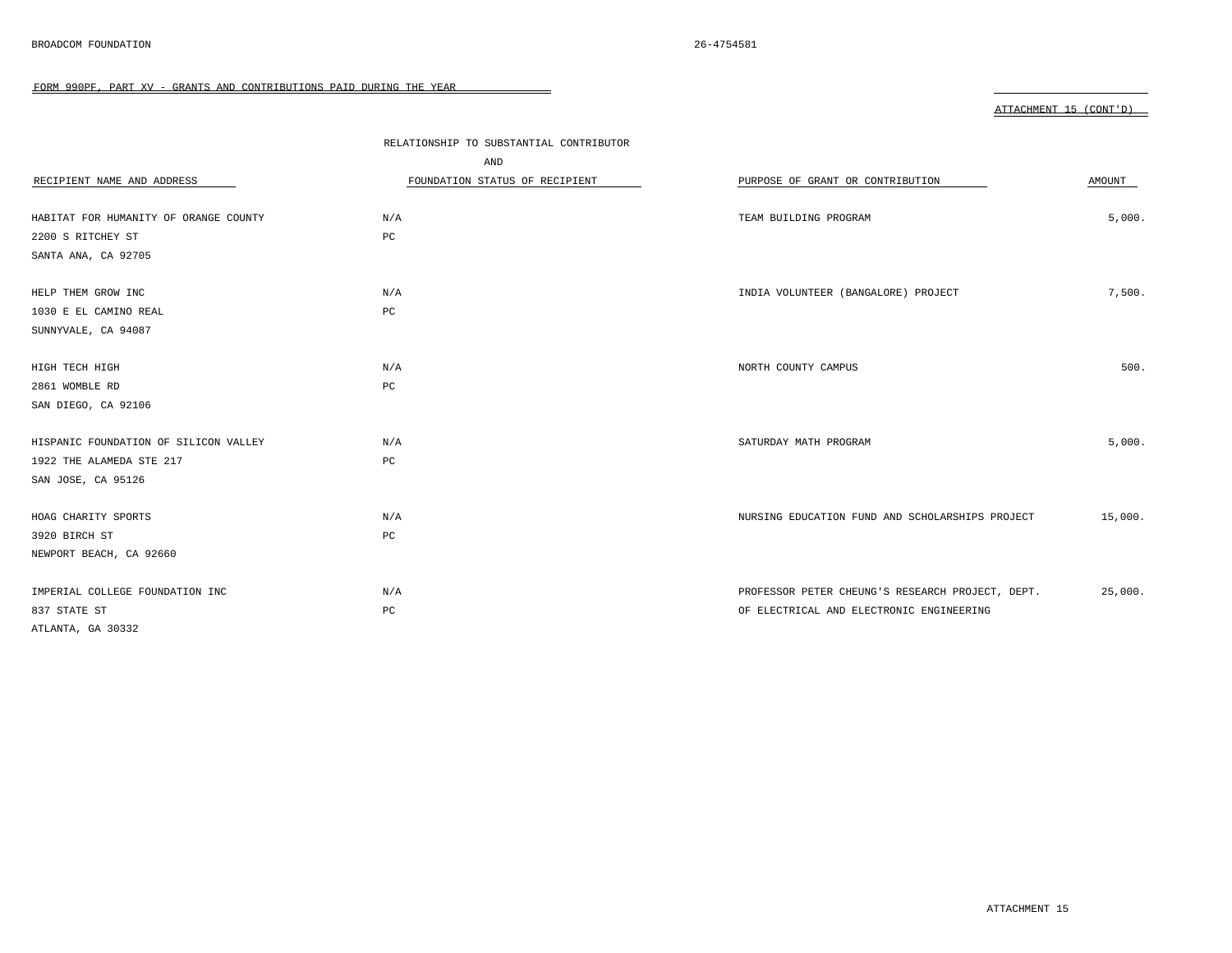| ruun ssurr, rani av<br>GRANIO AND CONTRIGUITORS FAID DORING INS |                                         |                                                  |                        |
|-----------------------------------------------------------------|-----------------------------------------|--------------------------------------------------|------------------------|
|                                                                 |                                         |                                                  | ATTACHMENT 15 (CONT'D) |
|                                                                 | RELATIONSHIP TO SUBSTANTIAL CONTRIBUTOR |                                                  |                        |
|                                                                 | AND                                     |                                                  |                        |
| RECIPIENT NAME AND ADDRESS                                      | FOUNDATION STATUS OF RECIPIENT          | PURPOSE OF GRANT OR CONTRIBUTION                 | AMOUNT                 |
| INDIAN INSTITUTE OF SCIENCE                                     | N/A                                     | PROFESSOR NEELESH MEHTA'S RESEARCH PROJECT       | 5,000.                 |
| C.V. RAMAN RD, INDIAN INSTITUTE OF 56001                        | PC                                      |                                                  |                        |
| BANGALORE                                                       |                                         |                                                  |                        |
| INDIA                                                           |                                         |                                                  |                        |
| INST OF COMMUNIC & COMP SYS/NATL TECH UNIV ATHENS               | N/A                                     | EXPENDITURE RESPONSIBILITY GRANT                 | 50,000.                |
| IROON POLITECHNIOU 9 157 73                                     | NC                                      |                                                  |                        |
| ATHENS                                                          |                                         |                                                  |                        |
| <b>GREECE</b>                                                   |                                         |                                                  |                        |
| INTERNATIONAL MEDICAL CORPS                                     | N/A                                     | RELIEF EFFORTS IN THE PHILIPPINES                | 10,000.                |
| 1919 SANTA MONICA BLVD STE 400                                  | PC                                      |                                                  |                        |
| SANTA MONICA, CA 90404                                          |                                         |                                                  |                        |
| IOWA STATE UNIVERSITY FOUNDATION                                | N/A                                     | PROFESSOR RANDALL L. GEIGER'S RESEARCH PROJECT   | 25,000.                |
| PO BOX 22                                                       | PC                                      |                                                  |                        |
| AMES, IA 50010                                                  |                                         |                                                  |                        |
| IRVINE PUBLIC SCHOOLS FOUNDATION                                | N/A                                     | GENERAL & UNRESTRICTED                           | 15,000.                |
| 1 POST STE 250                                                  | PC                                      |                                                  |                        |
| IRVINE, CA 92618                                                |                                         |                                                  |                        |
| IRVINE PUBLIC SCHOOLS FOUNDATION                                | N/A                                     | 2013 IRVINE UNIFIED SCHOOL DISTRICT SCIENCE FAIR | 12,000.                |
| 1 POST STE 250                                                  | PC                                      |                                                  |                        |
| IRVINE, CA 92618                                                |                                         |                                                  |                        |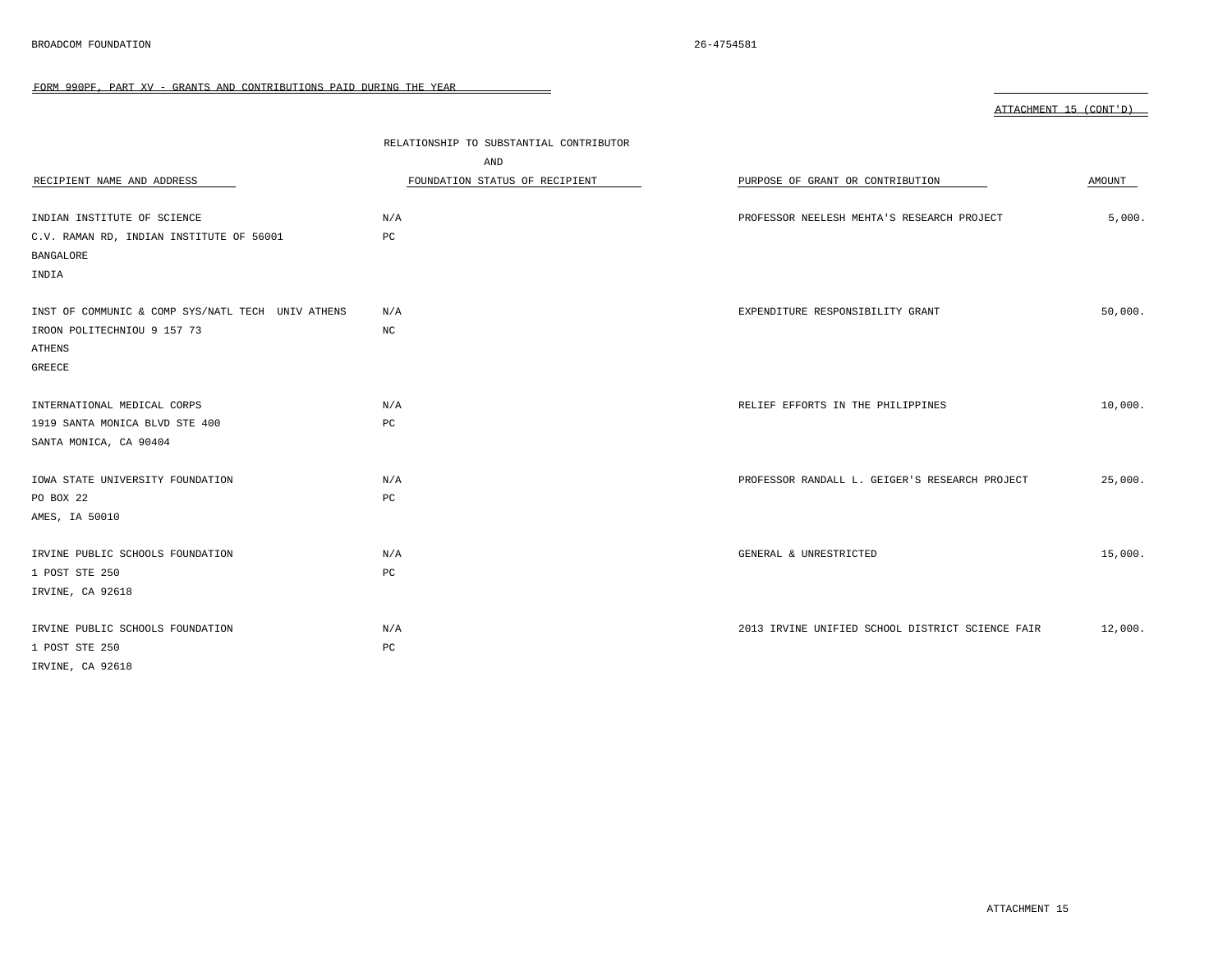| RECIPIENT NAME AND ADDRESS                         | RELATIONSHIP TO SUBSTANTIAL CONTRIBUTOR<br>AND<br>FOUNDATION STATUS OF RECIPIENT | PURPOSE OF GRANT OR CONTRIBUTION | AMOUNT  |
|----------------------------------------------------|----------------------------------------------------------------------------------|----------------------------------|---------|
| LATINO COMMUNITY FOUNDATION                        | N/A                                                                              | GENERAL & UNRESTRICTED           | 10,000. |
| ONE EMBARCADERO CENTER, STE 1400                   | SO I                                                                             |                                  |         |
| SAN FRANCISCO, CA 94111                            |                                                                                  |                                  |         |
|                                                    |                                                                                  |                                  |         |
| MAKE-A-WISH FOUNDATION OF ORANGE COUNTY            | N/A                                                                              | GENERAL & UNRESTRICTED           | 500.    |
| 14232 RED HILL AVE                                 | PC                                                                               |                                  |         |
| TUSTIN, CA 92780                                   |                                                                                  |                                  |         |
|                                                    |                                                                                  |                                  |         |
| MASSACHUSETTS STATE SCIENCE & ENGINEERING FAIR INC | N/A                                                                              | GENERAL & UNRESTRICTED           | 3,000.  |
| 955 MASSACHUSETTS AVE                              | $_{\rm PC}$                                                                      |                                  |         |
| CAMBRIDGE, MA 02139                                |                                                                                  |                                  |         |
|                                                    |                                                                                  |                                  |         |
| MASSACHUSETTS STATE SCIENCE & ENGINEERING FAIR INC | N/A                                                                              | 2014 FUNDING PROGRAM             | 3,000.  |
| 955 MASSACHUSETTS AVE                              | PC                                                                               |                                  |         |
| CAMBRIDGE, MA 02139                                |                                                                                  |                                  |         |
|                                                    |                                                                                  |                                  |         |
| MASSACHUSETTS STATE SCIENCE & ENGINEERING FAIR INC | N/A                                                                              | VIDEO PROJECT                    | 5,000.  |
| 955 MASSACHUSETTS AVE                              | PC                                                                               |                                  |         |
| CAMBRIDGE, MA 02139                                |                                                                                  |                                  |         |
|                                                    |                                                                                  |                                  |         |
| MONARCH SCHOOL PROJECT                             | N/A                                                                              | GENERAL & UNRESTRICTED           | 500.    |
| 1625 NEWTON AVE                                    | PC                                                                               |                                  |         |
| SAN DIEGO, CA 92113                                |                                                                                  |                                  |         |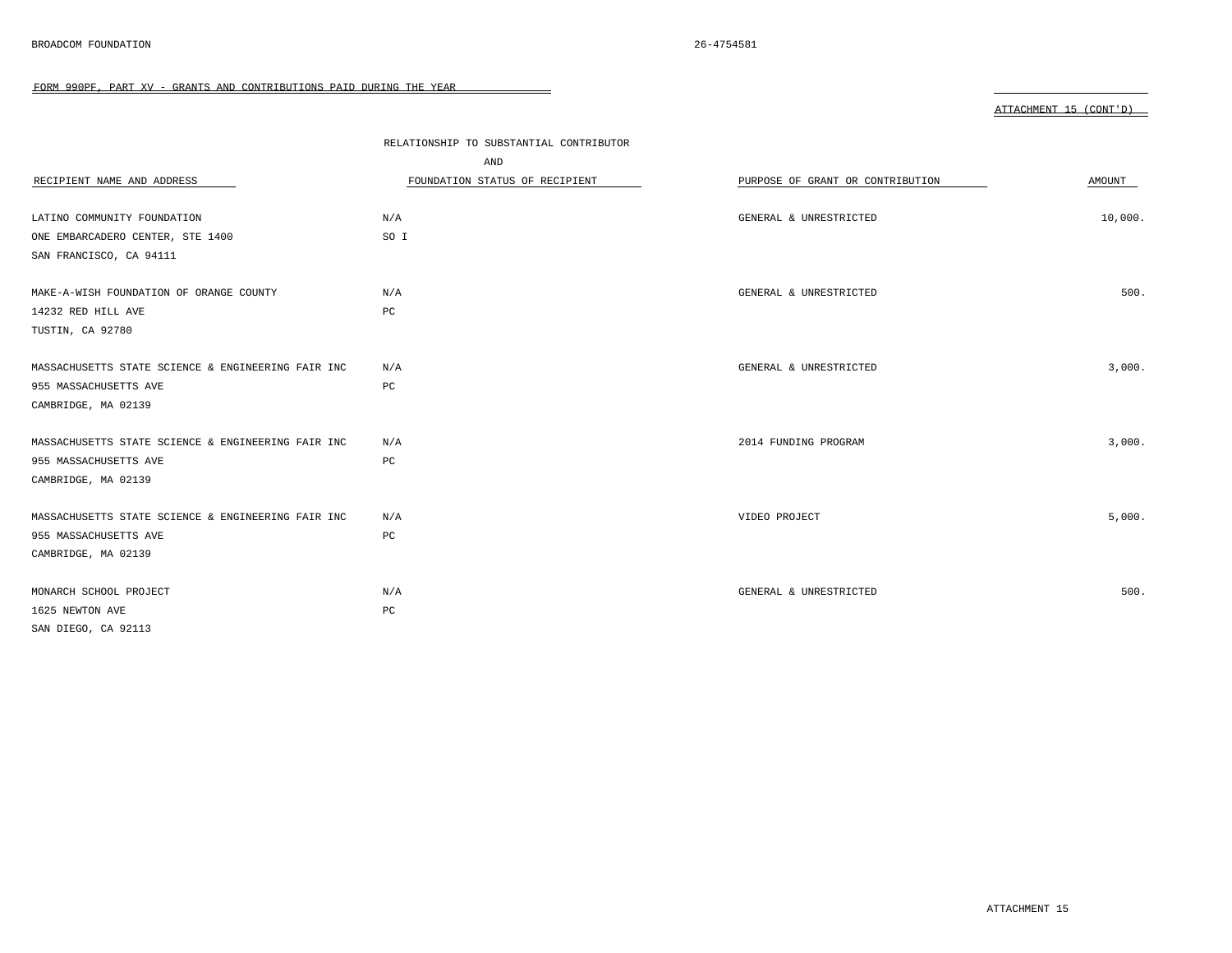|                                               | RELATIONSHIP TO SUBSTANTIAL CONTRIBUTOR<br>AND |                                                 |         |
|-----------------------------------------------|------------------------------------------------|-------------------------------------------------|---------|
| RECIPIENT NAME AND ADDRESS                    | FOUNDATION STATUS OF RECIPIENT                 | PURPOSE OF GRANT OR CONTRIBUTION                | AMOUNT  |
| MUSTARD SEED COMMUNITIES INC                  | N/A                                            | MUSTARD SEED ORPHANAGE IN HOGAR BELEN-DIRIAMBA, | 500.    |
| 29 JANES AVE                                  | PC                                             | NICARAGUA                                       |         |
| MEDFIELD, MA 02052                            |                                                |                                                 |         |
|                                               |                                                |                                                 |         |
| NATIONAL FOUNDATION FOR AUTISM RESEARCH       | N/A                                            | CHARITABLE EVENT                                | 2,500.  |
| PO BOX 502177                                 | $_{\rm PC}$                                    |                                                 |         |
| SAN DIEGO, CA 92150                           |                                                |                                                 |         |
|                                               |                                                |                                                 |         |
| NATIONAL TAIWAN UNIV ACADEMIC DEVELOPMENT FDN | N/A                                            | PROFESSOR TIAN-WEI HUANG'S RESEARCH PROJECT IN  | 25,000. |
| 79 W MONROE ST STE 1119                       | PC                                             | ELECTRICAL ENGINEERING AND COMPUTER SCIENCE     |         |
| CHICAGO, IL 60603                             |                                                |                                                 |         |
|                                               |                                                |                                                 |         |
| NATIONAL TAIWAN UNIV ACADEMIC DEVELOPMENT FDN | N/A                                            | PROFESSOR TIAN-WEI HUANG'S RESEARCH             | 25,000. |
| 79 W MONROE ST STE 1119                       | PC                                             |                                                 |         |
| CHICAGO, IL 60603                             |                                                |                                                 |         |
|                                               |                                                |                                                 |         |
| NATIONAL TAIWAN UNIV ACADEMIC DEVELOPMENT FDN | N/A                                            | PROFESSOR TZI-DAR CHIUEH'S RESEARCH             | 25,000. |
| 79 W MONROE ST STE 1119                       | $_{\rm PC}$                                    |                                                 |         |
| CHICAGO, IL 60603                             |                                                |                                                 |         |
|                                               |                                                |                                                 |         |
| NORTH MUSEUM CORPORATION                      | N/A                                            | CHARITABLE EVENT                                | 2,500.  |
| 400 COLLEGE AVE                               | $_{\rm PC}$                                    |                                                 |         |
| LANCASTER, PA 17603                           |                                                |                                                 |         |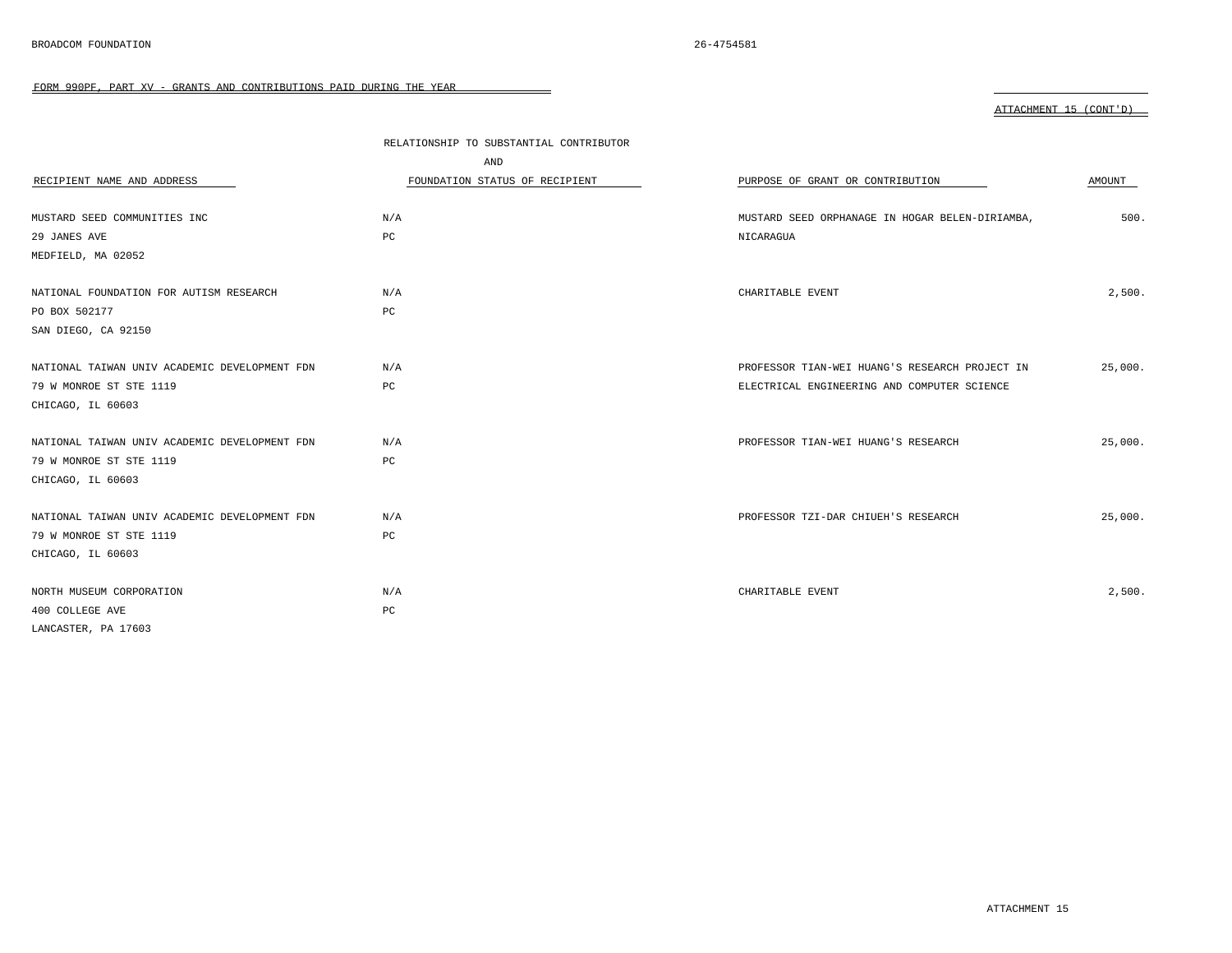|                                                | RELATIONSHIP TO SUBSTANTIAL CONTRIBUTOR |                                                   |         |
|------------------------------------------------|-----------------------------------------|---------------------------------------------------|---------|
|                                                | AND                                     |                                                   |         |
| RECIPIENT NAME AND ADDRESS                     | FOUNDATION STATUS OF RECIPIENT          | PURPOSE OF GRANT OR CONTRIBUTION                  | AMOUNT  |
|                                                |                                         |                                                   |         |
| ORANGE COUNTY SCIENCE AND ENGINEERING FAIR INC | N/A                                     | GENERAL & UNRESTRICTED                            | 3,500.  |
| PO BOX 1361                                    | PC                                      |                                                   |         |
| HUNTINGTN BCH, CA 92647                        |                                         |                                                   |         |
| ORANGE COUNTY SCIENCE AND ENGINEERING FAIR INC | N/A                                     | TRAINING TEACHERS AND AFTER SCHOOL ADMINISTRATORS | 30,000. |
| PO BOX 1361                                    | PC                                      |                                                   |         |
| HUNTINGTN BCH, CA 92647                        |                                         |                                                   |         |
| OREGON STATE UNIVERSITY FOUNDATION             | N/A                                     | PROFESSOR GABOR TEMES' RESEARCH PROJECT           | 25,000. |
| 850 SW 35TH ST                                 | PC                                      |                                                   |         |
| CORVALLIS, OR 97333                            |                                         |                                                   |         |
| OREGON STATE UNIVERSITY FOUNDATION             | N/A                                     | PROFESSOR UN-KU MOON'S RESEARCH PROJECT           | 25,000. |
| 850 SW 35TH ST                                 | PC                                      |                                                   |         |
| CORVALLIS, OR 97333                            |                                         |                                                   |         |
| P E F ISRAEL ENDOWMENT FUNDS INC               | N/A                                     | ETGARIM, ISRAEL                                   | 500.    |
| 317 MADISON AVE STE 607                        | PC                                      |                                                   |         |
| NEW YORK, NY 10017                             |                                         |                                                   |         |
| PACIFIC YOUTH CORRECTIONAL MINISTRIES          | N/A                                     | GENERAL & UNRESTRICTED                            | 500.    |
| PO BOX 8875                                    | $_{\rm PC}$                             |                                                   |         |
| REDLANDS, CA 92375                             |                                         |                                                   |         |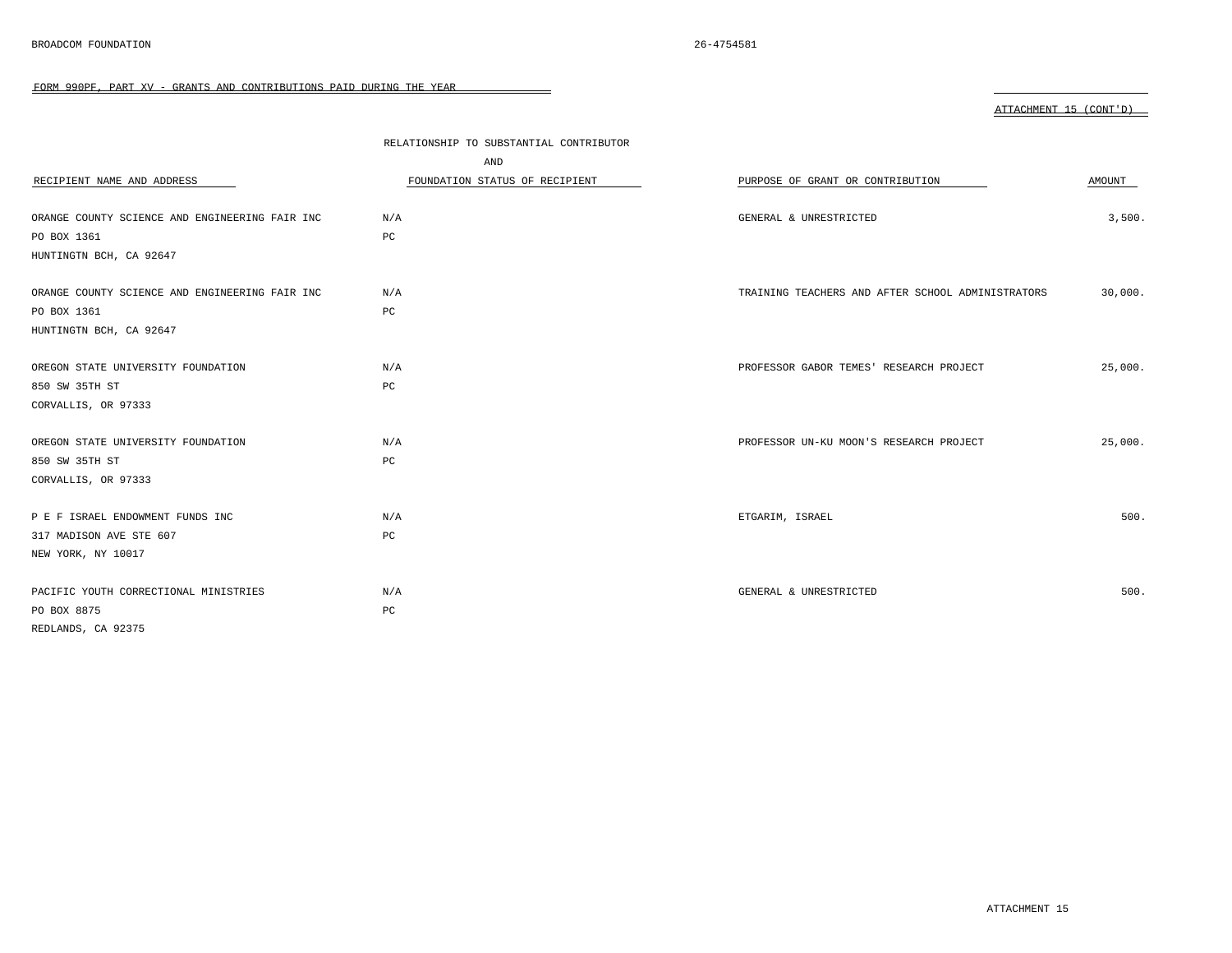|                                                    | RELATIONSHIP TO SUBSTANTIAL CONTRIBUTOR<br>AND |                                           |         |
|----------------------------------------------------|------------------------------------------------|-------------------------------------------|---------|
| RECIPIENT NAME AND ADDRESS                         | FOUNDATION STATUS OF RECIPIENT                 | PURPOSE OF GRANT OR CONTRIBUTION          | AMOUNT  |
| PEKING UNIVERSITY EDUCATION FOUNDATION USA         | N/A                                            | PROFESSOR WEN GAO'S RESEARCH              | 25,000. |
| 510 BROADWAY STE 300                               | PC                                             |                                           |         |
| MILLBRAE, CA 94030                                 |                                                |                                           |         |
|                                                    |                                                |                                           |         |
| REGENTS OF THE UNIVERSITY OF CALIFORNIA - UC DAVIS | N/A                                            | BROADCOM MASTERS JUNIOR VARSITY           | 10,000. |
| 1 SHIELDS AVE                                      | PC                                             |                                           |         |
| DAVIS, CA 95616                                    |                                                |                                           |         |
|                                                    |                                                |                                           |         |
| REGENTS OF THE UNIVERSITY OF CALIFORNIA - UC DAVIS | N/A                                            | PROFESSOR PAUL HURST'S RESEARCH PROJECT   | 25,000. |
| 1 SHIELDS AVE                                      | PC                                             |                                           |         |
| DAVIS, CA 95616                                    |                                                |                                           |         |
|                                                    |                                                |                                           |         |
| REGENTS OF THE UNIVERSITY OF CALIFORNIA - UC DAVIS | N/A                                            | PROFESSOR STEPHEN LEWIS' RESEARCH PROJECT | 25,000. |
| 1 SHIELDS AVE                                      | PC                                             |                                           |         |
| DAVIS, CA 95616                                    |                                                |                                           |         |
|                                                    |                                                |                                           |         |
| REGENTS OF THE UNIV OF CALIFORNIA AT BERKELEY      | N/A                                            | PROFESSOR ALI NIKNEJAD'S RESEARCH PROJECT | 25,000. |
| 2195 HEARSTAVENUE RM 120MC1104                     | PC                                             |                                           |         |
| BERKELEY, CA 94720                                 |                                                |                                           |         |
|                                                    |                                                |                                           |         |
| REGENTS OF THE UNIV OF CALIFORNIA AT BERKELEY      | N/A                                            | PROFESSOR ELAD ALON'S RESEARCH PROJECT    | 25,000. |
| 2195 HEARSTAVENUE RM 120MC1104                     | PC                                             |                                           |         |
| BERKELEY, CA 94720                                 |                                                |                                           |         |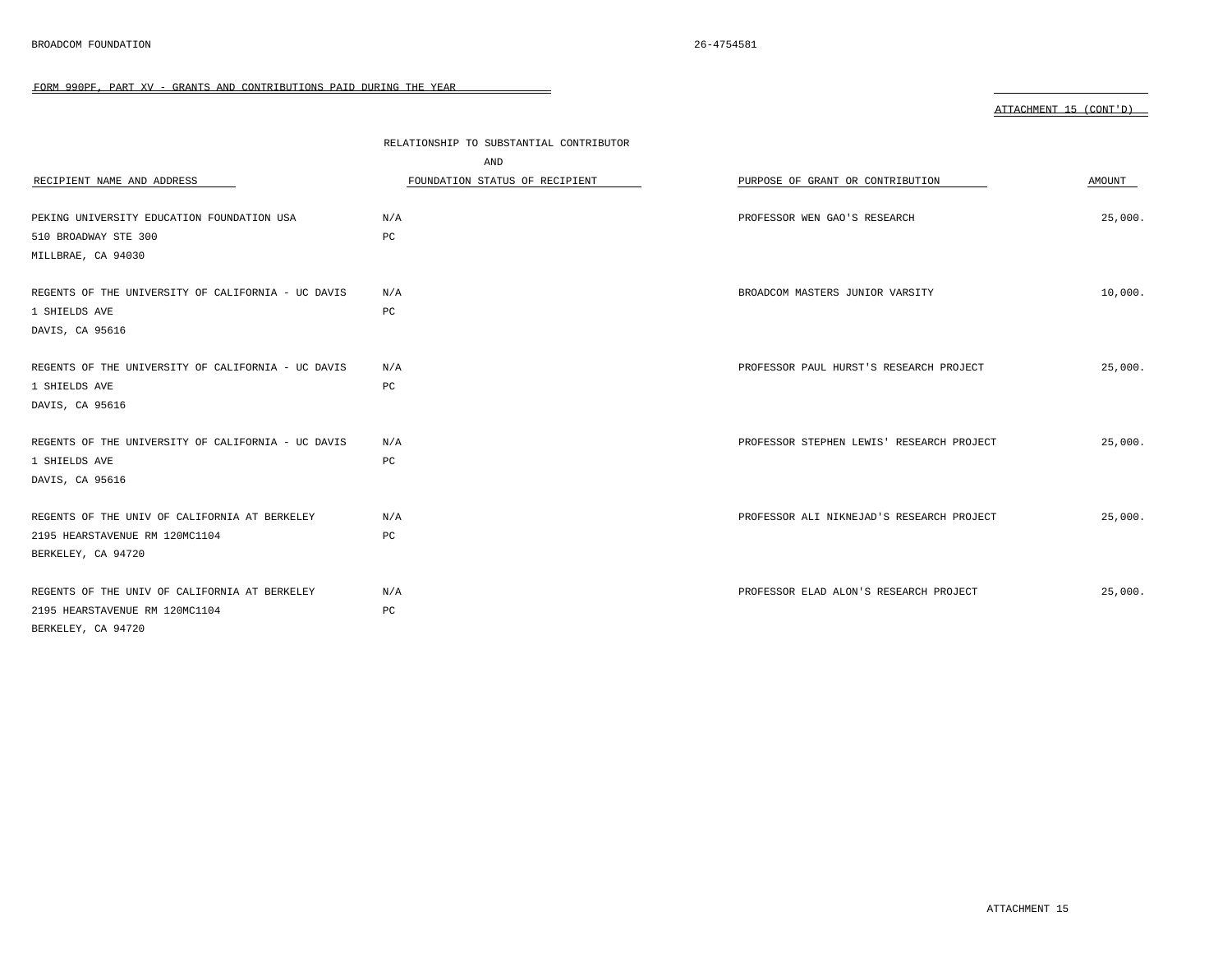|                                                | RELATIONSHIP TO SUBSTANTIAL CONTRIBUTOR<br>AND |                                                  |         |
|------------------------------------------------|------------------------------------------------|--------------------------------------------------|---------|
| RECIPIENT NAME AND ADDRESS                     | FOUNDATION STATUS OF RECIPIENT                 | PURPOSE OF GRANT OR CONTRIBUTION                 | AMOUNT  |
|                                                |                                                |                                                  |         |
| REGENTS OF THE UNIV OF CALIFORNIA AT BERKELEY  | N/A                                            | PROFESSSOR JAN RABAEY'S RESEARCH PROJECT         | 25,000. |
| 2195 HEARSTAVENUE RM 120MC1104                 | PC                                             |                                                  |         |
| BERKELEY, CA 94720                             |                                                |                                                  |         |
|                                                |                                                |                                                  |         |
| REGENTS OF THE UNIV OF CALIFORNIA AT SAN DIEGO | N/A                                            | PROFESSOR ALEX VARDY'S RESEARCH PROJECT          | 25,000. |
| 9500 GILMAN DR, MAIL CODE 0940                 | PC                                             |                                                  |         |
| LA JOLLA, CA 92093                             |                                                |                                                  |         |
|                                                |                                                |                                                  |         |
| REGENTS OF THE UNIV OF CALIFORNIA AT SAN DIEGO | N/A                                            | PROFESSOR BHASKAR RAO'S PROJECT                  | 25.000. |
| 9500 GILMAN DR, MAIL CODE 0940                 | PC                                             |                                                  |         |
| LA JOLLA, CA 92093                             |                                                |                                                  |         |
|                                                |                                                |                                                  |         |
| REGENTS OF THE UNIV OF CALIFORNIA AT SAN DIEGO | N/A                                            | PROFESSOR IAN GALTON'S RESEARCH PROJECT          | 25,000. |
| 9500 GILMAN DR, MAIL CODE 0940                 | PC                                             |                                                  |         |
| LA JOLLA, CA 92093                             |                                                |                                                  |         |
|                                                |                                                |                                                  |         |
| REGENTS OF THE UNIV OF CALIFORNIA AT SAN DIEGO | N/A                                            | PROFESSORS KEN YOCUM AND ALEX SNOEREN'S RESEARCH | 25,000. |
| 9500 GILMAN DR, MAIL CODE 0940                 | PC                                             | PROJECT                                          |         |
| LA JOLLA, CA 92093                             |                                                |                                                  |         |
|                                                |                                                |                                                  |         |
| REGENTS OF THE UNIVERSITY OF MICHIGAN          | N/A                                            | PROFESSOR MARIOS C. PAPAEFTHYMIOU'S RESEARCH     | 25,000. |
| 3003 S STATE ST G395                           | PC                                             | PROJECT                                          |         |
| ANN ARBOR, MI 48109                            |                                                |                                                  |         |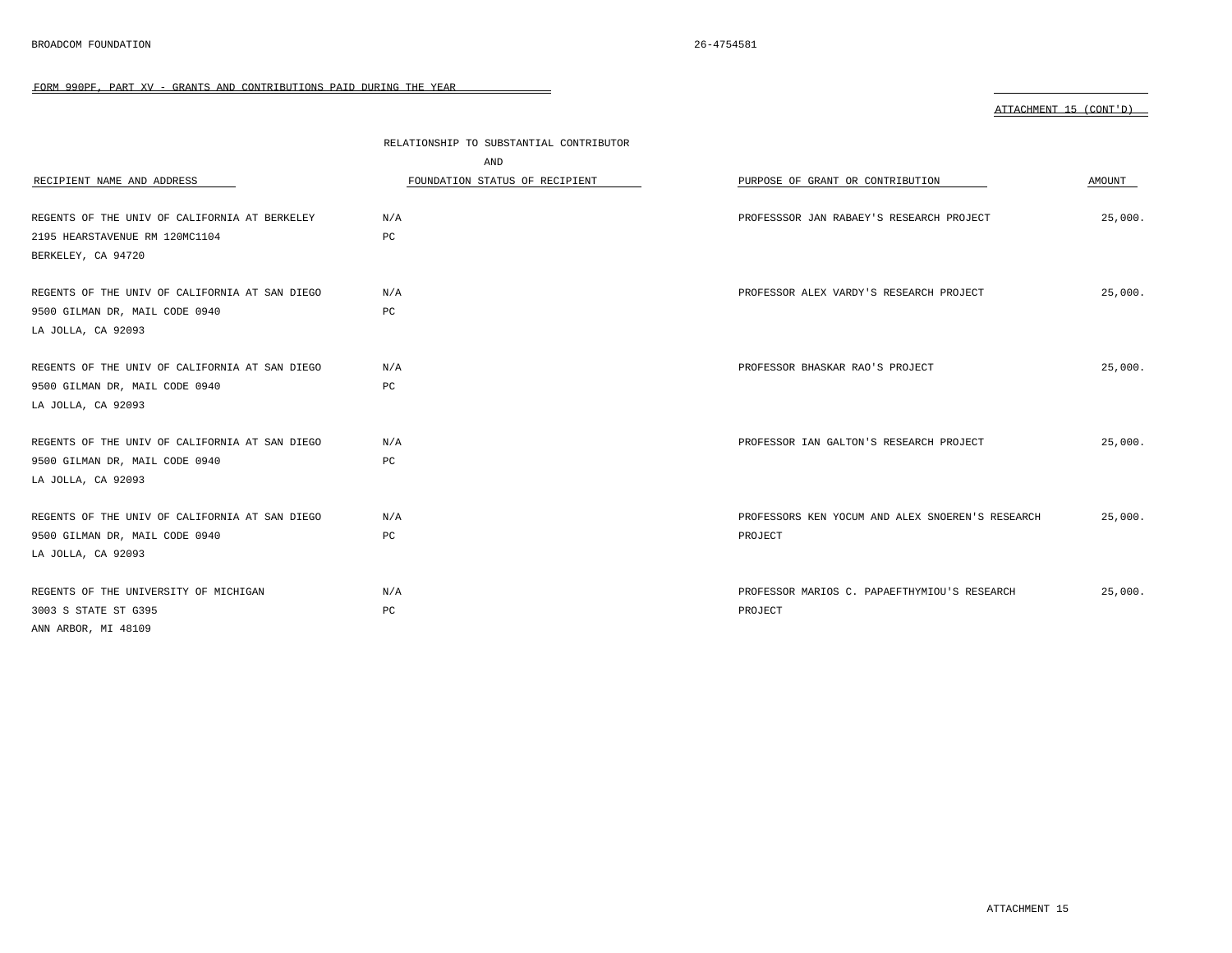|                                              | RELATIONSHIP TO SUBSTANTIAL CONTRIBUTOR |                                                   |         |
|----------------------------------------------|-----------------------------------------|---------------------------------------------------|---------|
|                                              | AND                                     |                                                   |         |
| RECIPIENT NAME AND ADDRESS                   | FOUNDATION STATUS OF RECIPIENT          | PURPOSE OF GRANT OR CONTRIBUTION                  | AMOUNT  |
|                                              |                                         |                                                   |         |
| REGENTS UNIVERSITY OF CALIFORNIA LOS ANGELES | N/A                                     | PROFESSOR ALAN WILLSON'S RESEARCH PROJECT         | 25,000. |
| 10920 WILSHIRE BLVD STE 620                  | PC                                      |                                                   |         |
| LOS ANGELES, CA 90024                        |                                         |                                                   |         |
| REGENTS UNIVERSITY OF CALIFORNIA LOS ANGELES | N/A                                     | PROFESSOR BABAK DANESHRAD'S RESEARCH PROJECT      | 25,000. |
| 10920 WILSHIRE BLVD STE 620                  | РC                                      |                                                   |         |
| LOS ANGELES, CA 90024                        |                                         |                                                   |         |
|                                              |                                         |                                                   |         |
| REGENTS UNIVERSITY OF CALIFORNIA LOS ANGELES | N/A                                     | PROFESSOR FRANK CHANG'S RESEARCH PROJECT          | 25,000. |
| 10920 WILSHIRE BLVD STE 620                  | PC                                      |                                                   |         |
| LOS ANGELES, CA 90024                        |                                         |                                                   |         |
|                                              |                                         |                                                   |         |
| REGENTS UNIVERSITY OF CALIFORNIA LOS ANGELES | N/A                                     | PROFESSOR JASON CONG'S RESEARCH PROJECT           | 25.000. |
| 10920 WILSHIRE BLVD STE 620                  | PC                                      |                                                   |         |
| LOS ANGELES, CA 90024                        |                                         |                                                   |         |
|                                              |                                         |                                                   |         |
| REGENTS UNIVERSITY OF CALIFORNIA LOS ANGELES | N/A                                     | PROFESSOR RICHARD WESEL'S RESEARCH PROJECT        | 25,000. |
| 10920 WILSHIRE BLVD STE 620                  | PC                                      |                                                   |         |
| LOS ANGELES, CA 90024                        |                                         |                                                   |         |
| REGENTS UNIVERSITY OF CALIFORNIA LOS ANGELES | N/A                                     | BROADCOM FOUNDATION THIRD/FOURTH YEAR FELLOWSHIPS | 90,000. |
| SCHOOL OF ENGINEERING AND APPLIED SCIENCE    | PC                                      |                                                   |         |
| LOS ANGELES, CA 90095                        |                                         |                                                   |         |
|                                              |                                         |                                                   |         |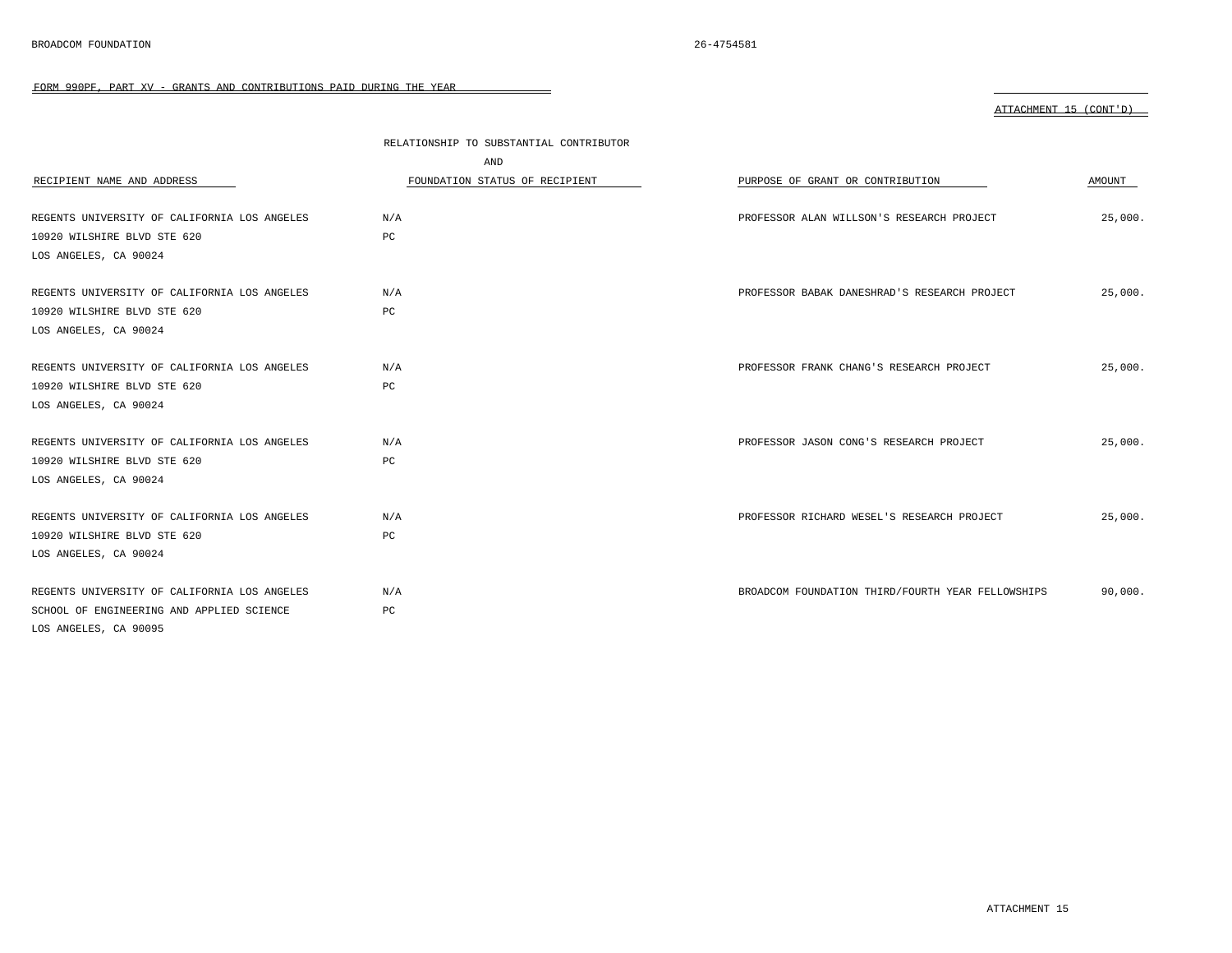| ATTACHMENT 1 | $15$ (CONT'D) |
|--------------|---------------|
|              |               |

|                                              | RELATIONSHIP TO SUBSTANTIAL CONTRIBUTOR |                                                |          |
|----------------------------------------------|-----------------------------------------|------------------------------------------------|----------|
|                                              | AND                                     |                                                |          |
| RECIPIENT NAME AND ADDRESS                   | FOUNDATION STATUS OF RECIPIENT          | PURPOSE OF GRANT OR CONTRIBUTION               | AMOUNT   |
|                                              |                                         |                                                |          |
| REGENTS UNIVERSITY OF CALIFORNIA LOS ANGELES | N/A                                     | BROADCOM FOUNDATION SECOND YEAR FELLOWSHIP     | 250,000. |
| SCHOOL OF ENGINEERING AND APPLIED SCIENCE    | $_{\rm PC}$                             |                                                |          |
| LOS ANGELES, CA 90095                        |                                         |                                                |          |
|                                              |                                         |                                                |          |
| ROYAL SOCIETY OF MEDICINE                    | N/A                                     | GENERAL & UNRESTRICTED                         | 500.     |
| 1 WIMPOLE STREET W1G OAE                     | PC                                      |                                                |          |
| LONDON                                       |                                         |                                                |          |
| UNITED KINGDOM                               |                                         |                                                |          |
|                                              |                                         |                                                |          |
| SANTA CLARA VALLEY SCIENCE FAIR ASN          | N/A                                     | SYNOPSYS SCIENCE AND TECHNOLOGY CHAMPIONSHIP   | 5,000.   |
| PO BOX 307                                   | PC                                      |                                                |          |
| LOS ALTOS, CA 94023                          |                                         |                                                |          |
|                                              |                                         |                                                |          |
| SCHMAHL SCIENCE WORKSHOPS                    | N/A                                     | GENERAL & UNRESTRICTED                         | 500.     |
| 171 BRANHAM LN STE 10 PMB 223                | $_{\rm PC}$                             |                                                |          |
| SAN JOSE, CA 95136                           |                                         |                                                |          |
|                                              |                                         |                                                |          |
| <b>SCIENCE BUDDIES</b>                       | N/A                                     | REGIONAL SUPPORT FOR ENGINEERING PROJECT GUIDE | 25,000.  |
| PO BOX 5038                                  | $_{\rm PC}$                             |                                                |          |
| CARMEL, CA 93921                             |                                         |                                                |          |
|                                              |                                         |                                                |          |
| SCTE FOUNDATION INC                          | N/A                                     | FOUNDATION INITIATIVE - SUPPORT RETURNING      | 10,000.  |
| 140 PHILIPS RD                               | $_{\rm PC}$                             | VETERANS PROJECT                               |          |
| EXTON, PA 19341                              |                                         |                                                |          |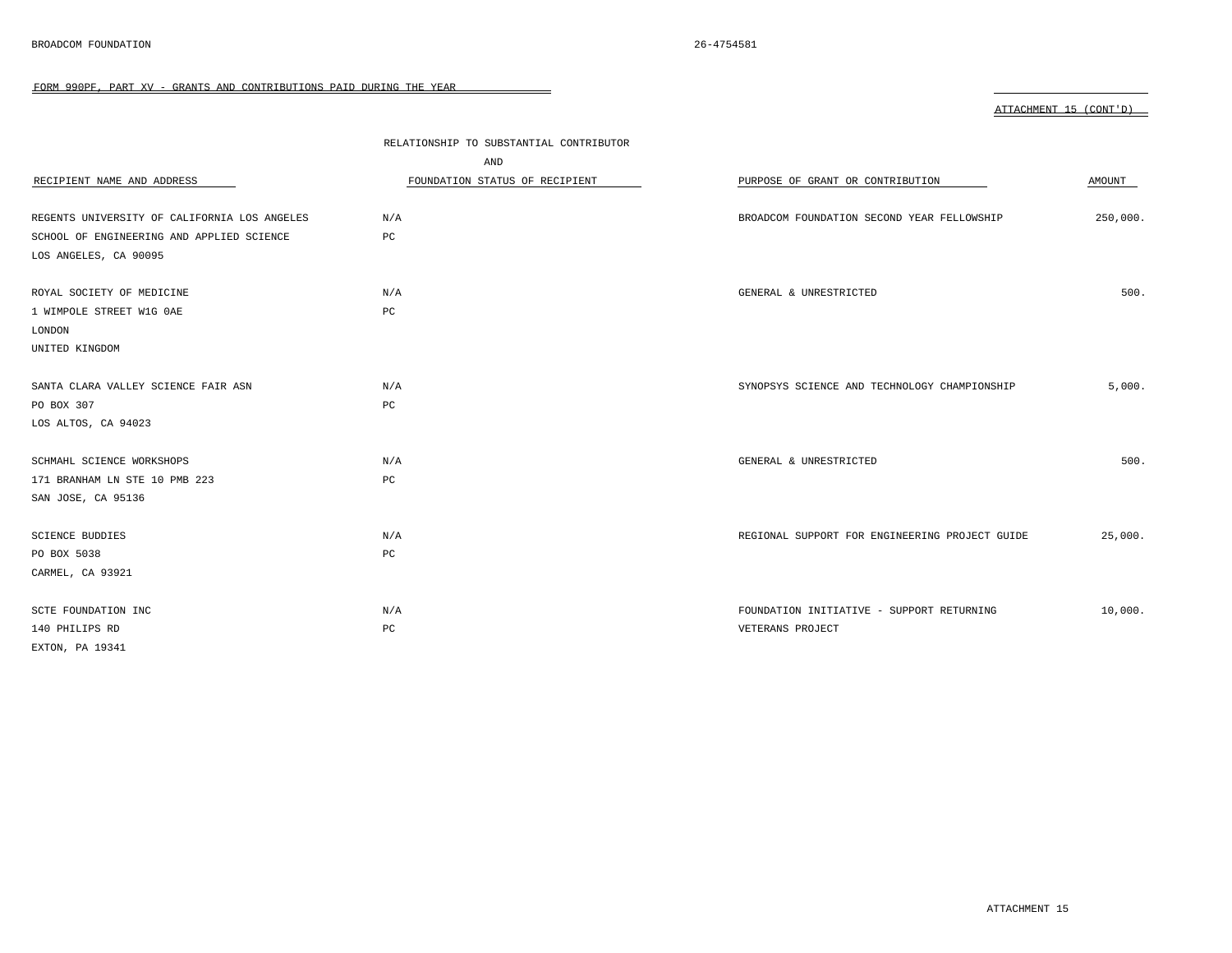|                                     | RELATIONSHIP TO SUBSTANTIAL CONTRIBUTOR |                                             |            |
|-------------------------------------|-----------------------------------------|---------------------------------------------|------------|
|                                     | AND                                     |                                             |            |
| RECIPIENT NAME AND ADDRESS          | FOUNDATION STATUS OF RECIPIENT          | PURPOSE OF GRANT OR CONTRIBUTION            | AMOUNT     |
|                                     |                                         |                                             |            |
| SILICON VALLEY EDUCATION FOUNDATION | N/A                                     | AFTER SCHOOL MATH INITIATIVE                | 5,000.     |
| 1400 PARKMOOR AVE, STE 200          | PC                                      |                                             |            |
| SAN JOSE, CA 95126                  |                                         |                                             |            |
|                                     |                                         |                                             |            |
| SOCIETY FOR SCIENCE & THE PUBLIC    | N/A                                     | BROADCOM MASTERS PROGRAM                    | 1,000,000. |
| 1719 N ST NW                        | PC                                      |                                             |            |
| WASHINGTON, DC 20036                |                                         |                                             |            |
| SOCIETY FOR SCIENCE & THE PUBLIC    | N/A                                     | INTERNATIONAL MASTERS PROGRAM               | 270,400.   |
|                                     |                                         |                                             |            |
| 1719 N ST NW                        | PC                                      |                                             |            |
| WASHINGTON, DC 20036                |                                         |                                             |            |
| SOCIETY OF WOMEN ENGINEERS          | N/A                                     | CHARITABLE EVENT                            | 3,000.     |
| PO BOX 61333                        | PC                                      |                                             |            |
| SUNNYVALE, CA 94088                 |                                         |                                             |            |
|                                     |                                         |                                             |            |
| STANFORD UNIVERSITY                 | N/A                                     | PROFESSOR BORIS MURMANN'S RESEARCH PROJECT  | 25,000.    |
| 326 GALVEZ ST                       | PC                                      |                                             |            |
| STANFORD, CA 94305                  |                                         |                                             |            |
|                                     |                                         |                                             |            |
| STANFORD UNIVERSITY                 | N/A                                     | PROFESSOR EMMANUEL CANDES' RESEARCH PROJECT | 25,000.    |
| 326 GALVEZ ST                       | $_{\rm PC}$                             |                                             |            |
| STANFORD, CA 94305                  |                                         |                                             |            |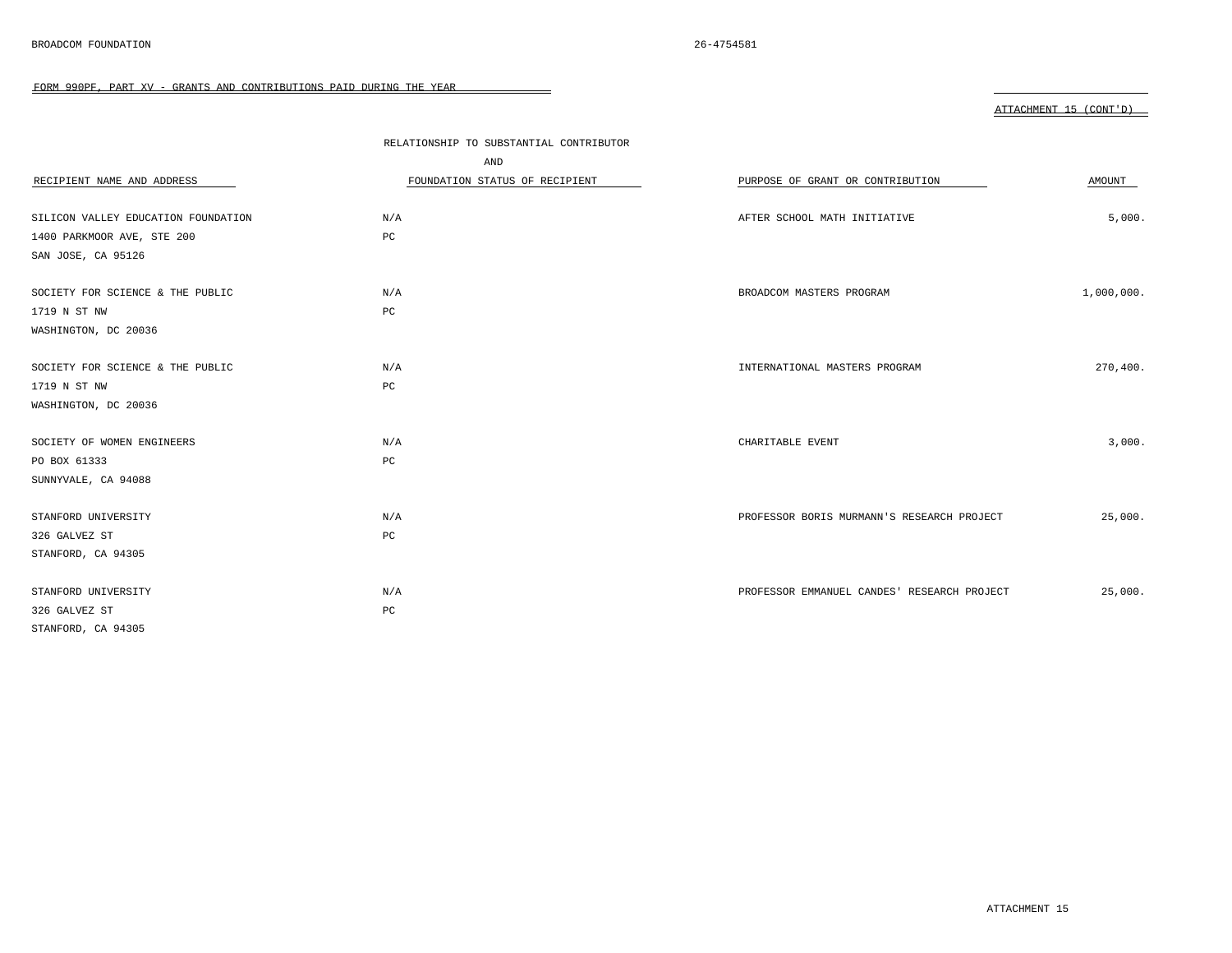|                                              | RELATIONSHIP TO SUBSTANTIAL CONTRIBUTOR |                                                |         |
|----------------------------------------------|-----------------------------------------|------------------------------------------------|---------|
|                                              | AND                                     |                                                |         |
| RECIPIENT NAME AND ADDRESS                   | FOUNDATION STATUS OF RECIPIENT          | PURPOSE OF GRANT OR CONTRIBUTION               | AMOUNT  |
| STOP HUNGER NOW INC                          | N/A                                     | CHARITABLE EVENT                               | 5,000.  |
| 615 HILLSBOROUGH ST STE 200                  | PC                                      |                                                |         |
| RALEIGH, NC 27603                            |                                         |                                                |         |
| STOP HUNGER NOW INC                          | N/A                                     | CHARITABLE EVENT                               | 2,500.  |
| 615 HILLSBOROUGH ST STE 200                  | PC                                      |                                                |         |
| RALEIGH, NC 27603                            |                                         |                                                |         |
| STOP HUNGER NOW INC                          | N/A                                     | CHARITABLE EVENT                               | 10,000. |
| 615 HILLSBOROUGH ST STE 200                  | PC                                      |                                                |         |
| RALEIGH, NC 27603                            |                                         |                                                |         |
|                                              |                                         |                                                |         |
| T H I N K TOGETHER                           | N/A                                     | AFTER SCHOOL SCIENCE FAIR PROGRAM              | 30,000. |
| 2101A E 4TH ST                               | $_{\rm PC}$                             |                                                |         |
| SANTA ANA, CA 92705                          |                                         |                                                |         |
| TECHNION RESEARCH AND DEVELOPMENT FOUNDATION | N/A                                     | EXPENDITURE RESPONSIBILITY GRANT               | 25,000. |
| TECHNION CITY 32000                          | $_{\rm NC}$                             |                                                |         |
| HAIFA                                        |                                         |                                                |         |
| ISRAEL                                       |                                         |                                                |         |
| TEXAS A&M FOUNDATION                         | N/A                                     | PROFESSOR JOSE SILVA-MARTINEZ RESEARCH PROJECT | 25,000. |
| 401 GEORGE BUSH DR                           | PC                                      |                                                |         |
| COLLEGE STATION, TX 77840                    |                                         |                                                |         |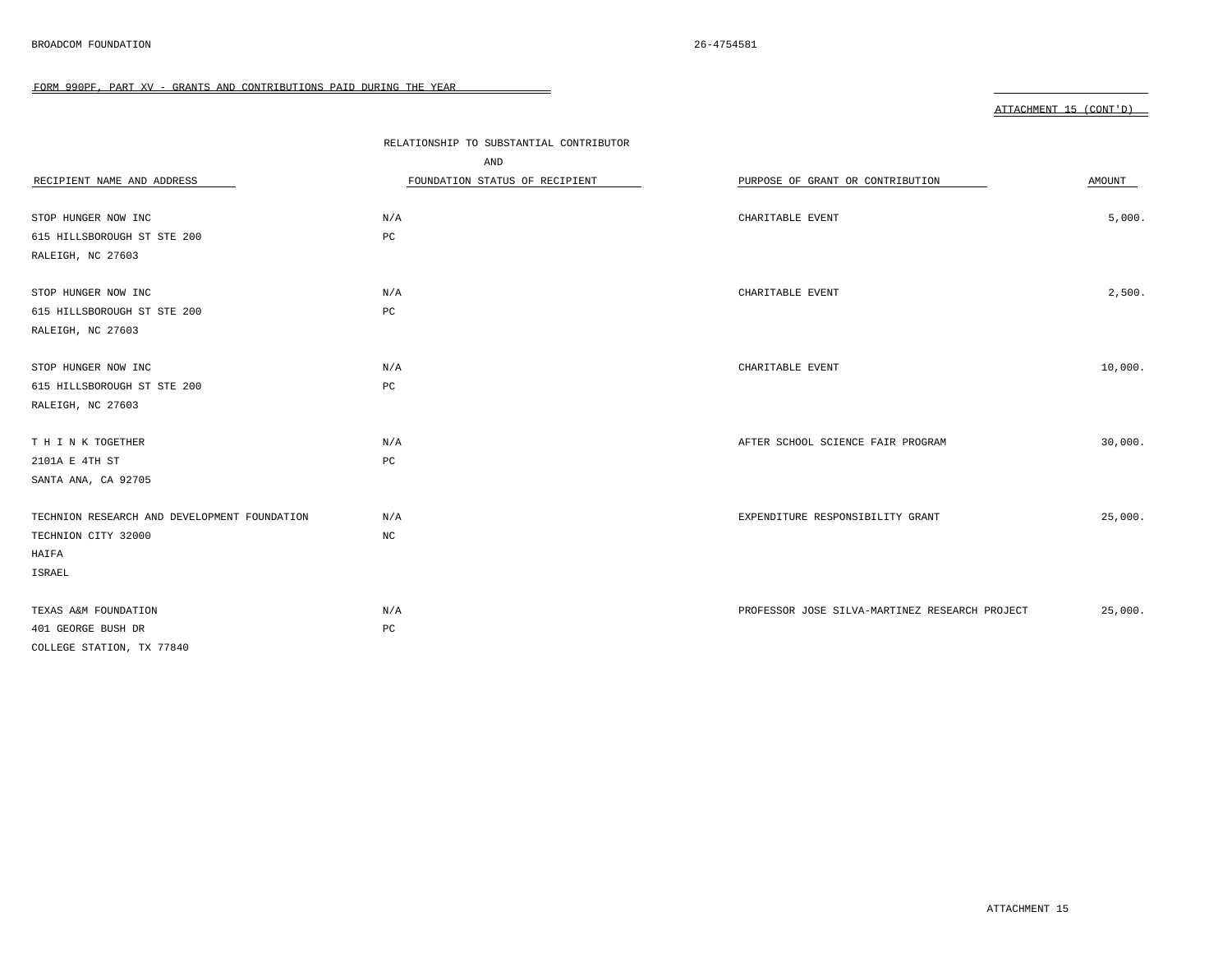|                                              | RELATIONSHIP TO SUBSTANTIAL CONTRIBUTOR |                                               |         |
|----------------------------------------------|-----------------------------------------|-----------------------------------------------|---------|
|                                              | AND                                     |                                               |         |
| RECIPIENT NAME AND ADDRESS                   | FOUNDATION STATUS OF RECIPIENT          | PURPOSE OF GRANT OR CONTRIBUTION              | AMOUNT  |
|                                              |                                         |                                               |         |
| TEXAS A&M FOUNDATION                         | N/A                                     | PROFESSOR SANCHEZ-SINENCIO'S RESEARCH PROJECT | 25,000. |
| 401 GEORGE BUSH DR                           | PC                                      |                                               |         |
| COLLEGE STATION, TX 77840                    |                                         |                                               |         |
|                                              |                                         |                                               |         |
| THE EXPLORATORIUM                            | N/A                                     | GIRLS SCIENCE INSTITUTE PROGRAM               | 5,000.  |
| PIERS 15/17                                  | PC                                      |                                               |         |
| SAN FRANCISCO, CA 94111                      |                                         |                                               |         |
|                                              |                                         |                                               |         |
| TIGER WOODS FOUNDATION INC                   | N/A                                     | TWLC STEM EDUCATION & ENRICHMENT PROGRAM      | 2,000.  |
| ONE TIGER WOODS WAY                          | PC                                      |                                               |         |
| ANAHEIM, CA 92801                            |                                         |                                               |         |
|                                              |                                         |                                               |         |
| UK ELECTRONICS SKILLS FOUNDATION             | N/A                                     | EXPENDITURE RESPONSIBILITY GRANT              | 7,500.  |
| STE 47, GEDDES HOUSE, KIRKTON NORTH EH54 6GU | $_{\mathrm{NC}}$                        |                                               |         |
| LIVINGSTON W LOTHIAN                         |                                         |                                               |         |
| UNITED KINGDOM                               |                                         |                                               |         |
|                                              |                                         |                                               |         |
| UNIVERSITAT POLITECNICA DE CATALUNYA         | N/A                                     | GENERAL & UNRESTRICTED                        | 25,000. |
| JORDI GIRONA 31 08034                        | PC                                      |                                               |         |
| <b>BARCELONA</b>                             |                                         |                                               |         |
| SPAIN                                        |                                         |                                               |         |
|                                              |                                         |                                               |         |
| UNIVERSITY OF CALIFORNIA IRVINE FOUNDATION   | N/A                                     | PROFESSOR G.P. LI'S RESEARCH PROJECT          | 25,000. |
| 100 THEORY, STE 250                          | PC                                      |                                               |         |
| IRVINE, CA 92617                             |                                         |                                               |         |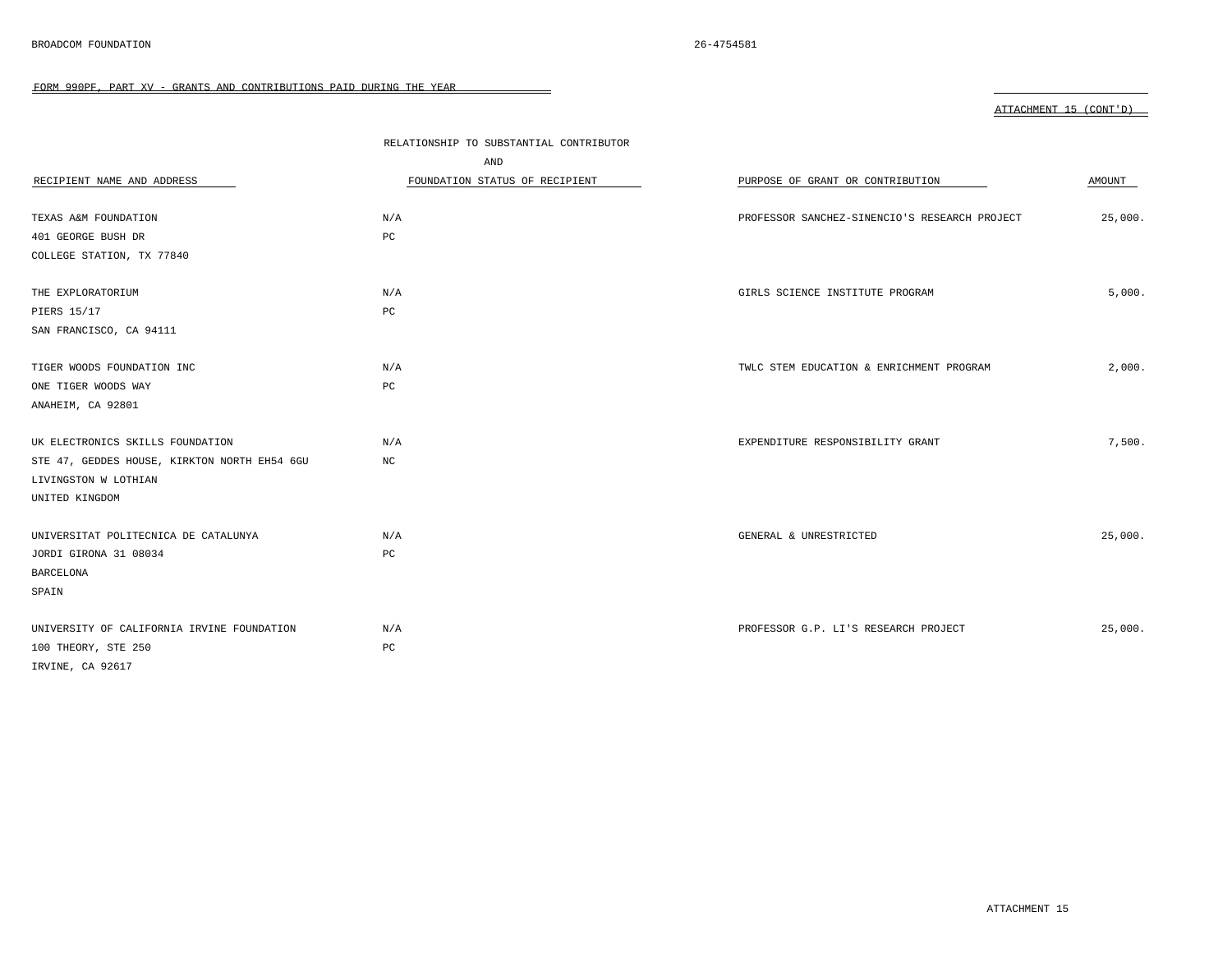|                                                    | RELATIONSHIP TO SUBSTANTIAL CONTRIBUTOR |                                                |          |
|----------------------------------------------------|-----------------------------------------|------------------------------------------------|----------|
|                                                    | AND                                     |                                                |          |
| RECIPIENT NAME AND ADDRESS                         | FOUNDATION STATUS OF RECIPIENT          | PURPOSE OF GRANT OR CONTRIBUTION               | AMOUNT   |
|                                                    |                                         |                                                |          |
| UNIVERSITY OF CALIFORNIA IRVINE FOUNDATION         | N/A                                     | PROFESSOR HAMID JAFARKHANI'S RESEARCH PROJECT  | 25,000.  |
| 100 THEORY, STE 250                                | PC                                      |                                                |          |
| IRVINE, CA 92617                                   |                                         |                                                |          |
|                                                    |                                         |                                                |          |
| UNIVERSITY OF CALIFORNIA IRVINE FOUNDATION         | N/A                                     | PROFESSOR MICHAEL GREEN'S RESEARCH PROJECT     | 25,000.  |
| 100 THEORY, STE 250                                | PC                                      |                                                |          |
| IRVINE, CA 92617                                   |                                         |                                                |          |
|                                                    |                                         |                                                |          |
| UNIVERSITY OF CALIFORNIA IRVINE FOUNDATION         | N/A                                     | PROFESSOR SYED JAFAR'S RESEARCH PROJECT        | 25,000.  |
| 100 THEORY, STE 250                                | PC                                      |                                                |          |
| IRVINE, CA 92617                                   |                                         |                                                |          |
|                                                    |                                         |                                                |          |
| UNIV OF CA IRVINE FDN HENRY SAMUELI ENGINEERNG SCH | N/A                                     | BROADCOM FOUNDATION UCI ELECTRICAL ENGINEERING | 200,000. |
| 5200 ENGINEERING HALL                              | PC                                      | FELLOWSHIP                                     |          |
| IRVINE, CA 92697                                   |                                         |                                                |          |
|                                                    |                                         |                                                |          |
| UNIV OF CA IRVINE FDN HENRY SAMUELI ENGINEERNG SCH | N/A                                     | UCI FAB CAMP PROGRAM                           | 4,500.   |
| 5200 ENGINEERING HALL                              | PC                                      |                                                |          |
| IRVINE, CA 92697                                   |                                         |                                                |          |
|                                                    |                                         |                                                |          |
| UNIVERSITY OF CALIFORNIA SANTA BARBARA             | N/A                                     | PROFESSOR KEN ROSE'S RESEARCH PROJECT          | 25,000.  |
| DEVELOPMENT OFC                                    | PC                                      |                                                |          |
| SANTA BARBARA, CA 93106                            |                                         |                                                |          |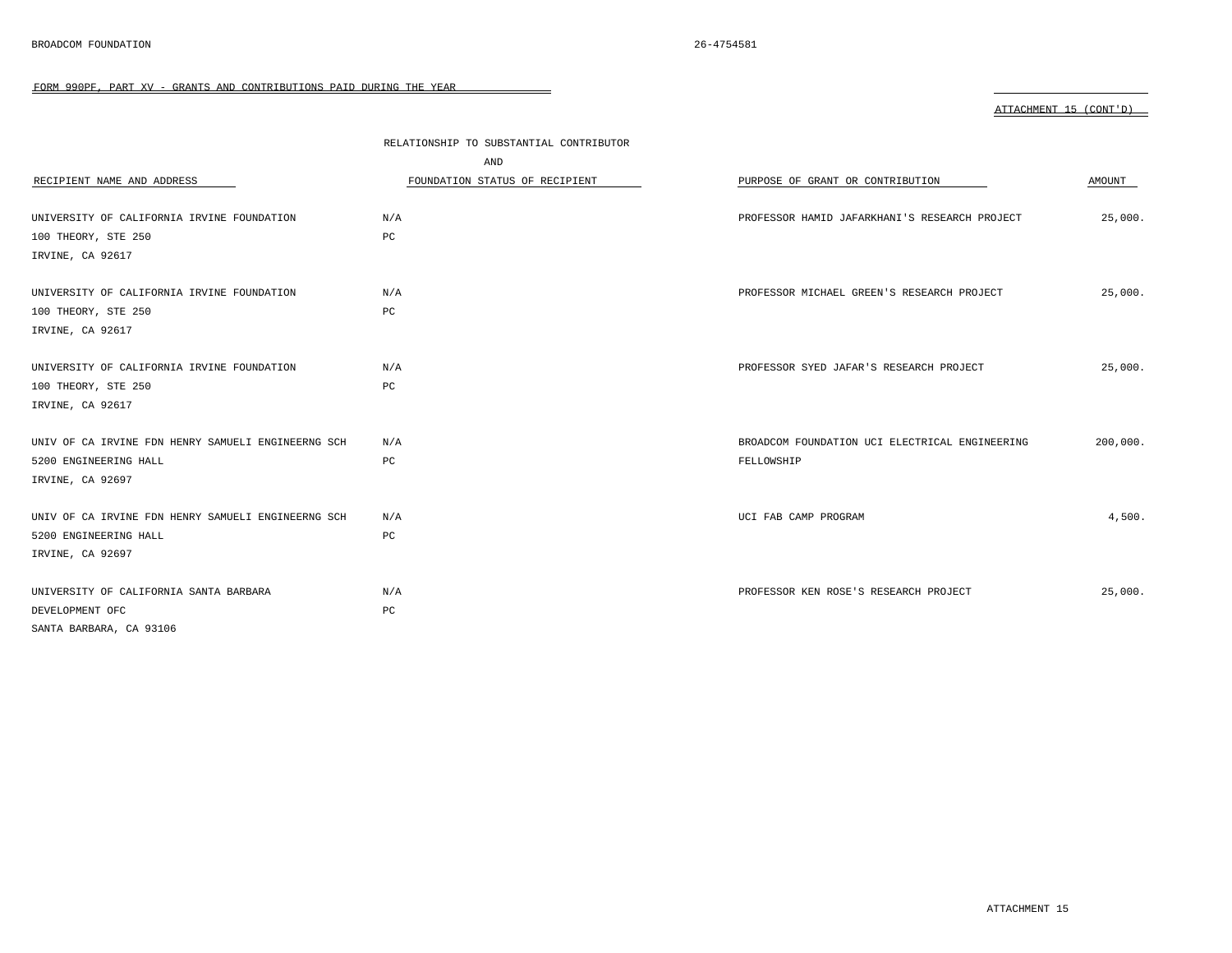|                                           | RELATIONSHIP TO SUBSTANTIAL CONTRIBUTOR |                                            |         |
|-------------------------------------------|-----------------------------------------|--------------------------------------------|---------|
|                                           | AND                                     |                                            |         |
| RECIPIENT NAME AND ADDRESS                | FOUNDATION STATUS OF RECIPIENT          | PURPOSE OF GRANT OR CONTRIBUTION           | AMOUNT  |
|                                           |                                         |                                            |         |
| UNIVERSITY OF MINNESOTA FOUNDATION        | N/A                                     | PROFESSOR CHRIS KIM'S RESEARCH PROJECT     | 25,000. |
| 200 OAK ST SE                             | PC                                      |                                            |         |
| MINNEAPOLIS, MN 55455                     |                                         |                                            |         |
|                                           |                                         |                                            |         |
| UNIVERSITY OF MINNESOTA FOUNDATION        | N/A                                     | PROFESSOR KESHAB PARHI'S RESEARCH PROJECT  | 25,000. |
| 200 OAK ST SE                             | $_{\rm PC}$                             |                                            |         |
| MINNEAPOLIS, MN 55455                     |                                         |                                            |         |
|                                           |                                         |                                            |         |
| UNIVERSITY OF TEXAS FOUNDATION            | N/A                                     | PROFESSOR JEFFREY T. ANDREWS' RESEARCH AT  | 25,000. |
| PO BOX 250                                | $_{\rm PC}$                             | UNIVERSITY OF TEXAS AT AUSTIN              |         |
| AUSTIN, TX 78767                          |                                         |                                            |         |
|                                           |                                         |                                            |         |
| UNIVERSITY OF TORONTO                     | N/A                                     | PROFESSOR TONY CARUSONE'S RESEARCH PROJECT | 25,000. |
| 21 KING'S COLLEGE CIR                     | PC                                      |                                            |         |
| TORONTO, ON M5S 3                         |                                         |                                            |         |
|                                           |                                         |                                            |         |
| VOLUNTEER CENTER OF GREATER ORANGE COUNTY | N/A                                     | STEM FUNDERS NETWORK PROGRAM               | 10,000. |
| 1901 E 4TH ST STE 100                     | PC                                      |                                            |         |
| SANTA ANA, CA 92705                       |                                         |                                            |         |
|                                           |                                         |                                            |         |
| WASHINGTON UNIVERSITY                     | N/A                                     | PROFESSOR RAJ JAIN'S RESEARCH PROJECT      | 25,000. |
| CAMPUS BOX 1228 ONE BROOKINGS DR          | PC                                      |                                            |         |
| ST. LOUIS, MO 61310                       |                                         |                                            |         |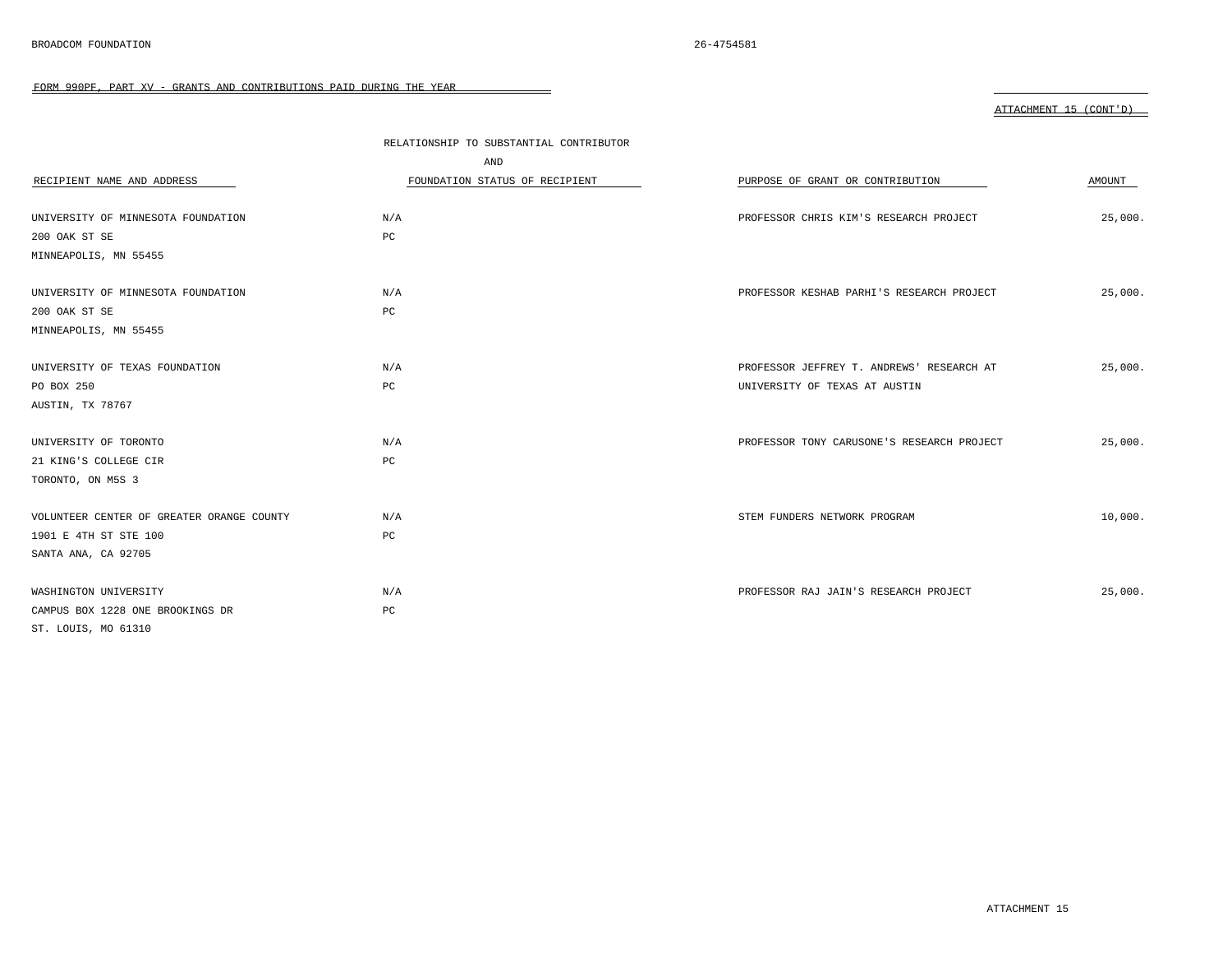| ATTACHMENT 15 (CONT'D) |  |  |
|------------------------|--|--|
|                        |  |  |

|                                                | RELATIONSHIP TO SUBSTANTIAL CONTRIBUTOR<br>AND |                                                |         |
|------------------------------------------------|------------------------------------------------|------------------------------------------------|---------|
| RECIPIENT NAME AND ADDRESS                     | FOUNDATION STATUS OF RECIPIENT                 | PURPOSE OF GRANT OR CONTRIBUTION               | AMOUNT  |
|                                                |                                                |                                                |         |
| WESTED                                         | N/A                                            | EXPENDITURE RESPONSIBILITY GRANT               | 14,000. |
| 730 HARRISON ST                                | $_{\rm NC}$                                    |                                                |         |
| SAN FRANCISCO, CA 94107                        |                                                |                                                |         |
| WINGS OF FREEDOM                               | N/A                                            | SVECHHA FOUNDATION DIVISION                    | 3,000.  |
| 613 WATERVIEW DR                               | PC                                             |                                                |         |
| COPPELL, TX 75019                              |                                                |                                                |         |
|                                                |                                                |                                                |         |
| WORLD RELIEF CORP OF NATL ASSN OF EVANGELICALS | N/A                                            | GENERAL & UNRESTRICTED                         | 500.    |
| 7 E BALTIMORE ST                               | PC                                             |                                                |         |
| BALTIMORE, MD 21202                            |                                                |                                                |         |
|                                                |                                                |                                                |         |
| YAD SARAH                                      | N/A                                            | GENERAL & UNRESTRICTED                         | 500.    |
| 124 HERZI BOULEVARD 96187                      | $_{\rm PC}$                                    |                                                |         |
| JERUSALEM                                      |                                                |                                                |         |
| ISRAEL                                         |                                                |                                                |         |
|                                                |                                                |                                                |         |
| B. YUAN                                        | NONE                                           | UNIVERSITY RESEARCH COMPETITION FINALIST AWARD | 1,000.  |
| 1627 CARL STREET, APT 9                        |                                                |                                                |         |
| LAUDERDALE, MN 55108                           |                                                |                                                |         |
|                                                |                                                |                                                |         |
| H. VENKATRAM                                   | $\rm{NONE}$                                    | UNIVERSITY RESEARCH COMPETITION FINALIST AWARD | 1,000.  |
| 1460 NW DIVISION ST, APT 40                    |                                                |                                                |         |
| CORVALLIS, OR 97330                            |                                                |                                                |         |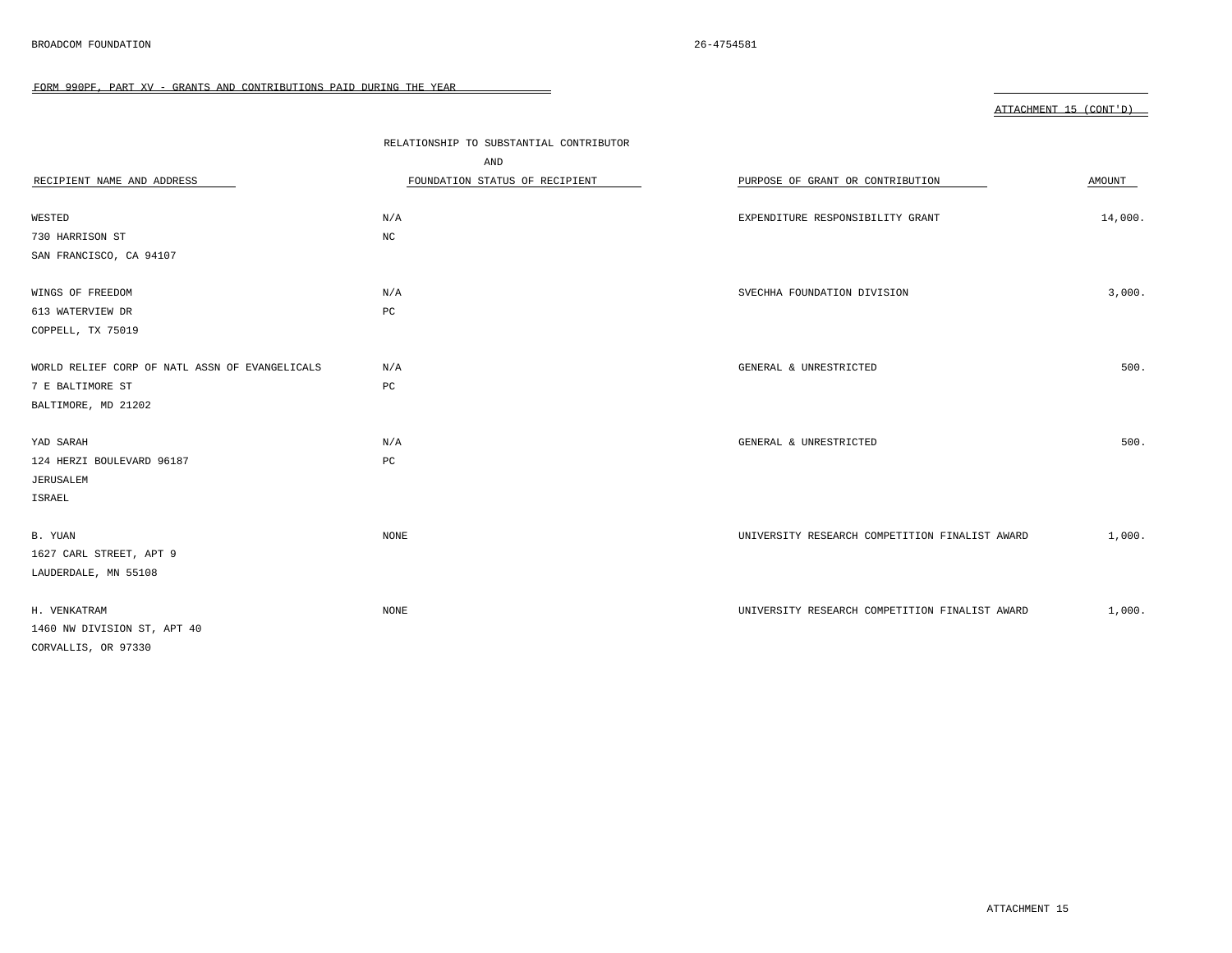|                                    |                                         |                                                 | ATTACHMENT 15 (CONT'D) |
|------------------------------------|-----------------------------------------|-------------------------------------------------|------------------------|
|                                    | RELATIONSHIP TO SUBSTANTIAL CONTRIBUTOR |                                                 |                        |
|                                    | AND                                     |                                                 |                        |
| RECIPIENT NAME AND ADDRESS         | FOUNDATION STATUS OF RECIPIENT          | PURPOSE OF GRANT OR CONTRIBUTION                | AMOUNT                 |
|                                    |                                         |                                                 |                        |
| C. VENERUS                         | NONE                                    | UNIVERSITY RESEARCH COMPETITION FINALIST AWARD  | 1,000.                 |
| 1024 WILBUR AVENUE, APT 1          |                                         |                                                 |                        |
| SAN DIEGO, CA 92109                |                                         |                                                 |                        |
|                                    |                                         |                                                 |                        |
| S. POORKASMAEI                     | <b>NONE</b>                             | UNIVERSITY RESEARCH COMPETITION FINALIST AWARD  | 1,000.                 |
| 5202 PALO VERDE ROAD               |                                         |                                                 |                        |
| IRVINE, CA 92617                   |                                         |                                                 |                        |
| M. A. M. OSORIO                    | NONE                                    | UNIVERSITY RESEARCH COMPETITION 3RD PLACE AWARD | 2,500.                 |
| 1200 E. CALIFORNIA BLVD, MC 136-93 |                                         |                                                 |                        |
| PASADENA, CA 91125                 |                                         |                                                 |                        |
|                                    |                                         |                                                 |                        |
| J. JIN                             | NONE                                    | UNIVERSITY RESEARCH COMPETITION FINALIST AWARD  | 1,000.                 |
| 3006 BLUESTEM DRIVE                |                                         |                                                 |                        |
| COLLEGE STATION, TX 77845          |                                         |                                                 |                        |
|                                    |                                         |                                                 |                        |
| M. KOUTSOUPIDOU                    | NONE                                    | UNIVERSITY RESEARCH COMPETITION FINALIST AWARD  | 1,000.                 |
| ALKIONIS 89 17562                  |                                         |                                                 |                        |
| ATHENS                             |                                         |                                                 |                        |
| PALEO FALIRO                       |                                         |                                                 |                        |
| GREECE                             |                                         |                                                 |                        |
| K. BANOVIC                         | NONE                                    | UNIVERSITY RESEARCH COMPETITION FINALIST AWARD  | 1,000.                 |
| 1502-3665 ARISTA WAY 4A3           |                                         |                                                 |                        |
| MISSISAUGA                         |                                         |                                                 |                        |
| ONTARIO                            |                                         |                                                 |                        |
| CANADA                             |                                         |                                                 |                        |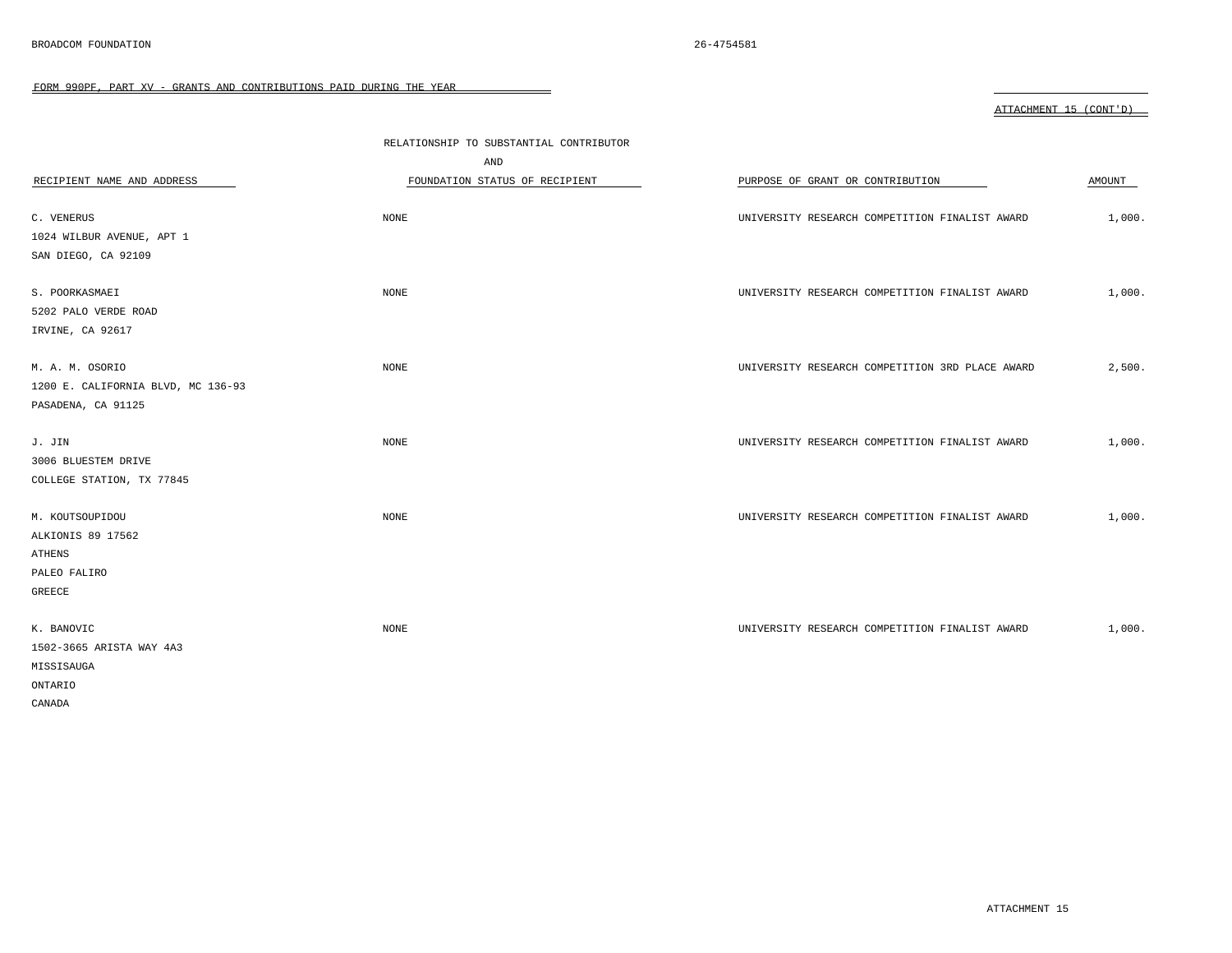|                            |                                         |                                                 | ATTACHMENT 15 (CONT'D) |
|----------------------------|-----------------------------------------|-------------------------------------------------|------------------------|
|                            | RELATIONSHIP TO SUBSTANTIAL CONTRIBUTOR |                                                 |                        |
|                            | AND                                     |                                                 |                        |
| RECIPIENT NAME AND ADDRESS | FOUNDATION STATUS OF RECIPIENT          | PURPOSE OF GRANT OR CONTRIBUTION                | AMOUNT                 |
|                            |                                         |                                                 |                        |
| S. JAMESON                 | NONE                                    | UNIVERSITY RESEARCH COMPETITION FINALIST AWARD  | 1,000.                 |
| 3 ITSHAK KATSENELSON 64366 |                                         |                                                 |                        |
| TEL AVIV                   |                                         |                                                 |                        |
| ISRAEL                     |                                         |                                                 |                        |
|                            |                                         |                                                 |                        |
| W. WU                      | NONE                                    | UNIVERSITY RESEARCH COMPETITION 2ND PLACE AWARD | 5,000.                 |
| BURGWAL 3 2611GE           |                                         |                                                 |                        |
| DELFT                      |                                         |                                                 |                        |
| NETHERLANDS                |                                         |                                                 |                        |
|                            |                                         |                                                 |                        |
| Y. KIM                     | <b>NONE</b>                             | UNIVERSITY RESEARCH COMPETITION 1ST PLACE AWARD | 10,000.                |
| 720 HILGARD AVE, APT 108   |                                         |                                                 |                        |
| LOS ANGELES, CA 90024      |                                         |                                                 |                        |
|                            |                                         |                                                 |                        |
| S. M. SAADAT               | NONE                                    | UNIVERSITY RESEARCH COMPETITION FINALIST AWARD  | 1,000.                 |
| 9110 JUDICIAL DR #8218     |                                         |                                                 |                        |
| SAN DIEGO, CA 92122        |                                         |                                                 |                        |
|                            |                                         |                                                 |                        |
| R. WONG                    | NONE                                    | TEACHER AWARD                                   | 415.                   |
| 960 WEST HEDDING ST.       |                                         |                                                 |                        |
| SAN JOSE, CA 95126         |                                         |                                                 |                        |
|                            |                                         |                                                 |                        |
| S. CHAWAN                  | NONE                                    | TEACHER AWARD                                   | 415.                   |
| 5812 WOODBRIDGE TRAIL      |                                         |                                                 |                        |
| NEWBURGH, IN 47630         |                                         |                                                 |                        |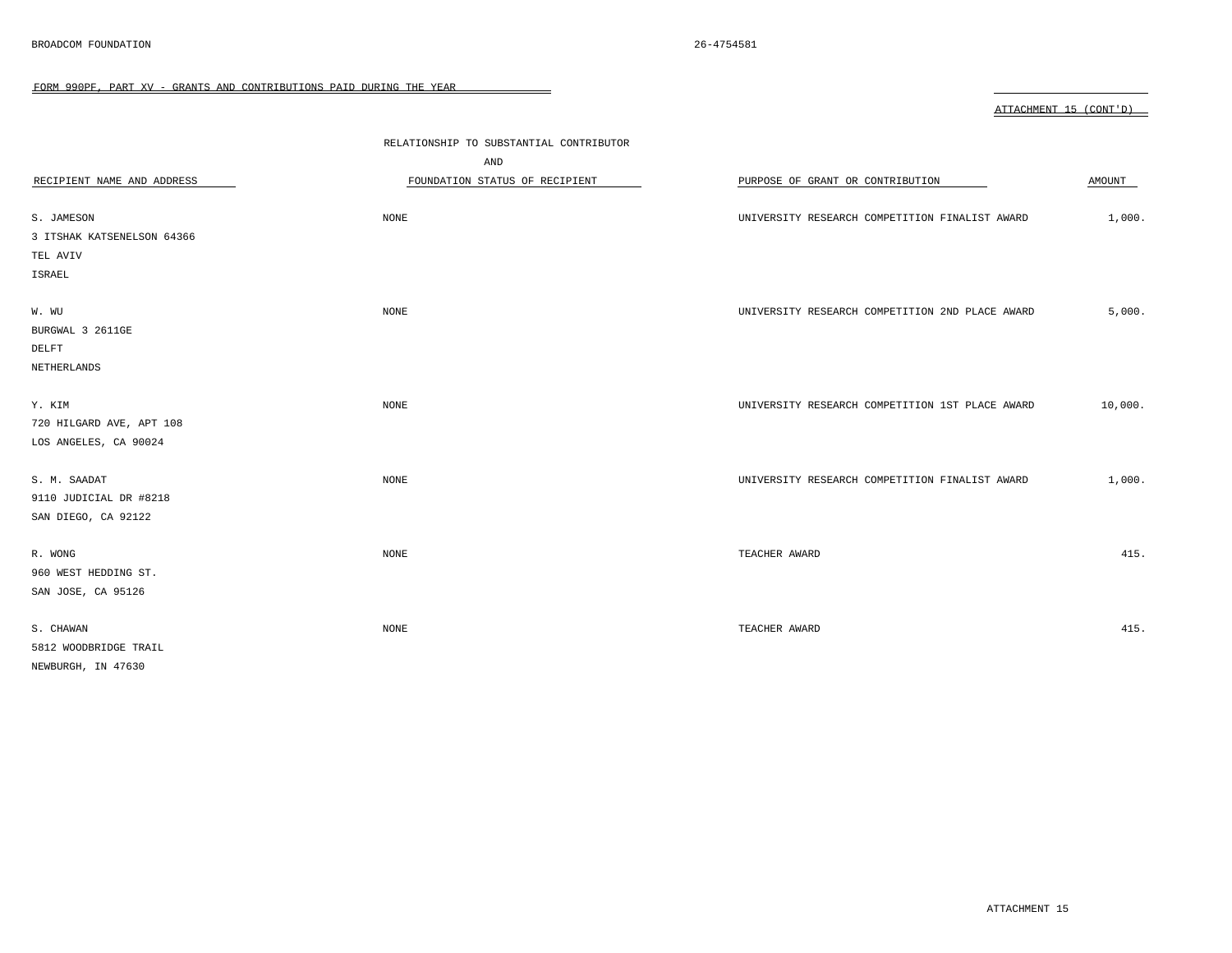|                                | RELATIONSHIP TO SUBSTANTIAL CONTRIBUTOR |                                  |        |  |  |
|--------------------------------|-----------------------------------------|----------------------------------|--------|--|--|
|                                | AND                                     |                                  |        |  |  |
| RECIPIENT NAME AND ADDRESS     | FOUNDATION STATUS OF RECIPIENT          | PURPOSE OF GRANT OR CONTRIBUTION | AMOUNT |  |  |
|                                |                                         |                                  |        |  |  |
| S. RASBURY                     | <b>NONE</b>                             | TEACHER AWARD                    | 415.   |  |  |
| 1900 LAUREL RD. E              |                                         |                                  |        |  |  |
| NOKOMIS, FL 34275              |                                         |                                  |        |  |  |
| F. WHITTAKER                   | NONE                                    | TEACHER AWARD                    | 415.   |  |  |
| 1938 ALFRESCO PLACE            |                                         |                                  |        |  |  |
| LOUISVILLE, KY 40205           |                                         |                                  |        |  |  |
|                                |                                         |                                  |        |  |  |
| M. LEWIS                       | NONE                                    | TEACHER AWARD                    | 415.   |  |  |
| 116 SERRANO WAY                |                                         |                                  |        |  |  |
| CHAPEL HILL, NC 27517          |                                         |                                  |        |  |  |
|                                |                                         |                                  |        |  |  |
| J. CHRISTENSEN                 | <b>NONE</b>                             | TEACHER AWARD                    | 415.   |  |  |
| 506 WINDMERE WAY               |                                         |                                  |        |  |  |
| NEW HOPE, PA 18938             |                                         |                                  |        |  |  |
|                                |                                         |                                  |        |  |  |
| D. SAMANIEGO                   | <b>NONE</b>                             | TEACHER AWARD                    | 415.   |  |  |
| 601 JAMES I. HARRISON PKW EAST |                                         |                                  |        |  |  |
| TUSCALOOSA, AL 35405           |                                         |                                  |        |  |  |
| C. WOJCIECHOWSKI               | <b>NONE</b>                             | TEACHER AWARD                    | 415.   |  |  |
| 3333 FIFTH AVENUE              |                                         |                                  |        |  |  |
| PITTSBURGH, PA 15213           |                                         |                                  |        |  |  |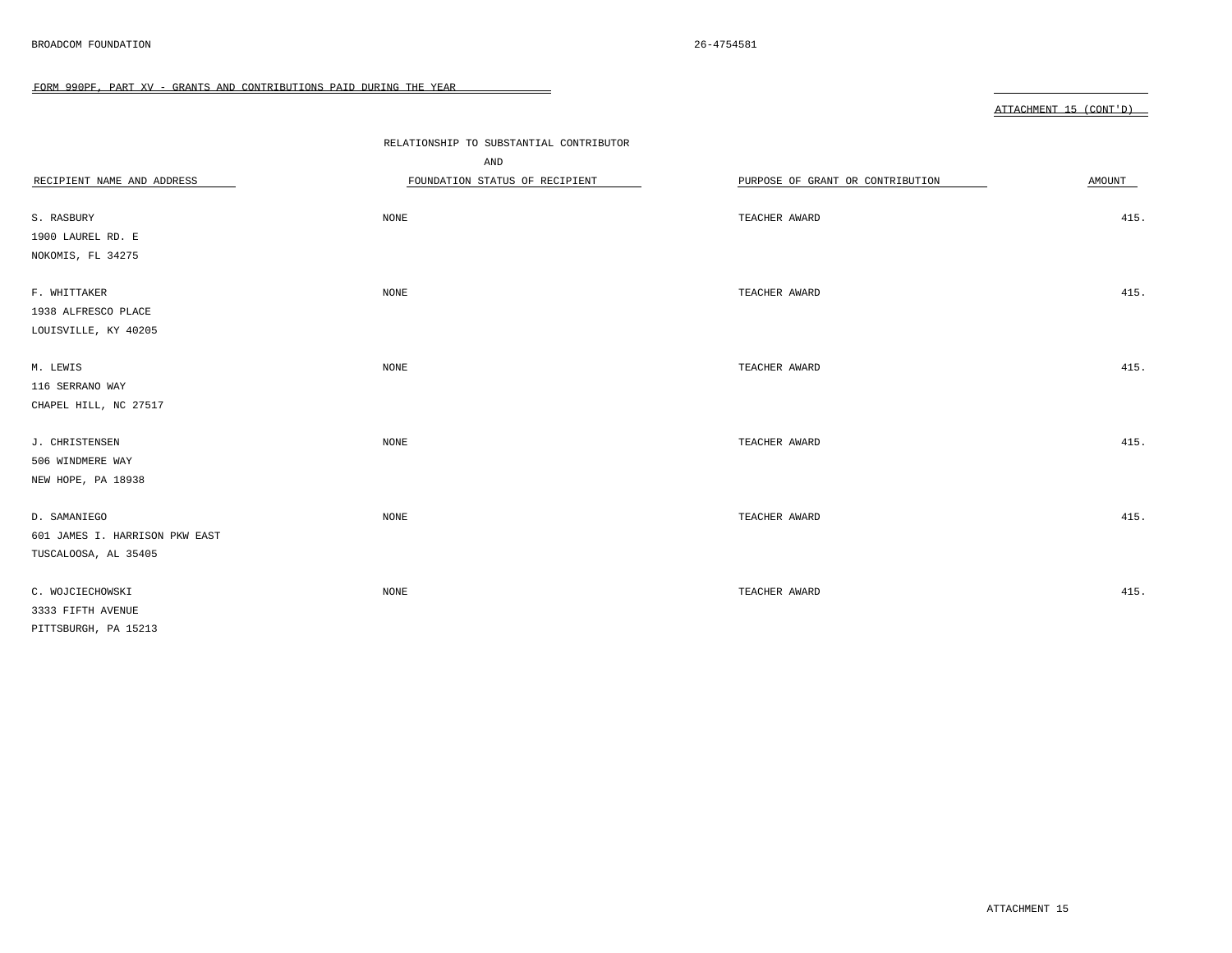|                            |                                         |                                  | ATTACHMENT 15 (CONT'D) |
|----------------------------|-----------------------------------------|----------------------------------|------------------------|
|                            |                                         |                                  |                        |
|                            | RELATIONSHIP TO SUBSTANTIAL CONTRIBUTOR |                                  |                        |
|                            | AND                                     |                                  |                        |
| RECIPIENT NAME AND ADDRESS | FOUNDATION STATUS OF RECIPIENT          | PURPOSE OF GRANT OR CONTRIBUTION | AMOUNT                 |
|                            |                                         |                                  |                        |
| S. B. PATEL                | <b>NONE</b>                             | TEACHER AWARD                    | 415.                   |
| 215 W. GREYWING            |                                         |                                  |                        |
| THE WOODLANDS, TX 77382    |                                         |                                  |                        |
|                            |                                         |                                  |                        |
| H. ANSELMO                 | <b>NONE</b>                             | TEACHER AWARD                    | 415.                   |
| 420 GODSHALL ROAD          |                                         |                                  |                        |
| SOUDERTON, PA 18964        |                                         |                                  |                        |
|                            |                                         |                                  |                        |
| J. SMITH                   | NONE                                    | TEACHER AWARD                    | 415.                   |
| 4750 COLLEGIATE DRIVE      |                                         |                                  |                        |
| PANAMA CITY, FL 32405      |                                         |                                  |                        |
|                            |                                         |                                  |                        |
| E. COYNE                   | NONE                                    | TEACHER AWARD                    | 416.                   |
| 3623 PETERSVILLE ROAD      |                                         |                                  |                        |
| KNOXVILLE, MD 21758        |                                         |                                  |                        |

TOTAL CONTRIBUTIONS PAID 3,645,881.